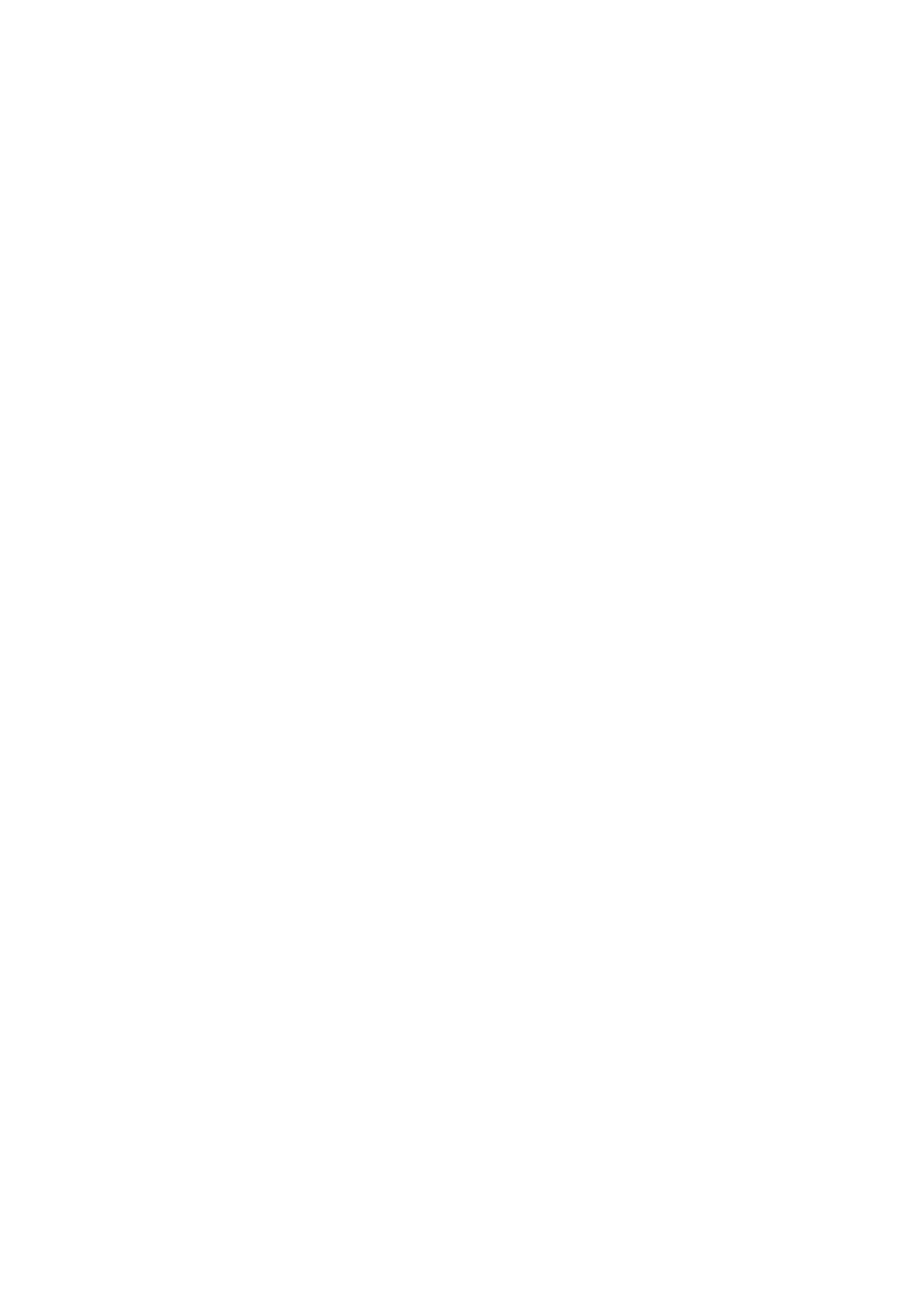# Contents

| 1                                                            |    |
|--------------------------------------------------------------|----|
| $\overline{c}$                                               |    |
| 3                                                            |    |
| 4                                                            |    |
| Schedule 1—Amendments relating to the repeal of the Fuel     |    |
| <b>Sales Grants Act 2000</b>                                 | 5  |
| Part 1—Amendments commencing on 1 July 2006                  | 5  |
| <b>Fuel Sales Grants Act 2000</b>                            | 5  |
| Product Grants and Benefits Administration Act 2000          | 5  |
| Part 2—Amendments commencing on or after 1 January 2007      | 6  |
| Product Grants and Benefits Administration Act 2000          | 6  |
| Part 3—Repeal of Fuel Sales Grants Act 2000 on 1 January     |    |
| 2007                                                         | 7  |
| <b>Fuel Sales Grants Act 2000</b>                            | 7  |
| Schedule 2—Amendments relating to the repeal of the States   |    |
| <b>Grants (Petroleum Products) Act 1965</b>                  | 8  |
| Part 1—Amendments commencing on 1 July 2006                  | 8  |
| States Grants (Petroleum Products) Act 1965                  | 8  |
| Part 2—Repeal of States Grants (Petroleum Products) Act      |    |
| 1965 on 1 July 2007                                          | 9  |
| States Grants (Petroleum Products) Act 1965                  | 9  |
| Schedule 3—Fuel credits arising from before 1 July 2006 and  |    |
| until 1 July 2012                                            | 10 |
| Part 1-Definitions                                           | 10 |
| Part 2—Energy grants arising before 1 July 2006              | 11 |
| Division 1—Energy grants claimed under the Energy Grants Act | 11 |
| Energy Grants (Credits) Scheme Act 2003                      | 11 |
| Product Grants and Benefits Administration Act 2000          | 11 |
| Division 2—Energy grants claimed under the Fuel Tax Act      | 13 |
|                                                              |    |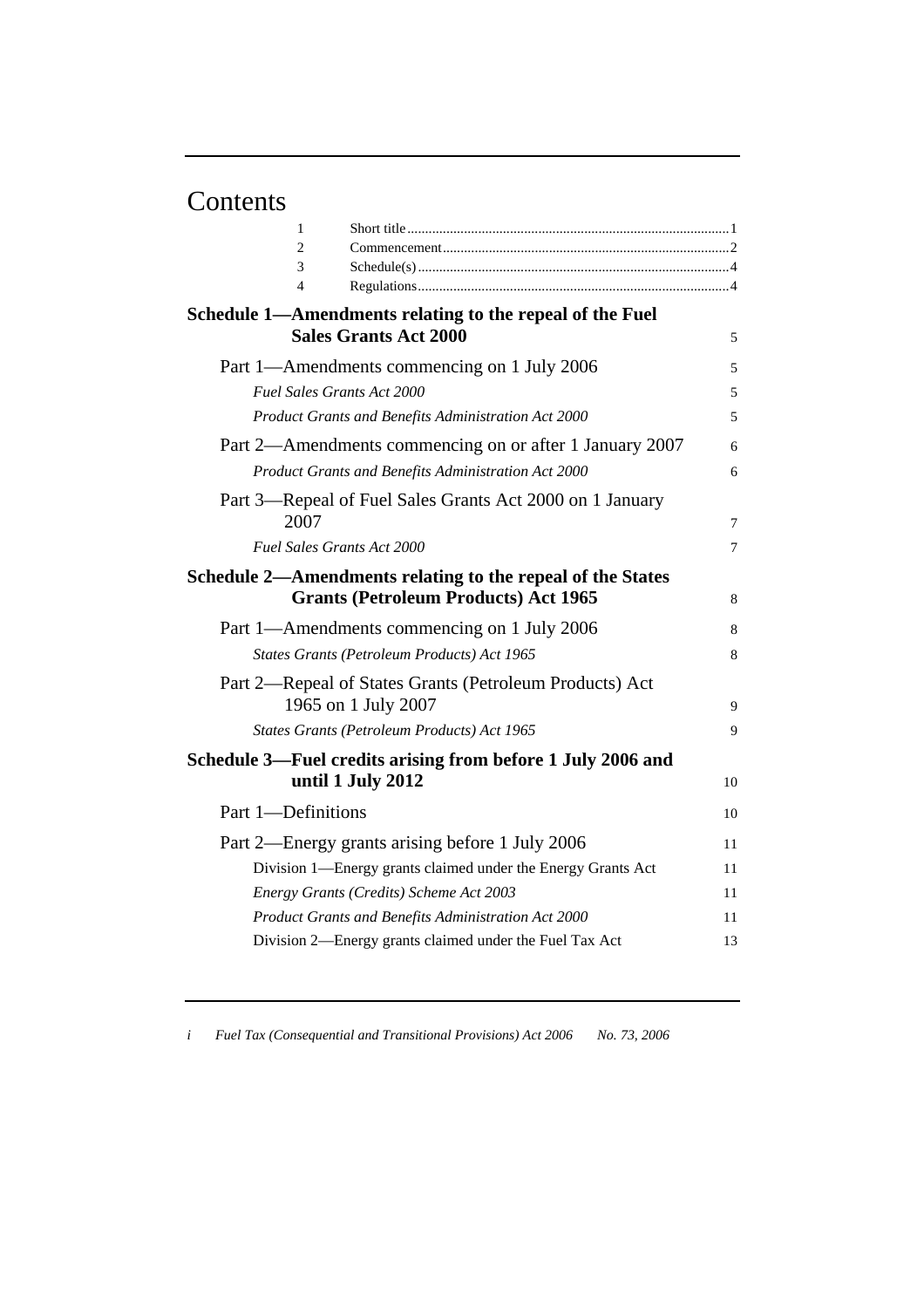| Part 3—Fuel tax credits arising between 1 July 2006 and<br>30 June 2012                                 | 14       |
|---------------------------------------------------------------------------------------------------------|----------|
| Division 1—Credits arising between 1 July 2006 and 30 June 2008                                         | 14       |
| Division 2—Credits arising between 1 July 2008 and 30 June 2012                                         | 15       |
| Part 4—Fuel tax credits for vehicles of 4.5 tonnes                                                      | 18       |
| Part 4A—Early payments of fuel tax credits arising between<br>1 July 2006 and 30 June 2008              | 19       |
| Part 5—Alternative fuel energy grants arising under the<br><b>Energy Grants Act</b>                     | 21       |
| Division 1—Energy grants claimed under the Energy Grants Act                                            | 21       |
| Product Grants and Benefits Administration Act 2000                                                     | 21       |
| Division 2—Energy grants claimed under the Fuel Tax Act                                                 | 22       |
| Part 6—Amendments relating to the repeal of the Energy<br>Grants Act on 1 July 2012                     | 23       |
| Product Grants and Benefits Administration Act 2000                                                     | 23       |
| Part 7—Repeal of Energy Grants Act on 1 July 2012                                                       | 24       |
| Energy Grants (Credits) Scheme Act 2003                                                                 | 24       |
|                                                                                                         |          |
| Part 8—Other amendments relating to the transitional period                                             | 25       |
| Division 1AA—Amendments commencing on 1 July 2006                                                       | 25       |
| Fuel Tax Act 2006                                                                                       | 25       |
| Division 1—Amendments commencing on 1 July 2007                                                         | 25       |
| Product Grants and Benefits Administration Act 2000<br>Division 1A—Amendments commencing on 1 July 2008 | 25<br>26 |
| Fuel Tax Act 2006                                                                                       | 26       |
| Division 2—Amendments commencing on 1 July 2010                                                         | 26       |
| Fuel Tax Act 2006                                                                                       | 26       |
| Division 3—Amendments commencing on 1 July 2012                                                         | 27       |
| Fuel Tax Act 2006                                                                                       | 27       |
| Division 4—Amendments commencing on 1 July 2013                                                         | 27       |
| Fuel Tax Act 2006                                                                                       | 27       |
| Product Grants and Benefits Administration Act 2000                                                     | 27       |
|                                                                                                         |          |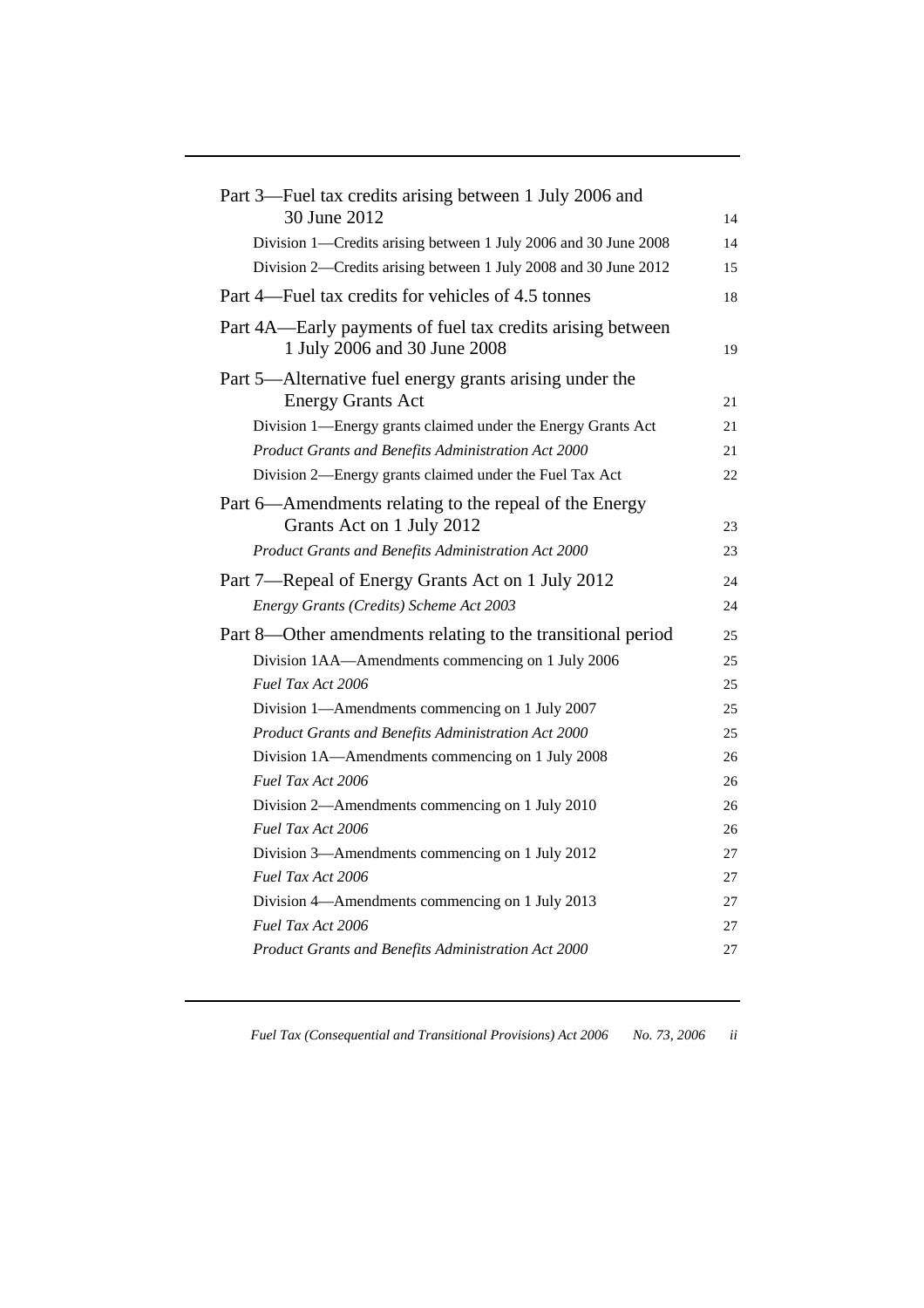| <b>Schedule 4—Other amendments</b>                                                                      | 29 |
|---------------------------------------------------------------------------------------------------------|----|
| Product Grants and Benefits Administration Act 2000                                                     | 29 |
| <b>Schedule 5-Administrative provisions</b>                                                             | 30 |
| Part 1—Administrative provisions                                                                        | 30 |
| Administrative Decisions (Judicial Review) Act 1977                                                     | 30 |
| A New Tax System (Goods and Services Tax) Act 1999                                                      | 30 |
| Income Tax Assessment Act 1936                                                                          | 30 |
| Income Tax Assessment Act 1997                                                                          | 30 |
| <b>Taxation Administration Act 1953</b>                                                                 | 36 |
| Part 2—Amendments conditional on the Tax Laws<br>Amendment (2005 Measures No. 4) Act 2005               | 80 |
| <b>Taxation Administration Act 1953</b>                                                                 | 80 |
| Tax Laws Amendment (2005 Measures No. 4) Act 2005                                                       | 81 |
| Part 3—Consequential amendments                                                                         | 82 |
| Administrative Decisions (Judicial Review) Act 1977                                                     | 82 |
| A New Tax System (Commonwealth-State Financial Arrangements)<br>Act 1999                                | 82 |
| A New Tax System (Goods and Services Tax) Act 1999                                                      | 82 |
| A New Tax System (Goods and Services Tax Transition) Act 1999                                           | 90 |
| A New Tax System (Luxury Car Tax) Act 1999                                                              | 90 |
| A New Tax System (Wine Equalisation Tax) Act 1999                                                       | 90 |
| Crimes (Taxation Offences) Act 1980                                                                     | 91 |
| Freedom of Information Act 1982                                                                         | 91 |
| Income Tax Assessment Act 1936                                                                          | 92 |
| Income Tax Assessment Act 1997                                                                          | 92 |
| <b>Taxation Administration Act 1953</b>                                                                 | 92 |
| Taxation (Interest on Overpayments and Early Payments) Act 1983                                         | 93 |
| Tax Laws Amendment (Retirement Villages) Act 2004                                                       | 93 |
| Part 4—Consequential amendments conditional on the Tax<br>Laws Amendment (2005 Measures No. 4) Act 2005 | 95 |
| A New Tax System (Wine Equalisation Tax) Act 1999                                                       | 95 |
|                                                                                                         |    |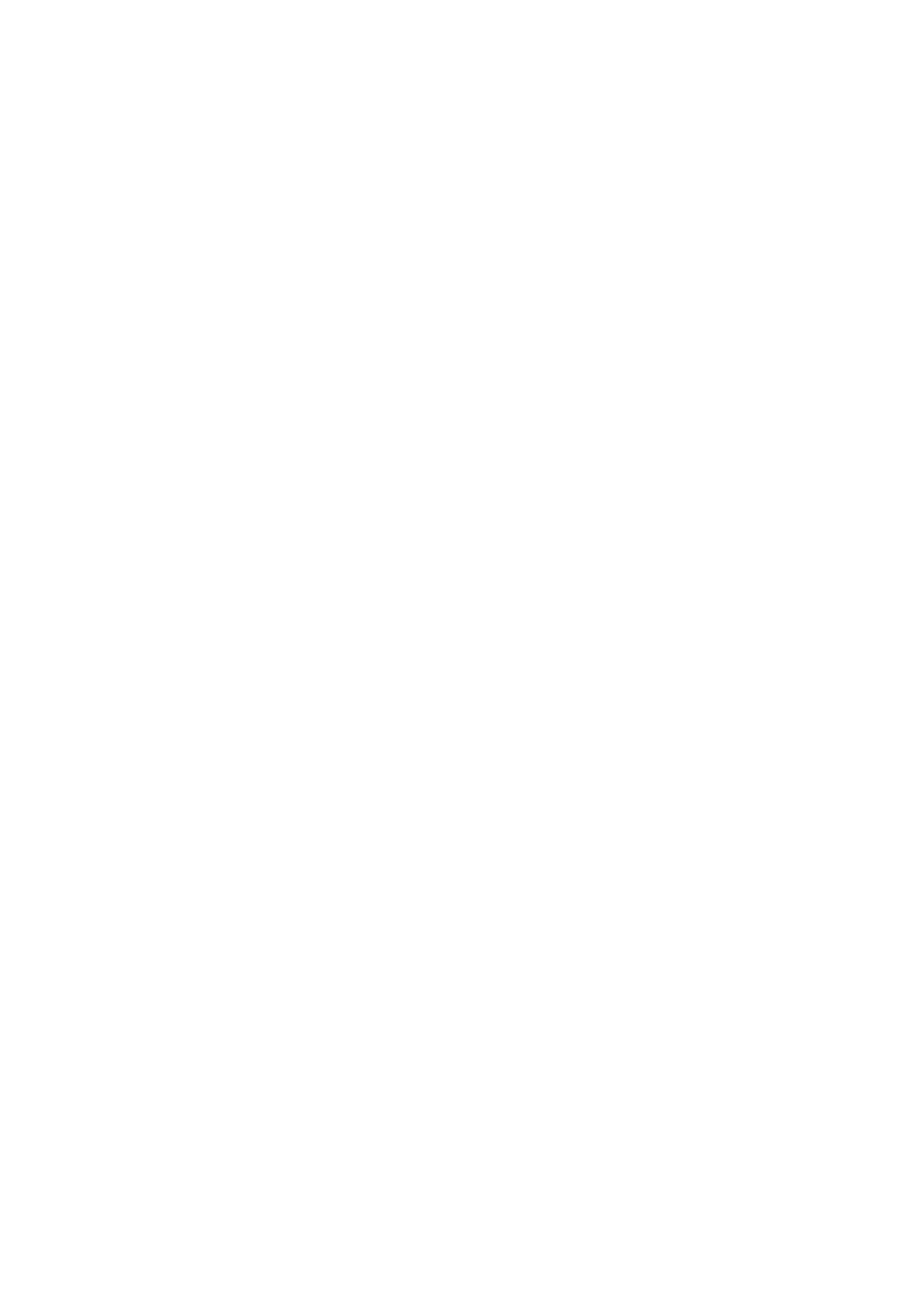

# **Fuel Tax (Consequential and Transitional Provisions) Act 2006**

**No. 73, 2006** 

## **An Act to deal with consequential and transitional matters arising from the enactment of the** *Fuel Tax Act 2006***, and for other purposes**

[*Assented to 26 June 2006*]

The Parliament of Australia enacts:

**1 Short title** 

 This Act may be cited as the *Fuel Tax (Consequential and Transitional Provisions) Act 2006*.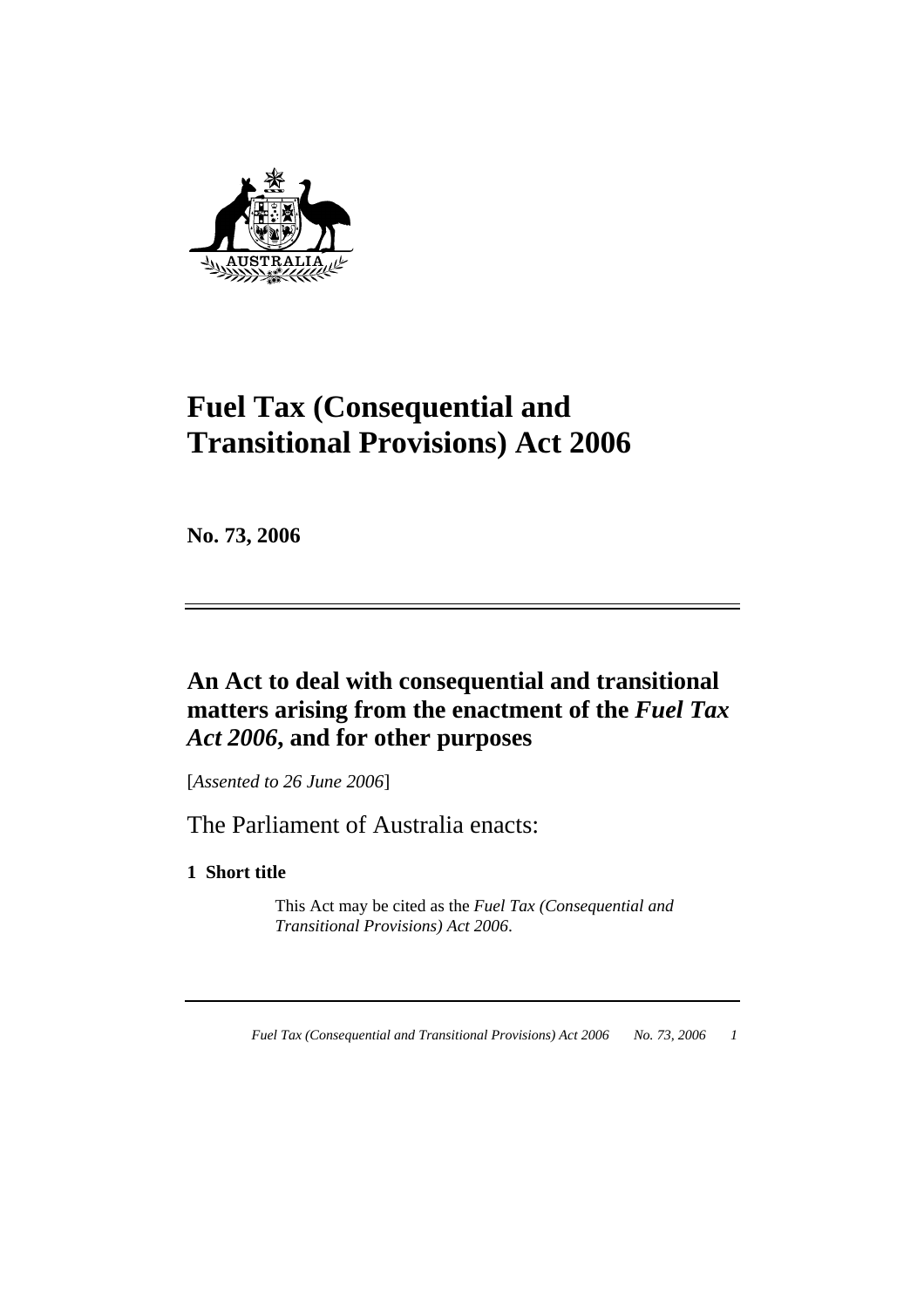#### **2 Commencement**

 (1) Each provision of this Act specified in column 1 of the table commences, or is taken to have commenced, in accordance with column 2 of the table. Any other statement in column 2 has effect according to its terms.

| <b>Commencement information</b>                                                             |                                                                 |                     |
|---------------------------------------------------------------------------------------------|-----------------------------------------------------------------|---------------------|
| Column <sub>1</sub>                                                                         | Column <sub>2</sub>                                             | Column 3            |
| <b>Provision(s)</b>                                                                         | <b>Commencement</b>                                             | <b>Date/Details</b> |
| 1. Sections 1 to 4<br>and anything in<br>this Act not<br>elsewhere covered<br>by this table | The day on which this Act receives the<br>Royal Assent.         | 26 June 2006        |
| 2. Schedule 1,<br>Part 1                                                                    | 1 July 2006.                                                    | 1 July 2006         |
| 3. Schedule 1,<br>items 4 to 6                                                              | 1 January 2007.                                                 | 1 January 2007      |
| 4. Schedule 1,<br>item 7                                                                    | 1 July 2009.                                                    | 1 July 2009         |
| 5. Schedule 1,<br>Part 3                                                                    | 1 January 2007.                                                 | 1 January 2007      |
| 6. Schedule 2,<br>Part 1                                                                    | 1 July 2006.                                                    | 1 July 2006         |
| 7. Schedule 2,<br>Part 2                                                                    | 1 July 2007.                                                    | 1 July 2007         |
| 8. Schedule 3,<br>Parts 1 to 4A                                                             | 1 July 2006.                                                    | 1 July 2006         |
| 9. Schedule 3,<br>Part 5                                                                    | 1 July 2010.                                                    | 1 July 2010         |
| 10. Schedule 3,<br>Parts 6 and 7                                                            | 1 July 2012.                                                    | 1 July 2012         |
| 10A. Schedule 3,<br>Part 8,<br>Division 1AA                                                 | Immediately after the commencement of the<br>Fuel Tax Act 2006. | 1 July 2006         |
| 11. Schedule 3,<br>Part 8, Division 1                                                       | 1 July 2007.                                                    | 1 July 2007         |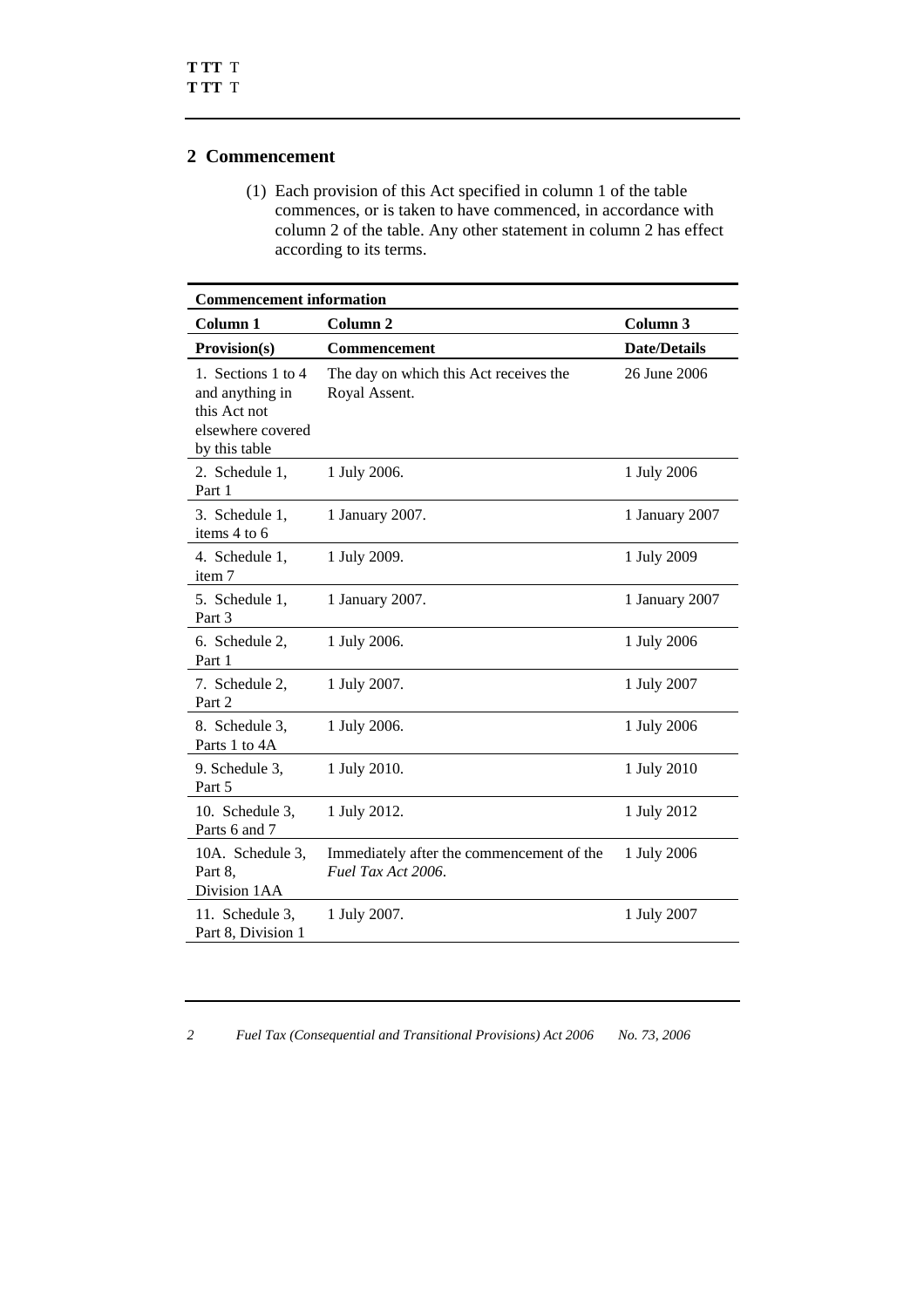| <b>Commencement information</b>            |                                                                                                                                                                                               |                     |
|--------------------------------------------|-----------------------------------------------------------------------------------------------------------------------------------------------------------------------------------------------|---------------------|
| Column 1                                   | Column 2                                                                                                                                                                                      | Column 3            |
| Provision(s)                               | Commencement                                                                                                                                                                                  | <b>Date/Details</b> |
| 11A. Schedule 3.<br>Part 8,<br>Division 1A | 1 July 2008.                                                                                                                                                                                  | 1 July 2008         |
| 12. Schedule 3.<br>Part 8, Division 2      | 1 July 2010.                                                                                                                                                                                  | 1 July 2010         |
| 13. Schedule 3,<br>Part 8, Division 3      | 1 July 2012.                                                                                                                                                                                  | 1 July 2012         |
| 14. Schedule 3,<br>Part 8, Division 4      | 1 July 2013.                                                                                                                                                                                  | 1 July 2013         |
| 16. Schedule 4,<br>item 3                  | Immediately after the commencement of<br>section 34 of the <i>Product Grants and</i><br>Benefits Administration Act 2000.                                                                     | 19 June 2000        |
| 17. Schedule 4,<br>item 4                  | The day on which this Act receives the<br>Royal Assent.                                                                                                                                       | 26 June 2006        |
| 18. Schedule 5,<br>Part 1                  | At the same time as the Fuel Tax Act 2006<br>commences.                                                                                                                                       | 1 July 2006         |
| 19. Schedule 5,<br>items 59 and 60         | The later of:                                                                                                                                                                                 |                     |
|                                            | (a) immediately after the commencement of<br>the Fuel Tax Act 2006; and                                                                                                                       |                     |
|                                            | (b) the commencement of Schedule 4 to the<br>Tax Laws Amendment (2005 Measures<br>No. 4) Act 2005.                                                                                            |                     |
|                                            | However, the provision(s) do not commence<br>at all unless both of the events mentioned in<br>paragraphs (a) and (b) occur.                                                                   |                     |
| 20. Schedule 5.<br>items $61$ and $62$     | Immediately before the commencement of<br>Schedule 4 to the Tax Laws Amendment<br>(2005 Measures No. 4) Act 2005.                                                                             |                     |
|                                            | However, if Schedule 4 to the Tax Laws<br>Amendment (2005 Measures No. 4) Act 2005<br>commences before the <i>Fuel Tax Act 2006</i><br>commences, the provision(s) do not<br>commence at all. |                     |
| 21. Schedule 5,<br>Part 3                  | At the same time as the Fuel Tax Act 2006<br>commences.                                                                                                                                       | 1 July 2006         |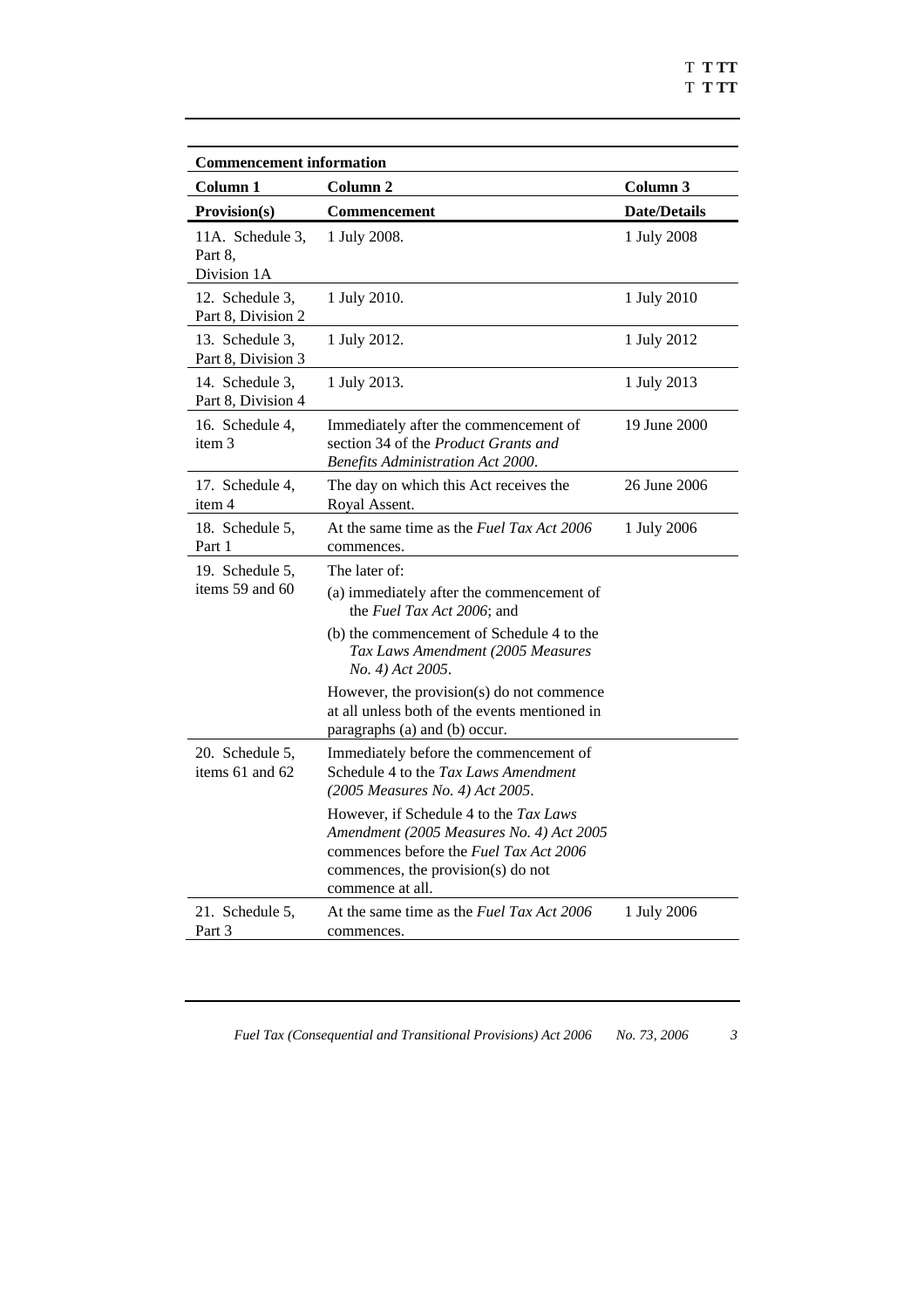| <b>Commencement information</b> |                                                                                                                                                                                                        |                     |
|---------------------------------|--------------------------------------------------------------------------------------------------------------------------------------------------------------------------------------------------------|---------------------|
| Column 1                        | Column 2                                                                                                                                                                                               | Column 3            |
| <b>Provision(s)</b>             | <b>Commencement</b>                                                                                                                                                                                    | <b>Date/Details</b> |
| 22. Schedule 5,<br>Part 4       | The later of:<br>(a) immediately after the commencement of<br>the <i>Fuel Tax Act 2006</i> ; and                                                                                                       |                     |
|                                 | (b) the commencement of Schedule 4 to the<br>Tax Laws Amendment (2005 Measures<br>No. 4) Act 2005.                                                                                                     |                     |
|                                 | However, the provision(s) do not commence<br>at all unless both of the events mentioned in<br>paragraphs (a) and (b) occur.                                                                            |                     |
| Note:                           | This table relates only to the provisions of this Act as originally<br>passed by the Parliament and assented to. It will not be expanded to<br>deal with provisions inserted in this Act after assent. |                     |
| 2)                              | Column 3 of the table contains additional information that is not                                                                                                                                      |                     |

part of this Act. Information in this column may be added to or edited in any published version of this Act.

#### **3 Schedule(s)**

 Each Act that is specified in a Schedule to this Act is amended or repealed as set out in the applicable items in the Schedule concerned, and any other item in a Schedule to this Act has effect according to its terms.

#### **4 Regulations**

The Governor-General may make regulations prescribing matters:

- (a) required or permitted by this Act to be prescribed; or
- (b) necessary or convenient to be prescribed for carrying out or giving effect to this Act.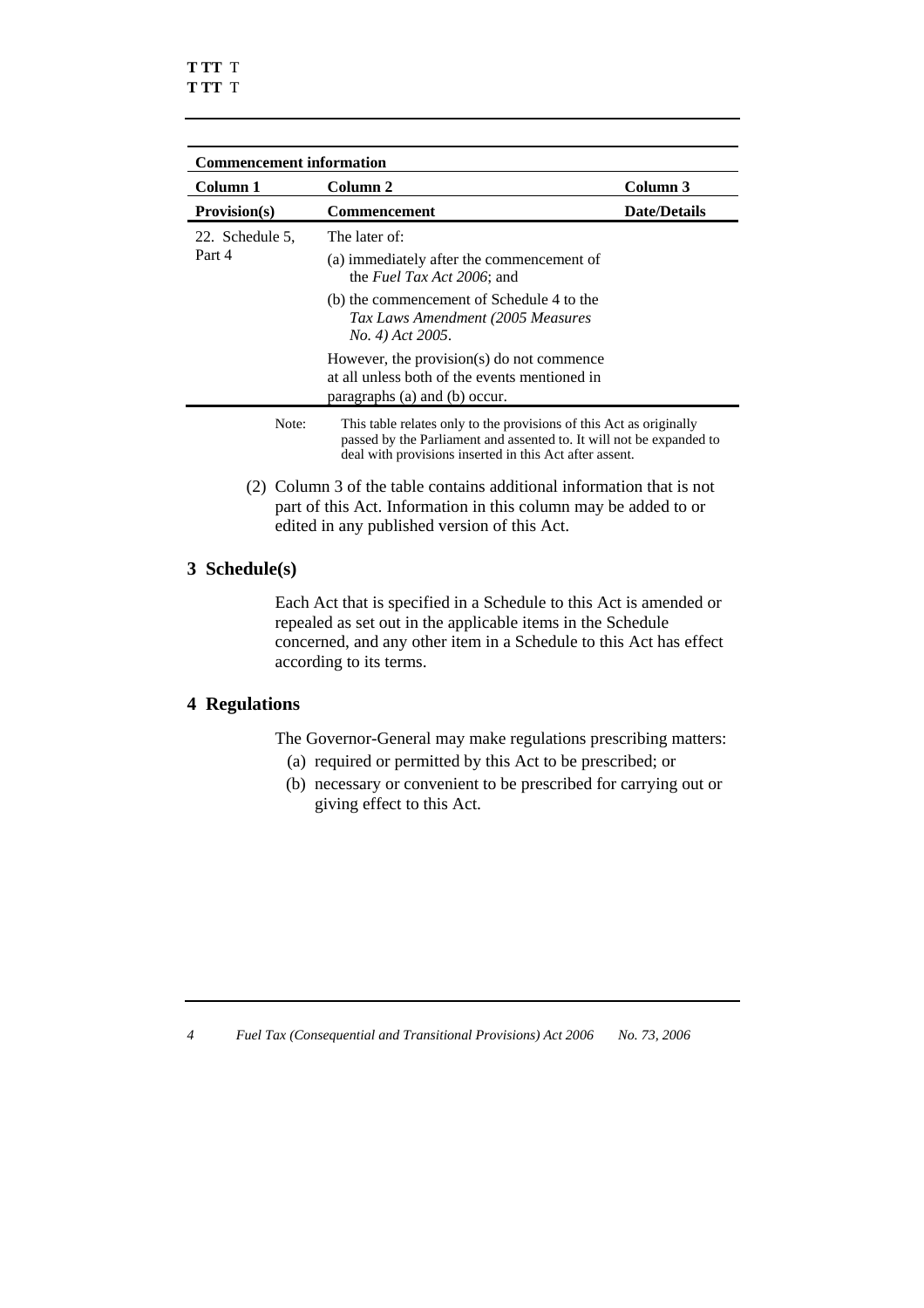## **Schedule 1—Amendments relating to the repeal of the Fuel Sales Grants Act 2000**

## **Part 1—Amendments commencing on 1 July 2006**

## *Fuel Sales Grants Act 2000*

### **1 Paragraph 7(c)**

Omit "2000.", substitute "2000 but before 1 July 2006.".

## *Product Grants and Benefits Administration Act 2000*

## **2 After paragraph 15(2)(d)**

Insert:

- (da) if the claim is for payment of a fuel sales grant—must be given to the Commissioner before the earlier of:
	- (i) 1 January 2007; and
	- (ii) the end of 3 years after the start of the claim period; and

### **3 Paragraph 15(2)(e)**

Before "must be", insert "otherwise—".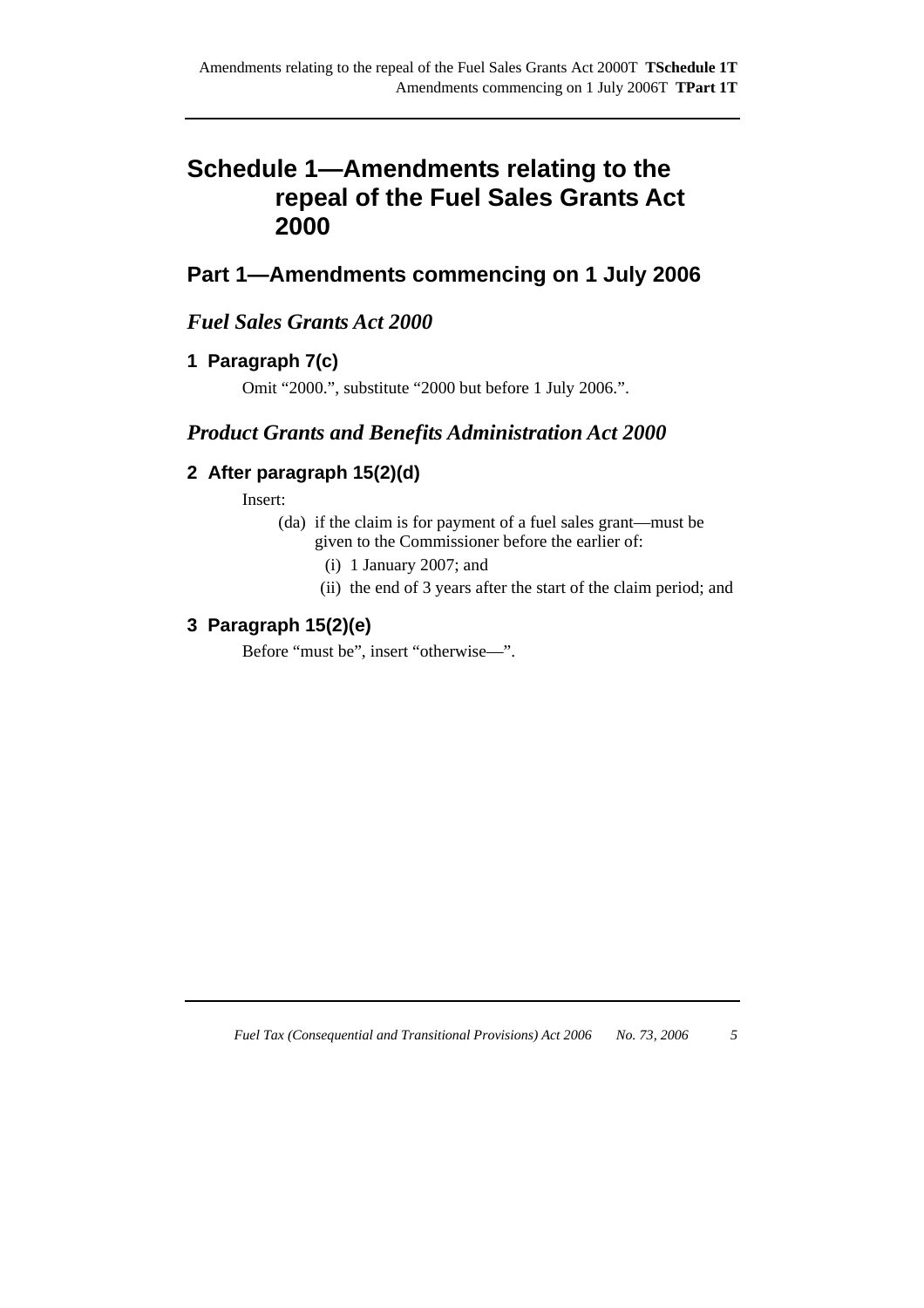## **Part 2—Amendments commencing on or after 1 January 2007**

## *Product Grants and Benefits Administration Act 2000*

## **4 Section 8 (table item 1)**

Repeal the item.

**5 Subsection 9(3)** 

Repeal the subsection.

**6 Paragraph 15(2)(da)** 

Repeal the paragraph.

## **7 Subparagraphs 47(3)(c)(ia) and (d)(ia)**

Repeal the subparagraphs.

*6 Fuel Tax (Consequential and Transitional Provisions) Act 2006 No. 73, 2006*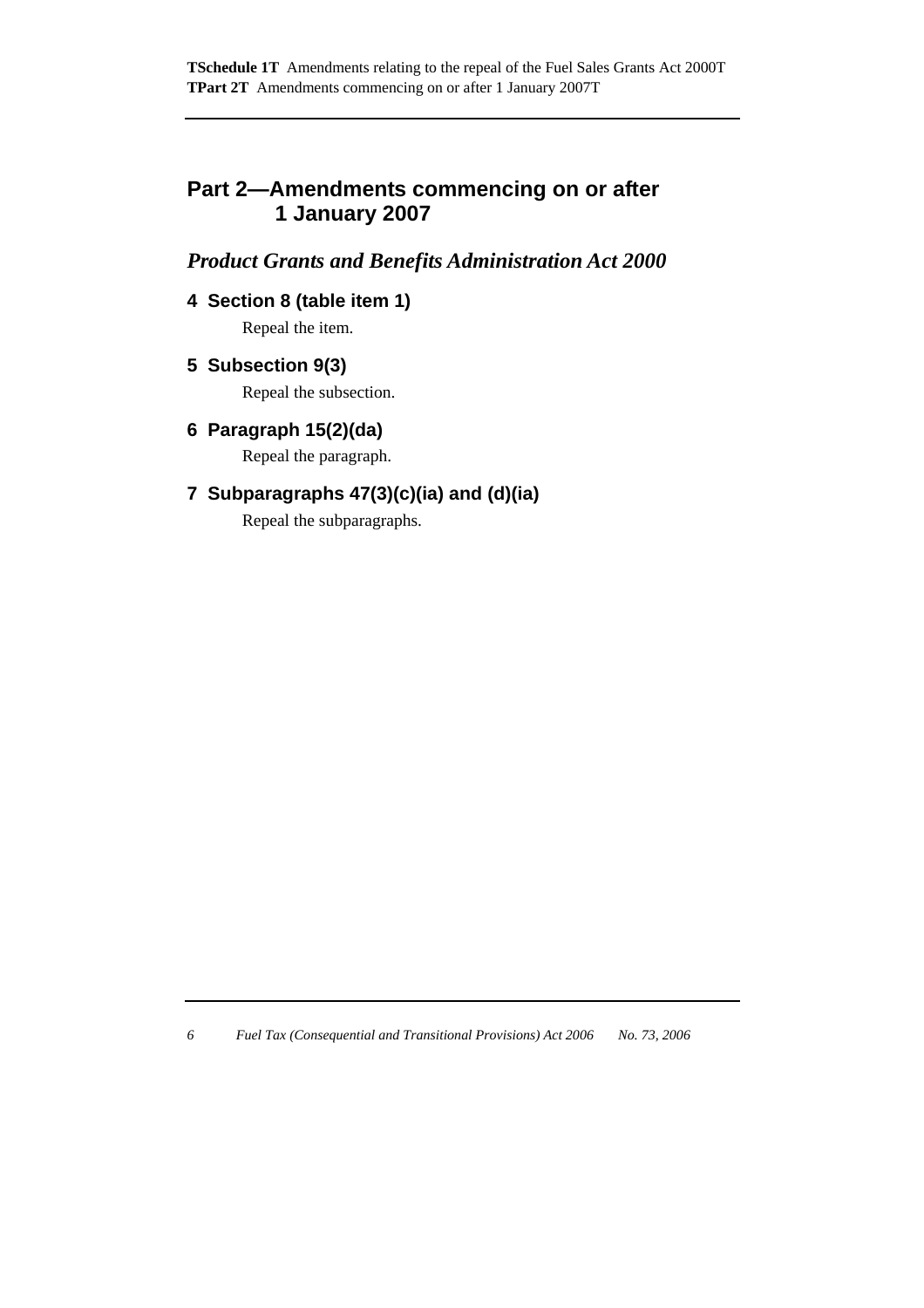## **Part 3—Repeal of Fuel Sales Grants Act 2000 on 1 January 2007**

*Fuel Sales Grants Act 2000* 

## **8 The whole of the Act**

Repeal the Act.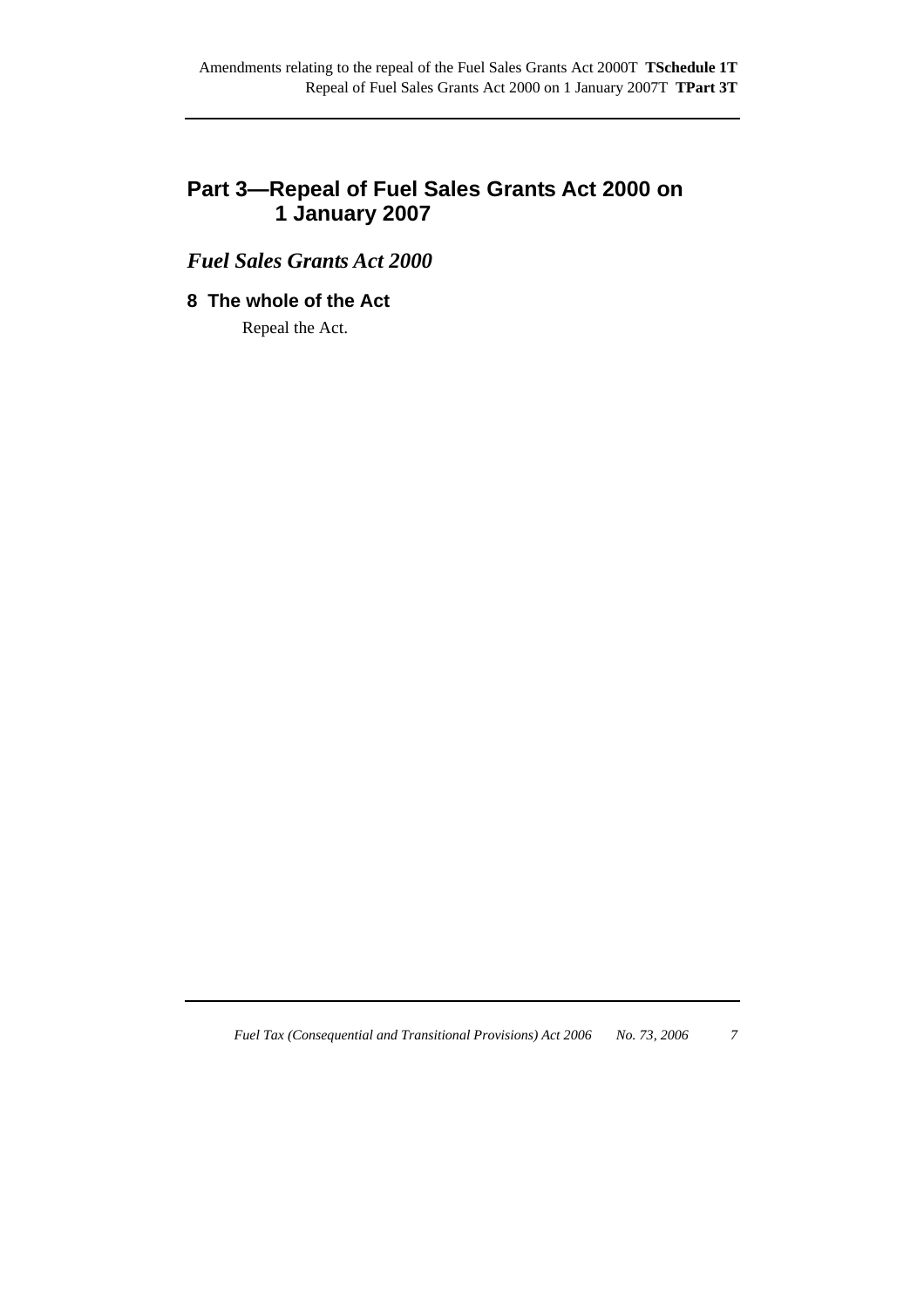## **Schedule 2—Amendments relating to the repeal of the States Grants (Petroleum Products) Act 1965**

## **Part 1—Amendments commencing on 1 July 2006**

*States Grants (Petroleum Products) Act 1965* 

## **1 At the end of subsection 5(1)**

Add:

Note: For the cessation of a scheme, see subsection (5).

## **2 Paragraph 5(5)(a)**

Repeal the paragraph, substitute:

- (a) must provide for the payment by the State to registered distributors of eligible petroleum products, in respect of:
	- (i) the sale by them, before 1 July 2006; and
	- (ii) the delivery by them, before 1 July 2006, to places to which the scheme applies;

 of any eligible petroleum products, of amounts ascertained in accordance with the scheme; and

### **3 Paragraph 5(5)(aa)**

After "by them", insert ", before 1 July 2006,".

### **4 Subparagraph 5(5)(b)(i)**

After "by them", insert ", before 1 July 2006,".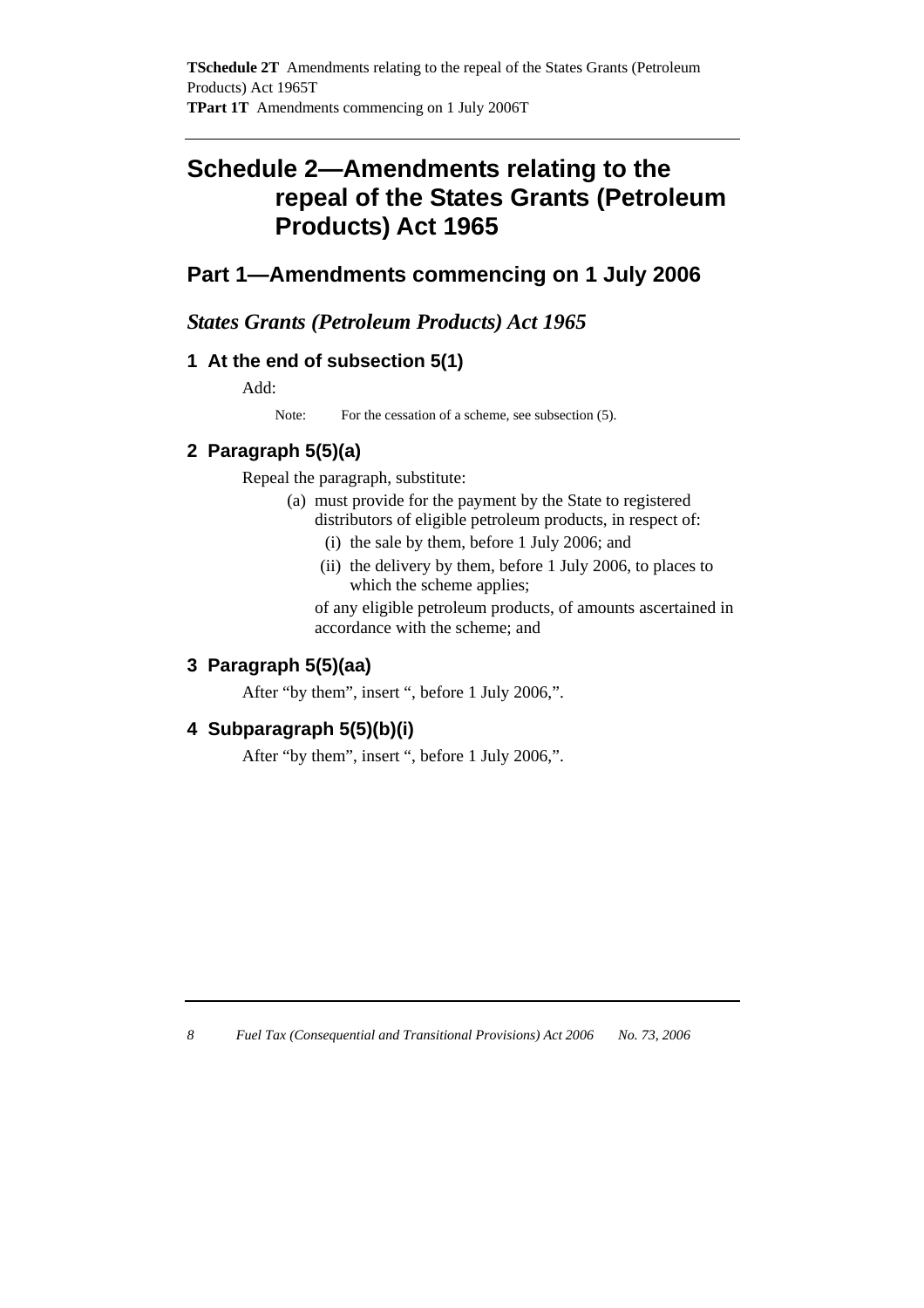## **Part 2—Repeal of States Grants (Petroleum Products) Act 1965 on 1 July 2007**

*States Grants (Petroleum Products) Act 1965* 

## **5 The whole of the Act**

Repeal the Act.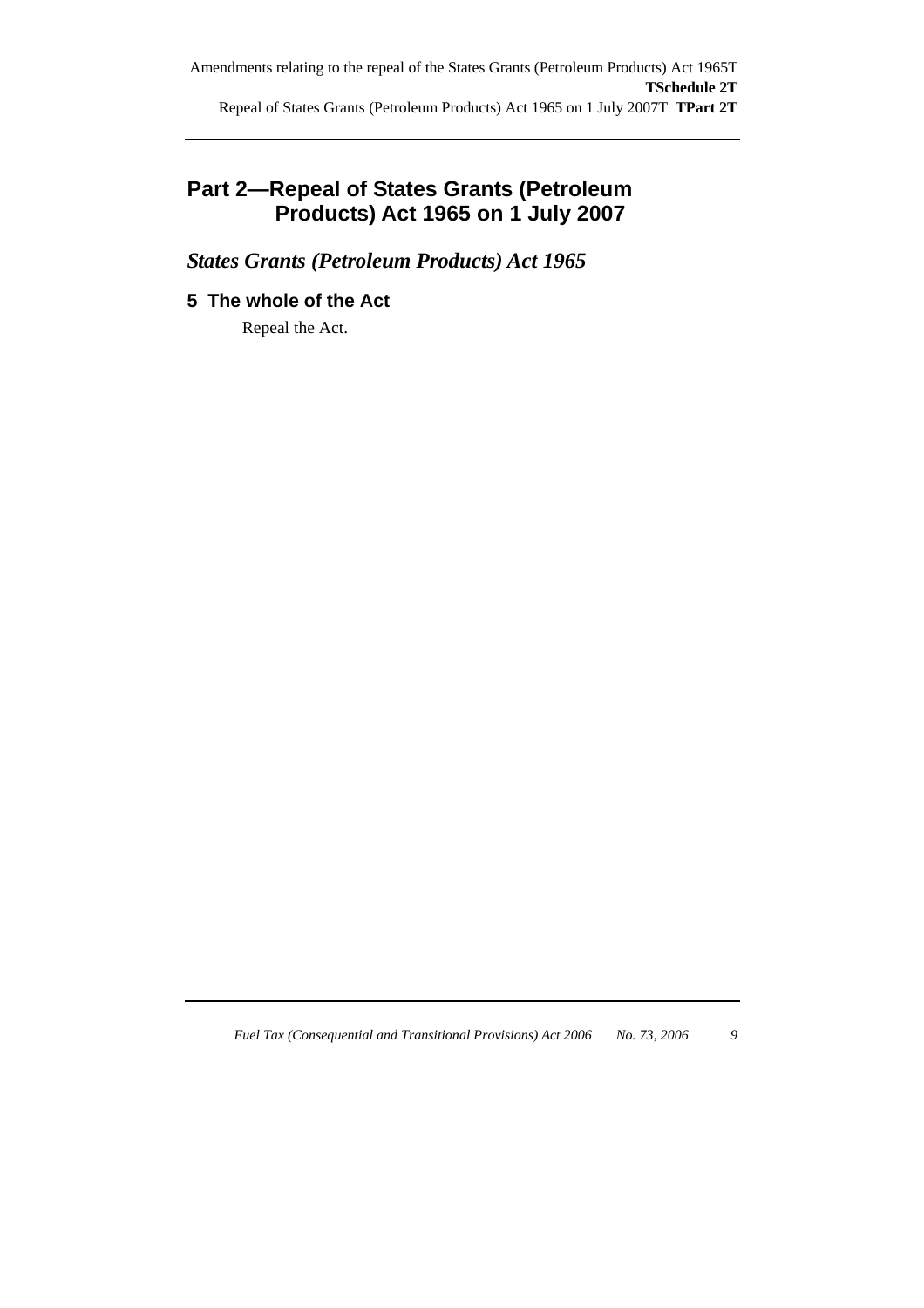## **Schedule 3—Fuel credits arising from before 1 July 2006 and until 1 July 2012**

## **Part 1—Definitions**

### **1 Definitions**

In this Schedule:

*Energy Grants Act* means the *Energy Grants (Credits) Scheme Act 2003*.

*Fuel Tax Act* means the *Fuel Tax Act 2006*.

*off-road credit* means an off-road credit under Part 4 of the Energy Grants Act.

*off-road diesel fuel* has the meaning given by section 4 of the Energy Grants Act.

*on-road alternative fuel* has the meaning given by section 4 of the Energy Grants Act.

*on-road credit* means an on-road credit under Part 3 of the Energy Grants Act.

*on-road diesel fuel* has the meaning given by section 4 of the Energy Grants Act.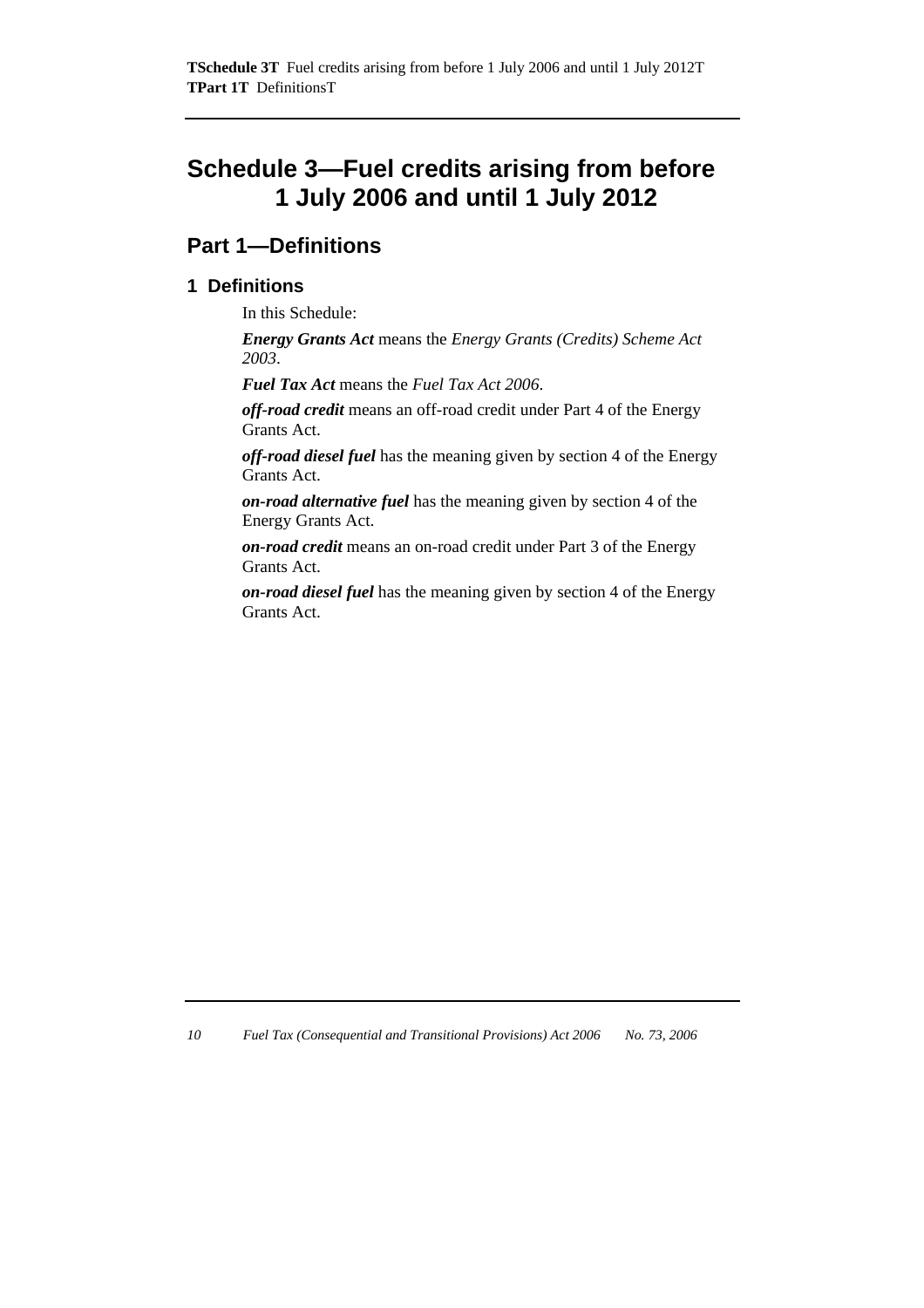## **Part 2—Energy grants arising before 1 July 2006**

## **Division 1—Energy grants claimed under the Energy Grants Act**

## *Energy Grants (Credits) Scheme Act 2003*

#### **2 Section 40**

Before "This", insert "(1)".

#### **3 At the end of section 40**

Add:

- (2) You are not entitled to an on-road credit if you purchase or import on-road diesel fuel on or after 1 July 2006.
	- Note: Claims under the *Product Grants and Benefits Administration Act 2000* for energy grants for on-road diesel fuel must be made before 1 July 2007 (see subsection 15(2) of that Act). Alternatively, you can claim such grants under the *Fuel Tax Act 2006* (see item 9 of Schedule 3 to the *Fuel Tax (Consequential and Transitional Provisions) Act 2006*).

#### **4 Section 51**

Before "This", insert "(1)".

#### **5 At the end of section 51**

Add:

- (2) You are not entitled to an off-road credit if you purchase or import off-road diesel fuel on or after 1 July 2006.
	- Note: Claims under the *Product Grants and Benefits Administration Act 2000* for energy grants for off-road diesel fuel must be made before 1 July 2007 (see subsection 15(2) of that Act). Alternatively, you can claim such grants under the *Fuel Tax Act 2006* (see item 9 of Schedule 3 to the *Fuel Tax (Consequential and Transitional Provisions) Act 2006*).

### *Product Grants and Benefits Administration Act 2000*

### **6 Before paragraph 15(2)(e)**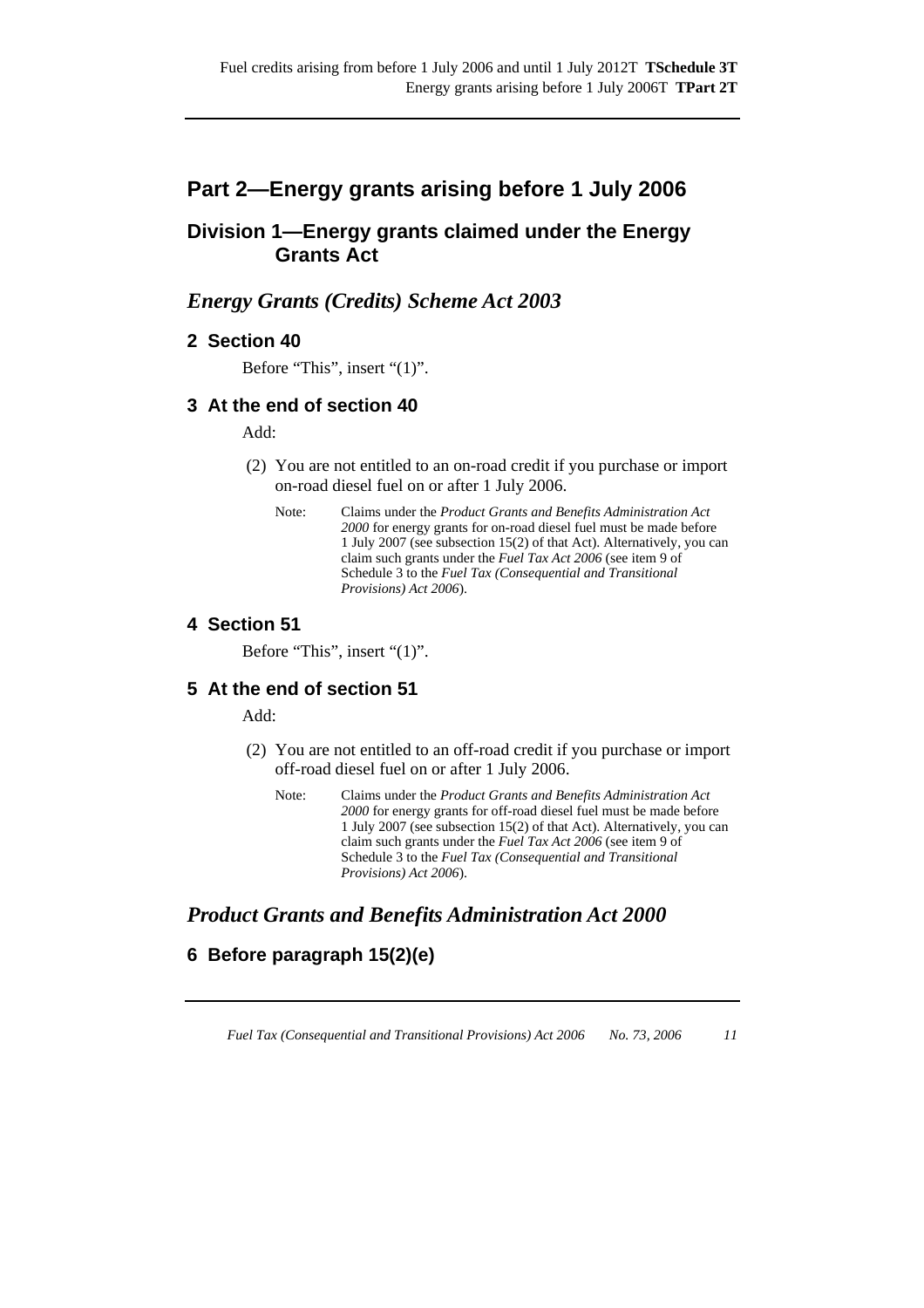Insert:

- (db) if the claim is for payment of an energy grant in respect of an on-road credit for on-road diesel fuel, or an off-road credit for off-road diesel fuel—must be given to the Commissioner before the earlier of:
	- (i) 1 July 2007; and
	- (ii) the end of 3 years after the start of the claim period; and

#### **7 After subsection 15(2)**

Insert:

- (2A) Despite the provisions of Part 3 and the *Energy Grants (Credits) Scheme Act 2003*, you are not entitled to an energy grant for:
	- (a) an on-road credit for on-road diesel fuel; or
	- (b) an off-road credit for off-road diesel fuel;

if you have already given the Commissioner a return under the *Fuel Tax Act 2006* that includes a net fuel amount that takes into account a decreasing fuel tax adjustment that relates to the fuel.

#### **8 At the end of section 15**

Add:

(4) In this section:

*decreasing fuel tax adjustment* has the meaning given by section 110-5 of the *Fuel Tax Act 2006.*

*net fuel amount* has the meaning given by section 110-5 of the *Fuel Tax Act 2006.* 

*off-road credit* means an off-road credit under Part 4 of the *Energy Grants (Credits) Scheme Act 2003*.

*off-road diesel fuel* has the meaning given by section 4 of the *Energy Grants (Credits) Scheme Act 2003*.

*on-road credit* means an on-road credit under Part 3 of the *Energy Grants (Credits) Scheme Act 2003*.

*on-road diesel fuel* has the meaning given by section 4 of the *Energy Grants (Credits) Scheme Act 2003*.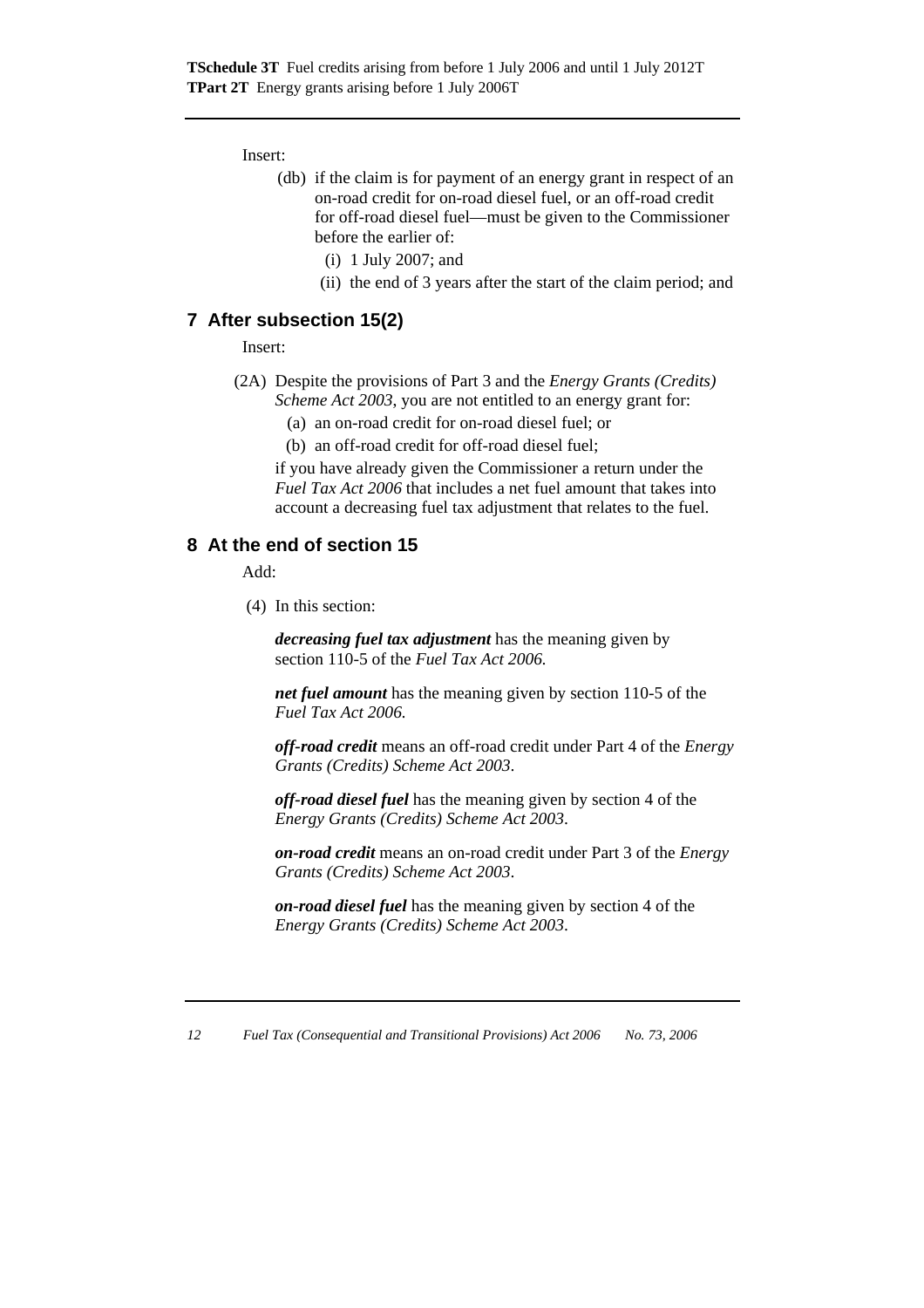## **Division 2—Energy grants claimed under the Fuel Tax Act**

### **9 Grants claimed under the Fuel Tax Act**

- (1) For the purposes of the Fuel Tax Act, you have a *decreasing fuel tax adjustment* if:
	- (a) you purchased or imported on-road diesel fuel or off-road diesel fuel between 1 July 2003 and 30 June 2006 (inclusive); and
	- (b) you were entitled to an on-road credit or an off-road credit in respect of the fuel (disregarding section 41 or 52 of the Energy Grants Act, as the case requires); and
	- (c) you have not made a claim for payment of an energy grant in respect of the credit under section 15 of the *Product Grants and Benefits Administration Act 2000*.
- (2) The amount of the adjustment is the amount of the credit that you were entitled to under the Energy Grants Act.
- (3) The adjustment is attributable to the tax period or fuel tax return period that you choose that ends before 1 July 2009.
- (4) If you have a decreasing fuel tax adjustment under this item, then:
	- (a) Division 44 of the Fuel Tax Act (which is about fuel tax adjustments) applies as if a reference to a fuel tax credit were a reference to an on-road credit or an off-road credit, as the case requires; and
	- (b) sections 49 and 55 of the Energy Grants Act do not apply to the fuel.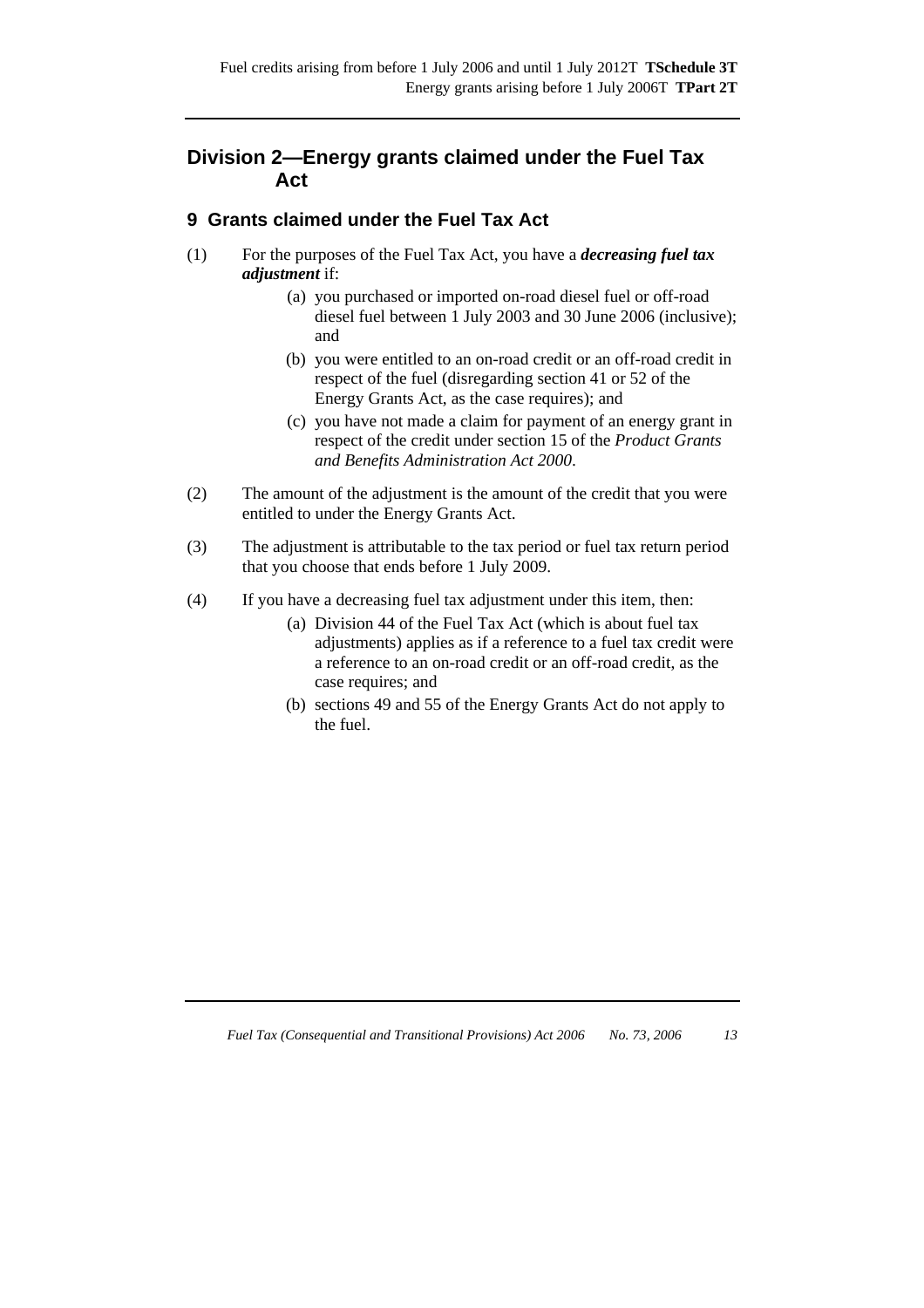## **Part 3—Fuel tax credits arising between 1 July 2006 and 30 June 2012**

## **Division 1—Credits arising between 1 July 2006 and 30 June 2008**

#### **10 Fuel acquired, manufactured or imported between 1 July 2006 and 30 June 2008**

- (1) This item applies if:
	- (a) you acquire, manufacture or import taxable fuel between 1 July 2006 and 30 June 2008 (inclusive); and
	- (b) you acquire, manufacture or import the fuel for use in carrying on your enterprise, other than:
		- (i) for use in a vehicle travelling on a public road; or
		- (ii) for incidental use (within the meaning of section 8 of the Energy Grants Act) in relation to a vehicle covered by subparagraph (i); or
		- (iii) for use by you in generating electricity; or
		- (iv) for use other than as a fuel; or
		- (v) for use other than as a fuel in an internal combustion engine; or
		- (vi) for use as heating oil; and
	- (c) apart from this item, you would be entitled to a fuel tax credit under section 41-5 of the Fuel Tax Act.
- (2) You are not entitled to the credit under section 41-5 of the Fuel Tax Act unless you meet a condition in subitem (3) or (5).

#### *Entitlement to a credit if you would have been entitled to an on-road credit*

- (3) You are not entitled to the credit under section 41-5 of the Fuel Tax Act unless you would have been entitled to an on-road credit in respect of the fuel, assuming:
	- (a) that you had disregarded subsection 40(2) and sections 41 and 49A of the Energy Grants Act; and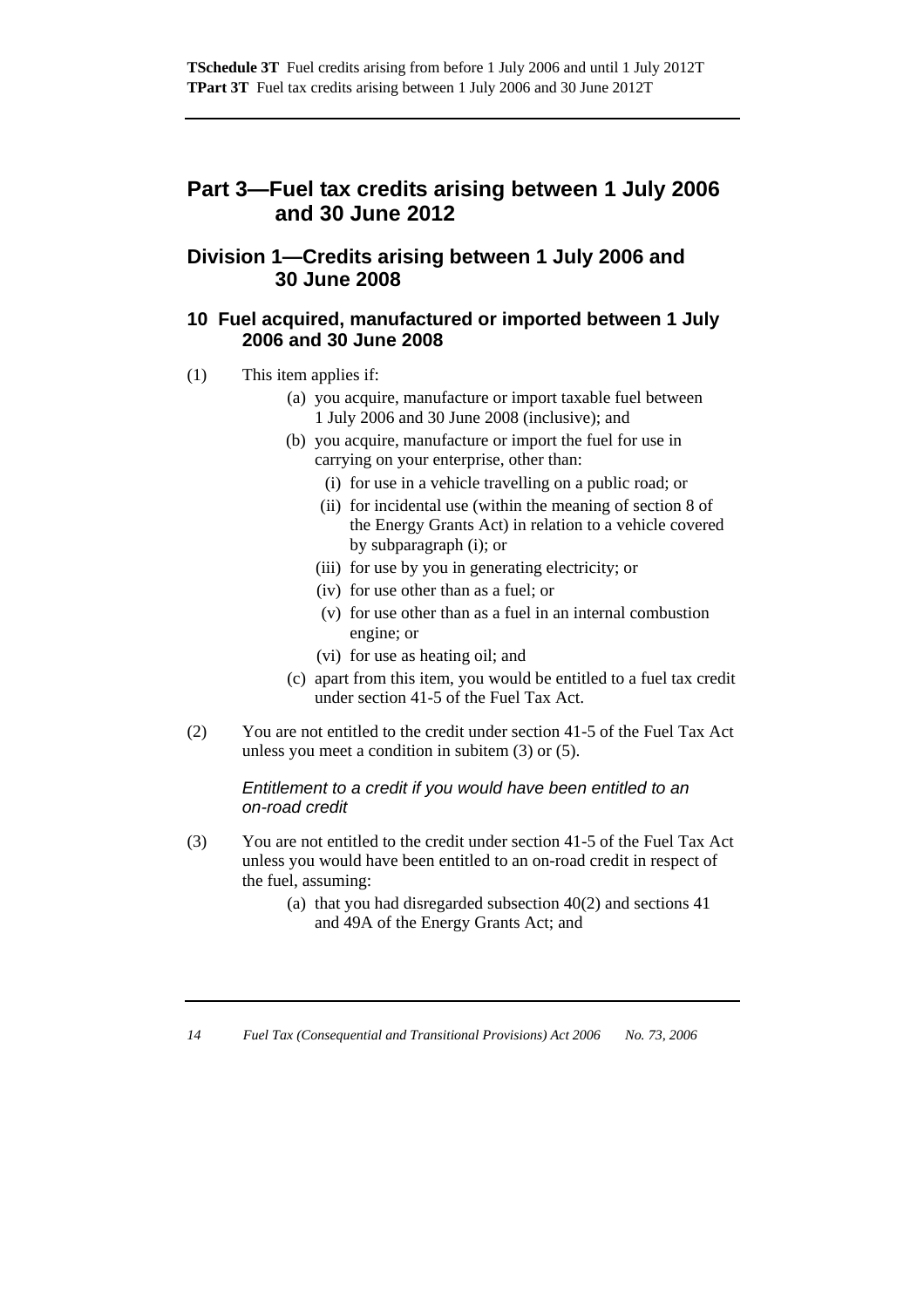- (b) that references in Part 3 of that Act to "purchase or import into Australia" were instead references to "acquire or manufacture in, or import into, Australia".
- (4) If subitem (3) applies to you, you are taken, for the purposes of section 43-10 of the Fuel Tax Act, to have acquired, manufactured or imported the fuel to use, in a vehicle, for travelling on a public road.
- Note: The effect of this subitem is that the amount of the fuel tax credit is reduced under section 43-10 of the Fuel Tax Act by the amount of the road user charge.

#### *Entitlement to a credit if you would have been entitled to an off-road credit*

- (5) You are not entitled to the credit under section 41-5 of the Fuel Tax Act unless you would have been entitled to an off-road credit in respect of the fuel, assuming:
	- (a) that you had disregarded subsection 51(2) and sections 52 and 55A of the Energy Grants Act; and
	- (b) that references in Part 4 of that Act to "purchase or import into Australia" were instead references to "acquire or manufacture in, or import into, Australia".

#### *Fuel tax adjustment provisions*

- (6) If this item applies, then sections 49 and 55 of the Energy Grants Act do not apply to the fuel.
- Note: Division 44 of the *Fuel Tax Act 2006* deals with adjustments of fuel tax credits.

### **Division 2—Credits arising between 1 July 2008 and 30 June 2012**

#### **11 Fuel acquired, manufactured or imported between 1 July 2008 and 30 June 2012**

- (1) This item applies if:
	- (a) you acquire, manufacture or import taxable fuel between 1 July 2008 and 30 June 2012 (inclusive); and
	- (b) you acquire, manufacture or import the fuel for use in carrying on your enterprise, other than:
		- (i) for use in a vehicle travelling on a public road; or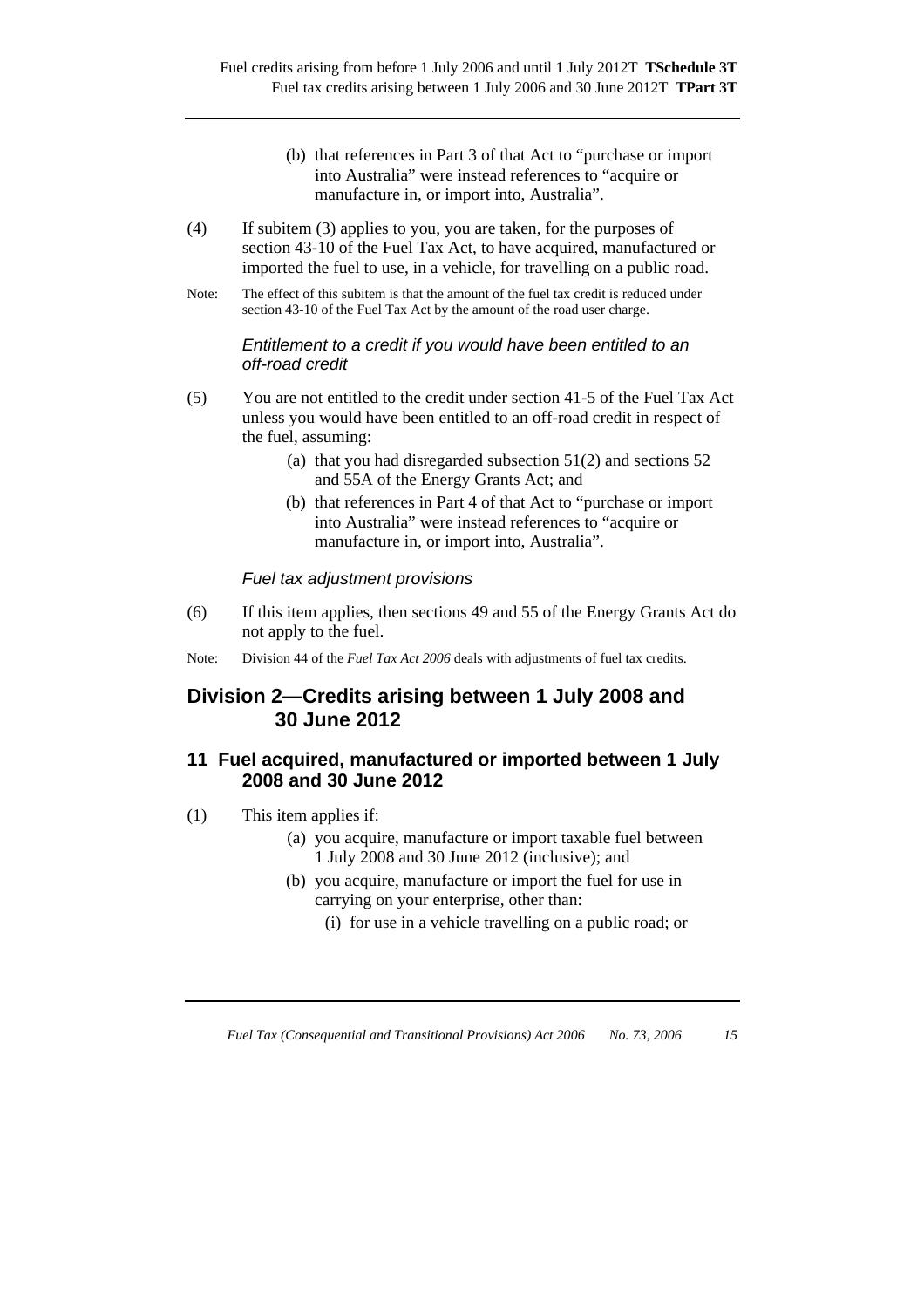**TSchedule 3T** Fuel credits arising from before 1 July 2006 and until 1 July 2012T **TPart 3T** Fuel tax credits arising between 1 July 2006 and 30 June 2012T

- (ii) for incidental use (within the meaning of section 8 of the Energy Grants Act) in relation to a vehicle covered by subparagraph (i); or
- (iii) for use by you in generating electricity; or
- (iv) for use other than as a fuel; or
- (v) for use other than as a fuel in an internal combustion engine; or
- (vi) for use as heating oil; and
- (c) apart from this item, you would be entitled to a fuel tax credit under section 41-5 of the Fuel Tax Act.
- (2) You are not entitled to the credit under section 41-5 of the Fuel Tax Act unless you meet a condition in subitem  $(3)$ ,  $(5)$ ,  $(6)$  or  $(7)$ .

*Entitlement to a full credit if you would have been entitled to an on-road or off-road credit* 

- (3) You are not entitled to the credit under section 41-5 of the Fuel Tax Act unless you would have been entitled to an on-road credit in respect of the fuel, assuming:
	- (a) that you had disregarded subsection 40(2) and sections 41 and 49A of the Energy Grants Act; and
	- (b) that references in Part 3 of that Act to "purchase or import into Australia" were instead references to "acquire or manufacture in, or import into, Australia".
- (4) If subitem (3) applies to you, you are taken, for the purposes of section 43-10 of the Fuel Tax Act, to have acquired, manufactured or imported the fuel to use, in a vehicle, for travelling on a public road.
- Note: The effect of this subitem is that the amount of the fuel tax credit is reduced under section 43-10 of the Fuel Tax Act by the amount of the road user charge.
- (5) You are entitled to the credit under section 41-5 of the Fuel Tax Act if you would have been entitled to an off-road credit in respect of the fuel, assuming:
	- (a) that you had disregarded subsection  $51(2)$  and sections  $52$ and 55A of the Energy Grants Act; and
	- (b) that references in Part 4 of that Act to:
		- (i) "purchase or import into Australia" were instead references to "acquire or manufacture in, or import into, Australia"; and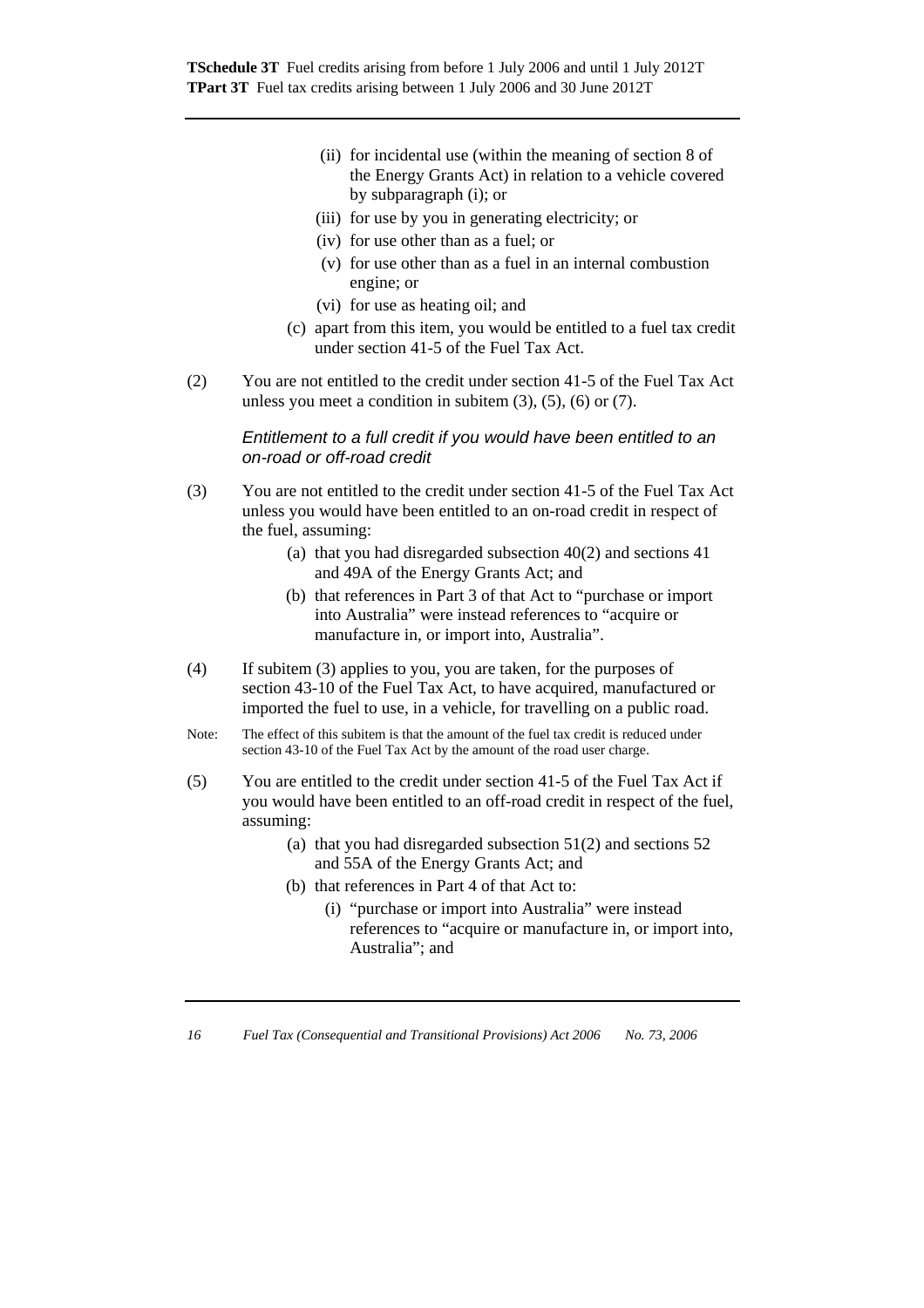(ii) "off-road diesel fuel" were instead references to the fuel.

#### *Entitlement to half a credit if you would not have been entitled to a credit*

- (6) You are entitled to the credit under section 41-5 of the Fuel Tax Act even if you do not meet a condition in subitem (3) or (5). However, subject to subitem (7), the amount of the credit is half of the amount it would have been under Division 43 of the Fuel Tax Act apart from this subitem.
- Note: You are entitled to a full credit under subitem (7) if you acquire, manufacture or import on-road alternative fuel between 1 July 2011 and 30 June 2012.

#### *Entitlement to a full credit for alternative fuel acquired, manufactured or imported between 1 July 2011 and 30 June 2012*

- (7) You are entitled to the credit under section 41-5 of the Fuel Tax Act if:
	- (a) the fuel you acquire, manufacture or import is on-road alternative fuel; and
	- (b) you acquire, manufacture or import the fuel between 1 July 2011 and 30 June 2012 (inclusive).

#### *Fuel tax adjustment provisions*

- (8) If this item applies, then sections 49 and 55 of the Energy Grants Act do not apply to the fuel.
- Note: Division 44 of the *Fuel Tax Act 2006* deals with adjustments of fuel tax credits.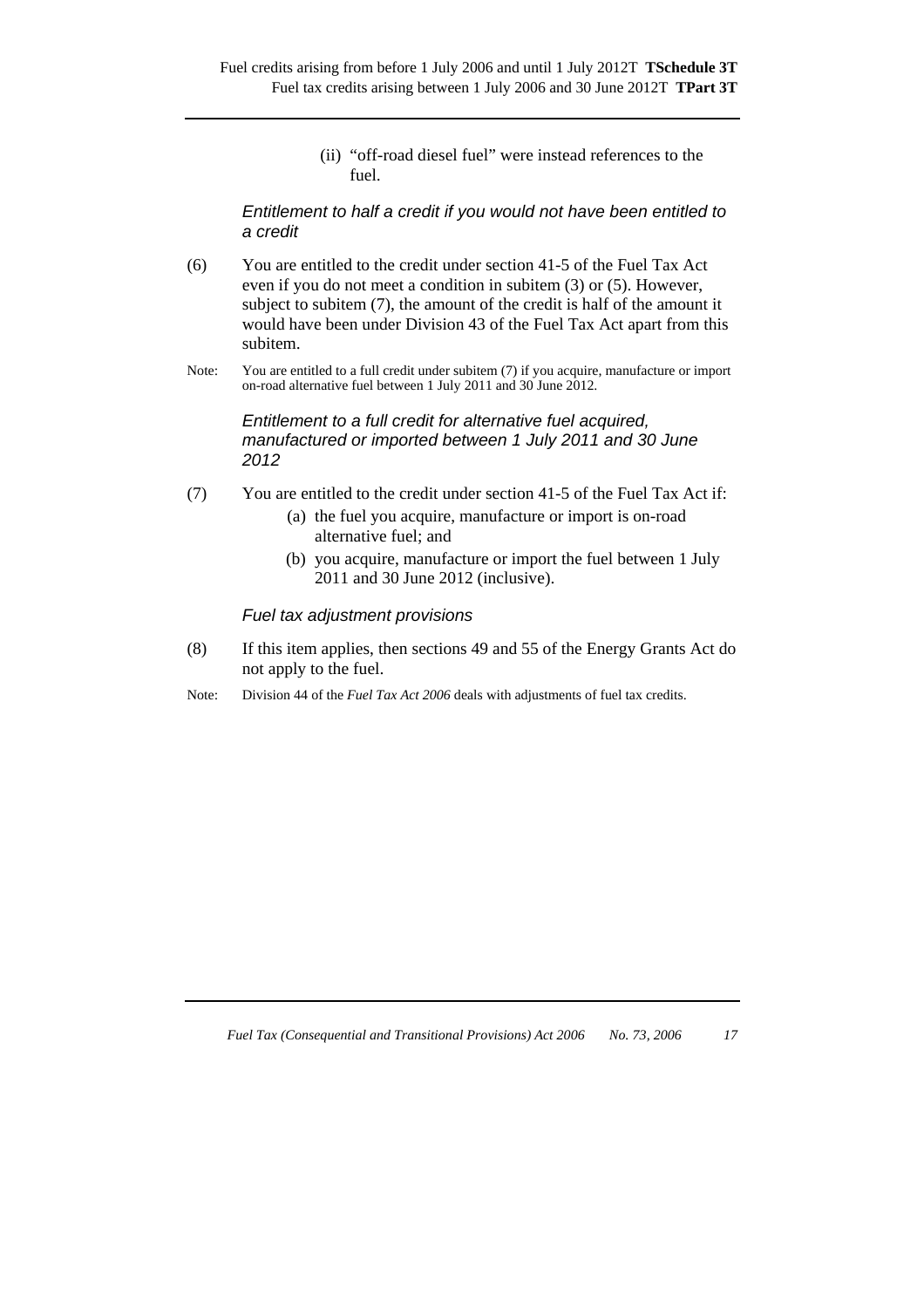## **Part 4—Fuel tax credits for vehicles of 4.5 tonnes**

#### **12 Fuel acquired, manufactured or imported on or after 1 July 2006**

- (1) This item applies if:
	- (a) you acquire, manufacture or import on-road diesel fuel on or after 1 July 2006; and
	- (b) you acquire, manufacture or import the fuel:
		- (i) for use in a vehicle with a gross vehicle mass of 4.5 tonnes for travelling on a public road; or
		- (ii) for incidental use (within the meaning of section 8 of the Energy Grants Act) in relation to such a vehicle; or
		- (iii) for use in such a vehicle in circumstances not covered by subparagraph (i) or (ii) in which you would have been entitled to an on-road credit under the Energy Grants Act, assuming that you had disregarded subsection 40(2) and sections 41 and 49A of the Energy Grants Act; and
	- (c) you acquired the vehicle before 1 July 2006.
- (2) You are entitled to a credit under section 41-5 of the Fuel Tax Act if you would have been entitled to a credit in respect of the fuel under that section, disregarding section 41-20 of that Act.
- (3) To avoid doubt, this item continues to apply despite the repeal of the Energy Grants Act on 1 July 2012.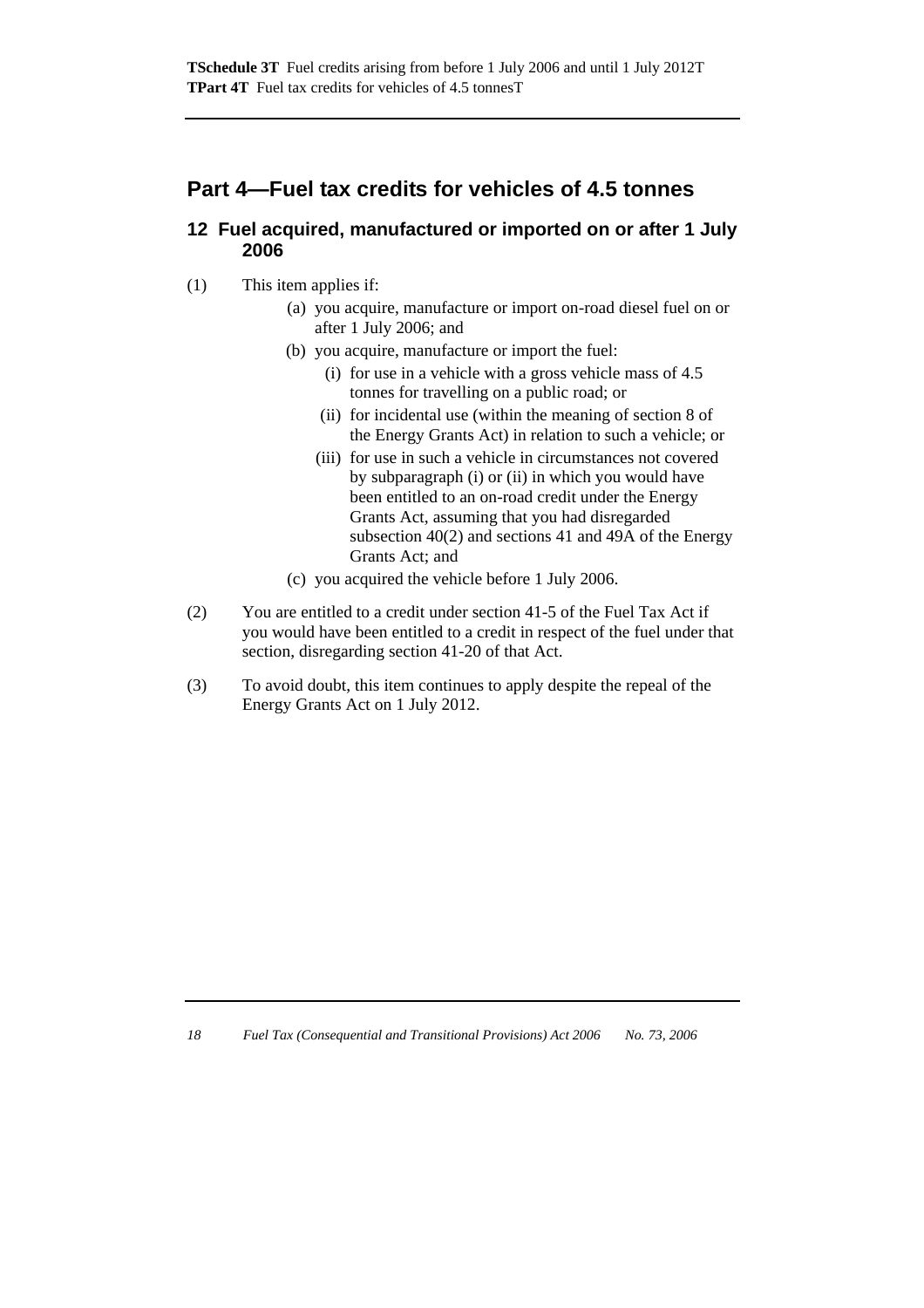## **Part 4A—Early payments of fuel tax credits arising between 1 July 2006 and 30 June 2008**

#### **12A Fuel acquired, manufactured or imported between 1 July 2006 and 30 June 2008**

- (1) The Commissioner must make you an early payment of a fuel tax credit for taxable fuel if:
	- (a) before 31 December 2006, you elect, in the approved form, to receive early payments under this item; and
	- (b) you acquire, manufacture or import the fuel between 1 July 2006 and 30 June 2008 (inclusive); and
	- (c) either of the following applies to you:
		- (i) you, another member of a GST group of which you are the representative member or another participant in a GST joint venture of which you are the joint venture operator was entitled to an energy grant under the Energy Grants Act;
		- (ii) you acquire, manufacture or import the fuel for a use described in subparagraph  $10(1)(b)(iv)$ , (v) or (vi) of this Schedule (certain uses other than as a fuel); and
	- (d) you are:
		- (i) entitled to the credit under section 41-5 or 41-10 of the Fuel Tax Act (as affected by this Act); or
		- (ii) taken to be entitled to the credit under Part 4 of this Schedule; and
	- (e) either:
		- (i) if you account on a cash basis and you acquire the fuel—the credit, or a part of the credit, is attributable to the current tax period, or a later tax period, applying to you; or
		- (ii) otherwise—the credit is attributable to the current tax period applying to you; and
	- (f) you have not previously received an early payment of the credit for the fuel; and
	- (g) you make a claim for the early payment in the approved form.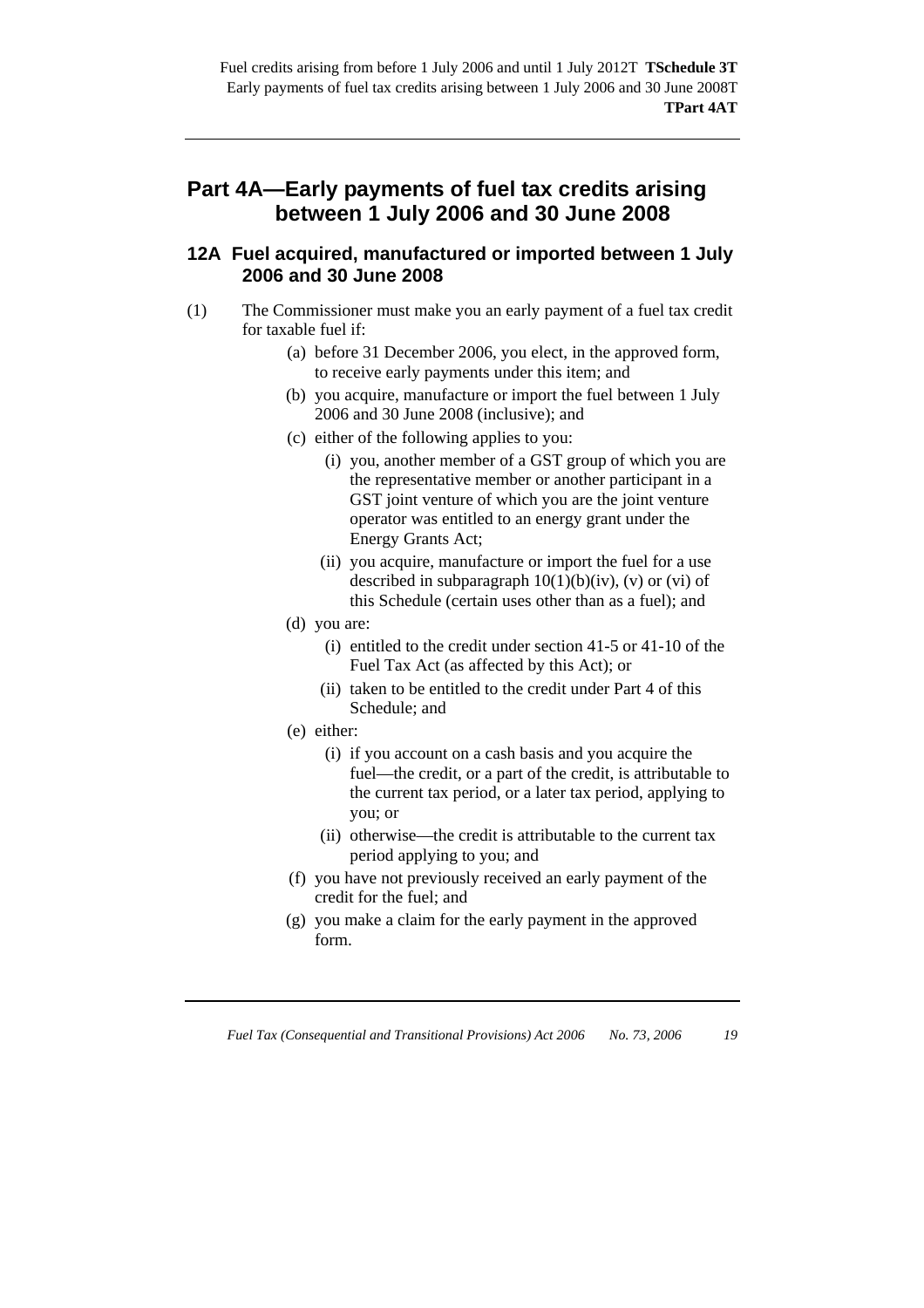**TSchedule 3T** Fuel credits arising from before 1 July 2006 and until 1 July 2012T **TPart 4AT** Early payments of fuel tax credits arising between 1 July 2006 and 30 June 2008T

| Note 1: See Division 3A of Part IIB of the <i>Taxation Administration Act 1953</i> for the rules about |
|--------------------------------------------------------------------------------------------------------|
| how the Commissioner must pay you. Division 3 of Part IIB of that Act allows the                       |
| Commissioner to apply the amount owing as a credit against tax debts that you owe to                   |
| the Commonwealth.                                                                                      |

- Note 2: Interest is payable under the *Taxation (Interest on Overpayments and Early Payments) Act 1983* if the Commissioner is late in paying the amount.
- (2) The amount of the early payment is the amount of the credit to which you are entitled.
- (3) If you receive an early payment under this item, then for the purposes of the Fuel Tax Act:
	- (a) if you account on a cash basis, you acquire the fuel and, in a tax period, you provide part of the consideration for the fuel:
		- (i) you have an *increasing fuel tax adjustment* of the amount of the early payment, but only to the extent that you provide the consideration in that tax period; and
		- (ii) the adjustment is attributable to that tax period; or
	- (b) otherwise:
		- (i) you have an *increasing fuel tax adjustment* of the amount of the early payment; and
		- (ii) the adjustment is attributable to the earliest tax period to which the credit can be attributed.
- Note: You will still claim the credit for the tax period, but the credit will be offset by the amount of the increasing fuel tax adjustment.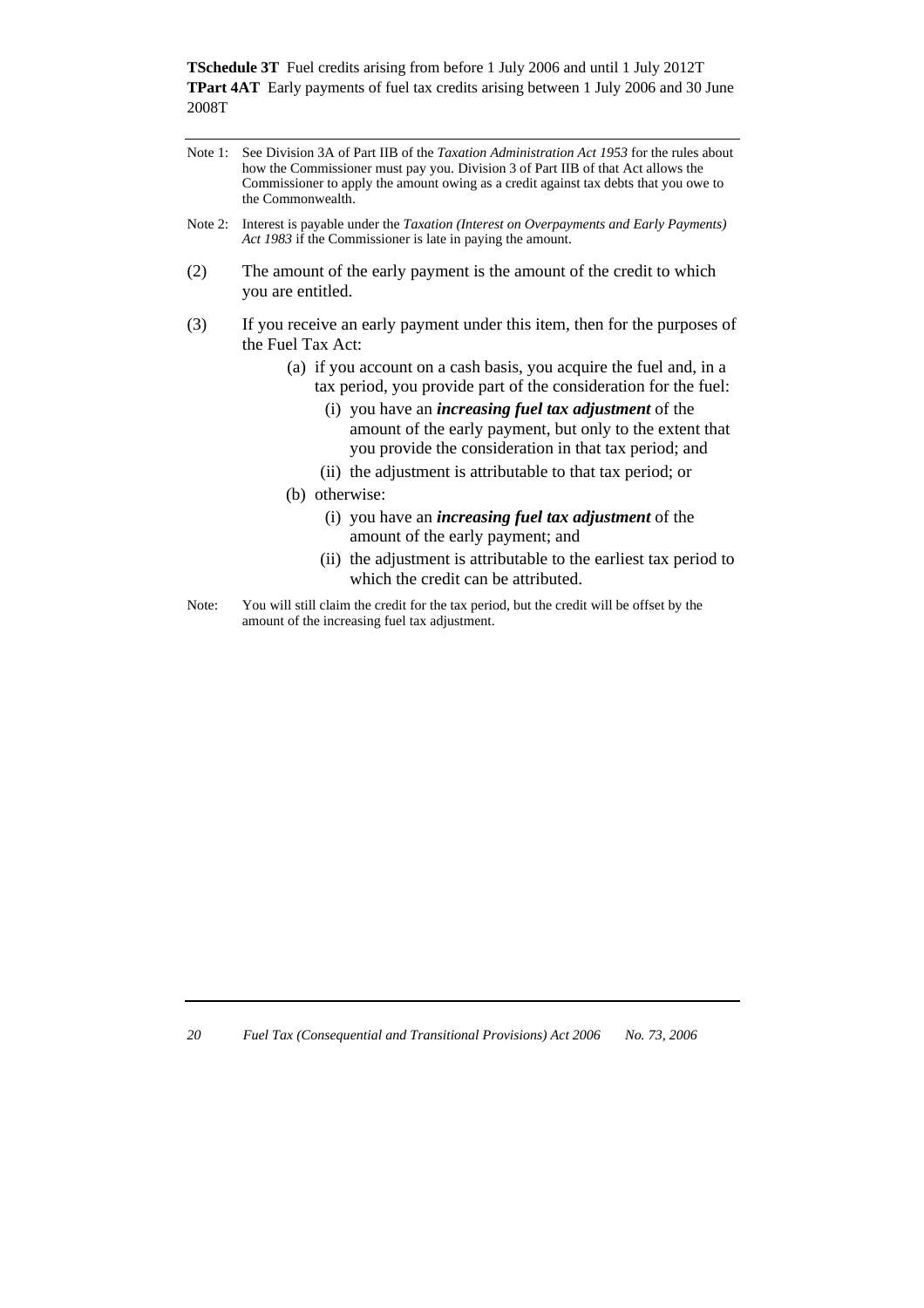## **Part 5—Alternative fuel energy grants arising under the Energy Grants Act**

## **Division 1—Energy grants claimed under the Energy Grants Act**

### *Product Grants and Benefits Administration Act 2000*

#### **13 After paragraph 15(2)(d)**

Insert:

- (da) if the claim is for payment of an energy grant in respect of an on-road credit for on-road alternative fuel—must be given to the Commissioner before the earlier of:
	- (i) 1 July 2011; and
	- (ii) the end of 3 years after the start of the claim period; and

#### **14 Paragraph 15(2)(e)**

Before "must be", insert "otherwise—".

#### **15 After subsection 15(2)**

Insert:

 (2A) Despite the provisions of Part 3 and the *Energy Grants (Credits) Scheme Act 2003*, you are not entitled to an energy grant for an on-road credit for on-road alternative fuel if you have already given the Commissioner a return under the *Fuel Tax Act 2006* that includes a net fuel amount that takes into account a decreasing fuel tax adjustment that relates to the fuel.

#### **16 At the end of section 15**

Add:

(4) In this section:

*decreasing fuel tax adjustment* has the meaning given by section 110-5 of the *Fuel Tax Act 2006.*

*net fuel amount* has the meaning given by section 110-5 of the *Fuel Tax Act 2006.*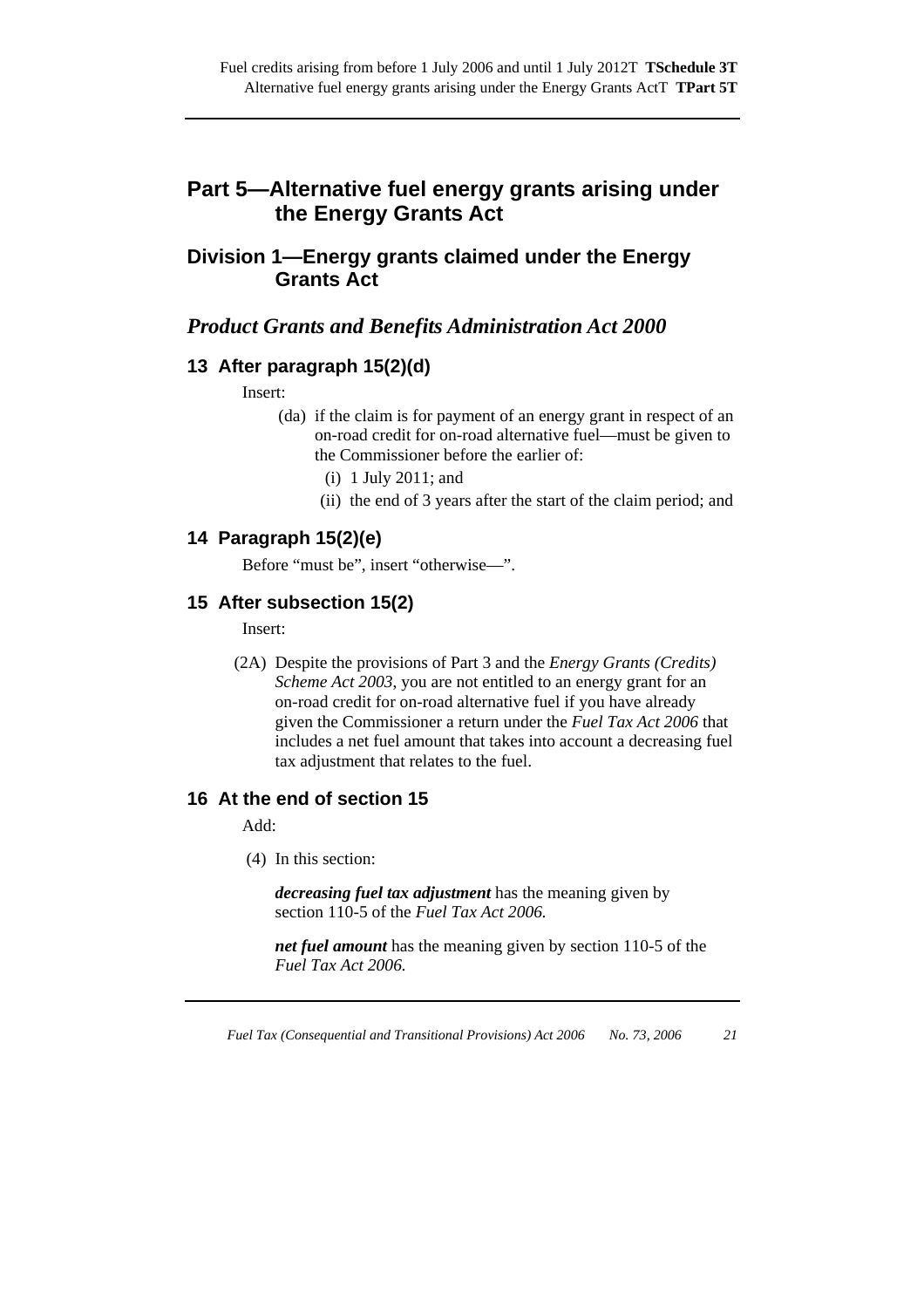*on-road alternative fuel* has the meaning given by section 4 of the *Energy Grants (Credits) Scheme Act 2003*.

*on-road credit* means an on-road credit under Part 3 of the *Energy Grants (Credits) Scheme Act 2003*.

## **Division 2—Energy grants claimed under the Fuel Tax Act**

#### **17 Grants claimed under the Fuel Tax Act**

- (1) For the purposes of the Fuel Tax Act, you have a *decreasing fuel tax adjustment* if:
	- (a) you purchased or imported on-road alternative fuel before 1 July 2010; and
	- (b) you were entitled to an on-road credit in respect of the fuel (disregarding section 41 of the Energy Grants Act); and
	- (c) you have not made a claim for payment of an energy grant in respect of the credit under section 15 of the *Product Grants and Benefits Administration Act 2000*.
- (2) The amount of the adjustment is the amount of the credit that you were entitled to under the Energy Grants Act.
- (3) The adjustment is attributable to the tax period or fuel tax return period that you choose that ends before 1 July 2013.
- (4) If you have a decreasing fuel tax adjustment under this item, then:
	- (a) Division 44 of the Fuel Tax Act (which is about fuel tax adjustments) applies as if a reference to a fuel tax credit were a reference to an on-road credit; and
	- (b) section 49 of the Energy Grants Act does not apply to the fuel.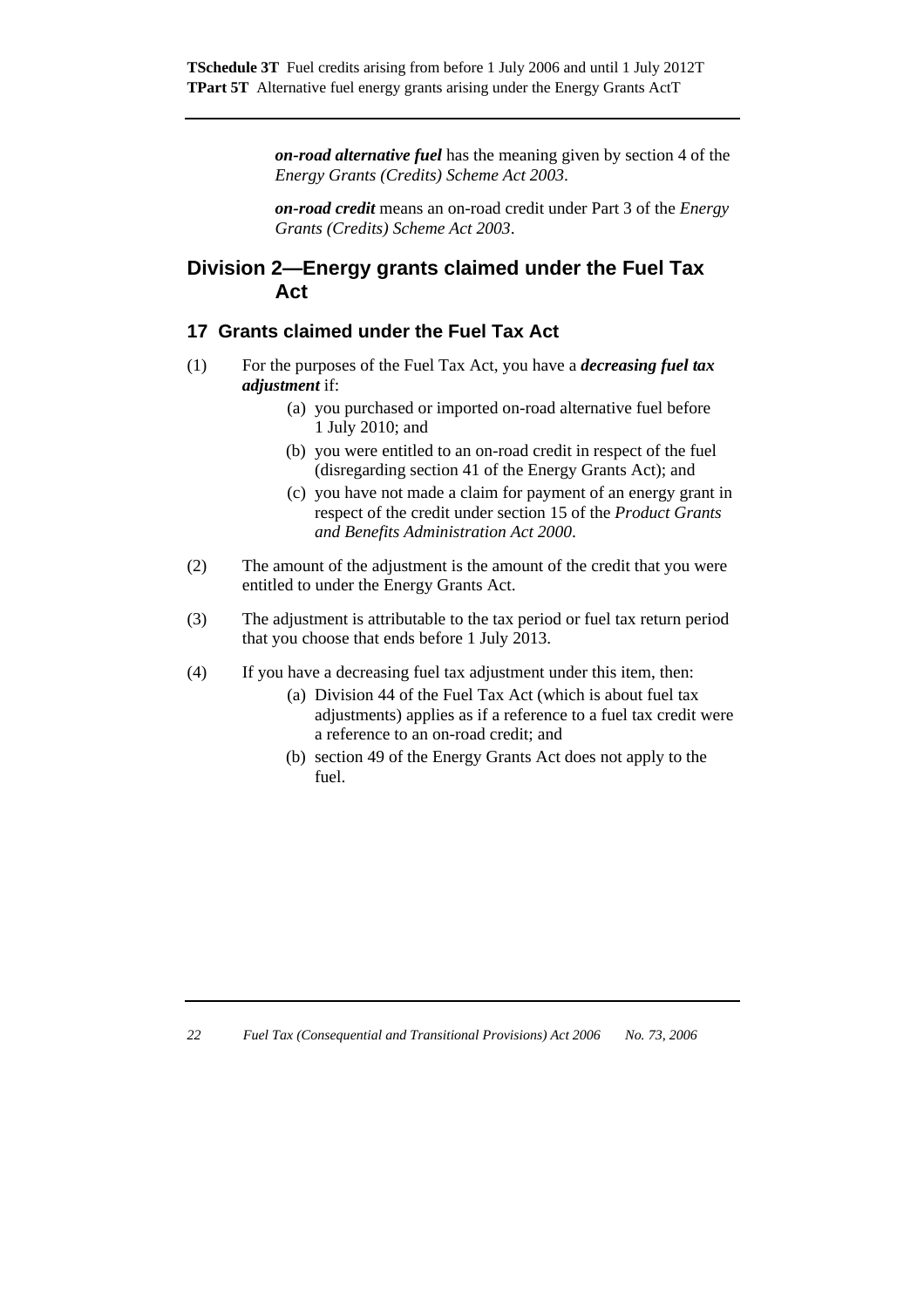## **Part 6—Amendments relating to the repeal of the Energy Grants Act on 1 July 2012**

## *Product Grants and Benefits Administration Act 2000*

**18 Section 5 (definition of** *energy grants scheme fuel***)**  Repeal the definition.

#### **19 Section 8 (table item 3)**

Repeal the item.

**20 Subsection 9(4)** 

Repeal the subsection.

### **21 Subsections 27(1A) and (1B)**

Repeal the subsections.

#### **22 Section 27A**

Repeal the section.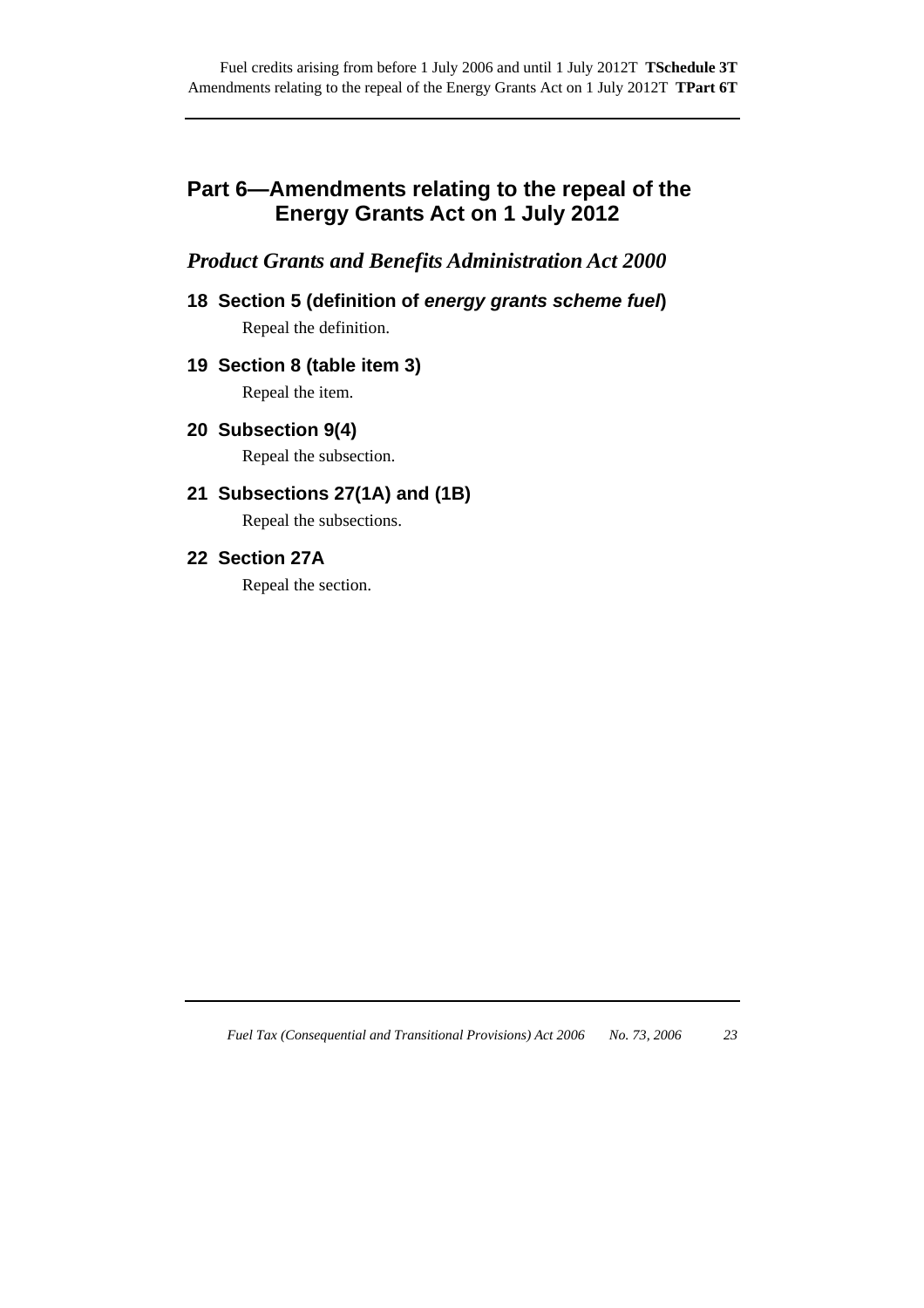## **Part 7—Repeal of Energy Grants Act on 1 July 2012**

## *Energy Grants (Credits) Scheme Act 2003*

#### **23 The whole of the Act**

Repeal the Act.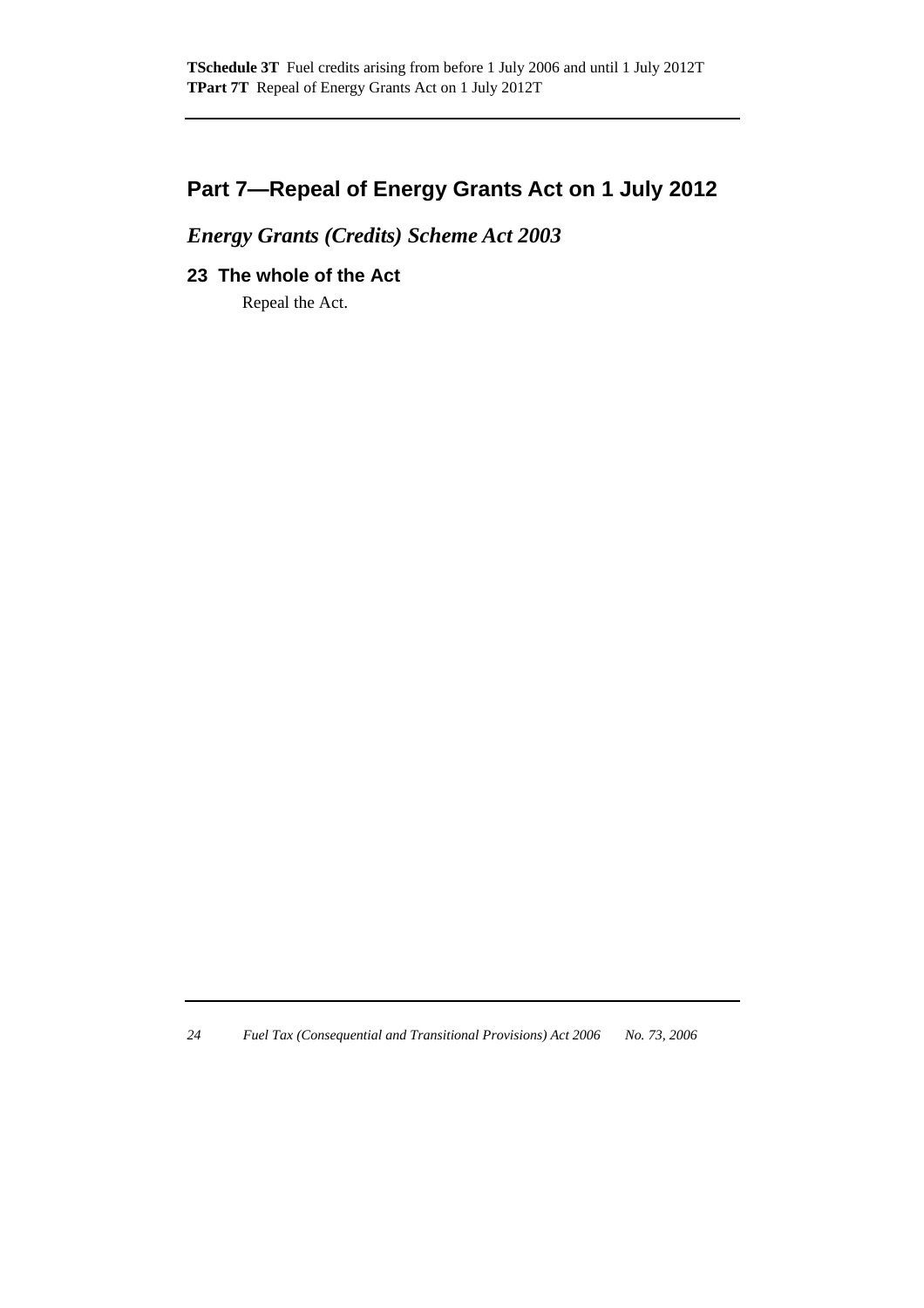## **Part 8—Other amendments relating to the transitional period**

## **Division 1AA—Amendments commencing on 1 July 2006**

## *Fuel Tax Act 2006*

## **23A Subsection 65-10(1) (note)**

Omit "item 9", substitute "items 9 and 12A".

### **23B Section 110-5 (at the end of the definition of** *increasing fuel tax adjustment***)**

Add "of this Act and item 12A of Schedule 3 to the *Fuel Tax (Consequential and Transitional Provisions) Act 2006*".

## **Division 1—Amendments commencing on 1 July 2007**

## *Product Grants and Benefits Administration Act 2000*

### **24 Section 5 (definition of** *energy grants scheme fuel***)**

Omit "on-road diesel fuel, on-road alternative fuel, or off-road diesel fuel,", substitute "on-road alternative fuel".

### **25 Paragraph 15(2)(db)**

Repeal the paragraph.

### **26 Paragraph 15(2)(e)**

Omit "otherwise—".

#### **27 Subsections 15(2A) and (4)**

Repeal the subsections.

### **28 Paragraph 16A(1)(a)**

Omit "designated grant", substitute "cleaner fuel grant".

## **29 Paragraph 16A(1)(a)**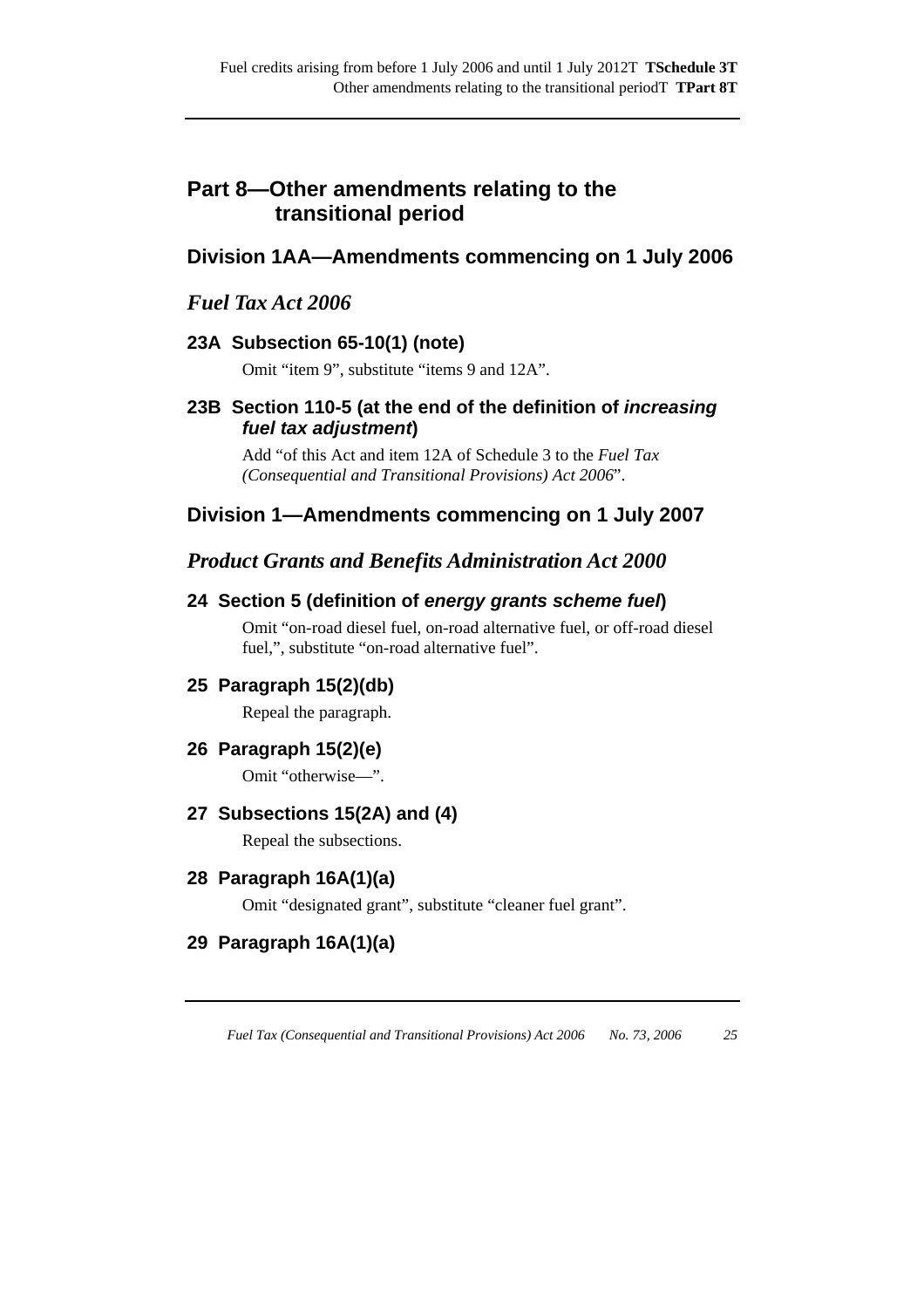Omit "grant fuel", substitute "cleaner fuel".

#### **30 Paragraph 16A(1)(b)**

Omit "designated grant", substitute "cleaner fuel grant".

### **31 Subsection 16A(2)**

Omit "designated grant", substitute "cleaner fuel grant".

#### **32 Subsection 16A(2)**

Omit "grant fuel", substitute "cleaner fuel".

#### **33 Subsection 16A(3)**

Repeal the subsection.

#### **34 Subparagraph 27A(b)(i)**

Omit "energy grant scheme fuel", substitute "energy grants scheme fuel".

Note: The heading to section 27A is altered by omitting "**energy grant scheme fuel**" and substituting "**energy grants scheme fuel**".

### **Division 1A—Amendments commencing on 1 July 2008**

### *Fuel Tax Act 2006*

#### **34A Subsection 65-10(1) (note)**

Omit "items 9 and 12A", substitute "item 9".

#### **34B Section 110-5 (definition of** *increasing fuel tax adjustment***)**

Omit "of this Act and item 12A of Schedule 3 to the *Fuel Tax (Consequential and Transitional Provisions) Act 2006*".

### **Division 2—Amendments commencing on 1 July 2010**

## *Fuel Tax Act 2006*

#### **35 Subsection 65-10(1) (note)**

Omit "item 9", substitute "items 9 and 17".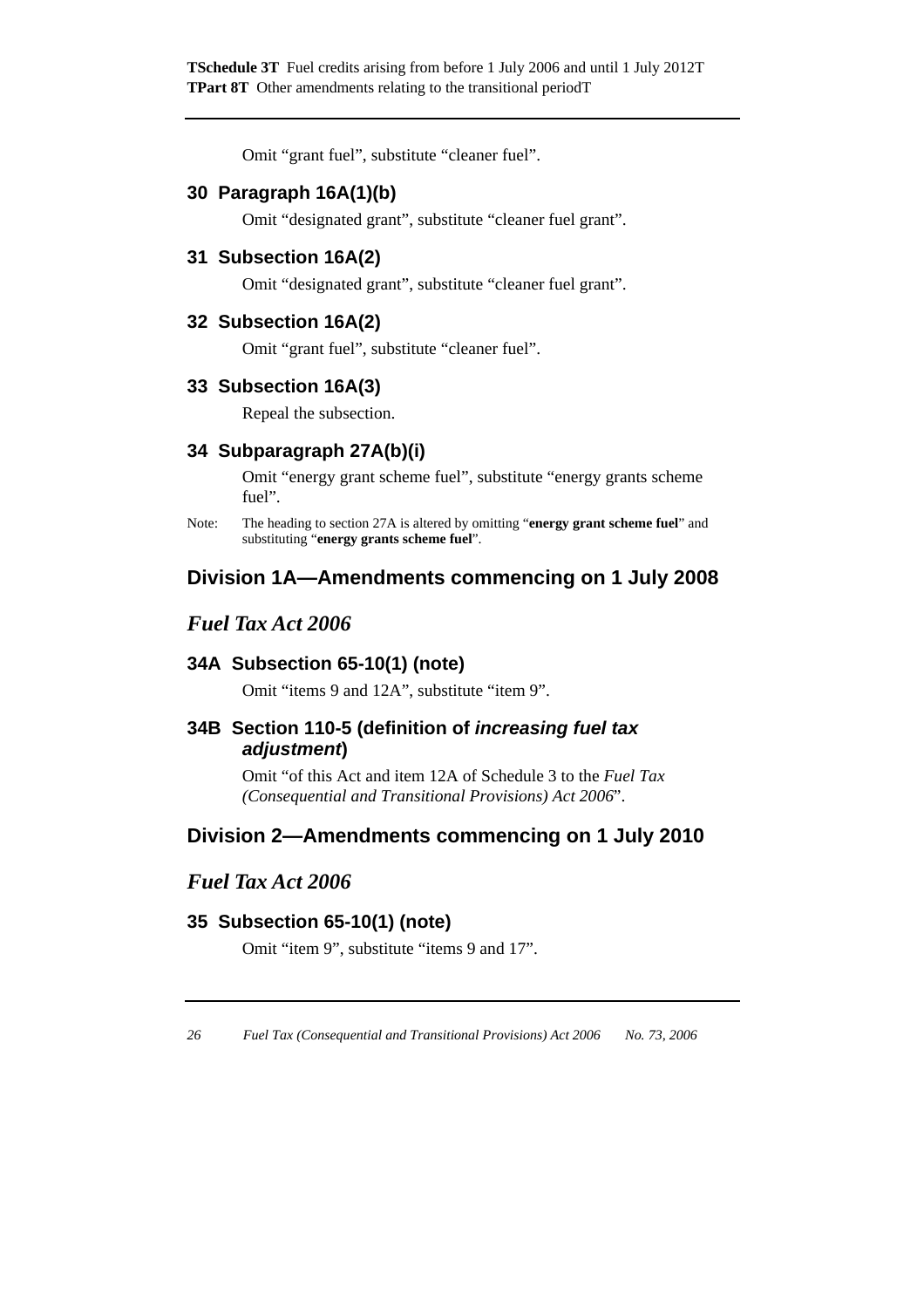#### **36 Section 110-5 (paragraph (b) of the definition of**  *decreasing fuel tax adjustment***)**

Omit "item 9", substitute "items 9 and 17".

## **Division 3—Amendments commencing on 1 July 2012**

### *Fuel Tax Act 2006*

#### **37 Subsection 41-5(1) (note 1)**

Omit "of this Act and Part 3 of Schedule 3 to the *Fuel Tax (Consequential and Transitional Provisions) Act 2006*".

#### **38 Section 41-20 (note)**

Repeal the note.

#### **39 Paragraph 43-5(3)(b)**

Repeal the paragraph.

## **Division 4—Amendments commencing on 1 July 2013**

#### *Fuel Tax Act 2006*

#### **40 Subsection 65-10(1) (note)**

Repeal the note, substitute:

Note: For another attribution rule for fuel tax adjustments, see subsection 46-5(4) (GST instalment taxpayers).

#### **41 Section 110-5 (definition of** *decreasing fuel tax adjustment***)**

Repeal the definition, substitute:

*decreasing fuel tax adjustment* has the meaning given by section 44-5 and subsection 45-5(2).

## *Product Grants and Benefits Administration Act 2000*

### **42 Paragraph 15(2)(da)**

Repeal the paragraph.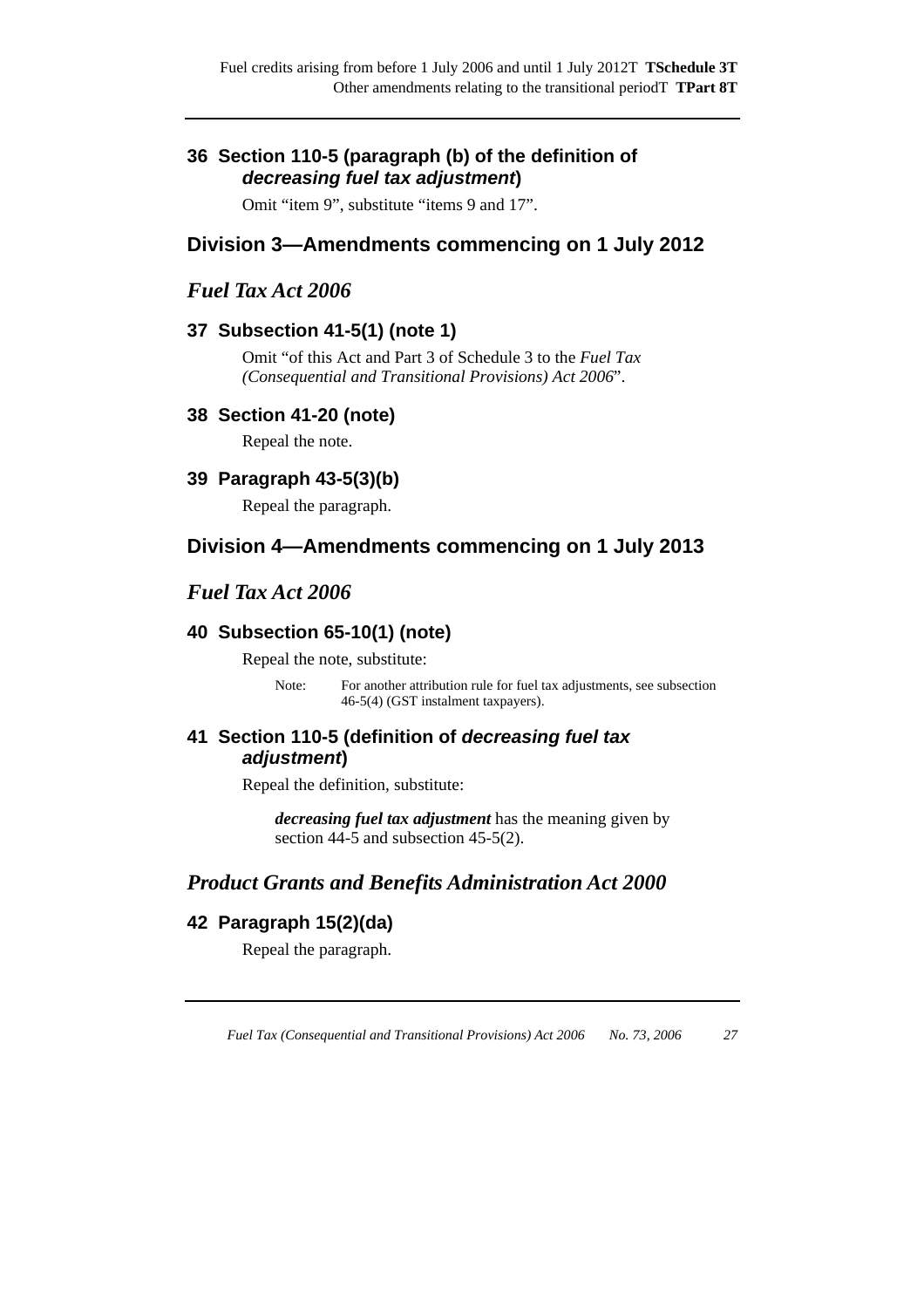**TSchedule 3T** Fuel credits arising from before 1 July 2006 and until 1 July 2012T **TPart 8T** Other amendments relating to the transitional periodT

## **43 Paragraph 15(2)(e)**

Omit "otherwise—".

## **44 Subsections 15(2A) and (4)**

Repeal the subsections.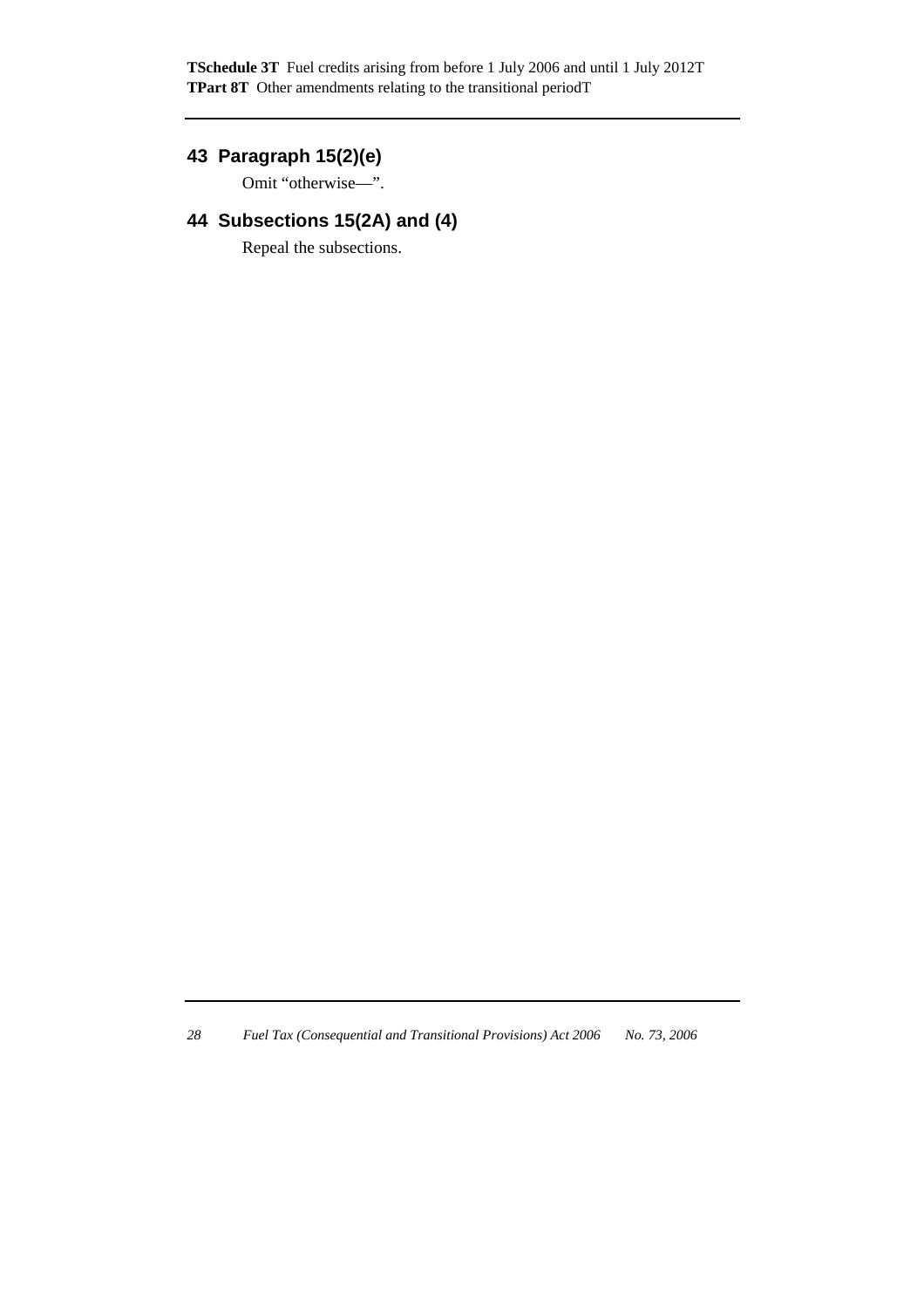# **Schedule 4—Other amendments**

*Product Grants and Benefits Administration Act 2000* 

- **3 Subsection 34(3) (paragraph (a) of the definition of** *scheme***)**  Omit "; and", substitute "; or".
- **4 Subsection 53(2) (table items 5 and 6)**

Repeal the items.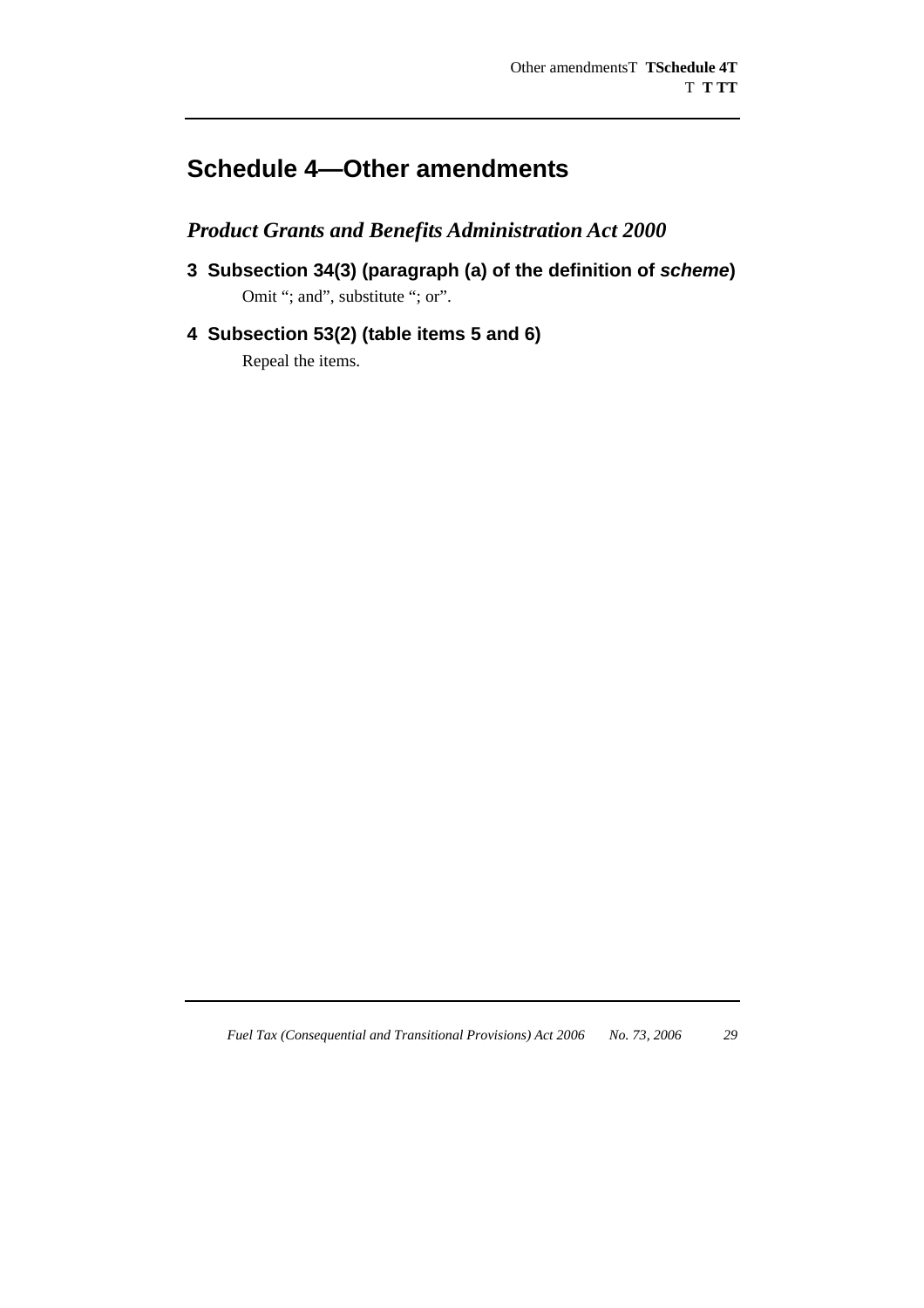## **Schedule 5—Administrative provisions**

## **Part 1—Administrative provisions**

### *Administrative Decisions (Judicial Review) Act 1977*

#### **1 Paragraph (e) of Schedule 1**

After "*Fringe Benefits Tax Assessment Act 1986*", insert: *Fuel Tax Act 2006*

### *A New Tax System (Goods and Services Tax) Act 1999*

#### **2 At the end of subsection 48-40(1)**

Add:

Note: However, each member is jointly and severally liable to pay the GST that is payable by the representative member (see section 444-90 in Schedule 1 to the *Taxation Administration Act 1953*).

#### **3 At the end of subsection 51-30(1)**

Add:

Note: However, each participant is jointly and severally liable to pay the GST that is payable by the joint venture operator (see section 444-80 in Schedule 1 to the *Taxation Administration Act 1953*).

### *Income Tax Assessment Act 1936*

#### **4 At the end of section 202**

Add:

 ; and (p) to facilitate the administration of the fuel tax law (within the meaning of section 110-5 of the *Fuel Tax Act 2006*).

#### *Income Tax Assessment Act 1997*

#### **5 Subsection 995-1(1)**

Insert:

*Defence Minister* means the Minister administering the *Defence Act 1903*.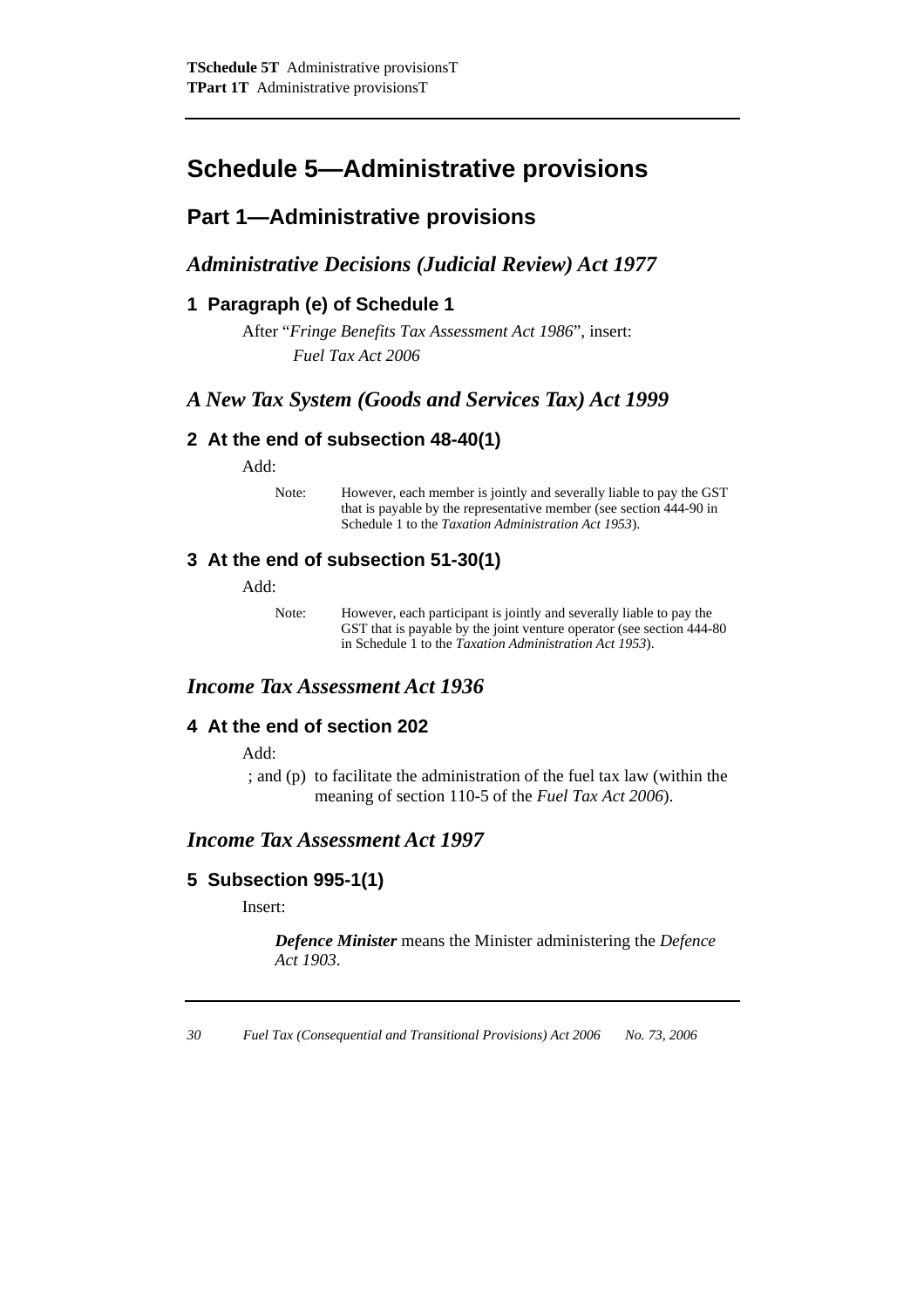# **6 Subsection 995-1(1)**

Insert:

*fuel tax credit* has the meaning given by section 110-5 of the *Fuel Tax Act 2006*.

### **7 Subsection 995-1(1)**

Insert:

*fuel tax law* has the meaning given by section 110-5 of the *Fuel Tax Act 2006*.

### **8 Subsection 995-1(1)**

Insert:

*fuel tax return period* has the meaning given by section 61-20 of the *Fuel Tax Act 2006*.

# **9 Subsection 995-1(1)**

Insert:

*GST-free* has the meaning given by section 195-1 of the \*GST Act.

### **10 Subsection 995-1(1)**

Insert:

*incapacitated entity* has the meaning given by section 195-1 of the \*GST Act.

# **11 Subsection 995-1(1)**

Insert:

*indirect tax* means any of the following:

- (a)  $*GST$ :
- (b) \*wine tax;
- (c) \*luxury car tax.

# **12 Subsection 995-1(1)**

Insert:

*indirect tax document* means a document that: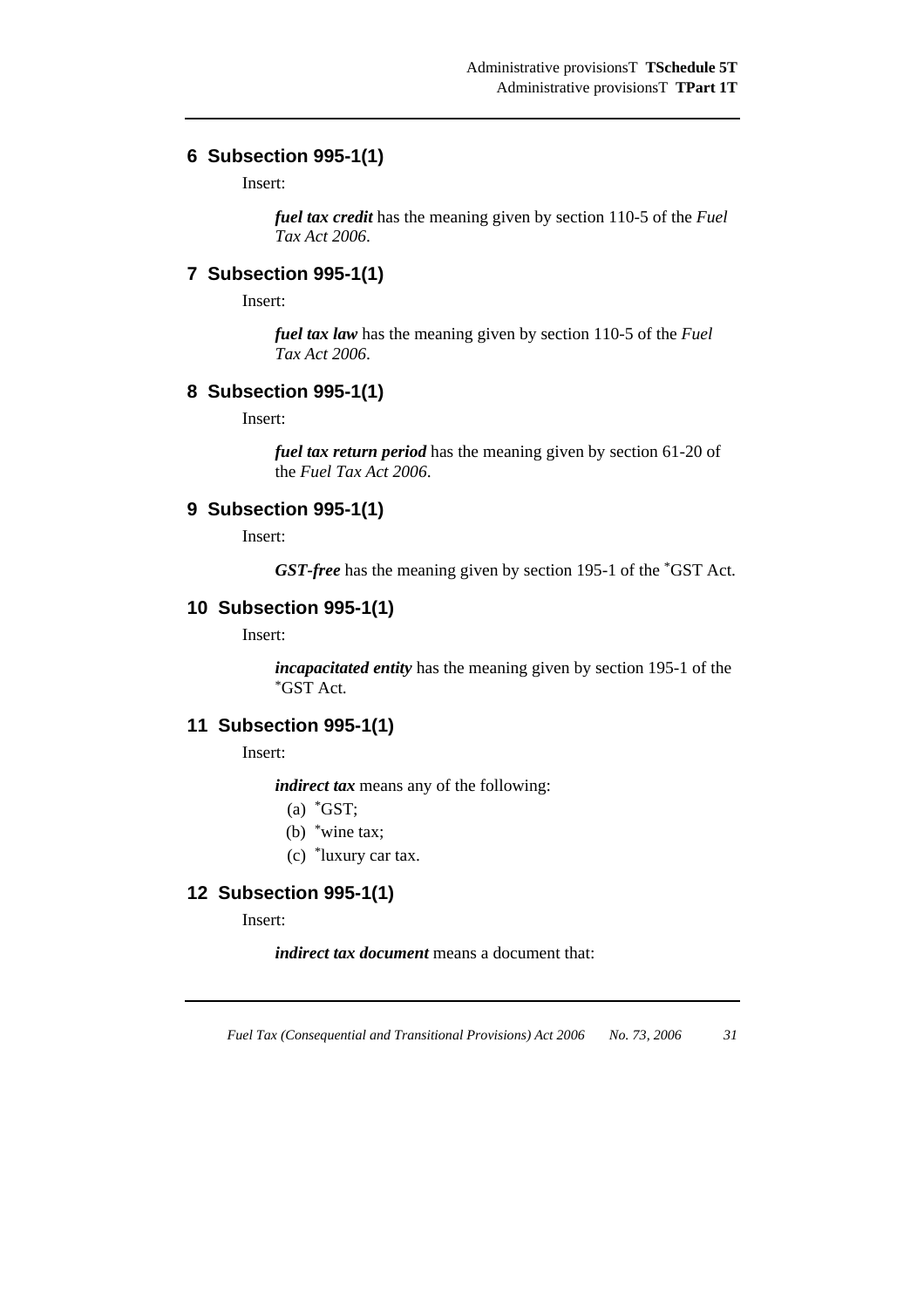- (a) was obtained by you in the course of:
	- (i) your appointment or employment by the Commonwealth; or
	- (ii) the performance of services by you for the Commonwealth; or
	- (iii) the exercise of powers, or the performance of functions, by you under a delegation by the Commissioner; and
- (b) was made or given under, or for the purposes of, an \*indirect tax law.
- Example: A GST return is a document made for the purposes of an indirect tax law.

# **13 Subsection 995-1(1)**

#### Insert:

*indirect tax information* means information that:

- (a) was obtained by you in the course of:
	- (i) your appointment or employment by the Commonwealth; or
	- (ii) the performance of services by you for the Commonwealth; or
	- (iii) the exercise of powers, or the performance of functions, by you under a delegation by the Commissioner; and
- (b) was disclosed or obtained under an \*indirect tax law; and
- (c) relates to the affairs of an entity other than you.

## **14 Subsection 995-1(1)**

Insert:

*indirect tax law* means any of the following:

- (a) the \*GST law;
- (b) the \*wine tax law;
- (c) the \*luxury car tax law;
- (d) the \*fuel tax law.

# **15 Subsection 995-1(1)**

### Insert:

*indirect tax ruling* means any ruling or advice given or published by the Commissioner in relation to an \*indirect tax law (other than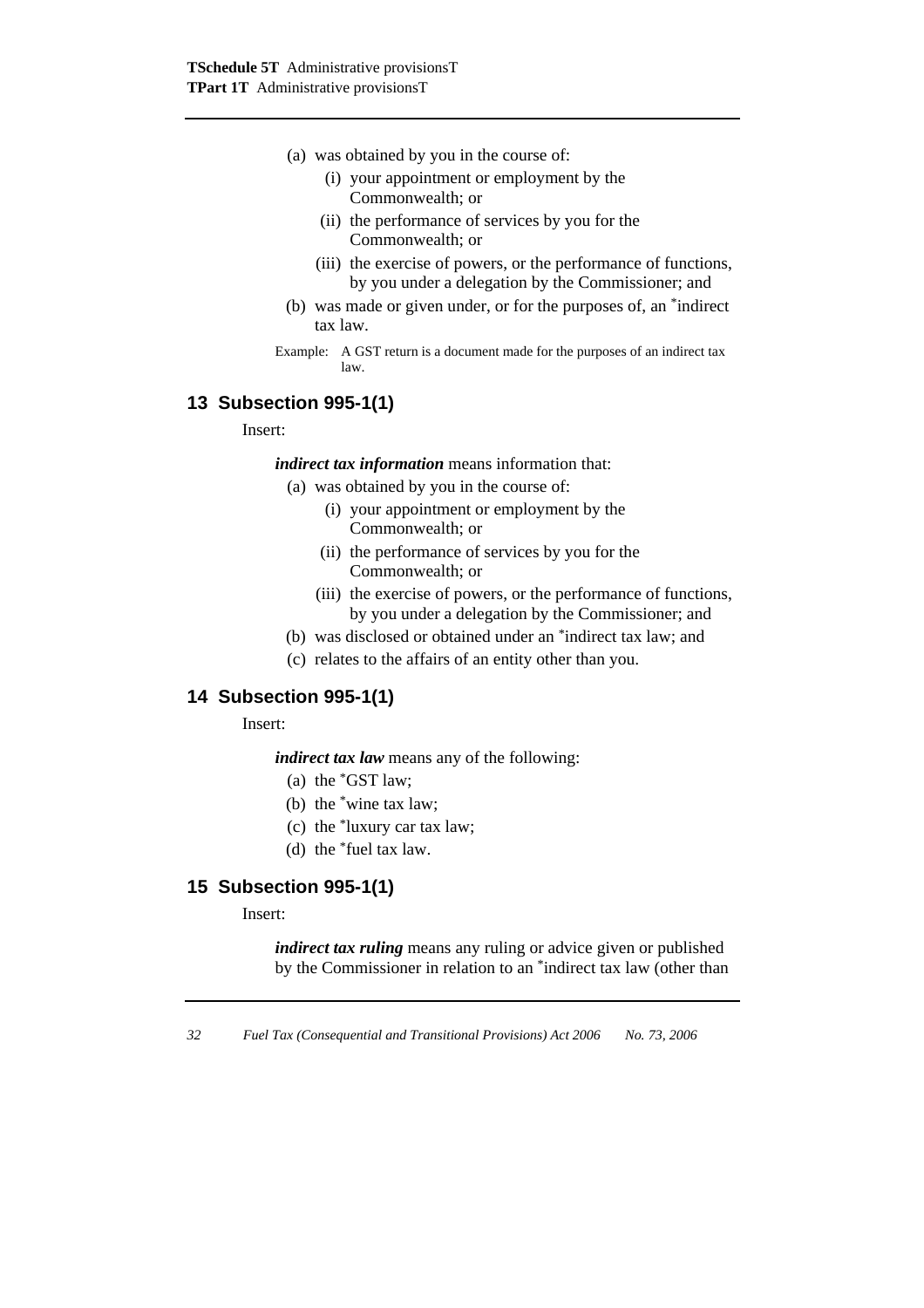the \*fuel tax law), including one that has been previously altered, but not including:

- (a) one given orally; or
- (b) an assessment.

### **16 Subsection 995-1(1)**

Insert:

*joint venture operator* for a <sup>\*</sup>GST joint venture has the meaning given by section 195-1 of the \*GST Act.

### **17 Subsection 995-1(1)**

Insert:

*luxury car tax* has the meaning given by section 27-1 of the *\**Luxury Car Tax Act.

### **18 Subsection 995-1(1)**

Insert:

*Luxury Car Tax Act* means the *A New Tax System (Luxury Car Tax) Act 1999*.

### **19 Subsection 995-1(1)**

Insert:

*luxury car tax law* has the meaning given by section 27-1 of the \*Luxury Car Tax Act.

### **20 Subsection 995-1(1)**

Insert:

*net fuel amount* has the meaning given by section 60-5 of the *Fuel Tax Act 2006*.

### **21 Subsection 995-1(1)**

Insert:

*private indirect tax ruling* means an \*indirect tax ruling given to a particular entity.

### **22 Subsection 995-1(1)**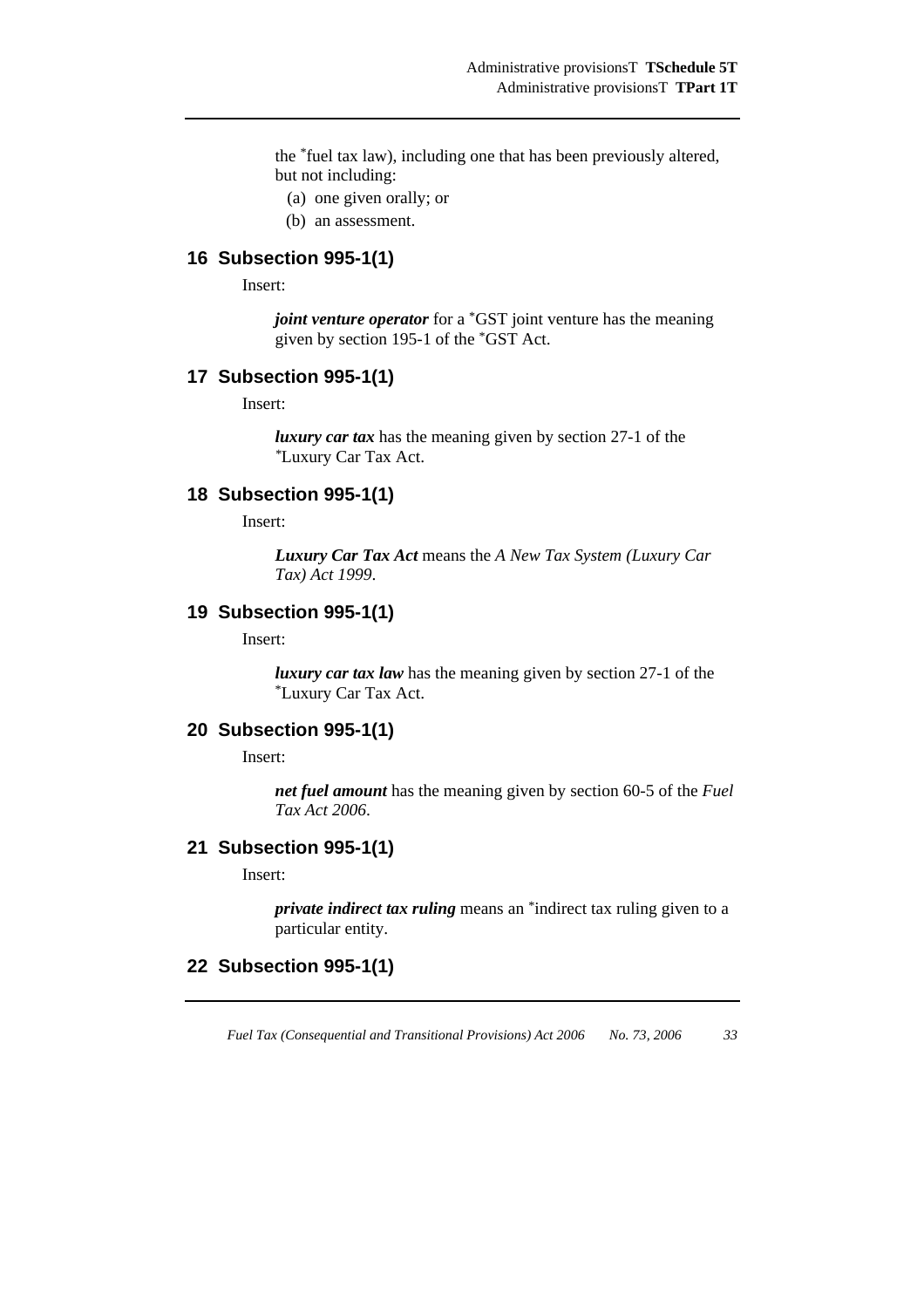Insert:

*public indirect tax ruling* means an \*indirect tax ruling other than a \*private indirect tax ruling.

### **23 Subsection 995-1(1)**

Insert:

*representative* of an \*incapacitated entity has the meaning given by section 195-1 of the \*GST Act.

### **24 Subsection 995-1(1)**

Insert:

*representative member* for a \*GST group has the meaning given by section 195-1 of the \*GST Act.

### **25 Subsection 995-1(1)**

Insert:

*reviewable fuel tax decision* has the meaning given by subsection 112-50(2) in Schedule 1 to the *Taxation Administration Act 1953*.

### **26 Subsection 995-1(1)**

Insert:

*reviewable GST decision* has the meaning given by subsection 110-50(2) in Schedule 1 to the *Taxation Administration Act 1953*.

### **27 Subsection 995-1(1)**

Insert:

*reviewable GST transitional decision* has the meaning given by subsection 110-50(3) in Schedule 1 to the *Taxation Administration Act 1953*.

### **28 Subsection 995-1(1)**

Insert:

*reviewable indirect tax decision* has the meaning given by subsection 105-40(2) in Schedule 1 to the *Taxation Administration Act 1953*.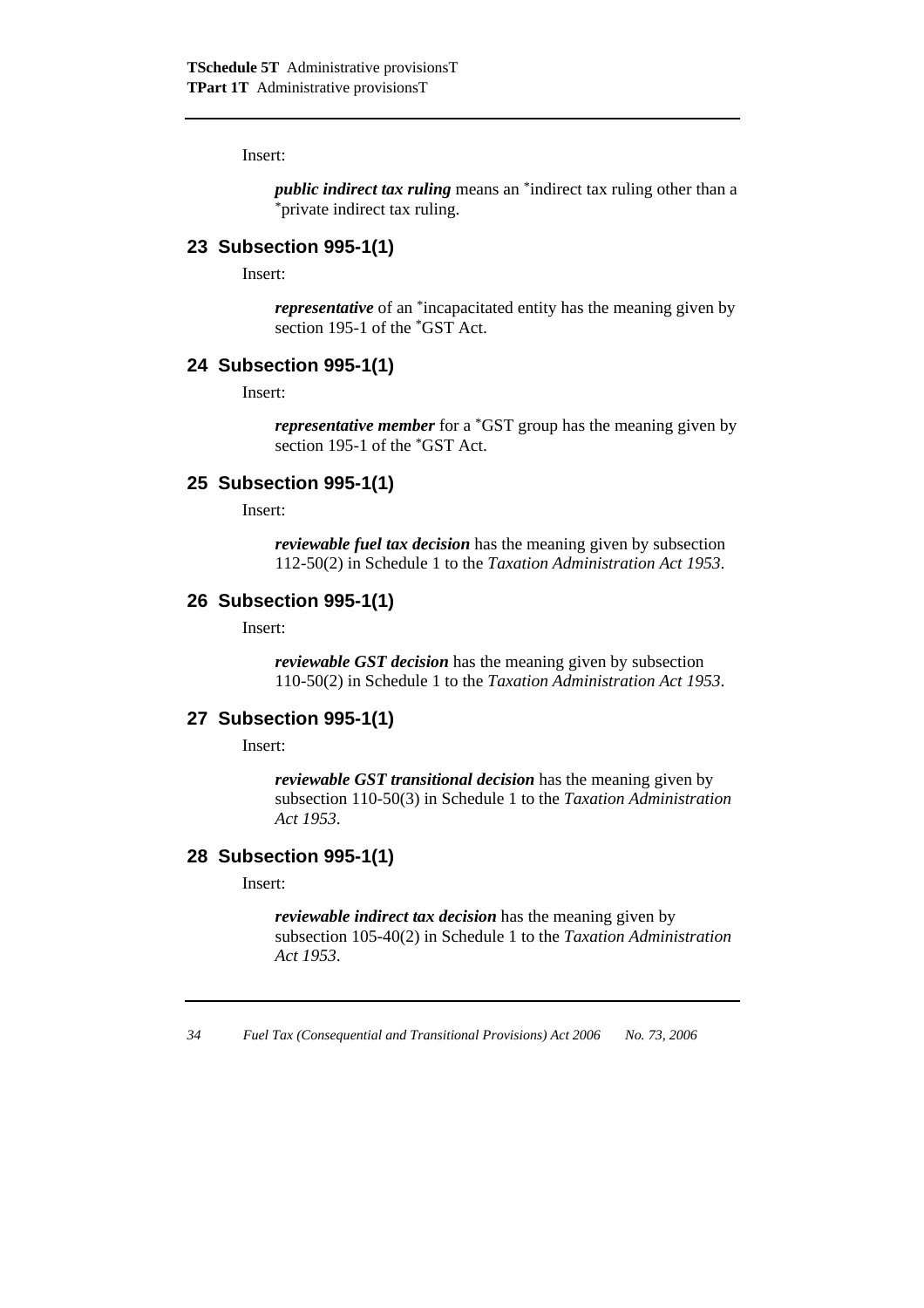### **29 Subsection 995-1(1)**

Insert:

*reviewable wine tax decision* has the meaning given by subsection 111-50(2) in Schedule 1 to the *Taxation Administration Act 1953*.

### **30 Subsection 995-1(1)**

Insert:

*taxable fuel* has the meaning given by section 110-5 of the *Fuel Tax Act 2006*.

### **31 Subsection 995-1(1)**

Insert:

*taxable importation of a luxury car* has the meaning given by section 27-1 of the \*Luxury Car Tax Act.

### **32 Subsection 995-1(1)**

Insert:

*taxable supply of a luxury car* has the meaning given by section 27-1 of the \*Luxury Car Tax Act.

### **33 Subsection 995-1(1)**

Insert:

*visiting force* has the meaning given by section 5 of the *Defence (Visiting Forces) Act 1963*.

### **34 Subsection 995-1(1)**

Insert:

*wine tax* has the meaning given by section 33-1 of the *\**Wine Tax Act.

### **35 Subsection 995-1(1)**

Insert:

*wine taxable dealing* means a taxable dealing (within the meaning of section 33-1 of the \*Wine Tax Act).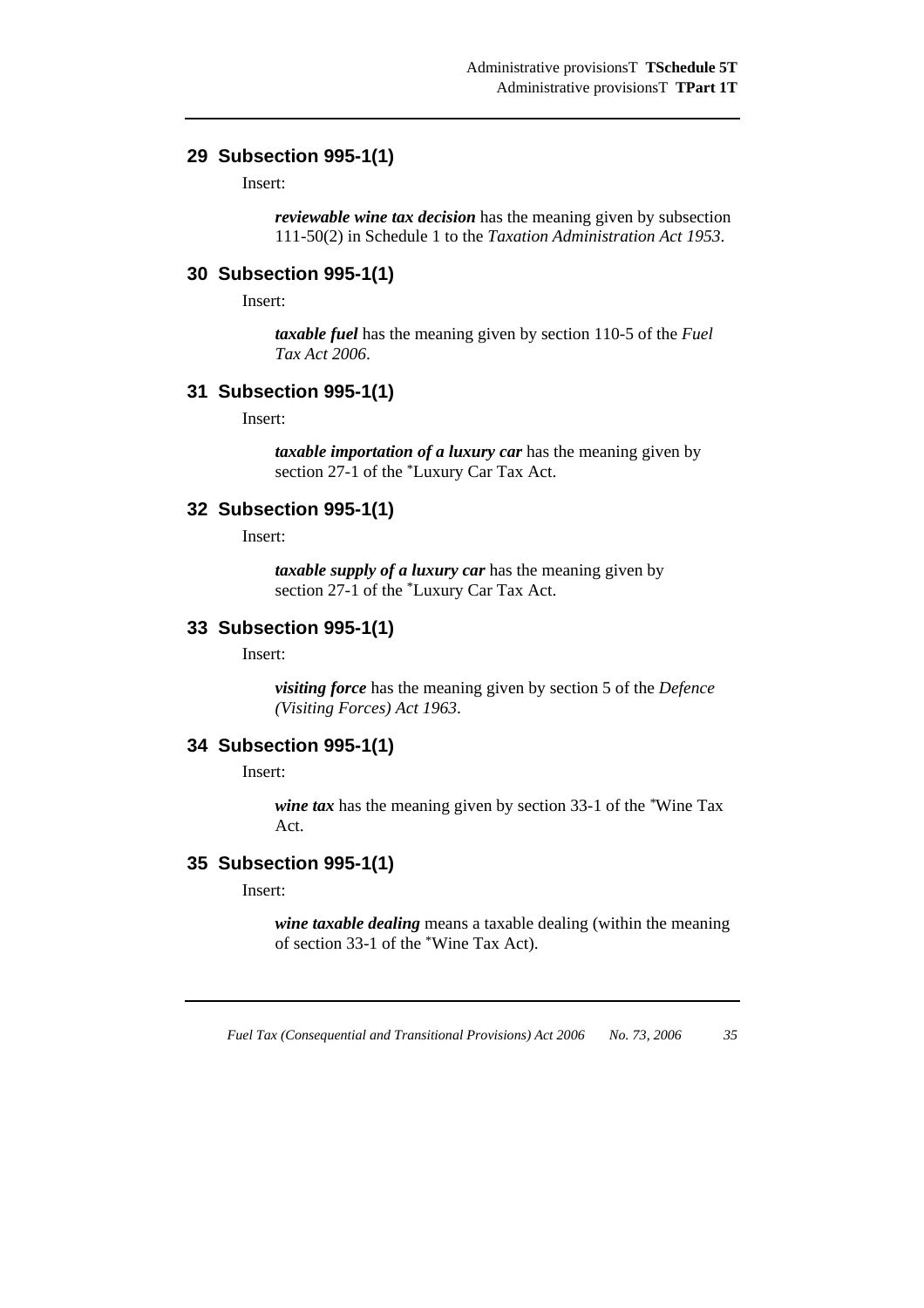# **36 Subsection 995-1(1)**

Insert:

*Wine Tax Act* means the *A New Tax System (Wine Equalisation Tax) Act 1999*.

# **37 Subsection 995-1(1)**

Insert:

*wine tax credit* has the meaning given by section 33-1 of the \*Wine Tax Act.

# **38 Subsection 995-1(1)**

Insert:

*wine tax law* has the meaning given by section 33-1 of the *\**Wine Tax Act.

# *Taxation Administration Act 1953*

# **39 Part VI**

Repeal the Part.

# **40 Before Part 2-1 in Schedule 1**

Insert:

# **Chapter 2—Collection, recovery and administration of income tax**

# **41 After Part 2-10 in Schedule 1**

Insert: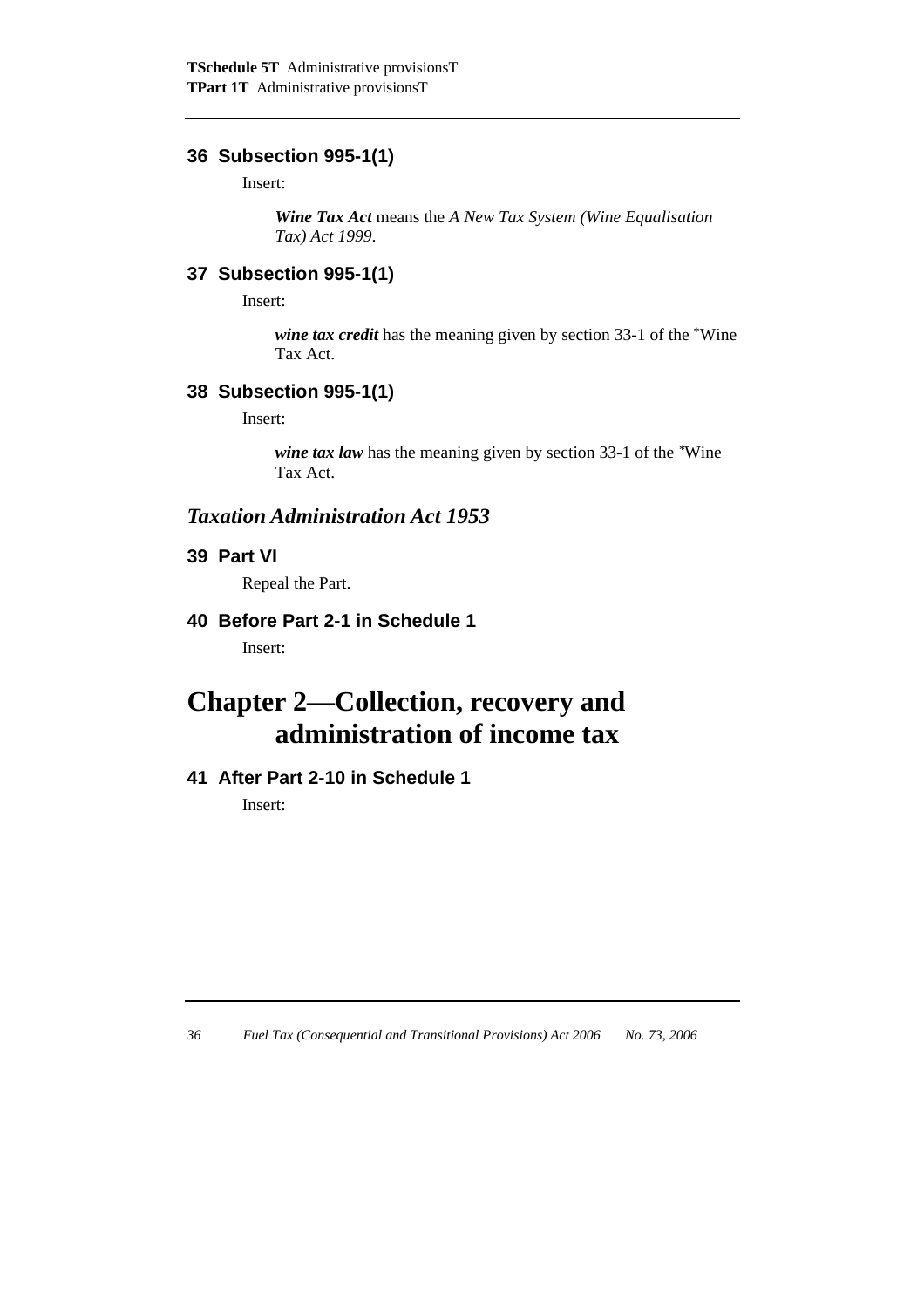# **Chapter 3—Collection, recovery and administration of other taxes**

# **Part 3-10—Indirect taxes**

# **Division 105—General rules for indirect taxes**

# **Table of Subdivisions**

Guide to Division 105

- 105-A Assessments
- 105-B Review of indirect tax decisions
- 105-C Limits on credits, refunds and recovering amounts
- 105-D General interest charge and penalties
- 105-E Evidence
- 105-F Indirect tax refund schemes
- 105-G Other administrative provisions

## **Guide to Division 105**

### **105-1 What this Division is about**

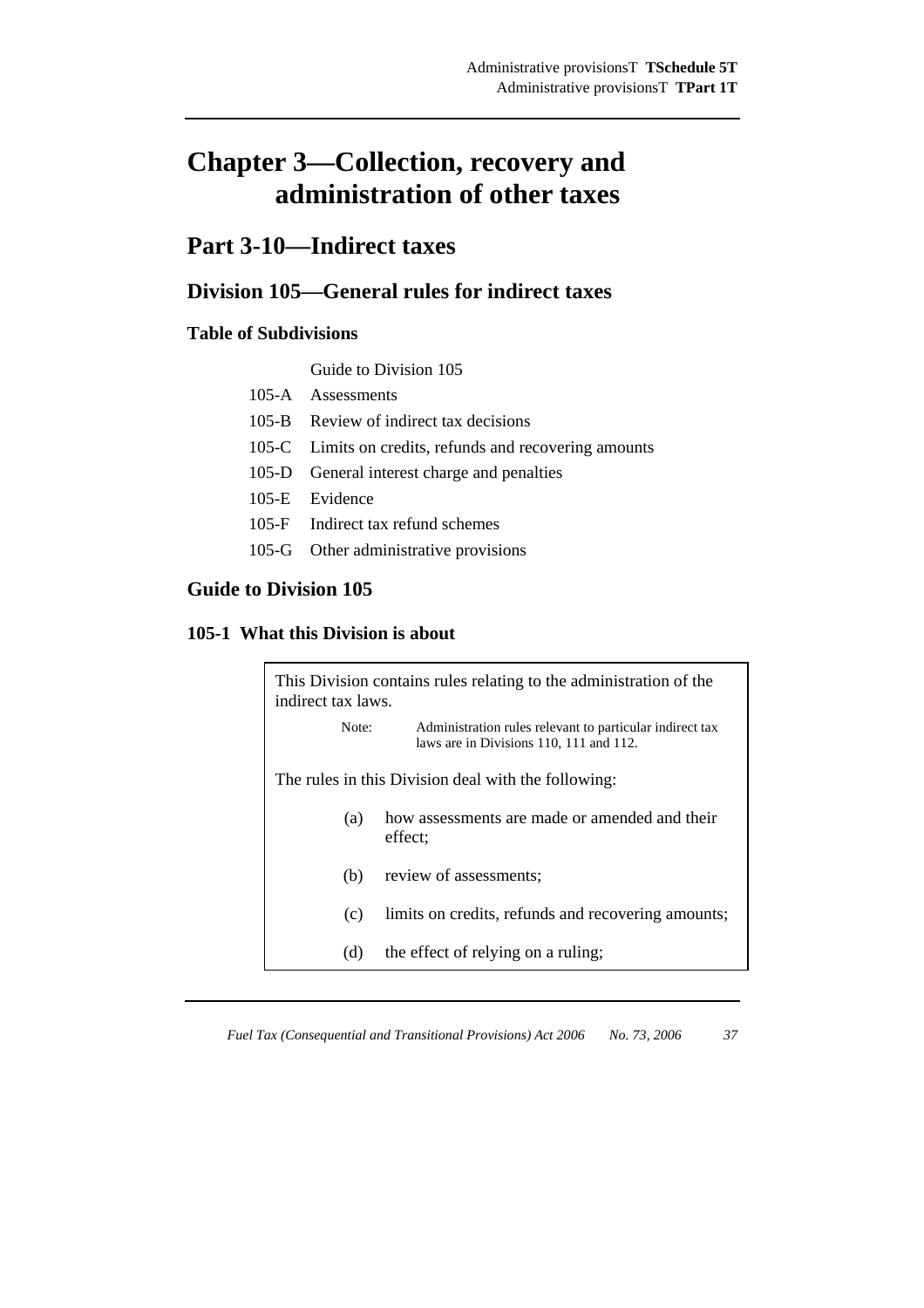| (e) | the effect of not passing on refunds of overpaid<br>amounts:                 |
|-----|------------------------------------------------------------------------------|
| (f) | charges and penalties;                                                       |
| (g) | the evidentiary effect of official indirect tax<br>documents:                |
| (h) | refunding indirect tax because of Australia's<br>international obligations;  |
| (i) | your address for service of documents and<br>requirements for notifications. |

# **Subdivision 105-A—Assessments**

## **Table of sections**

| $105 - 5$ | Commissioner may make assessment of indirect tax |  |  |
|-----------|--------------------------------------------------|--|--|
|-----------|--------------------------------------------------|--|--|

- 105-10 Request for assessment
- 105-15 Indirect tax liabilities do not depend on assessment
- 105-20 Commissioner must give notice of the assessment
- 105-25 Amendment of assessment
- 105-30 Later assessment prevails in case of inconsistency

### **105-5 Commissioner may make assessment of indirect tax**

- (1) The Commissioner may at any time make an assessment of:
	- (a) your \*net amount, or any part of your net amount, for a \*tax period; or
	- (b) your \*net fuel amount, or any part of your net fuel amount, for a tax period or \*fuel tax return period.
- (2) The Commissioner may at any time make an assessment of the amount of \*indirect tax payable by you on an importation of goods.
- (3) The Commissioner may make an assessment under this section even if he or she has already made an assessment for the \*tax period, \*fuel tax return period or importation concerned.
	- Note: An assessment made under this section is a reviewable indirect tax decision: see Subdivision 105-B.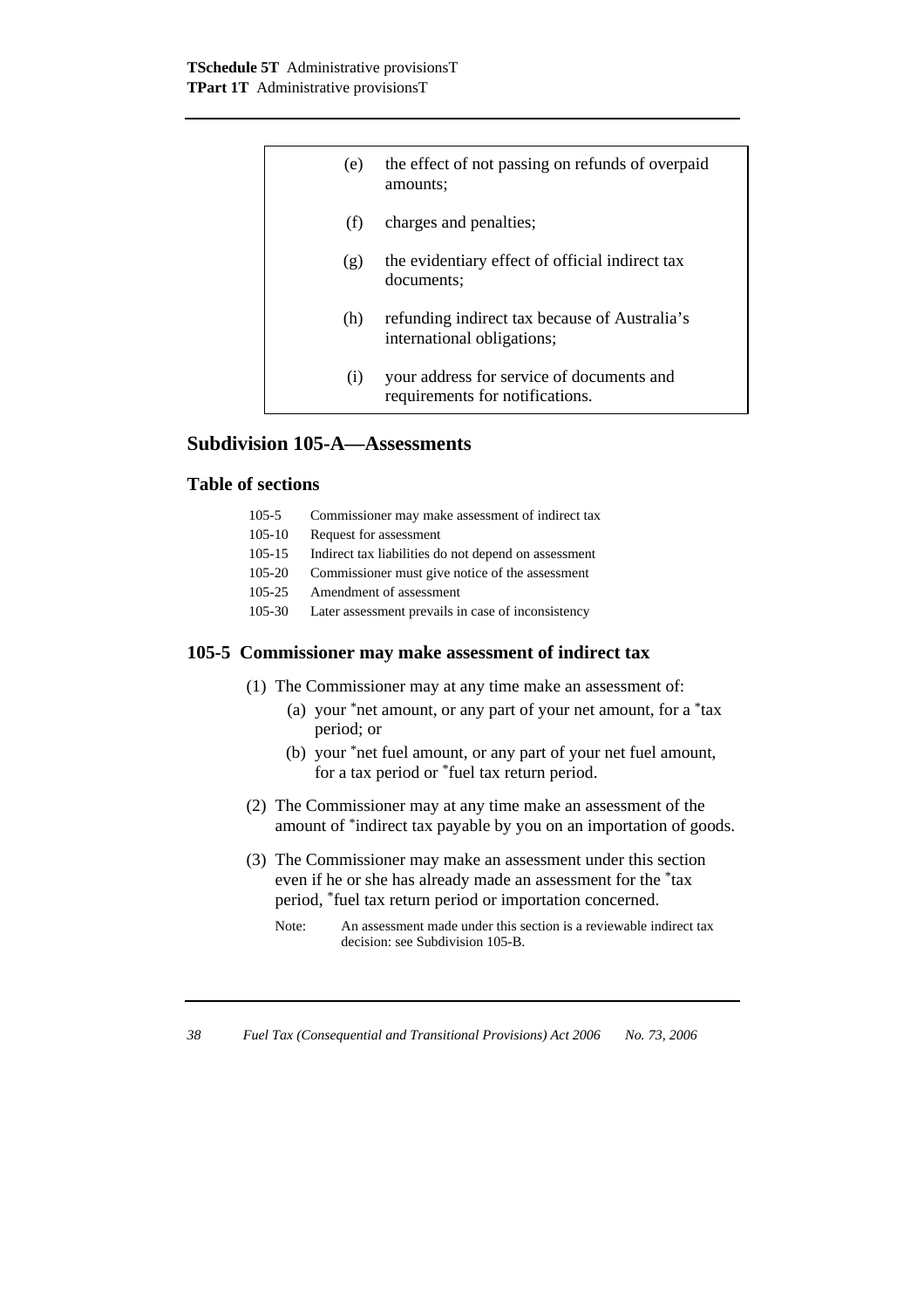### **105-10 Request for assessment**

- (1) You may request the Commissioner in the \*approved form to make an assessment of:
	- (a) your \*net amount for a \*tax period; or
	- (b) your \*net fuel amount for a tax period or \*fuel tax return period; or
	- (c) an amount of \*indirect tax payable by you on an importation of goods.
- (2) The Commissioner must comply with the request if it is made within:
	- (a) 4 years after:
		- (i) the end of the \*tax period or \*fuel tax return period; or
		- (ii) the importation; or
	- (b) such further period as the Commissioner allows.

### **105-15 Indirect tax liabilities do not depend on assessment**

- (1) Your liability to pay \*indirect tax or a \*net fuel amount, and the time by which a \*net amount, a net fuel amount or an amount of indirect tax must be paid, do not depend on, and are not in any way affected by, the making of an assessment under this Subdivision.
- (2) The Commissioner's obligation to pay:
	- (a) a \*net amount under section 35-5 of the \*GST Act; or
	- (b) a \*net fuel amount under section 61-5 of the *Fuel Tax Act 2006*;

and the time by which it must be paid, do not depend on, and are not in any way affected by, the making of an assessment under this Subdivision.

Note: However, a notice of assessment can be used as evidence of liability: see section 105-100.

#### **105-20 Commissioner must give notice of the assessment**

 (1) The Commissioner must give you notice of an assessment as soon as practicable after the assessment is made. However, failing to do so does not affect the validity of the assessment.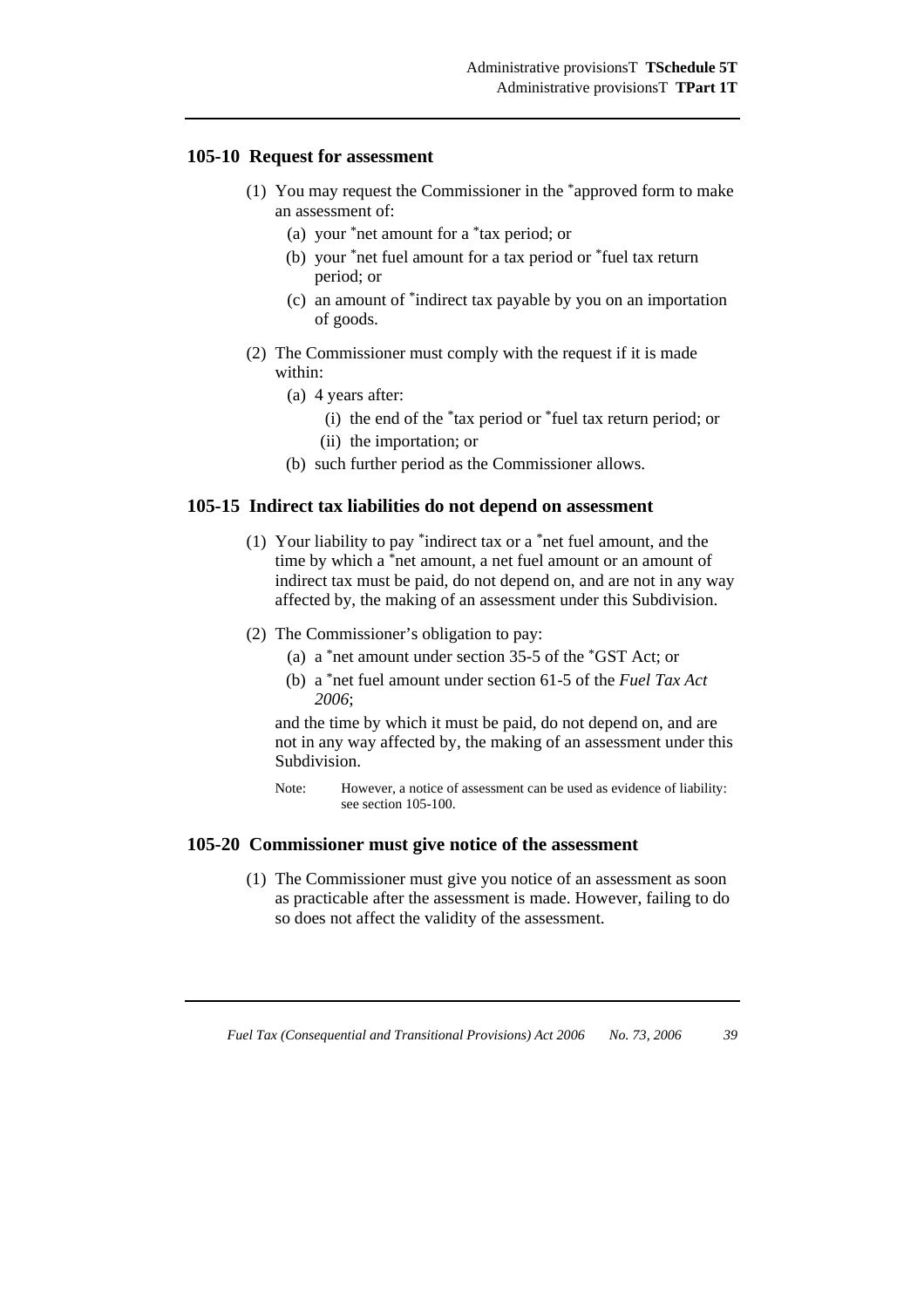(2) The Commissioner may give you the notice electronically if you are required to lodge or have lodged your \*GST returns electronically.

### **105-25 Amendment of assessment**

 The Commissioner may amend an assessment at any time. An amended assessment is an assessment for all purposes of any \*indirect tax law.

- Note 1: However, there is a time limit on the recovery of overpaid or underpaid net amounts, net fuel amounts and indirect tax: see sections 105-50 and 105-55.
- Note 2: An amendment under this section is a reviewable indirect tax decision: see Subdivision 105-B.

### **105-30 Later assessment prevails in case of inconsistency**

 If there is an inconsistency between assessments that relate to the same \*tax period, \*fuel tax return period or importation of goods, the later assessment prevails to the extent of the inconsistency.

## **Subdivision 105-B—Review of indirect tax decisions**

### **Table of sections**

105-40 Reviewable indirect tax decisions

### **105-40 Reviewable indirect tax decisions**

- (1) You may object, in the manner set out in Part IVC, against a decision you are dissatisfied with that is a \*reviewable indirect tax decision relating to you.
- (2) A decision under section 105-5 or 105-25 involving an assessment of a \*net amount, a \*net fuel amount or an amount of \*indirect tax is a *reviewable indirect tax decision*.

# **Subdivision 105-C—Limits on credits, refunds and recovering amounts**

### **Table of sections**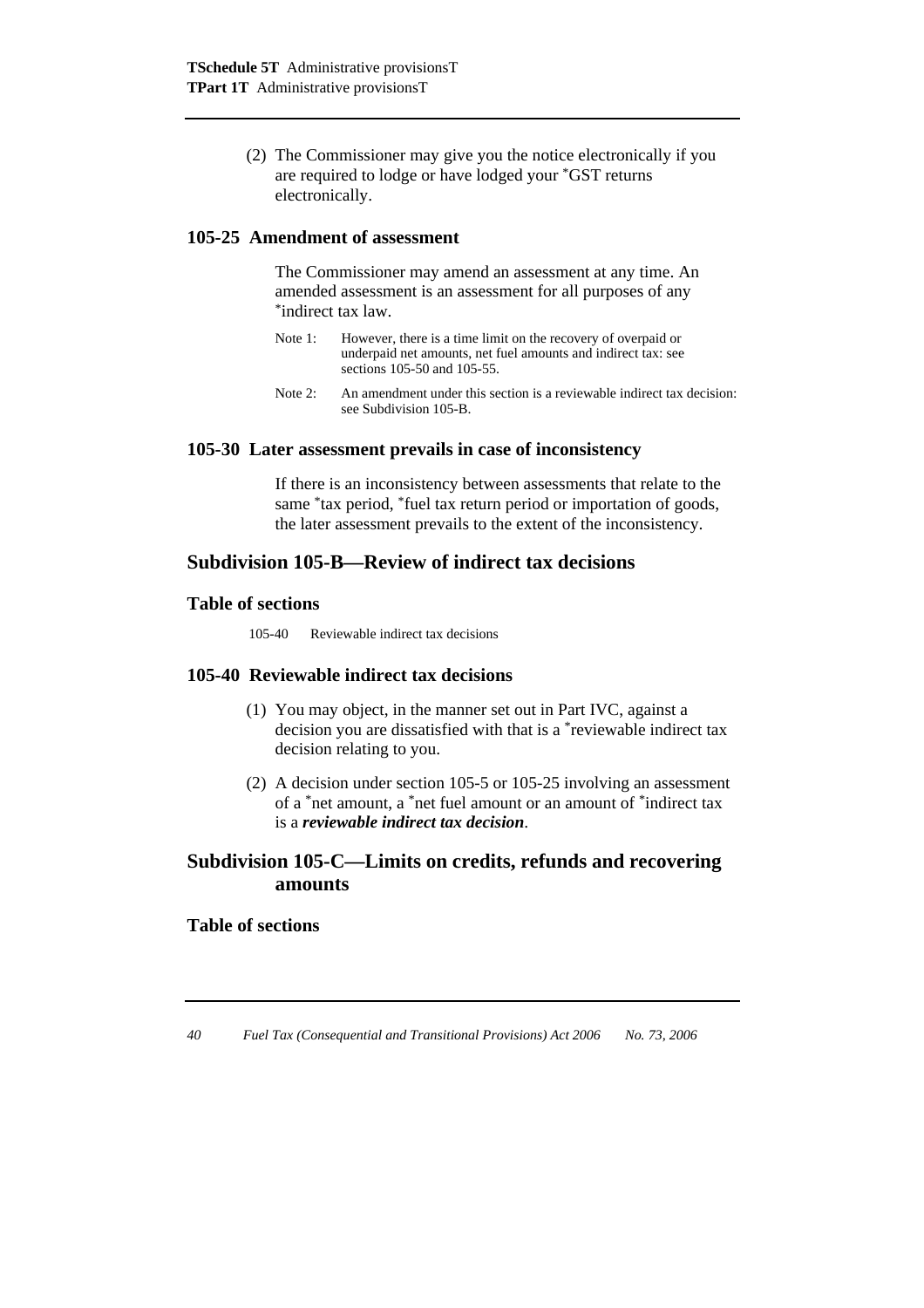- 105-50 Time limit on recovering unpaid net amounts, net fuel amounts and indirect taxes
- 105-55 Time limit on refunds and credits
- 105-60 Reliance on Commissioner's interpretation of an indirect tax law (other than a fuel tax law)
- 105-65 Restriction on refunds

### **105-50 Time limit on recovering unpaid net amounts, net fuel amounts and indirect taxes**

 Any unpaid \*net amount, \*net fuel amount or amount of \*indirect tax (together with any relevant \*general interest charge under section 105-80) ceases to be payable 4 years after it became payable by you unless:

- (a) within those 4 years the Commissioner has required payment of the amount by giving a notice to you; or
- (b) the Commissioner is satisfied that the payment of the amount was avoided by fraud or evaded.

### **105-55 Time limit on refunds and credits**

- (1) You are not entitled to a refund or credit to which this subsection applies in respect of a \*tax period or importation unless:
	- (a) within 4 years after:
		- (i) the end of the tax period; or
		- (ii) the importation;

 as the case requires, you notify the Commissioner (in a \*GST return or otherwise) that you are entitled to the refund or credit; or

- (b) within that period the Commissioner notifies you (in a notice of assessment or otherwise) that you are entitled to the refund or credit; or
- (c) in the case of a credit—the credit is taken into account in working out a \*net amount or \*net fuel amount that the Commissioner may recover from you only because of paragraph 105-50(b).
- (2) Subsection (1) applies to:
	- (a) a refund under section 35-5 of the \*GST Act or section 61-5 of the *Fuel Tax Act 2006* in respect of a particular \*tax period; or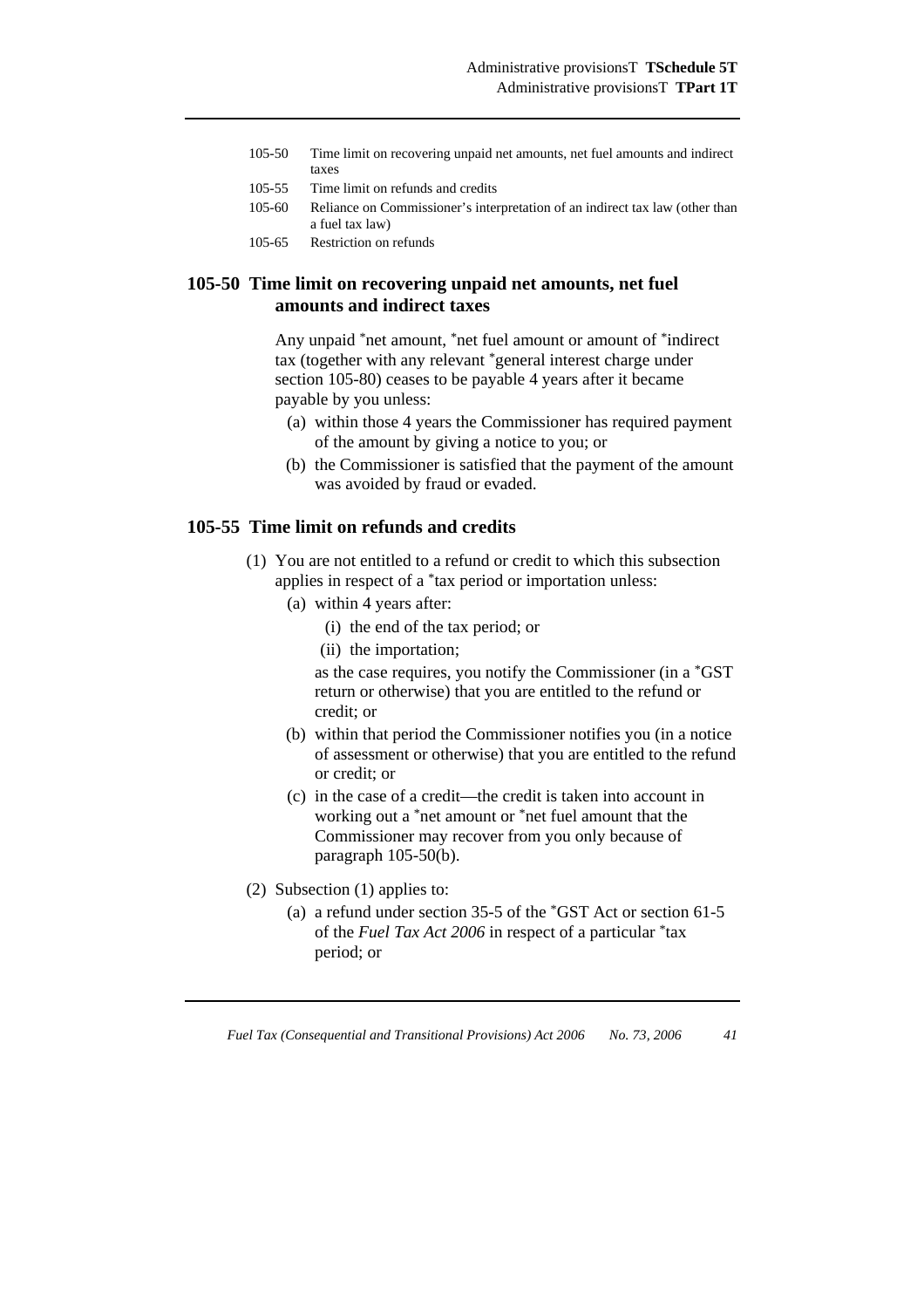- (b) an \*input tax credit or \*fuel tax credit that is attributable to a particular tax period; or
- (c) a \*wine tax credit the amount of which could have been included in a reduction of your \*net amount for a tax period under section 21-15 of the \*Wine Tax Act; or
- (d) a refund of an amount of \*indirect tax relating to an importation.

#### *Fuel tax—non-business taxpayers*

- (3) If you are neither \*registered for GST nor \*required to be registered for GST, you are not entitled to a refund or \*fuel tax credit to which this subsection applies in respect of a \*fuel tax return period, acquisition, manufacture or importation unless:
	- (a) within 4 years after:
		- (i) the end of the fuel tax return period; or
		- (ii) the acquisition, manufacture or importation;

 (as the case requires) you notify the Commissioner that you are entitled to the refund or credit; or

- (b) within that period the Commissioner notifies you (in a notice of assessment or otherwise) that you are entitled to the refund or credit; or
- (c) in the case of a fuel tax credit—the credit is taken into account in working out a \*net fuel amount that the Commissioner may recover from you only because of paragraph 105-50(b).
- (4) Subsection (3) applies to:
	- (a) a refund, under section 61-5 of the *Fuel Tax Act 2006*, of a \*net fuel amount attributable to a \*fuel tax return period; or
	- (b) a \*fuel tax credit for \*taxable fuel that you acquire, manufacture or import.
- (5) To avoid doubt, if, under subsection (3), you are not entitled to a  $*$ fuel tax credit, then you are not entitled to a refund under section 61-5 of the *Fuel Tax Act 2006* in relation to the credit.

### **105-60 Reliance on Commissioner's interpretation of an indirect tax law (other than a fuel tax law)**

(1) This section applies to you if: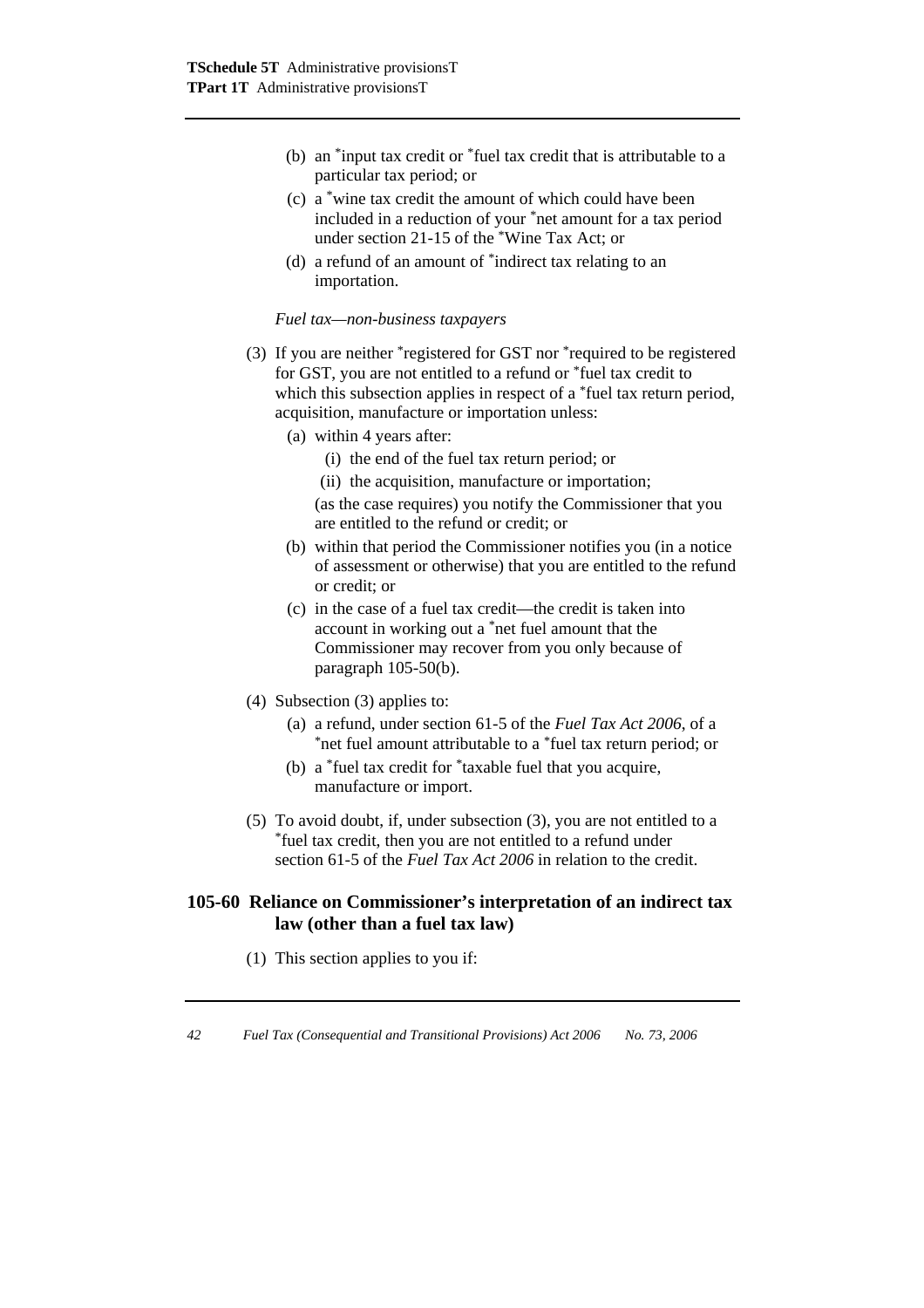- (a) the Commissioner alters a previous \*indirect tax ruling that applied to you; and
- (b) relying on the previous ruling, you have underpaid a \*net amount or an amount of \*indirect tax, or the Commissioner has overpaid an amount under section 35-5 of the \*GST Act, in respect of one or more:
	- (i) \*taxable supplies or \*taxable importations; or
	- (ii) \*wine taxable dealings; or
	- (iii) \*taxable supplies of luxury cars or \*taxable importations of luxury cars; or
	- (iv) \*creditable acquisitions or \*creditable importations;

that happened before the alteration.

- Note: For reliance on the Commissioner's interpretation of a fuel tax law, see Division 357.
- (2) Unless the Commissioner is satisfied that you contributed to the giving, or continuing in force, of the earlier ruling by a misstatement or by suppressing a material fact:
	- (a) the underpaid \*net amount or \*indirect tax ceases to be payable; or
	- (b) the overpaid amount under section 35-5 of the \*GST Act is taken to have been payable in full;

from when the previous ruling was made.

- (3) In deciding whether an \*indirect tax ruling applies to you, or whether a ruling has been altered:
	- (a) a \*private indirect tax ruling applies only to the entity to whom it was given; and
	- (b) so far as a private indirect tax ruling conflicts with an earlier \*public indirect tax ruling, the private indirect tax ruling prevails; and
	- (c) so far as a public indirect tax ruling conflicts with an earlier private indirect tax ruling, the public indirect tax ruling prevails; and
	- (d) an alteration that a later indirect tax ruling makes to an earlier indirect tax ruling is disregarded so far as the alteration results from a change in the law that came into operation after the earlier indirect tax ruling was given.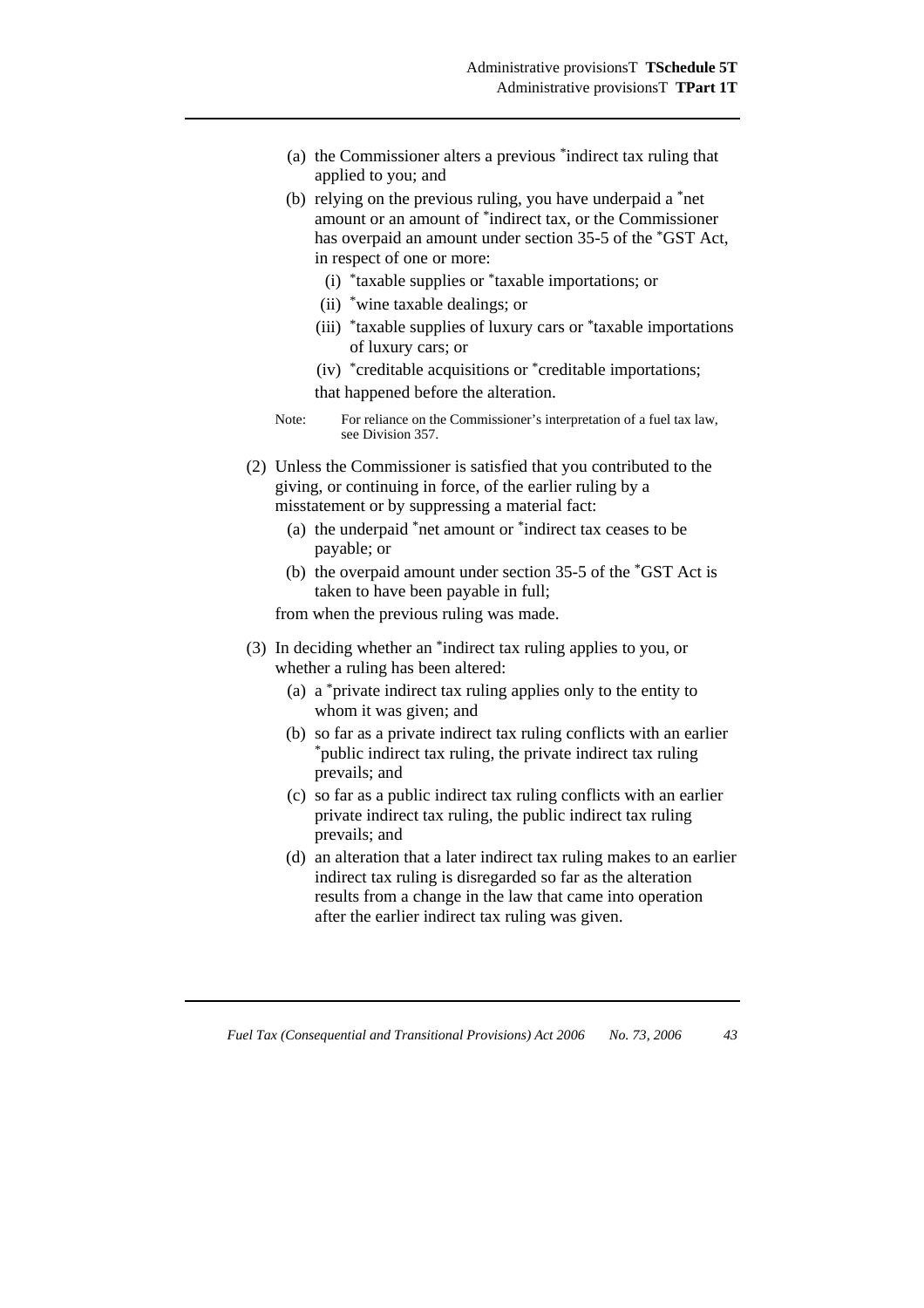### **105-65 Restriction on refunds**

- (1) The Commissioner need not give you a refund to which this section applies, or apply an amount under Division 3 or 3A of Part IIB to which this section applies, if:
	- (a) you overpaid the amount, or the amount was not refunded to you, because a \*supply was treated as a \*taxable supply to any extent; and
	- (b) the supply is not a taxable supply to that extent (for example, because it is \*GST-free); and
	- (c) one of the following applies:
		- (i) the Commissioner is not satisfied that you have reimbursed a corresponding amount to the recipient of the supply;
		- (ii) the recipient is \*registered or \*required to be registered.
	- Note: Divisions 3 and 3A of Part IIB deal with payments, credits and RBA surpluses.
- (2) This section applies to:
	- (a) so much of any \*net amount or amount of \*indirect tax as you have overpaid; or
	- (b) so much of any net amount that is payable to you under section 35-5 of the \*GST Act as the Commissioner has not paid to you or applied under Division 3 of Part IIB of this Act.
	- Note: Division 3 of Part IIB deals with payments, credits and RBA surpluses.

# **Subdivision 105-D—General interest charge and penalties**

### **Table of sections**

| 105-80 | General interest charge |
|--------|-------------------------|
|        |                         |

105-85 Amending Acts cannot impose penalties or general interest charge earlier than 28 days after Royal Assent

### **105-80 General interest charge**

 (1) If any of an amount (the *liability*) to which this section applies remains unpaid after the time by which it is due to be paid, you are liable to pay the \*general interest charge on the unpaid amount of the liability for each day in the period that: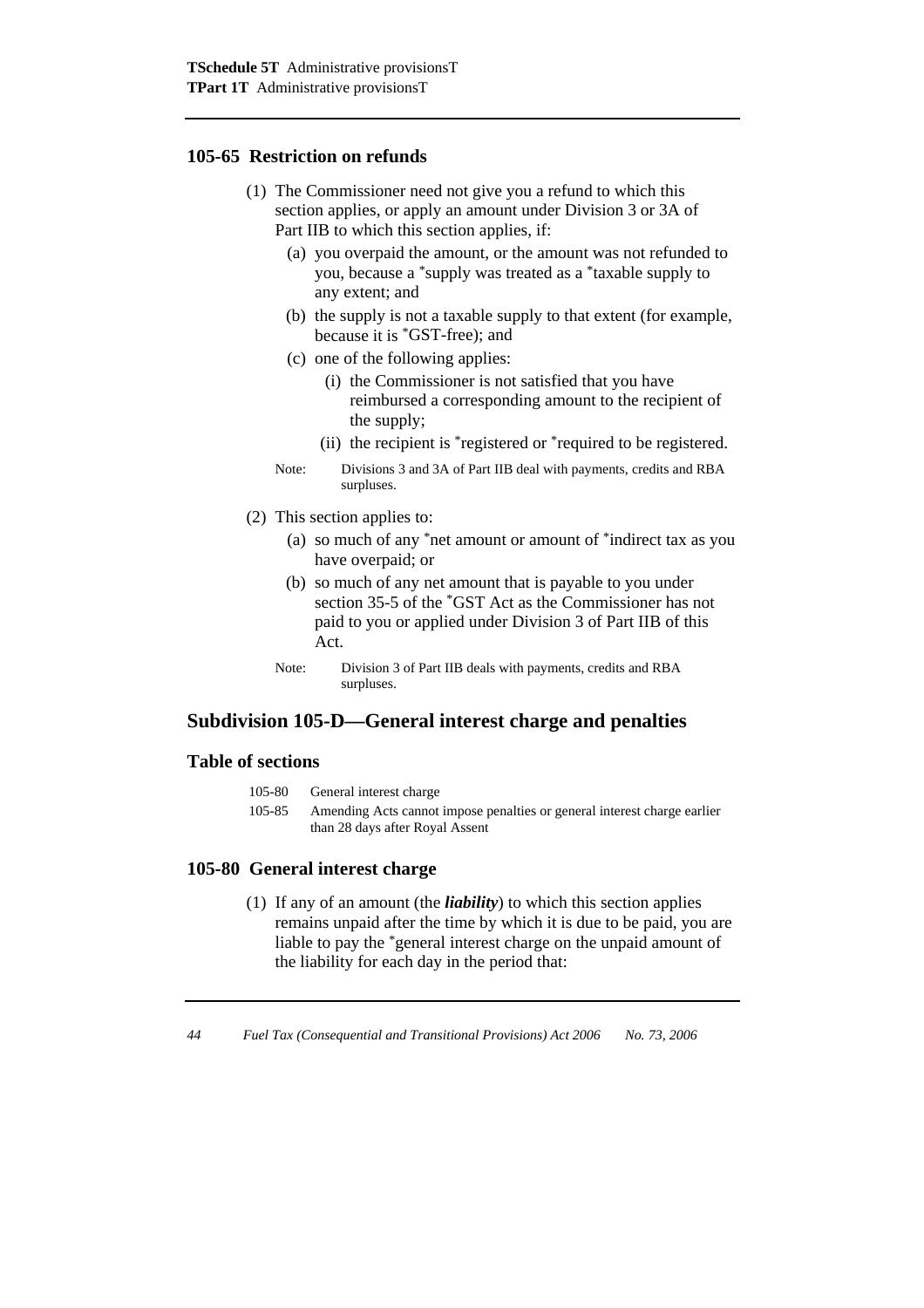- (a) started at the beginning of the day by which the liability was due to be paid; and
- (b) finishes at the end of the last day on which, at the end of the day, any of the following remains unpaid:
	- (i) the liability;
	- (ii) general interest charge on any of the liability.
- Note: The general interest charge is worked out under Division 1 of Part IIA.
- (2) This section applies to either of the following amounts that you are liable to pay:
	- (a) a \*net fuel amount;
	- (b) an amount of \*indirect tax.

### **105-85 Amending Acts cannot impose penalties or general interest charge earlier than 28 days after Royal Assent**

- (1) An Act that amends an \*indirect tax law does not have the effect of making you liable to:
	- (a) a penalty for an offence against an indirect tax law; or
	- (b) \*general interest charge under section 105-80;

for any act or omission that happens before the 28th day (the *postponed day*) after the day on which the amending Act receives the Royal Assent.

- (2) If the amending Act would (apart from this section) have the effect of making you liable to such a penalty or charge because you contravened a requirement to do something:
	- (a) within a specified period ending before the postponed day; or
	- (b) before a specified time happening before the postponed day;

the requirement has effect instead by reference to a period ending at the start of the postponed day, or by reference to the start of the postponed day, as the case requires.

 (3) This section does not relieve you from liability to such a penalty or charge to the extent to which the liability would have existed if the amending Act had not been enacted.

### **Subdivision 105-E—Evidence**

### **Table of sections**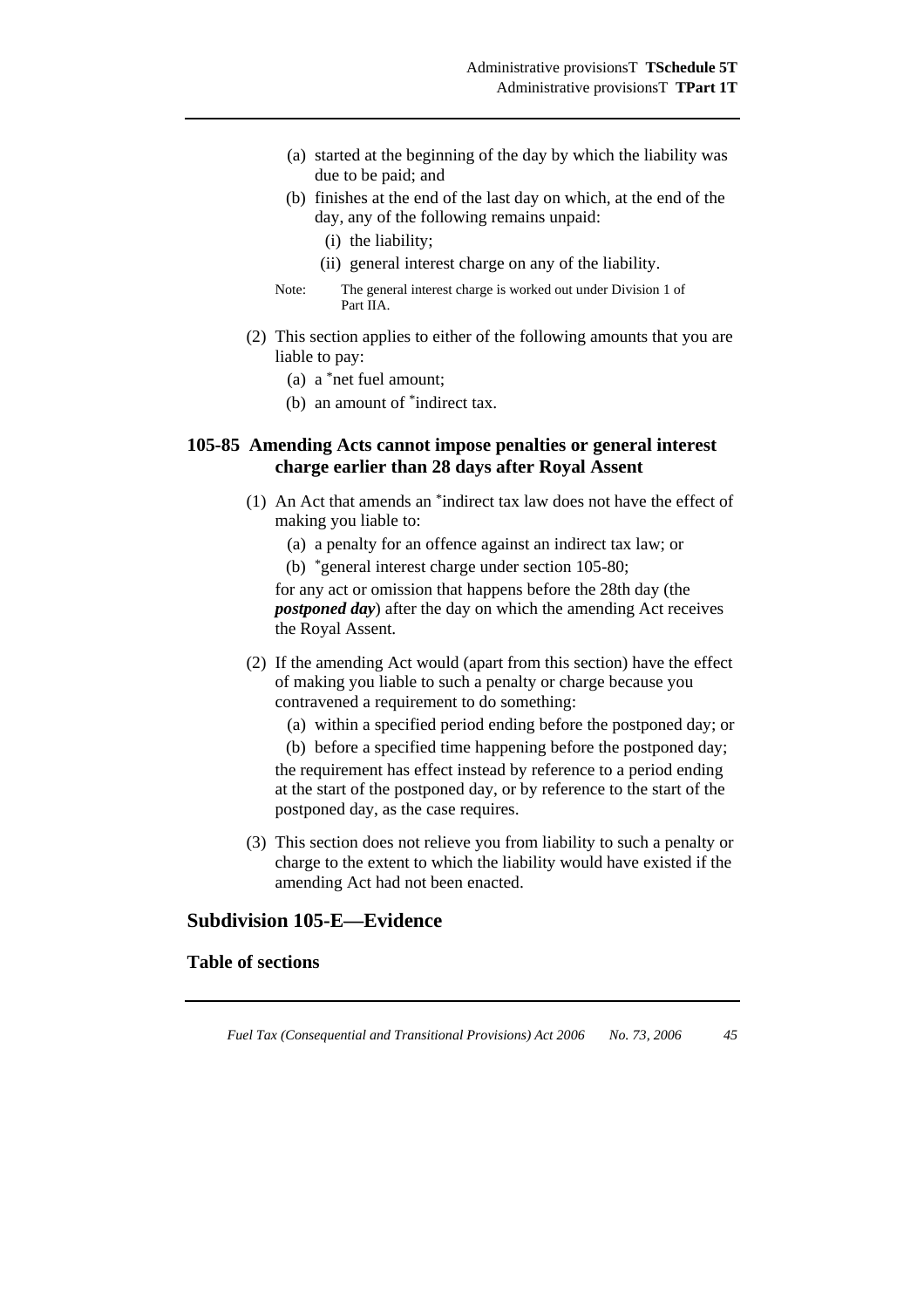- 105-100 Production of assessment or declaration is conclusive evidence
- 105-105 Certificate of amount payable is prima facie evidence
- 105-110 Signed copies are evidence

### **105-100 Production of assessment or declaration is conclusive evidence**

The production of:

- (a) a notice of assessment under this Part; or
- (b) a declaration under:
	- (i) section 165-40 or subsection 165-45(3) of the  $*$ GST Act; or
	- (ii) section 75-40 or subsection 75-45(3) of the *Fuel Tax Act 2006*;

is conclusive evidence:

- (c) that the assessment or declaration was properly made; and
- (d) except in proceedings under Part IVC of this Act on a review or appeal relating to the assessment or declaration—that the amounts and particulars in the assessment or declaration are correct.

### **105-105 Certificate of amount payable is prima facie evidence**

 The presentation of a certificate signed by the Commissioner or a Deputy Commissioner certifying that, from the time specified in the certificate, an amount was payable under an \*indirect tax law (whether to or by the Commissioner) is prima facie evidence:

- (a) that the amount is payable from that time; and
- (b) that the particulars stated in the certificate are correct.

### **105-110 Signed copies are evidence**

- (1) The production of a document signed by the Commissioner or a Deputy Commissioner that appears to be a copy of, or extract from, any document made or given by or to an entity for the purposes of an \*indirect tax law is evidence of the matters set out in the document to the same extent as the original document would have been evidence of those matters.
- (2) To avoid doubt, subsection (1) applies to a copy or extract of a document that was given by or to the Commissioner on a data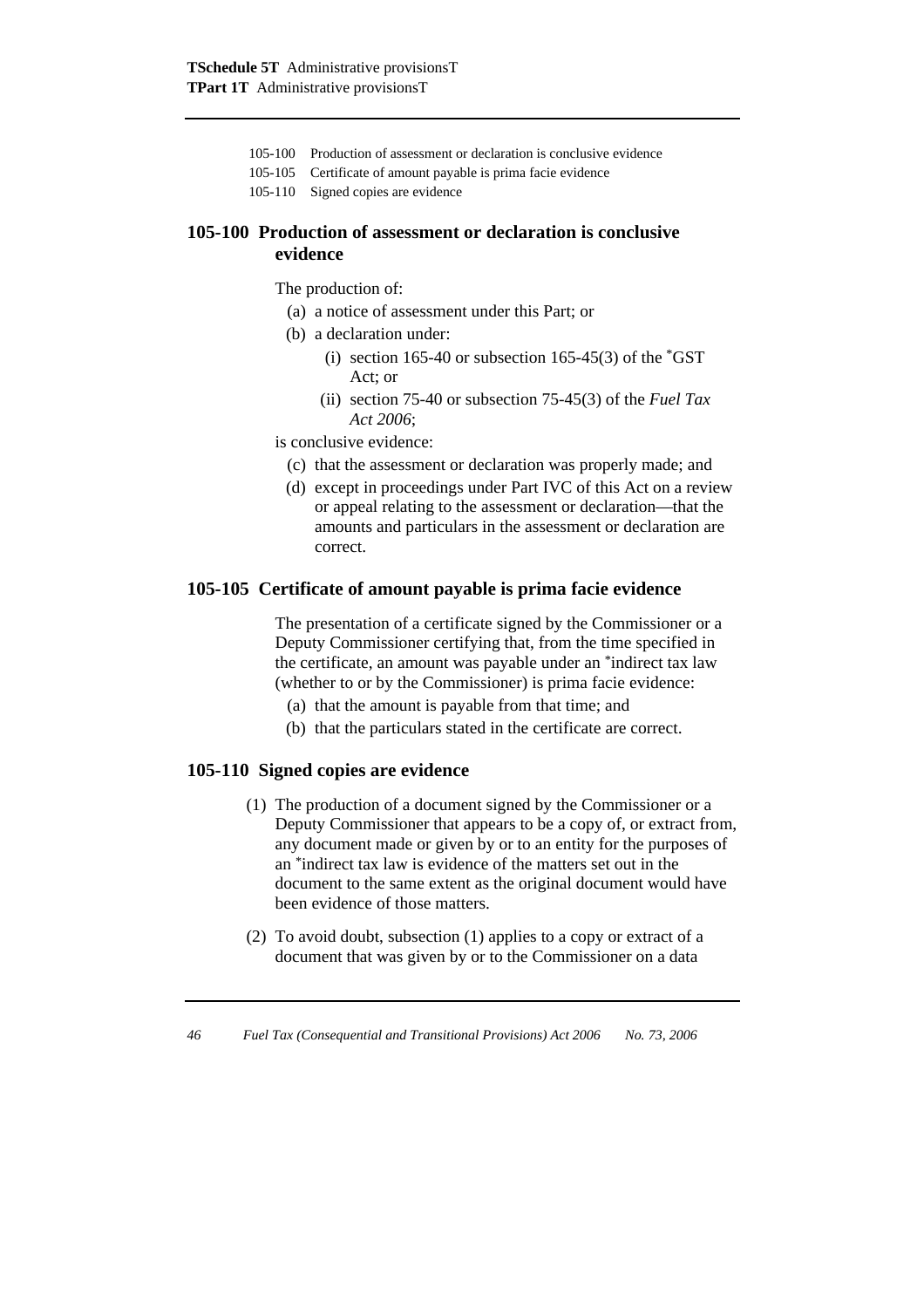processing device or by way of electronic transmission, unless it is shown that the document was not authorised.

# **Subdivision 105-F—Indirect tax refund schemes**

### **Table of sections**

- 105-120 Refund scheme—defence related international obligations
- 105-125 Refund scheme—international obligations

#### **105-120 Refund scheme—defence related international obligations**

- (1) The Commissioner must, on behalf of the Commonwealth, pay you an amount equal to the amount of \*indirect tax borne by you in respect of an acquisition (within the meaning of the \*GST Act) if:
	- (a) you are in a class of entities determined by the \*Defence Minister; and
	- (b) the acquisition is covered by a determination of the Defence Minister; and
	- (c) the acquisition is made:
		- (i) by or on behalf of a \*visiting force that is; or
		- (ii) by a member (within the meaning of the *Defence (Visiting Forces) Act 1963*) of the visiting force who is; or
		- (iii) by any other entity that is;

covered by a determination of the Defence Minister; and

- (d) at the time of the acquisition, it was intended for:
	- (i) the official use of the visiting force; or
	- (ii) the use of a member (within the meaning of the *Defence (Visiting Forces) Act 1963*) of the visiting force; or
	- (iii) any other use;

 and that use is covered by a determination of the Defence Minister; and

- (e) you claim the amount in the \*approved form.
- (2) The amount is payable:
	- (a) in accordance with the conditions and limitations; and
	- (b) within the period and manner;

determined by the \*Defence Minister.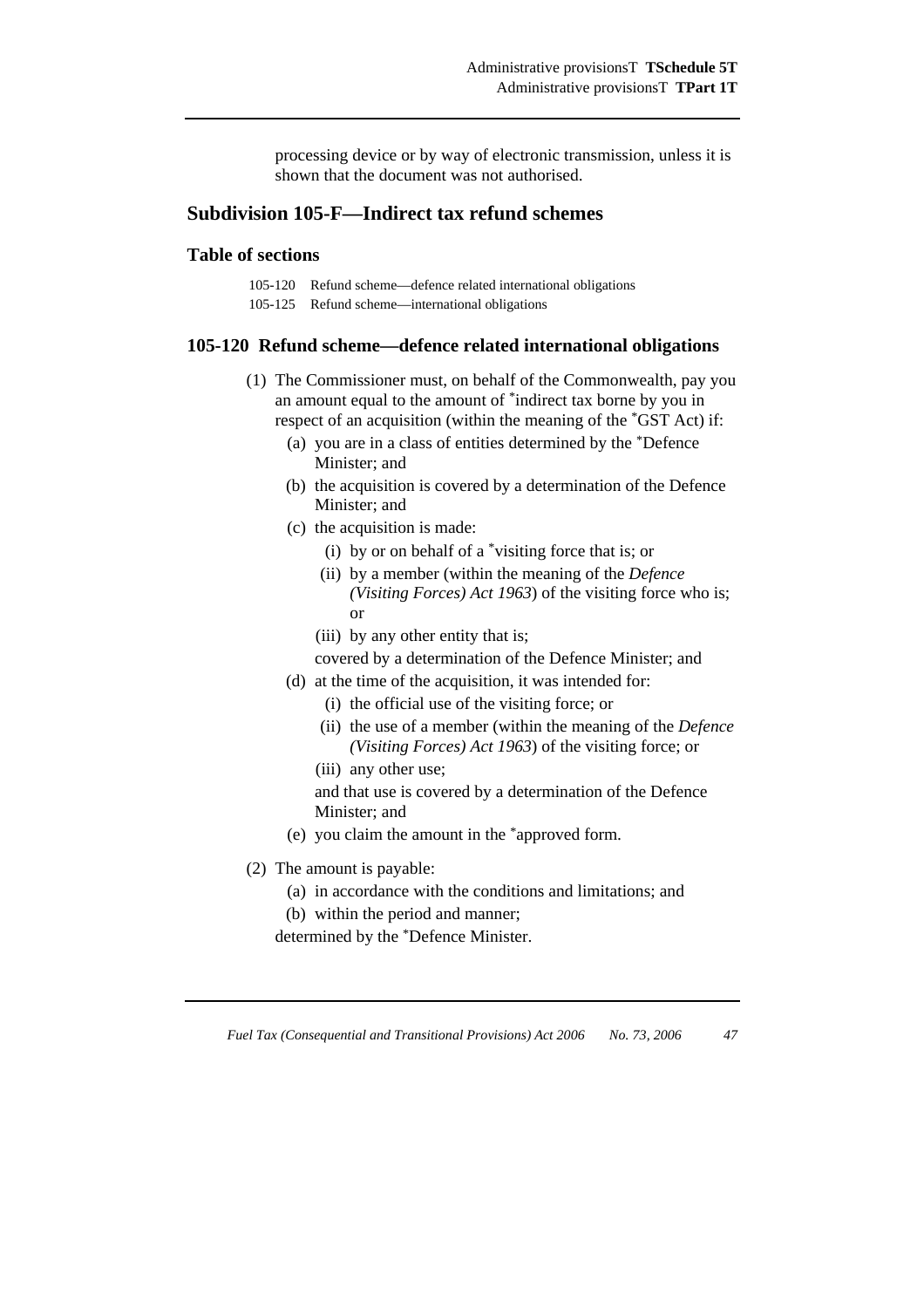- (3) The \*Defence Minister may only determine an entity under subparagraph  $(1)(c)(iii)$  or a use under subparagraph  $(1)(d)(iii)$  if the Commonwealth is under an international obligation to grant \*indirect tax concessions in relation to the kind of entity or the kind of use.
- (4) A determination under this section is a legislative instrument.

### **105-125 Refund scheme—international obligations**

- (1) The Commissioner must, on behalf of the Commonwealth, pay you, or an entity in a class of entities determined by the Commissioner, an amount equal to the amount of \*indirect tax borne by you in respect of an acquisition (within the meaning of the \*GST Act) made by you if:
	- (a) you are a kind of entity specified in the regulations; and
	- (b) the acquisition is of a kind specified in the regulations; and
	- (c) you or the entity claims the amount in the \*approved form.
- (2) The amount is payable:
	- (a) in accordance with the conditions and limitations; and
	- (b) within the period and manner;
	- set out in the regulations.
- (3) The regulations may only specify a kind of entity for the purposes of paragraph (1)(a) or a kind of acquisition for the purposes of paragraph (1)(b) if the Commonwealth is under an international obligation to grant \*indirect tax concessions in relation to the kind of entity or the kind of acquisition.
- (4) A determination by the Commissioner under subsection (1) is not a legislative instrument.

### **Subdivision 105-G—Other administrative provisions**

#### **Table of sections**

```
105-140 Address for service 
105-145 Commissioner must give things in writing
```
### **105-140 Address for service**

(1) Your address for service for the purposes of an \*indirect tax law is: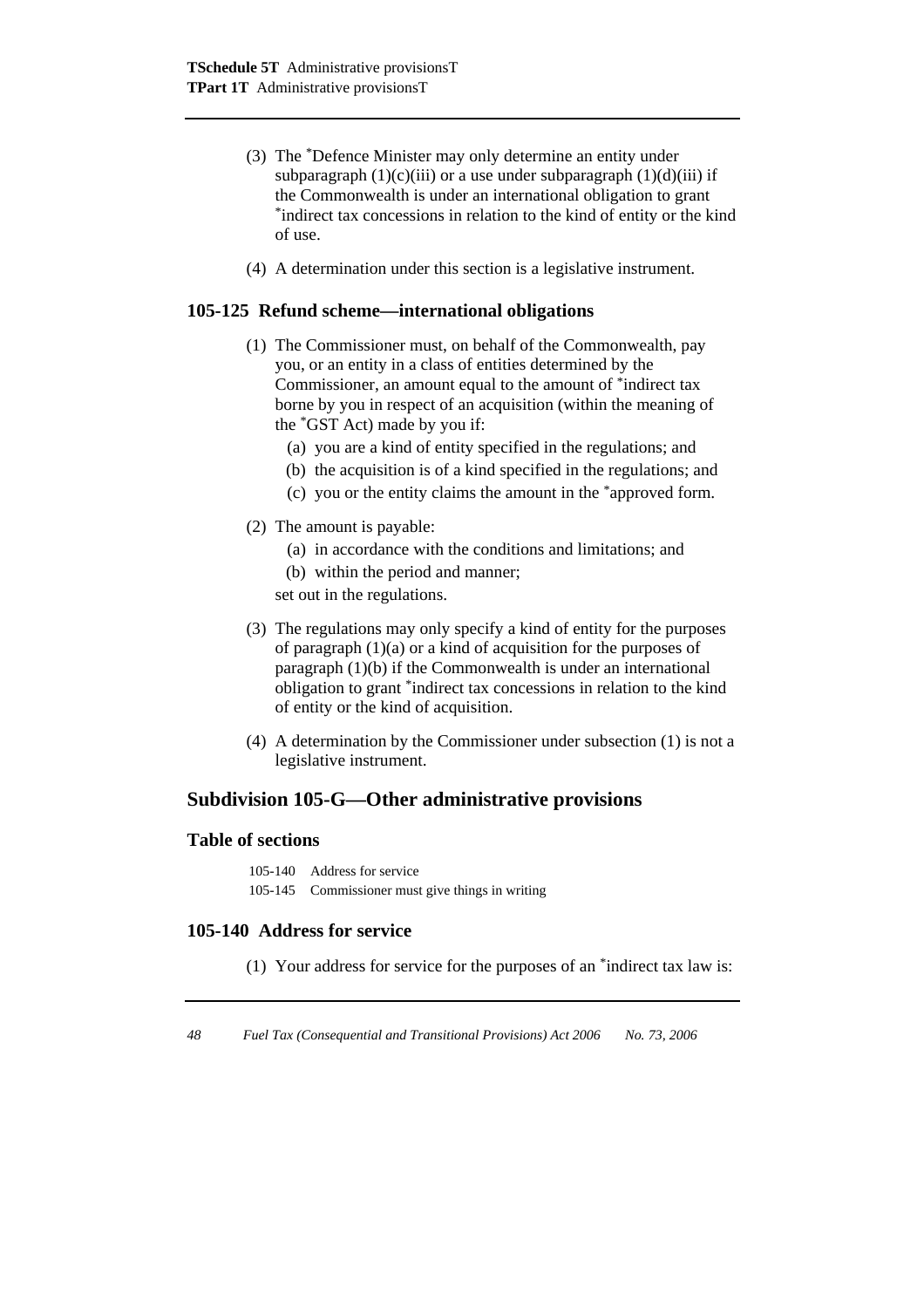- (a) if you are registered in the \*Australian Business Register the address shown in the Register as your address for service; or
- (b) if you are not registered in that Register—the address last notified by you in a document under an indirect tax law; or
- (c) if you have not notified an address in a document under an indirect tax law—your Australian place of business or residence last known to the Commissioner; or
- (d) any other address that the Commissioner reasonably believes to be your address for service.
- Note: If you are a company, see also sections  $444-10$  and  $444-15$ .
- (2) If:
	- (a) under an \*indirect tax law, you are:
		- (i) liable to pay an amount of \*indirect tax; or
		- (ii) entitled to a credit; and
	- (b) you change your address for service;

you must notify the Commissioner in writing of the new address within 28 days after the change.

- (3) If:
	- (a) a notice or other document must be served on you:
		- (i) under an \*indirect tax law; or
		- (ii) in proceedings for recovery of an amount under an indirect tax law; and
	- (b) you have notified the Commissioner of an Australian address for service;

the Commissioner may serve the notice or document by post to that address.

- (4) However, if:
	- (a) you must lodge or have lodged \*GST returns electronically; and
	- (b) you notify the Commissioner of an address for effecting service by way of electronic transmission;

the Commissioner may serve a notice of assessment, or notice of penalty or \*general interest charge under an \*indirect tax law, on you by electronic transmission to that address.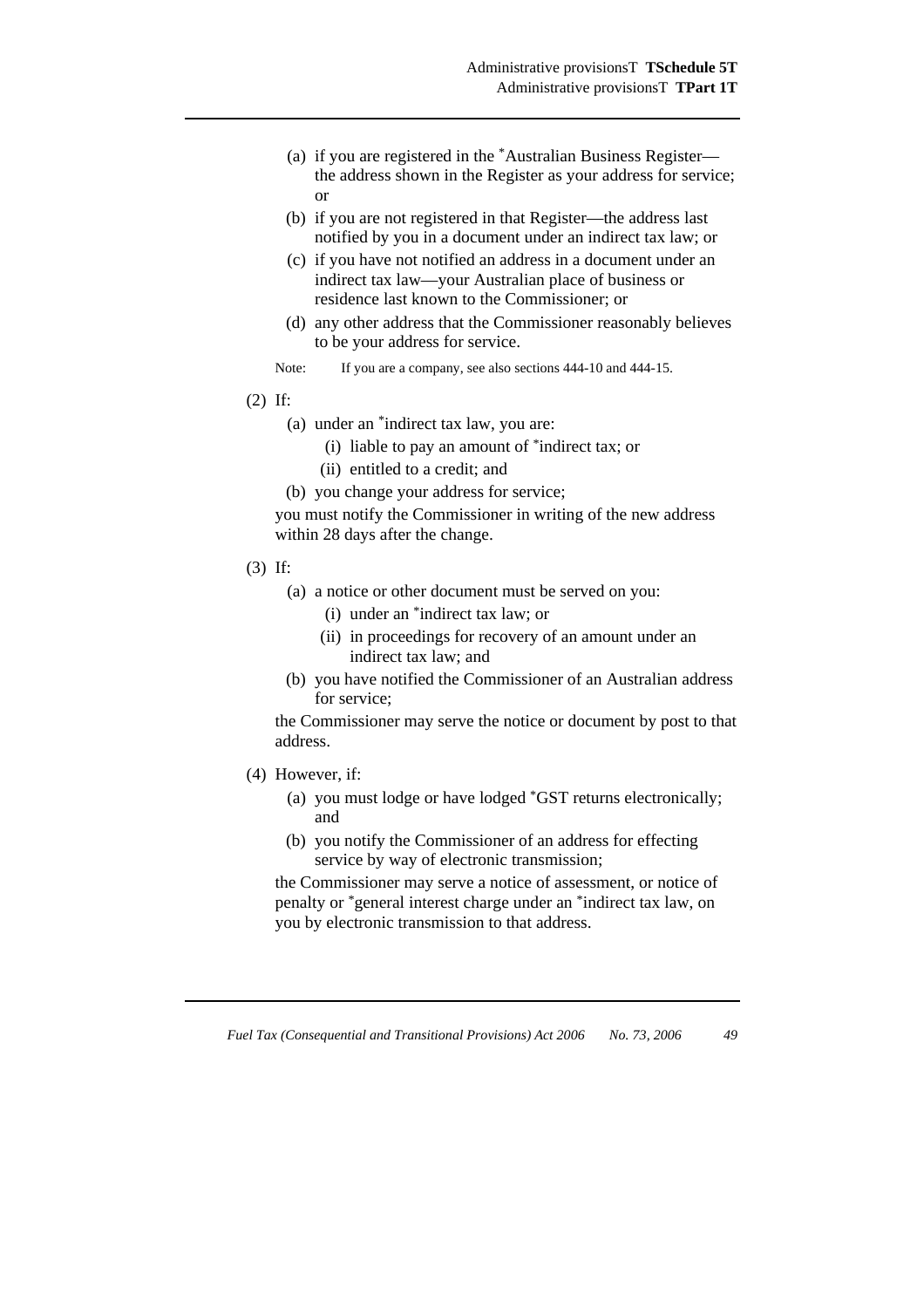### **105-145 Commissioner must give things in writing**

- (1) Any notice, approval, direction, authority or declaration that the Commissioner may give, or must give, to you under an \*indirect tax law must be in writing.
- (2) However, this does not prevent the Commissioner giving any of those things to you by electronic transmission if a provision of an \*indirect tax law allows the Commissioner to do so.

# **Division 110—Goods and services tax**

## **Table of Subdivisions**

Guide to Division 110

110-F Review of GST decisions

# **Guide to Division 110**

## **110-1 What this Division is about**

This Division gives you the right to object against reviewable GST decisions that relate to you. Section 110-50 sets out the reviewable GST decisions.

# **Subdivision 110-F—Review of GST decisions**

### **Table of sections**

110-50 Reviewable GST decisions

# **110-50 Reviewable GST decisions**

- (1) You may object, in the manner set out in Part IVC, against a decision you are dissatisfied with that is:
	- (a) a \*reviewable GST decision relating to you; or
	- (b) a \*reviewable GST transitional decision relating to you.
	- Note: You may object to a decision relating to you under section 105-5 or 105-25 involving an assessment of a net amount or indirect tax: see Subdivision 105-B.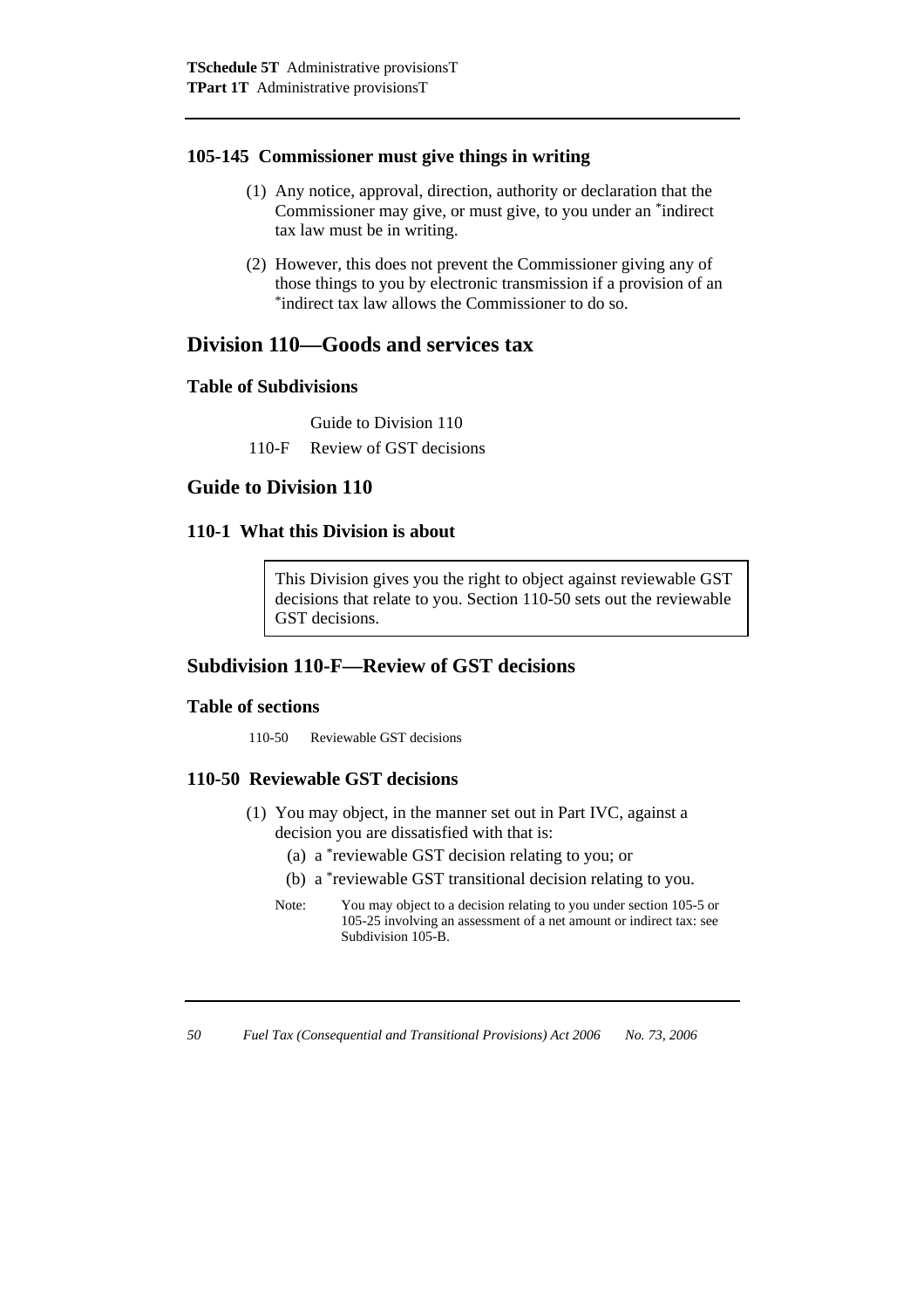| Reviewable GST decisions under GST Act |                                                                                                |                                                                |  |
|----------------------------------------|------------------------------------------------------------------------------------------------|----------------------------------------------------------------|--|
| <b>Item</b>                            | <b>Decision</b>                                                                                | <b>Provision of GST</b><br>Act under which<br>decision is made |  |
| $\mathbf{1}$                           | refusing to register you                                                                       | subsection $25-5(1)$                                           |  |
| $\overline{2}$                         | registering you                                                                                | subsection $25-5(2)$                                           |  |
| 3                                      | deciding the date of effect of your *registration                                              | section 25-10                                                  |  |
| $\overline{4}$                         | refusing to cancel your *registration                                                          | subsection $25-55(1)$                                          |  |
| 5                                      | cancelling your *registration                                                                  | subsection $25-55(2)$                                          |  |
| 6                                      | refusing to cancel your *registration                                                          | section 25-57                                                  |  |
| 7                                      | deciding the date on which the cancellation of your<br>registration takes effect               | section 25-60                                                  |  |
| 8                                      | determining that the *tax periods that apply to you<br>are each individual month               | subsection $27-15(1)$                                          |  |
| $\mathbf{9}$                           | deciding the date of effect of a determination                                                 | subsection $27-15(2)$                                          |  |
| 10                                     | refusing to revoke your election under<br>section 27-10                                        | subsection $27-22(1)$                                          |  |
| 11                                     | deciding the date of effect of a revocation                                                    | subsection $27-22(3)$                                          |  |
| 12                                     | refusing to revoke a determination under<br>section 27-15                                      | subsection $27-25(1)$                                          |  |
| 13                                     | deciding the date of effect of a revocation                                                    | subsection $27-25(2)$                                          |  |
| 14                                     | determining that a specified period is a *tax period<br>that applies to you                    | section 27-30                                                  |  |
| 15                                     | refusing a request for a determination                                                         | section 27-37                                                  |  |
| 16                                     | revoking a determination under section 27-37                                                   | subsection $27-38(1)$                                          |  |
| 17                                     | deciding the date of a revocation                                                              | subsection 27-38(2)                                            |  |
| 18                                     | refusing to permit you to account on a cash basis                                              | subsection $29-45(1)$                                          |  |
| 19                                     | deciding the date of effect of your permission to<br>account on a cash basis                   | subsection $29-45(2)$                                          |  |
| 20                                     | revoking your permission to account on a cash<br>basis                                         | subsection $29-50(3)$                                          |  |
| 21                                     | deciding the date of effect of the revocation of<br>your permission to account on a cash basis | subsection $29-50(4)$                                          |  |

|  |  | (2) Each of the following decisions is a <i>reviewable GST decision</i> : |
|--|--|---------------------------------------------------------------------------|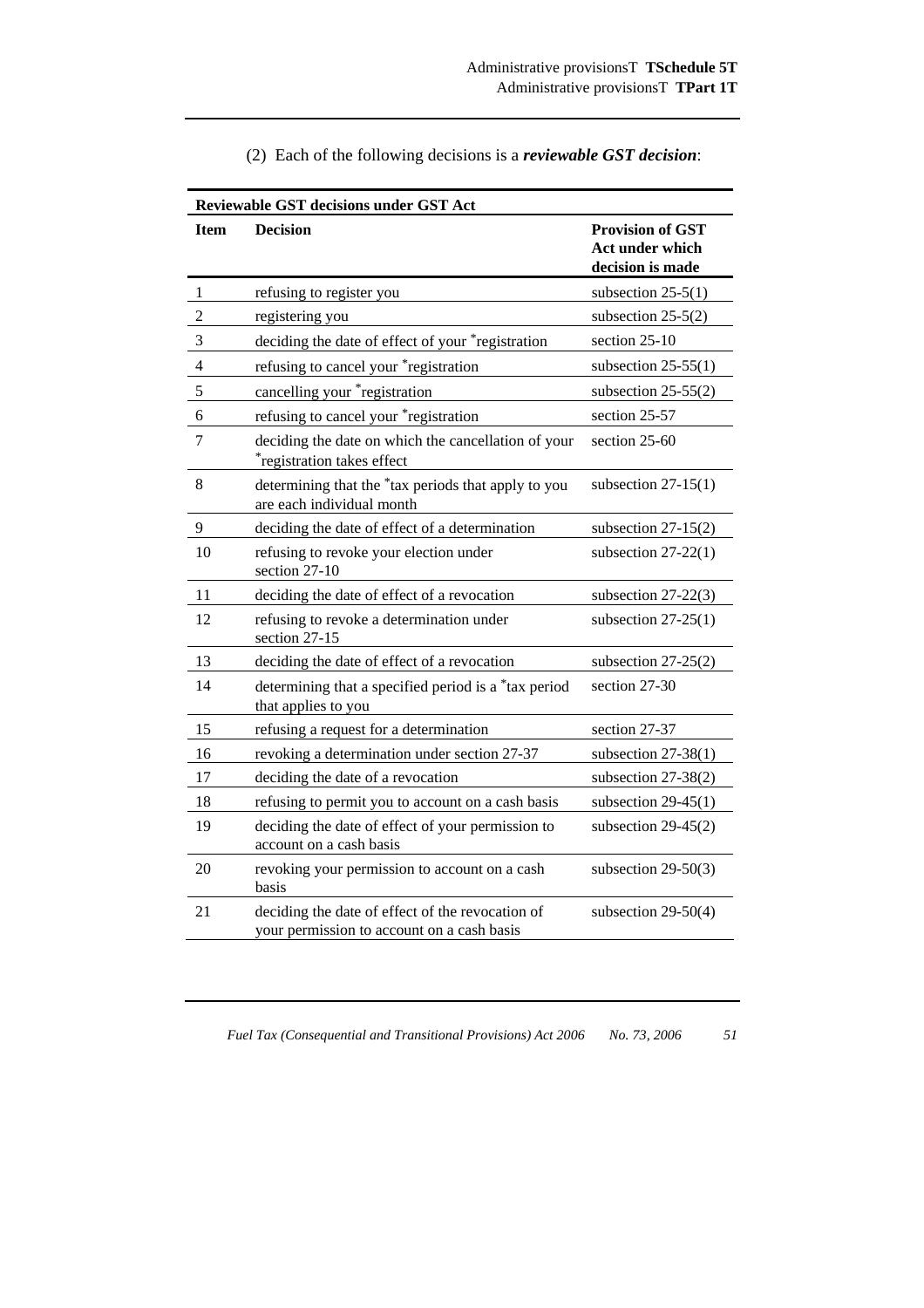| <b>Reviewable GST decisions under GST Act</b> |                                                                                                     |                                                                |  |
|-----------------------------------------------|-----------------------------------------------------------------------------------------------------|----------------------------------------------------------------|--|
| <b>Item</b>                                   | <b>Decision</b>                                                                                     | <b>Provision of GST</b><br>Act under which<br>decision is made |  |
| 22                                            | refusing an application for a decision that an event<br>is a *fund-raising event                    | paragraph<br>$40-165(1)(c)$                                    |  |
| 23                                            | refusing an application for approval                                                                | section 48-5                                                   |  |
| 24                                            | refusing an application for approval or revocation                                                  | subsection $48-70(1)$                                          |  |
| 25                                            | revoking an approval under Division 48                                                              | subsection $48-70(2)$                                          |  |
| 26                                            | refusing an application for revocation                                                              | subsection $48-75(1)$                                          |  |
| 27                                            | revoking the approval of a *GST group                                                               | subsection $48-75(2)$                                          |  |
| 28                                            | deciding the date of effect of any approval, or any<br>revocation of an approval, under Division 48 | section 48-85                                                  |  |
| 29                                            | refusing an application for approval                                                                | section 49-5                                                   |  |
| 30                                            | refusing an application for approval or revocation                                                  | subsection $49-70(1)$                                          |  |
| 31                                            | revoking an approval under Division 49                                                              | subsection $49-70(2)$                                          |  |
| 32                                            | refusing an application for revocation                                                              | subsection $49-75(1)$                                          |  |
| 33                                            | revoking the approval of a *GST religious group                                                     | subsection $49-75(2)$                                          |  |
| 34                                            | deciding the date of effect of any approval, or any<br>revocation of an approval, under Division 49 | section 49-85                                                  |  |
| 35                                            | refusing an application for approval                                                                | section 51-5                                                   |  |
| 36                                            | disallowing an election to consolidate *GST<br>returns relating to *GST joint ventures              | subsection $51-52(5)$                                          |  |
| 37                                            | refusing an application for approval or revocation                                                  | subsection $51-70(1)$                                          |  |
| 38                                            | revoking an approval under Division 51                                                              | subsection $51-70(2)$                                          |  |
| 39                                            | refusing an application for revocation                                                              | subsection $51-75(1)$                                          |  |
| 40                                            | revoking the approval of a *GST joint venture                                                       | subsection $51-75(2)$                                          |  |
| 41                                            | deciding the date of effect of any approval, or any<br>revocation of an approval, under Division 51 | section 51-85                                                  |  |
| 42                                            | refusing an application for *registration                                                           | section 54-5                                                   |  |
| 43                                            | deciding the date of effect of *registration as a<br>*GST branch                                    | section 54-10                                                  |  |
| 44                                            | refusing to cancel the *registration of a *GST<br>branch                                            | subsection $54-75(1)$                                          |  |
| 45                                            | cancelling the *registration of a *GST branch                                                       | subsection $54-75(2)$                                          |  |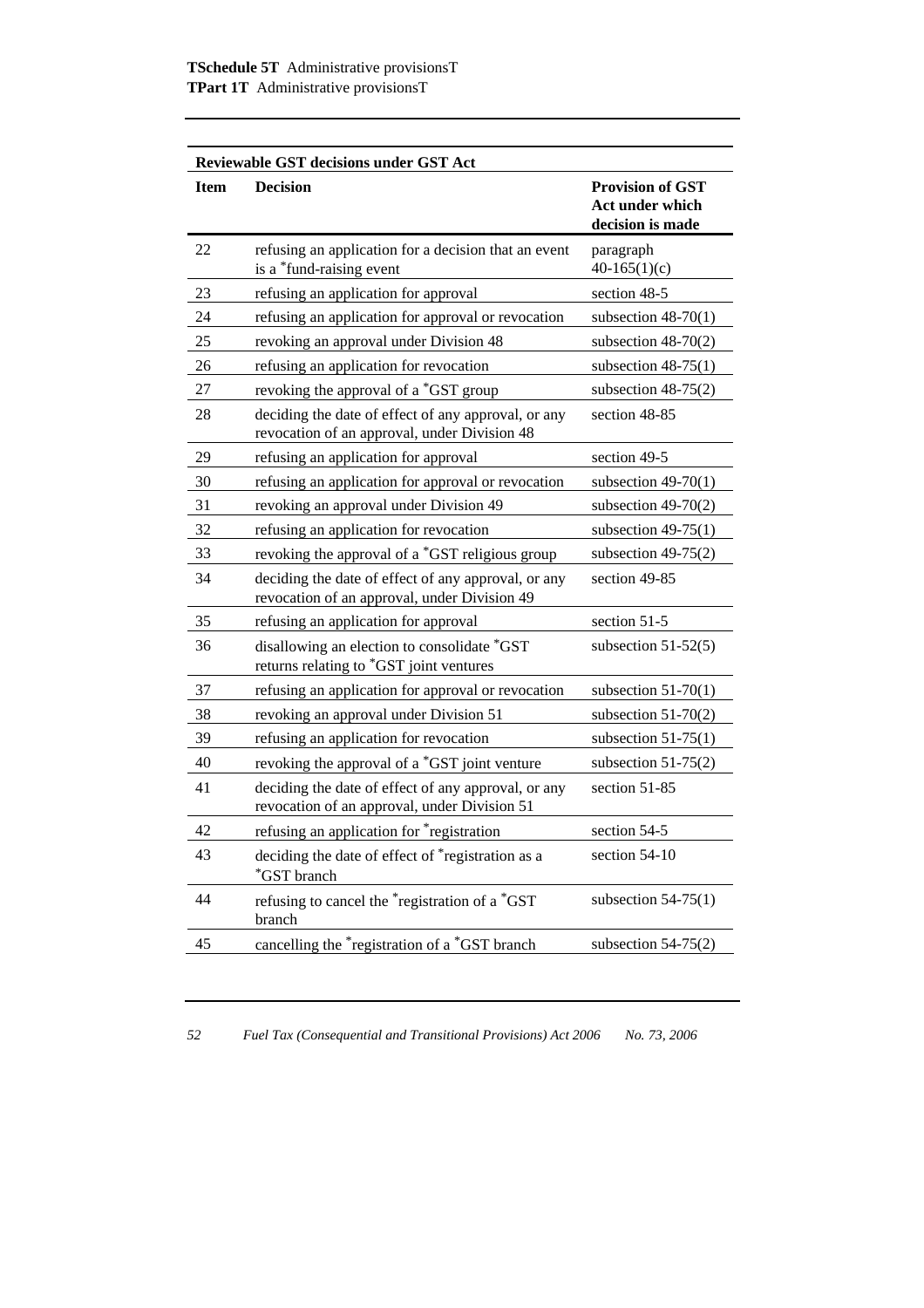|             | <b>Reviewable GST decisions under GST Act</b>                                                                                 |                                                                |  |  |
|-------------|-------------------------------------------------------------------------------------------------------------------------------|----------------------------------------------------------------|--|--|
| <b>Item</b> | <b>Decision</b>                                                                                                               | <b>Provision of GST</b><br>Act under which<br>decision is made |  |  |
| 46          | deciding the date of effect of the cancellation of<br>the *registration of a *GST branch                                      | section 54-80                                                  |  |  |
| 47          | cancelling the *registration of an Australian<br>resident agent                                                               | subsection $57-25(1)$                                          |  |  |
| 48          | determining that the *tax periods that apply to a<br>resident agent are each individual month                                 | subsection $57-35(1)$                                          |  |  |
| 49          | deciding the date of effect of a determination                                                                                | subsection $57-35(2)$                                          |  |  |
| 50          | cancelling the *registration of a *non-profit<br>sub-entity                                                                   | subsection $63-35(1)$                                          |  |  |
| 51          | refusing to allow, or allowing, a further period<br>within which to make an agreement that the<br>margin scheme is to apply   | paragraph<br>$75-5(1A)(b)$                                     |  |  |
| 52          | refusing a request to allow an annual<br>apportionment election to take effect from the start<br>of another *tax period       | paragraph<br>$131-10(2)(b)$                                    |  |  |
| 53          | disallowing an annual apportionment election                                                                                  | subsection $131-20(3)$                                         |  |  |
| 54          | cancelling the *registration of a *representative of<br>an *incapacitated entity                                              | subsection $147-10(1)$                                         |  |  |
| 55          | refusing a request to allow an annual *tax period<br>election to take effect from the start of another tax<br>period          | paragraph<br>$151 - 10(2)(b)$                                  |  |  |
| 56          | refusing a request to be allowed to make an annual<br>*tax period election on a specified day                                 | subsection $151-20(3)$                                         |  |  |
| 57          | disallowing an annual *tax period election                                                                                    | subsection $151-25(3)$                                         |  |  |
| 58          | refusing a request to allow an election to pay *GST<br>by instalments to take effect from the start of<br>another *tax period | paragraph<br>$162 - 15(2)(b)$                                  |  |  |
| 59          | refusing a request to be allowed to make an<br>election on a specified day                                                    | subsection $162-25(3)$                                         |  |  |
| 60          | disallowing an election to pay *GST by instalments                                                                            | subsection $162-30(3)$                                         |  |  |
| 61          | making a declaration to negate a GST benefit                                                                                  | section 165-40                                                 |  |  |
| 62          | making a declaration to negate or reduce a GST<br>disadvantage                                                                | subsection $165-45(3)$                                         |  |  |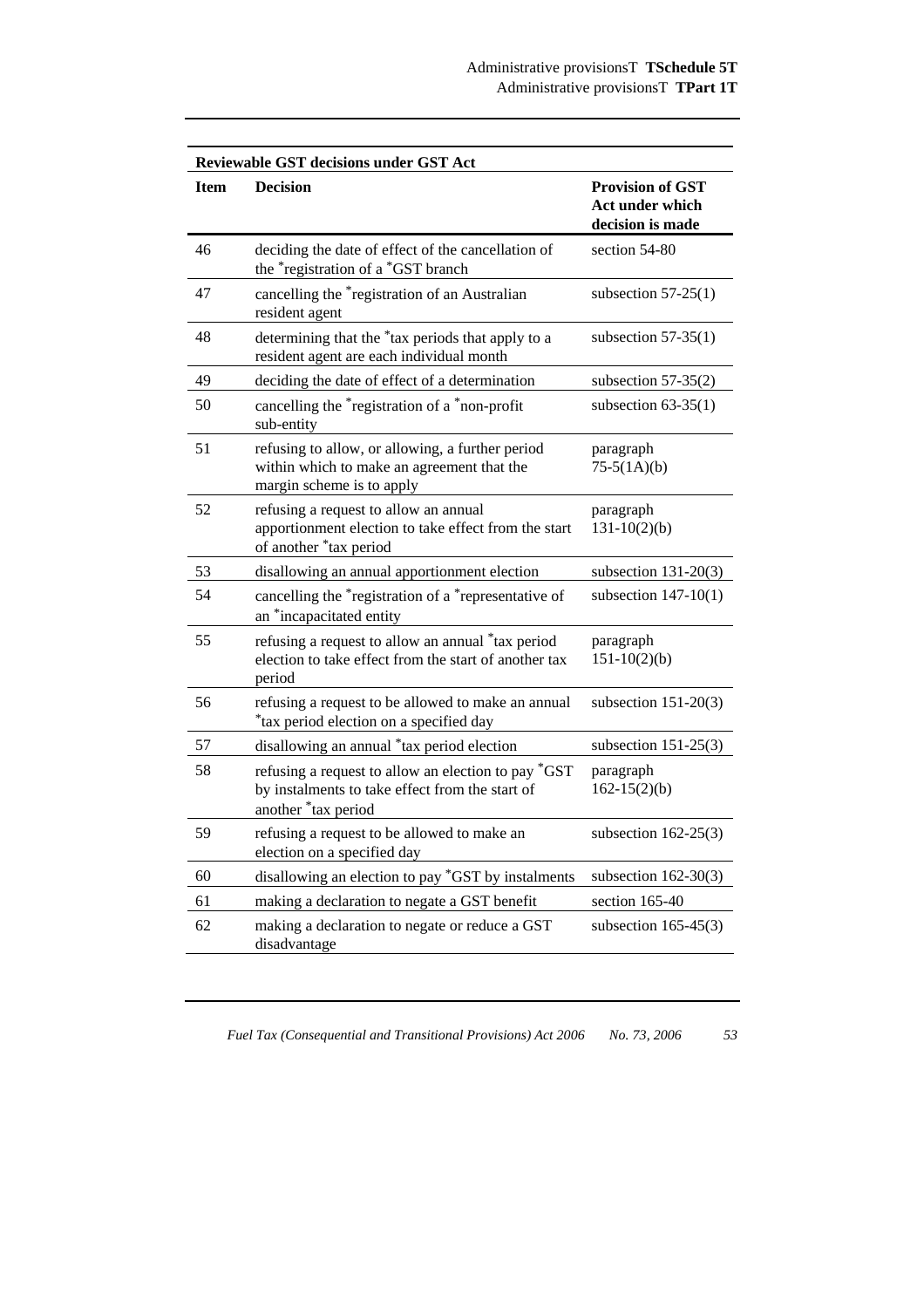| <b>Reviewable GST decisions under GST Act</b> |                                                                                                    |                                                                |
|-----------------------------------------------|----------------------------------------------------------------------------------------------------|----------------------------------------------------------------|
| <b>Item</b>                                   | <b>Decision</b>                                                                                    | <b>Provision of GST</b><br>Act under which<br>decision is made |
| 63                                            | deciding whether to grant a request for a<br>declaration to negate or reduce a GST<br>disadvantage | subsection $165-45(5)$                                         |

 (3) A decision under section 24B of the *A New Tax System (Goods and Services Tax Transition) Act 1999* refusing an application for a determination under that section, or making a determination under that section, is a *reviewable GST transitional decision*.

# **Division 111—Wine tax and luxury car tax**

### **Table of Subdivisions**

Guide to Division 111

- 111-C Review of wine tax decisions
- 111-D Effect on contracts from amendments to laws

# **Guide to Division 111**

### **111-1 What this Division is about**

This Division gives you the right to object against decisions that relate to you disallowing the whole or part of a claim for a wine tax credit.

It also explains how contracts to supply wine or a luxury car are affected if a wine tax law or luxury car tax law changes.

# **Subdivision 111-C—Review of wine tax decisions**

### **Table of sections**

111-50 Reviewable wine tax decisions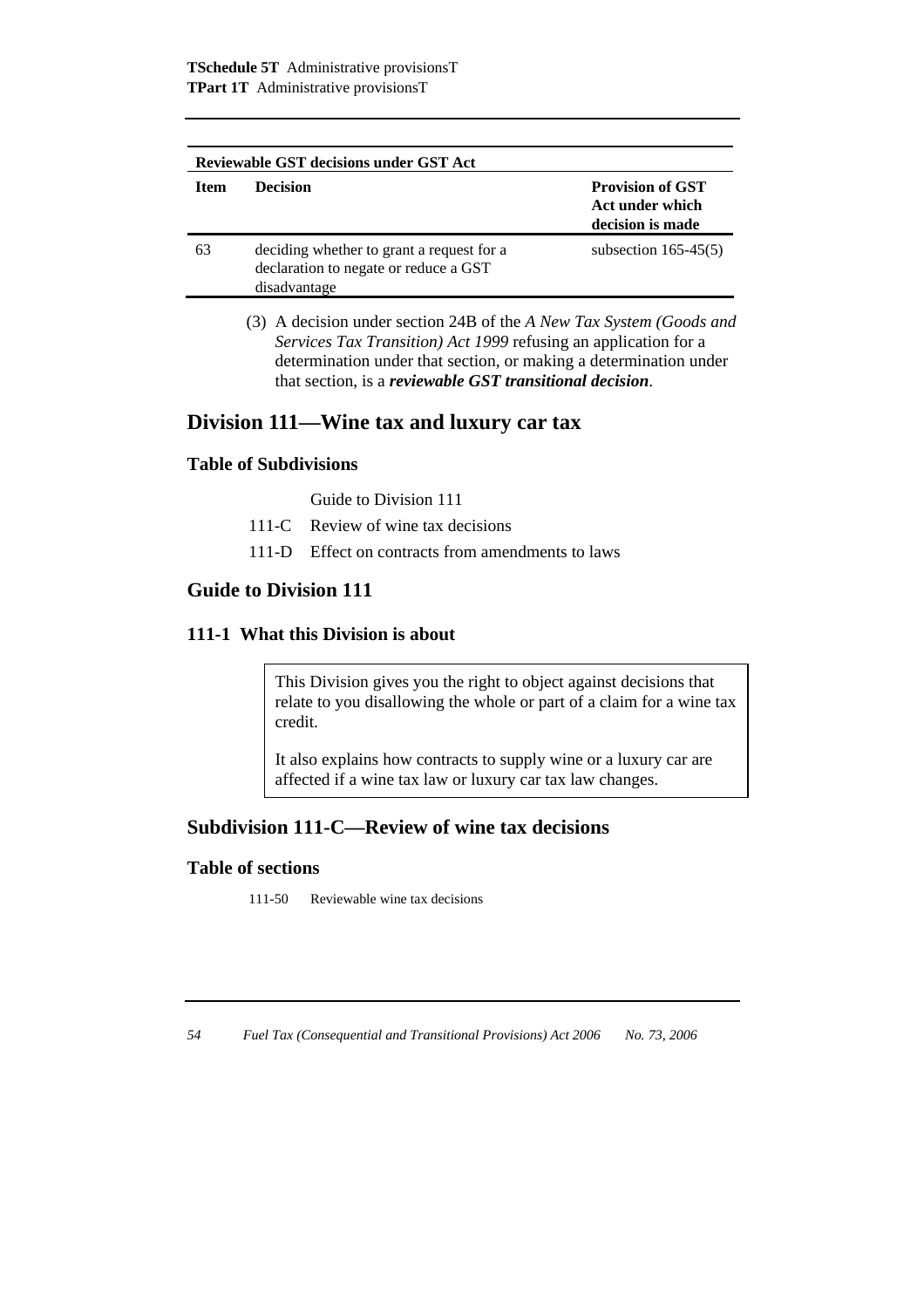### **111-50 Reviewable wine tax decisions**

- (1) You may object, in the manner set out in Part IVC, against a decision you are dissatisfied with that is a \*reviewable wine tax decision relating to you.
	- Note: You may object to a decision relating to you under section 105-5 or 105-25 involving an assessment of a net amount or indirect tax: see Subdivision 105-B.
- (2) A decision under section 17-45 of the \*Wine Tax Act disallowing the whole or part of a claim for a \*wine tax credit is a *reviewable wine tax decision*.

# **Subdivision 111-D—Effect on contracts from amendments to laws**

### **Table of sections**

111-60 Alteration of contracts if cost of complying with agreement is affected by later alteration to wine tax or luxury car tax laws

## **111-60 Alteration of contracts if cost of complying with agreement is affected by later alteration to wine tax or luxury car tax laws**

- (1) If, after a contract involving a \*supply or a \*wine taxable dealing has been made, an alteration to the \*wine tax law or the \*luxury car tax law happens and the alteration directly causes an increase or decrease in the cost to a party to the agreement of complying with the agreement, then the contract is altered as follows:
	- (a) if the cost is increased—by allowing the party to add the increase to the contract price;
	- (b) if the cost is decreased—by allowing the other party to deduct the decrease from the contract price.
- (2) The contract is not altered if:
	- (a) the contract has express written provision to the contrary; or
	- (b) it is clear from the terms of the contract that the alteration of the \*wine tax law or the \*luxury car tax law has been taken into account in the agreed contract price.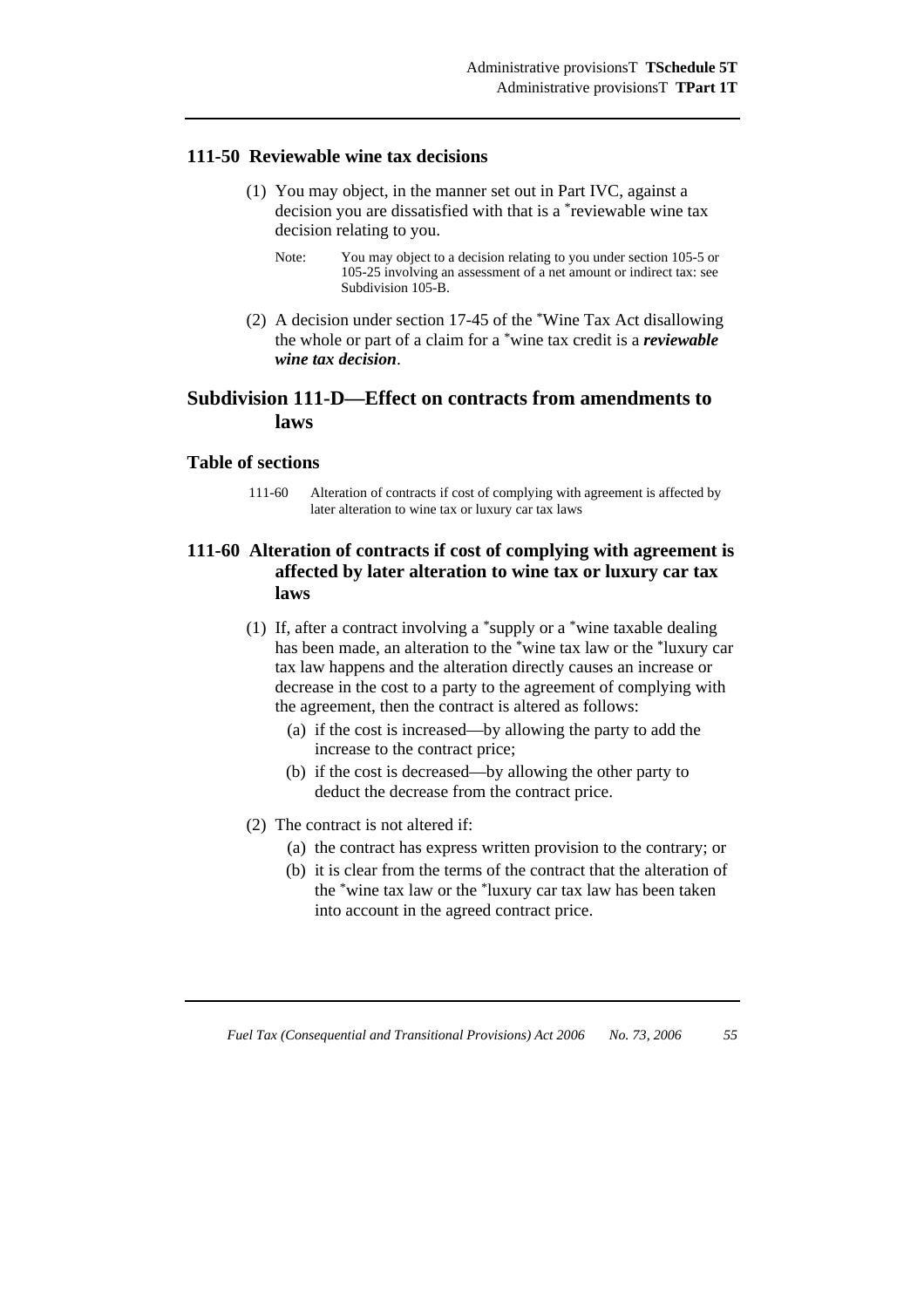# **Division 112—Fuel tax**

### **Table of Subdivisions**

Guide to Division 112

112-E Review of fuel tax decisions

# **Guide to Division 112**

### **112-1 What this Division is about**

This Division gives you the right to object against reviewable fuel tax decisions that relate to you. Section 112-50 sets out the reviewable fuel tax decisions.

# **Subdivision 112-E—Review of fuel tax decisions**

### **Table of sections**

112-50 Reviewable fuel tax decisions

### **112-50 Reviewable fuel tax decisions**

- (1) You may object, in the manner set out in Part IVC, against a decision you are dissatisfied with that is a \*reviewable fuel tax decision relating to you.
	- Note: You may object to a decision relating to you under section 105-5 or 105-25 involving an assessment of a net fuel amount: see Subdivision 105-B.
- (2) Each of the following decisions is a *reviewable fuel tax decision*:

| <b>Reviewable fuel tax decisions</b> |                                                                      |                                                                                        |  |
|--------------------------------------|----------------------------------------------------------------------|----------------------------------------------------------------------------------------|--|
| <b>Item</b>                          | <b>Decision</b>                                                      | <b>Provision of the</b><br><b>Fuel Tax Act 2006</b><br>under which<br>decision is made |  |
|                                      | making a declaration to negate a *fuel tax benefit                   | section $75-40$                                                                        |  |
| $\mathcal{D}_{\mathcal{L}}$          | making a declaration to negate or reduce a *fuel tax<br>disadvantage | subsection $75-45(3)$                                                                  |  |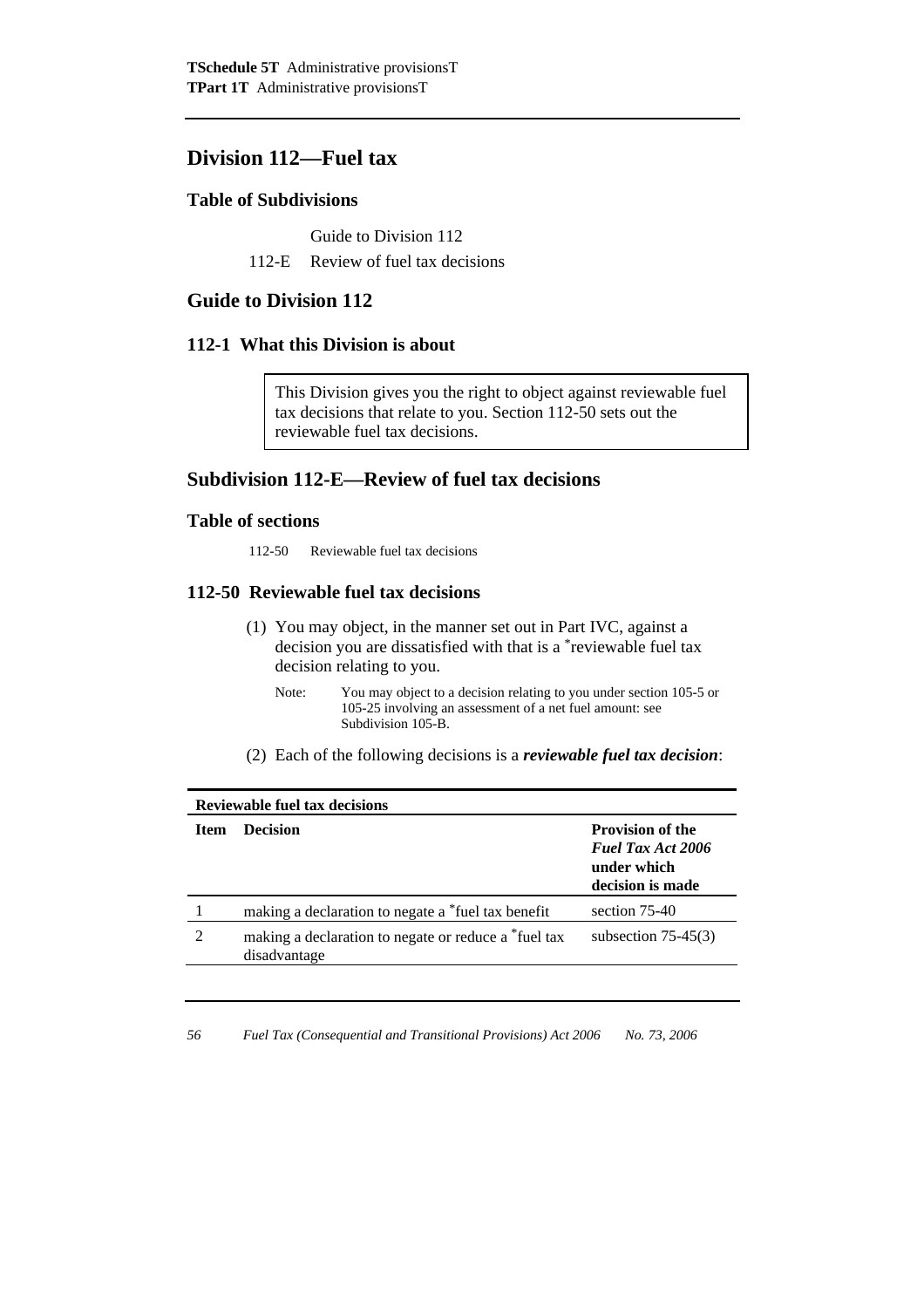| <b>Reviewable fuel tax decisions</b> |                                                                                            |                                                                                        |  |
|--------------------------------------|--------------------------------------------------------------------------------------------|----------------------------------------------------------------------------------------|--|
| <b>Item</b>                          | <b>Decision</b>                                                                            | <b>Provision of the</b><br><b>Fuel Tax Act 2006</b><br>under which<br>decision is made |  |
|                                      | deciding whether or not to grant a request to negate<br>or reduce a *fuel tax disadvantage | subsection $75-45(5)$                                                                  |  |

# **42 Before Part 4-15 in Schedule 1**

Insert:

# **Chapter 4—Generic collection and recovery rules**

# **43 Subsection 250-10(2) in Schedule 1 (after table item 35)**  Insert:

36 net fuel amount 61-10 *Fuel Tax Act 2006*

**44 Before Part 5-1 in Schedule 1** 

Insert:

# **Chapter 5—Administration**

# **45 Before Division 353 in Schedule 1**

Insert:

# **Division 352—Accountability of the Commissioner**

# **Table of Subdivisions**

Guide to Division 352

352-A Accountability of the Commissioner in respect of indirect tax laws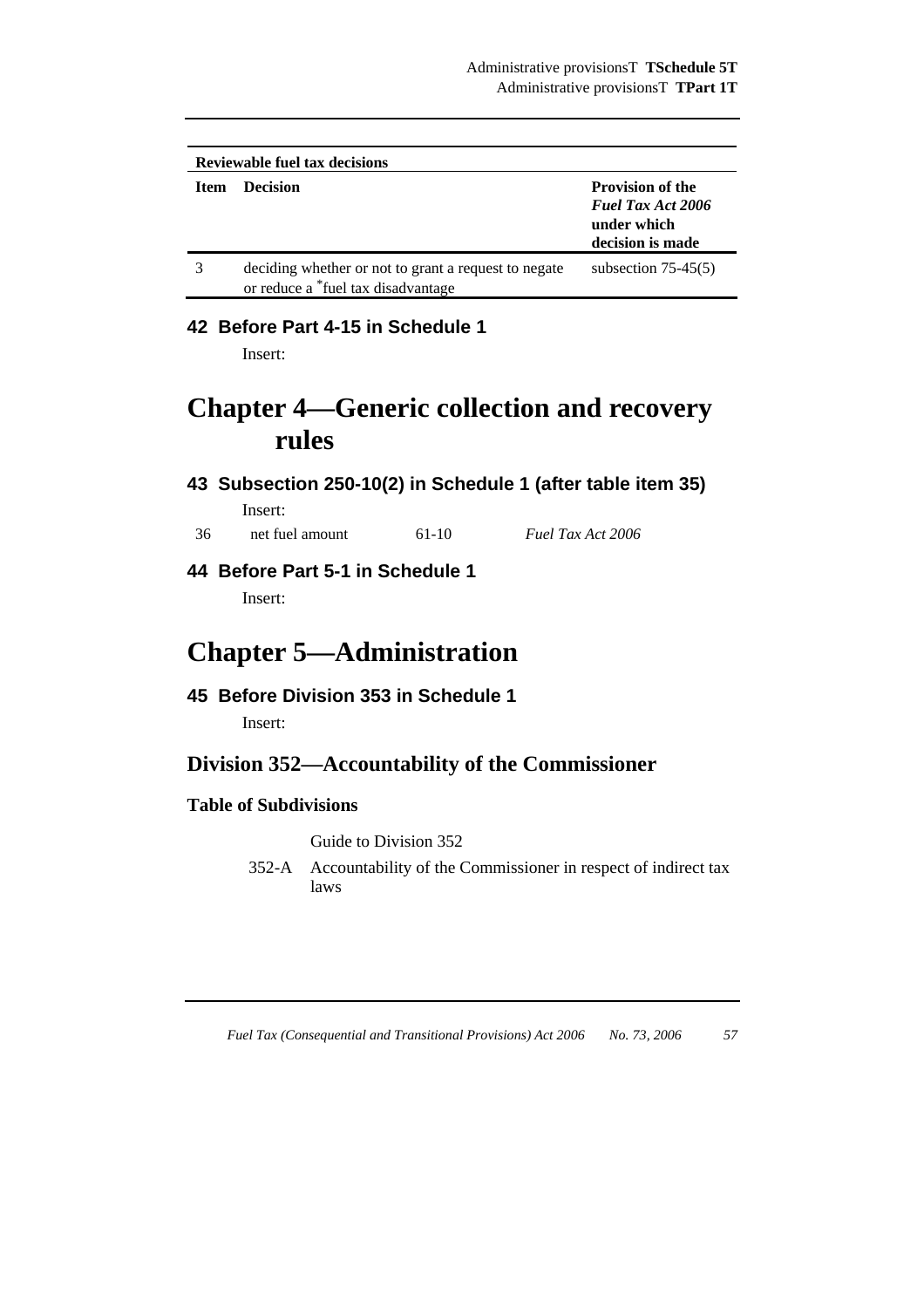# **Guide to Division 352**

### **352-1 What this Division is about**

This Division requires the Commissioner to prepare an annual report on the working of the indirect tax laws.

# **Subdivision 352-A—Accountability of the Commissioner in respect of indirect tax laws**

#### **Table of sections**

352-5 Commissioner must prepare annual report on indirect tax laws

### **352-5 Commissioner must prepare annual report on indirect tax laws**

- (1) As soon as practicable after 30 June in each year, the Commissioner must prepare and give to the Minister a report on the working of the \*indirect tax laws during the year ending on that 30 June.
- (2) The report must include a report on any breaches or evasions of the \*indirect tax laws that the Commissioner knows about.
- (3) The Minister must cause a copy of the report to be laid before each House of the Parliament within 15 sitting days of that House after the day on which the Minister receives the report.

### **46 Subsection 353-10(1) in Schedule 1**

Repeal the subsection, substitute:

- (1) The Commissioner may by notice in writing require you to do all or any of the following:
	- (a) to give the Commissioner any information that the Commissioner requires for the purpose of:
		- (i) the application of an \*indirect tax law in relation to you or any other entity; or
		- (ii) the administration or operation of this Schedule (other than Division 340);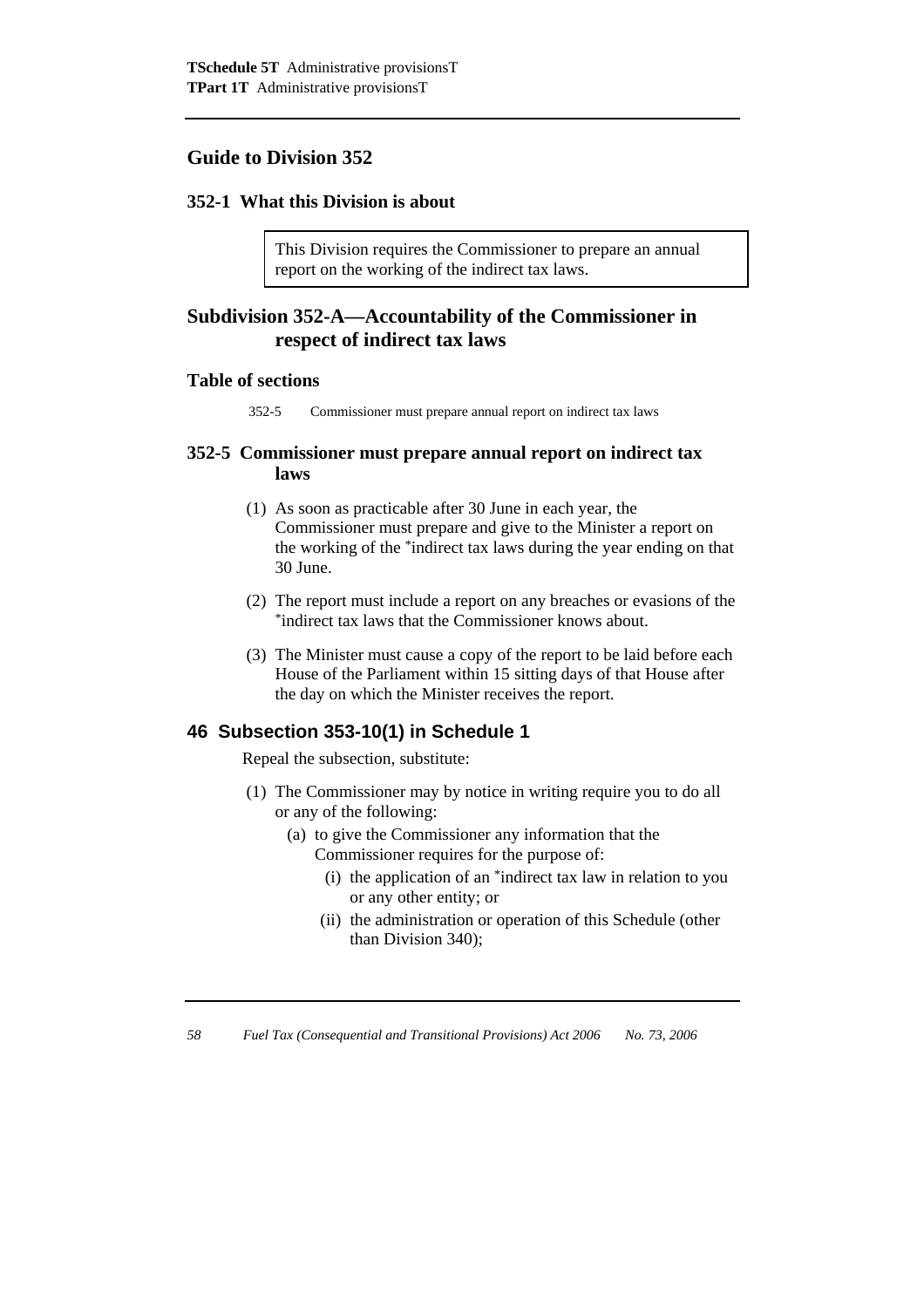- (b) to attend and give evidence before the Commissioner, or an individual authorised by the Commissioner, for the purpose of:
	- (i) the application of an indirect tax law in relation to you or any other entity; or
	- (ii) the administration or operation of this Schedule (other than Division 340);
- (c) to produce to the Commissioner any documents in your custody or under your control for the purpose of:
	- (i) the application of an indirect tax law in relation to you or any other entity; or
	- (ii) the administration or operation of this Schedule.

Note: Failing to comply with a direction can be an offence against section 8C.

### **47 Subsection 353-10(3) in Schedule 1**

Omit "persons", substitute "entities".

### **48 At the end of Division 353 in Schedule 1**

Add:

### **353-15 Access to premises for the purposes of the indirect tax laws**

- (1) For the purposes of an \*indirect tax law, the Commissioner, or an individual authorised by the Commissioner for the purposes of this section:
	- (a) may at all reasonable times enter and remain on any land or premises; and
	- (b) is entitled to full and free access at all reasonable times to any documents, goods or other property; and
	- (c) may inspect, examine, make copies of, or take extracts from, any documents; and
	- (d) may inspect, examine, count, measure, weigh, gauge, test or analyse any goods or other property and, to that end, take samples.
- (2) An individual authorised by the Commissioner for the purposes of this section is not entitled to enter or remain on any land or premises if, after having been requested by the occupier to produce proof of his or her authority, the individual does not produce an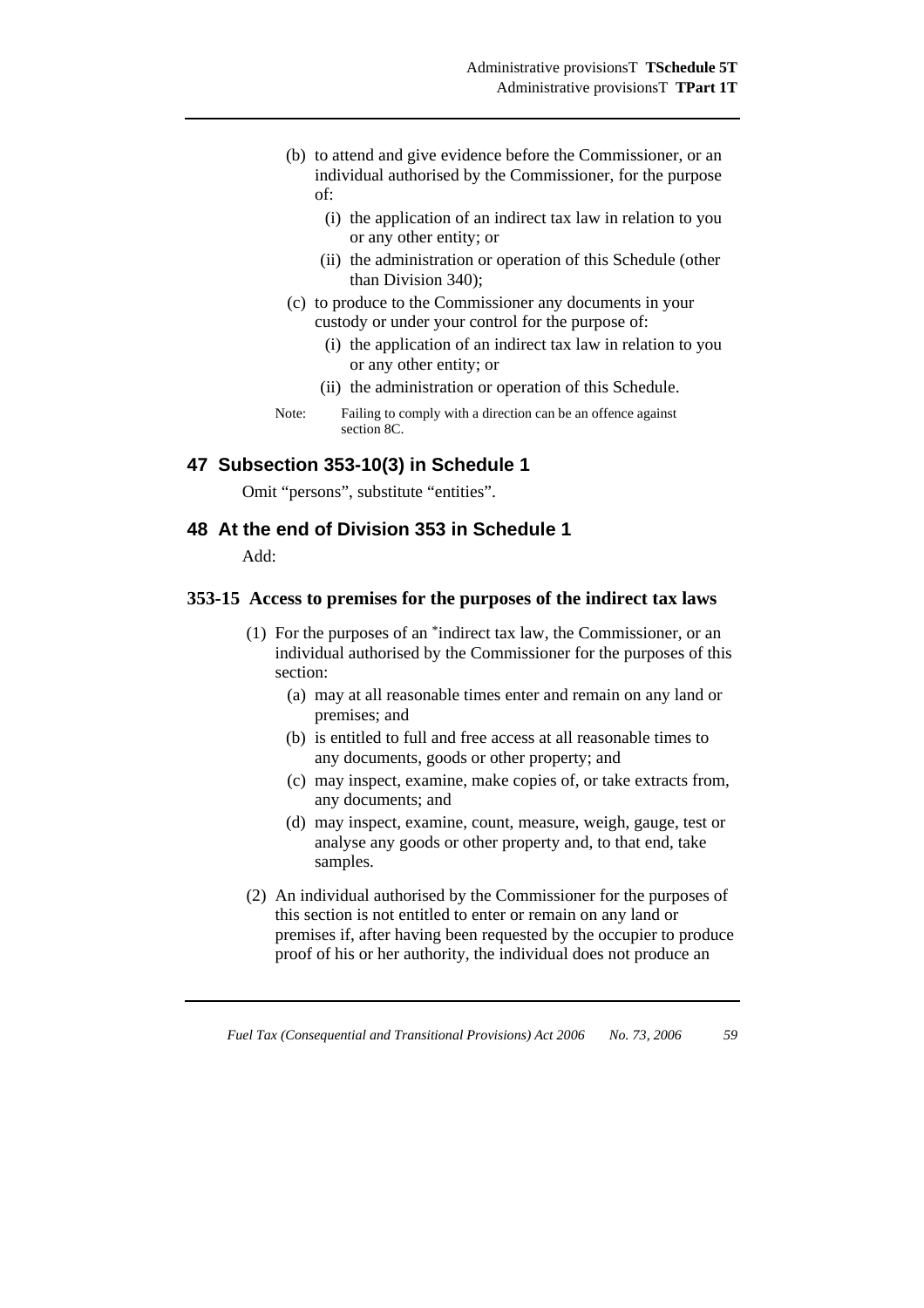authority signed by the Commissioner stating that the individual is authorised to exercise powers under this section.

- (3) You commit an offence if:
	- (a) you are the occupier of land or premises; and
	- (b) an individual enters, or proposes to enter, the land or premises under this section; and
	- (c) the individual is the Commissioner or authorised by the Commissioner for the purposes of this section; and
	- (d) you do not provide the individual with all reasonable facilities and assistance for the effective exercise of powers under this section.

Penalty: 30 penalty units.

- Note 1: Chapter 2 of the *Criminal Code* sets out the general principles of criminal responsibility.
- Note 2: See section 4AA of the *Crimes Act 1914* for the current value of a penalty unit.
- (4) Strict liability applies to paragraphs (3)(a) and (c).

Note: For strict liability, see section 6.1 of the *Criminal Code*.

### **49 At the end of Part 5-1 in Schedule 1**

Add:

# **Division 355—Confidentiality**

### **Table of Subdivisions**

Guide to Division 355

355-A Protection of confidentiality of indirect tax information

### **Guide to Division 355**

### **355-1 What this Division is about**

This Division prohibits the disclosure of indirect tax information by officials except in certain circumstances.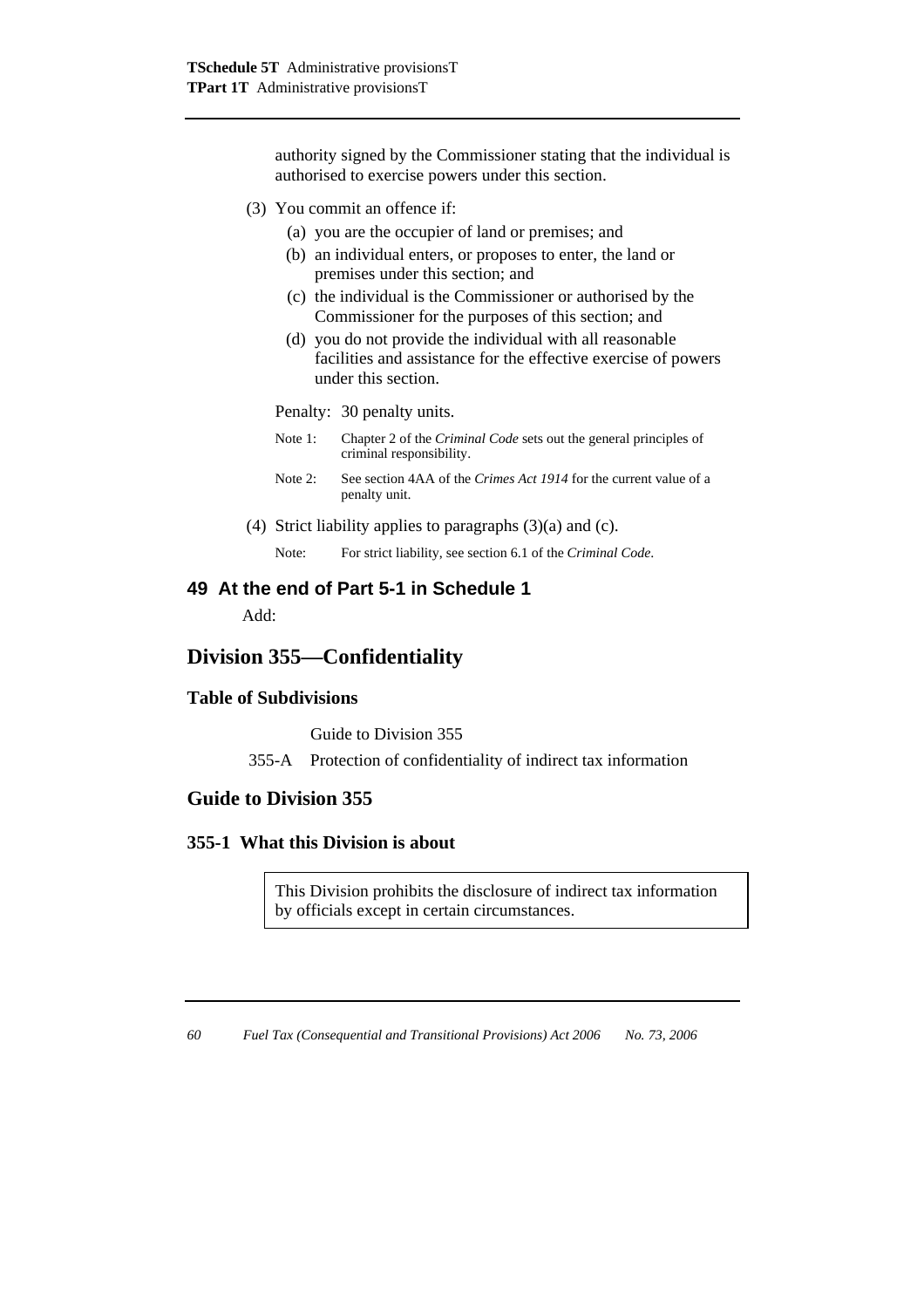# **Subdivision 355-A—Protection of confidentiality of indirect tax information**

### **Table of sections**

355-5 Protection of confidentiality of indirect tax information

#### **355-5 Protection of confidentiality of indirect tax information**

### *Object*

 (1) The object of this section is to protect the confidentiality of taxpayers' personal tax affairs by restricting what you may do with \*indirect tax information and \*indirect tax documents.

#### *Offence*

- (2) You commit an offence if:
	- (a) you:
		- (i) make a record of information; or
		- (ii) disclose information to anyone else; and
	- (b) the information was disclosed to you, or obtained by you, in the course of:
		- (i) your appointment or employment by the Commonwealth; or
		- (ii) the performance of services by you for the Commonwealth; or
		- (iii) the exercise of powers, or the performance of functions, by you under a delegation by the Commissioner; and
	- (c) the information was disclosed to you, or obtained by you, under an \*indirect tax law; and
	- (d) the information relates to the affairs of an entity other than you.

Penalty: Imprisonment for 2 years.

- Note: Chapter 2 of the *Criminal Code* sets out the general principles of criminal responsibility.
- (3) Strict liability applies to paragraph  $(2)(c)$ .
	- Note: For strict liability, see section 6.1 of the *Criminal Code*.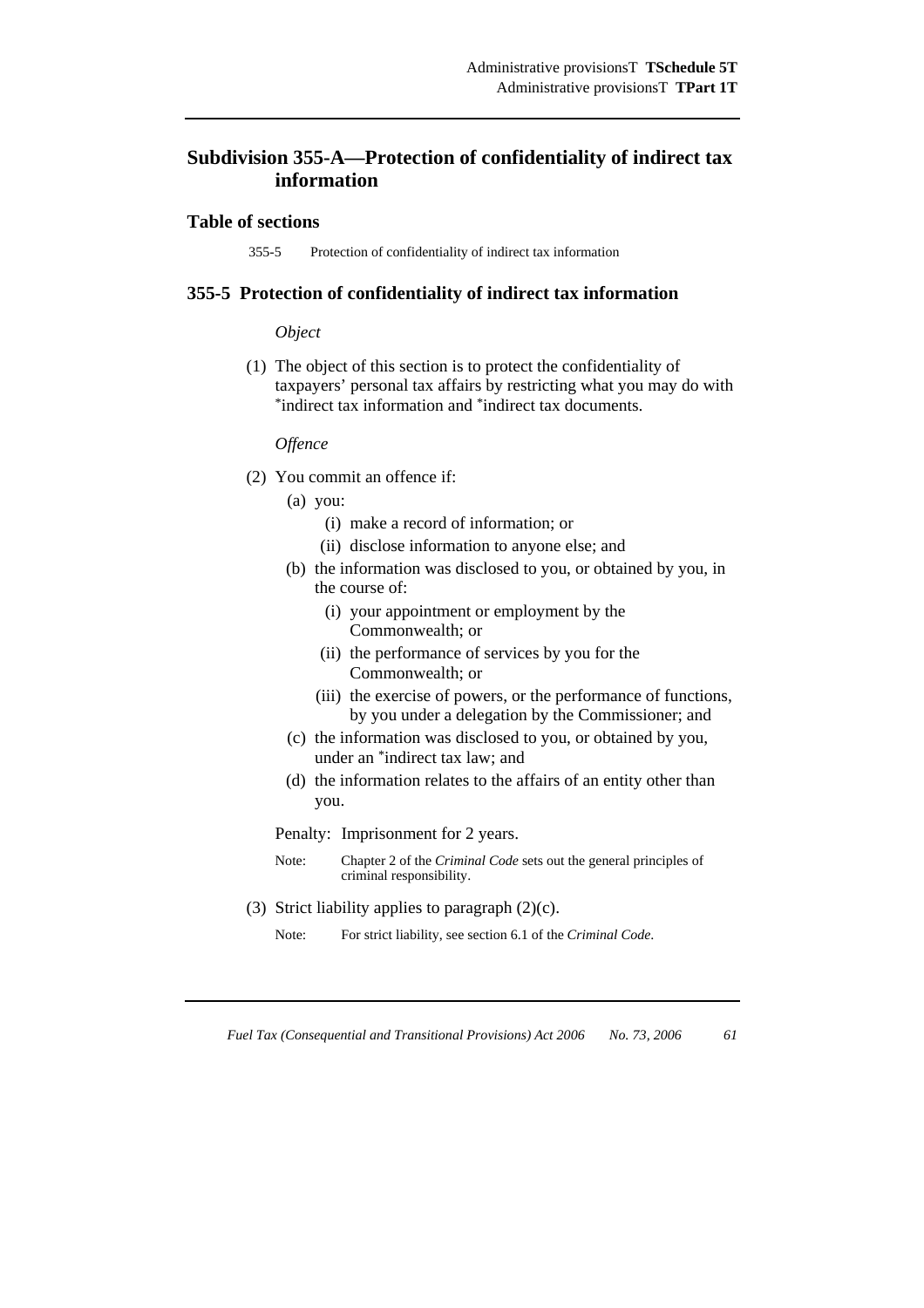- (4) Subsection (2) does not apply if you make the record for, or you disclose the information to, an entity who is not a Minister and:
	- (a) the making of the record or the disclosure is for the purposes of:
		- (i) an \*indirect tax law; or
		- (ii) complying with an obligation Australia has under an agreement with another country; or
	- (b) the making of the record or the disclosure is in the course of:
		- (i) the performance of the duties of your appointment or employment by the Commonwealth; or
		- (ii) the performance of services by you for the Commonwealth; or
		- (iii) the exercise of powers, or performance of functions, by you under a delegation by the Commissioner.
	- Note: A defendant bears an evidential burden in relation to the matters in subsection (4): see subsection 13.3(3) of the *Criminal Code*.
- (5) Subsection (2) does not apply if:
	- (a) you are:
		- (i) the Commissioner; or
		- (ii) a Deputy Commissioner; or
		- (iii) an individual authorised by the Commissioner or a Deputy Commissioner to disclose the information; and
	- (b) an item in the following table covers your disclosure:

| <b>Disclosures</b> |                                                                                |                                                                                                                                                                      |  |  |
|--------------------|--------------------------------------------------------------------------------|----------------------------------------------------------------------------------------------------------------------------------------------------------------------|--|--|
| <b>Item</b>        | The disclosure is to                                                           | and the disclosure                                                                                                                                                   |  |  |
|                    | any entity (other than a Minister)                                             | is for the purpose of the entity carrying<br>out functions under a *taxation law.                                                                                    |  |  |
|                    | the Administrative Appeals<br>Tribunal                                         | is in connection with proceedings under<br>a *taxation law.                                                                                                          |  |  |
| 3                  | the Australian Statistician                                                    | is of information to be used for the<br>purposes of the <i>Census and Statistics</i><br>Act 1905.                                                                    |  |  |
|                    | the Chief Executive Officer of<br>the Commonwealth Services<br>Delivery Agency | is of information to be used for the<br>purpose of the administration of the<br>social security law (within the meaning<br>of the <i>Social Security Act 1991</i> ). |  |  |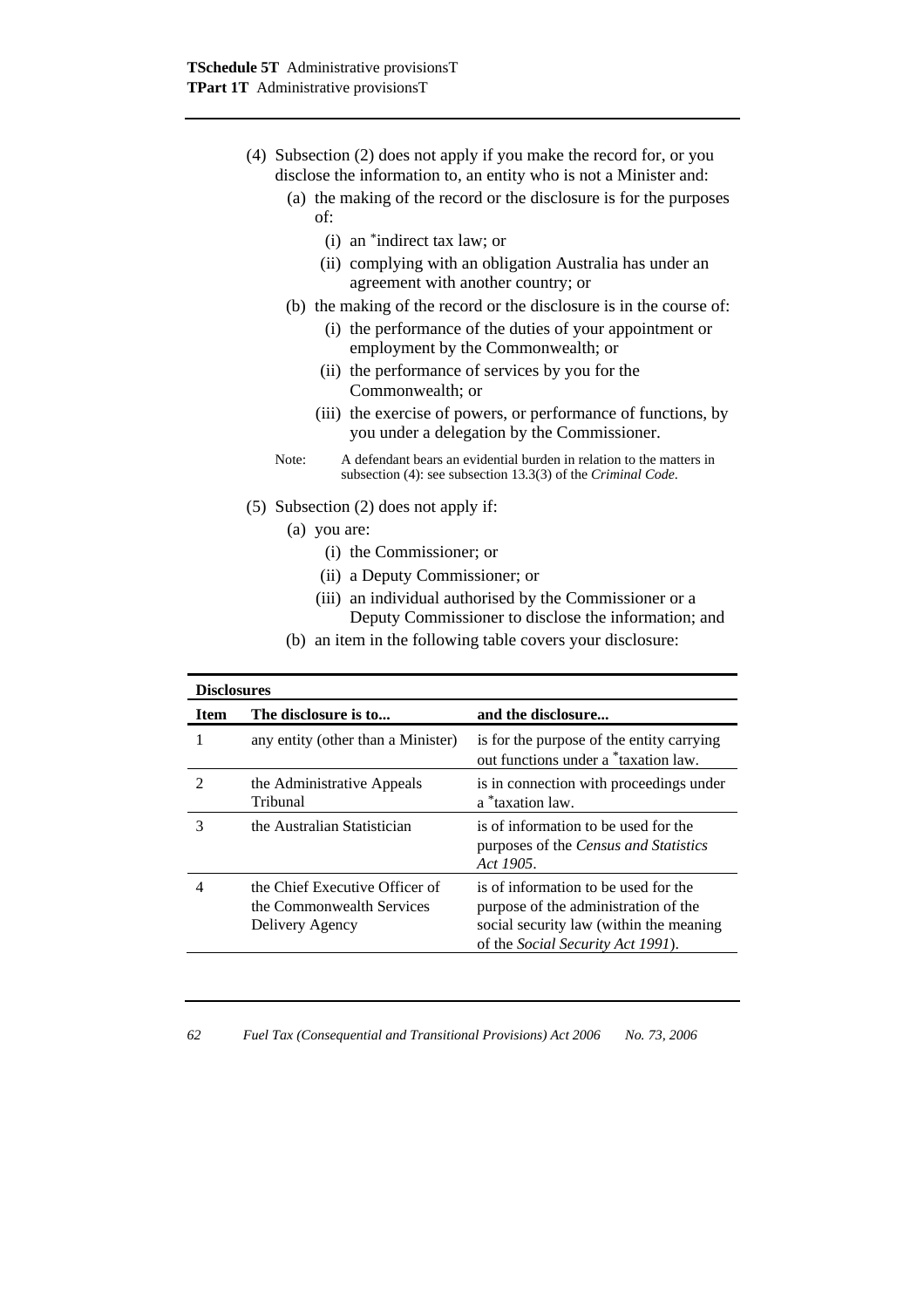| <b>Disclosures</b> |                                                                                                                                                           |                                                                                                                                                                                                                                                                 |  |
|--------------------|-----------------------------------------------------------------------------------------------------------------------------------------------------------|-----------------------------------------------------------------------------------------------------------------------------------------------------------------------------------------------------------------------------------------------------------------|--|
| <b>Item</b>        | The disclosure is to                                                                                                                                      | and the disclosure                                                                                                                                                                                                                                              |  |
| 5                  | the Chief Executive Officer of<br>Customs                                                                                                                 | is for any purpose.                                                                                                                                                                                                                                             |  |
| 6                  | the Secretary of the Department<br>dealing with matters relating to<br>the social security law (within<br>the meaning of the Social<br>Security Act 1991) | is of information to be used for the<br>purpose of the administration of that<br>law.                                                                                                                                                                           |  |
|                    | an individual who holds an office<br>of a State or Territory, being an<br>office prescribed for the purposes<br>of this table item                        | both:<br>(a) relates to alcoholic beverages; and<br>(b) is for the purpose of the individual<br>administering an <sup>*</sup> arrangement for<br>the rebate, refund or other payment<br>or credit by a State or Territory in<br>respect of alcoholic beverages. |  |

Note: A defendant bears an evidential burden in relation to the matters in subsection (5): see subsection 13.3(3) of the *Criminal Code*.

*Protection of confidentiality of indirect tax information and documents from courts* 

- (6) You are not to be required:
	- (a) to disclose \*indirect tax information to a court; or
	- (b) to produce an \*indirect tax document to a court;

unless it is necessary for the purposes of an \*indirect tax law.

# **Division 356—General administration of tax laws**

# **Table of Subdivisions**

Guide to Division 356

356-A Indirect tax laws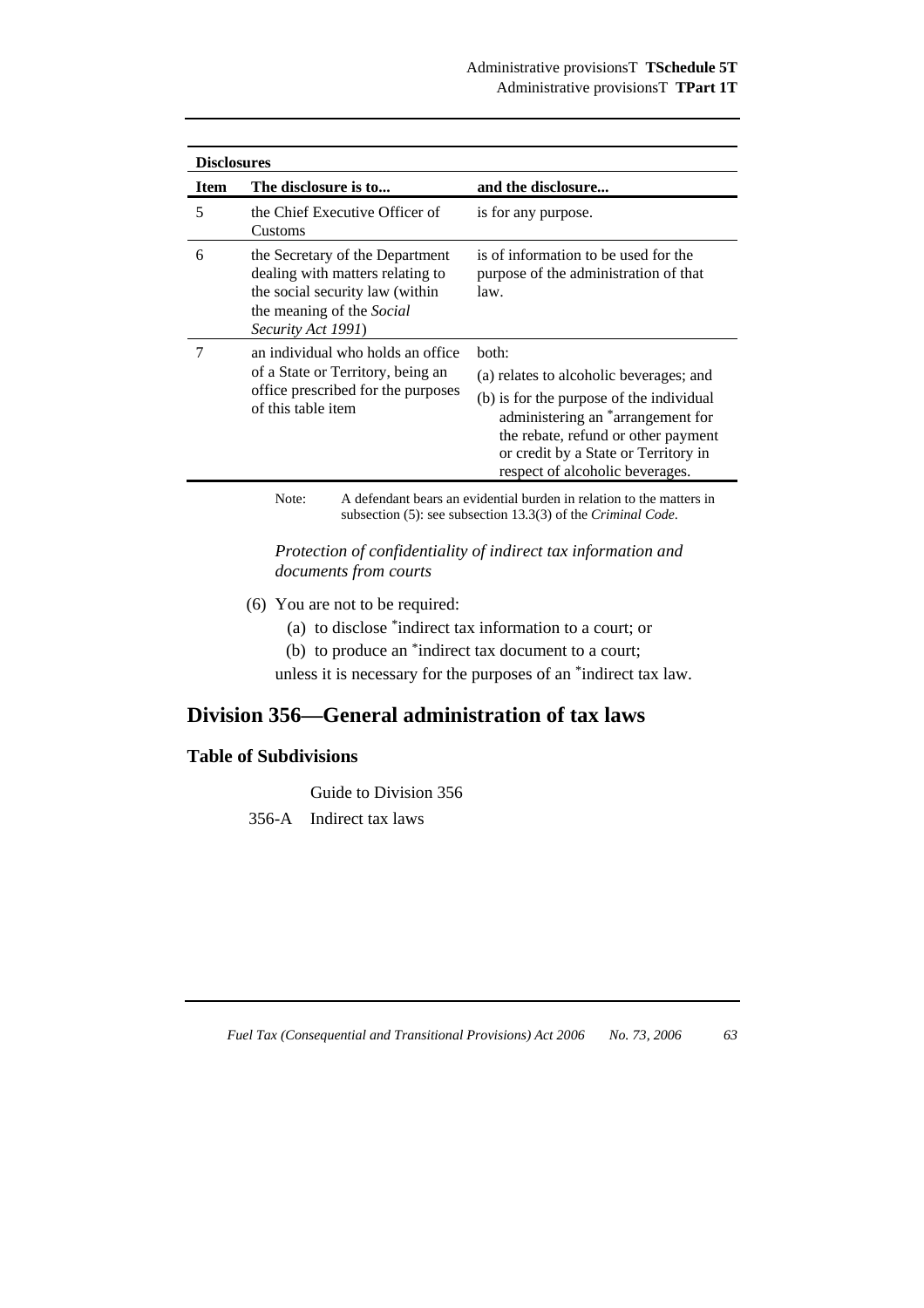# **Guide to Division 356**

# **356-1 What this Division is about**

This Division gives the Commissioner the general administration of the indirect tax laws.

# **Subdivision 356-A—Indirect tax laws**

### **Table of sections**

356-5 Commissioner has general administration of indirect tax laws

### **356-5 Commissioner has general administration of indirect tax laws**

 The Commissioner has the general administration of each \*indirect tax law.

# **50 At the end of section 357-55 in Schedule 1**

Add:

 ; (i) a \*net fuel amount, or the administration, collection or payment of a net fuel amount.

## **51 Before Division 388 in Schedule 1**

Insert:

# **Division 382—Record-keeping**

### **Table of Subdivisions**

Guide to Division 382

382-A Keeping records of indirect tax transactions

# **Guide to Division 382**

### **382-1 What this Division is about**

You are required to keep records of indirect tax transactions in accordance with this Division.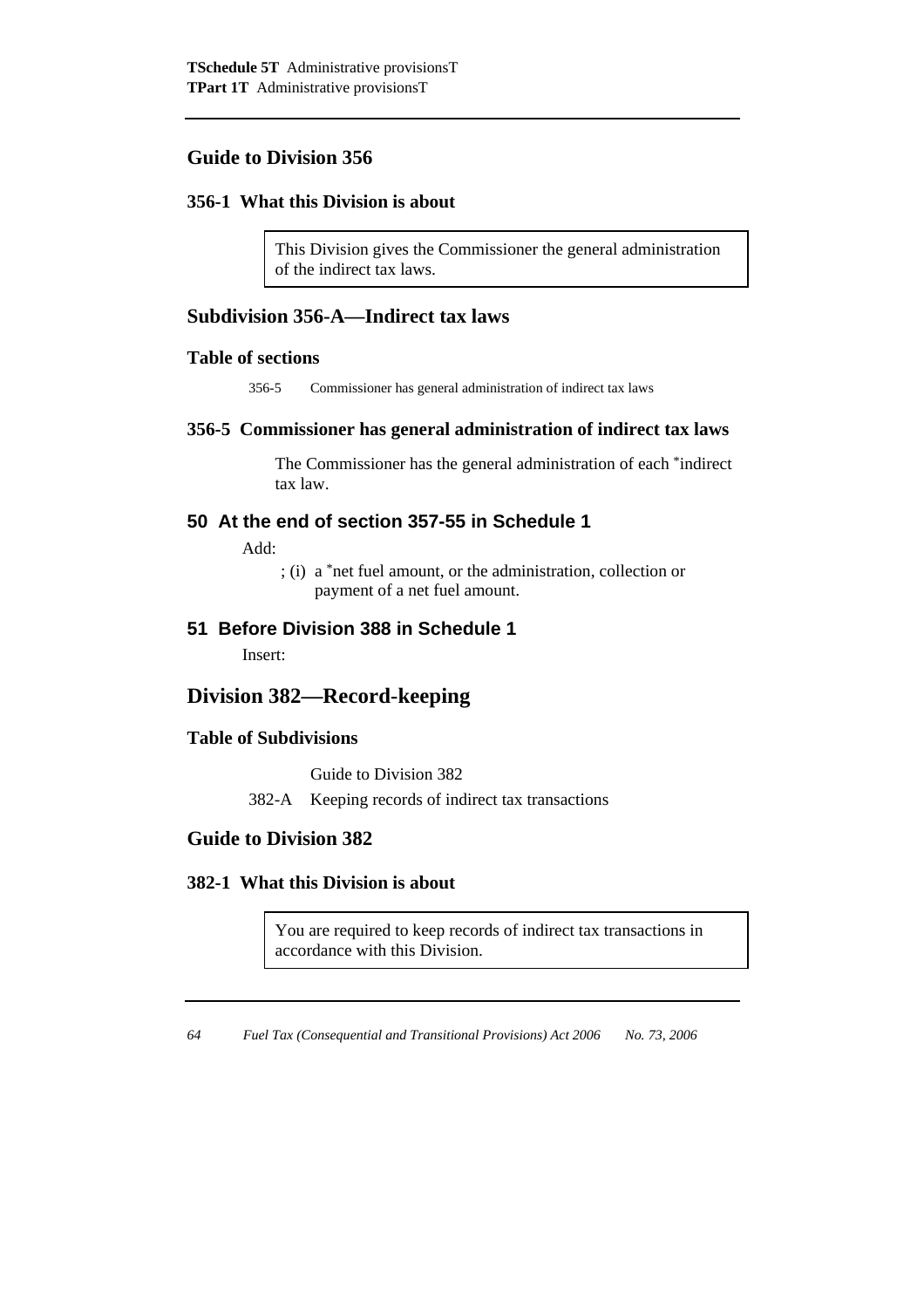# **Subdivision 382-A—Keeping records of indirect tax transactions**

### **Table of sections**

382-5 Keeping records of indirect tax transactions

### **382-5 Keeping records of indirect tax transactions**

#### *Records of transactions*

- (1) You must:
	- (a) keep records that record and explain all transactions and other acts you engage in that are relevant to a \*supply, importation, acquisition, dealing, manufacture or entitlement to which this subsection applies; and
	- (b) retain those records for at least 5 years after the completion of the transactions or acts to which they relate.
- (2) Subsection (1) applies to:
	- (a) a \*taxable supply, \*taxable importation, \*creditable acquisition or \*creditable importation made by you; or
	- (b) a \*supply made by you that is \*GST-free or \*input taxed; or
	- (c) a \*wine taxable dealing on which you are liable for \*wine tax; or
	- (d) any other assessable dealing within the meaning of the \*Wine Tax Act made by you; or
	- (e) your entitlement to a \*wine tax credit; or
	- (f) a \*taxable supply of a luxury car, or a \*taxable importation of a luxury car, made by you; or
	- (g) your entitlement to a special credit under the *A New Tax System (Goods and Services Tax Transition) Act 1999* or the *A New Tax System (Wine Equalisation Tax and Luxury Car Tax Transition) Act 1999*; or
	- (h) if you are entitled to a \*fuel tax credit for fuel that you acquire, manufacture or import—the acquisition, manufacture or importation; or
	- (i) if you are liable, as a recipient of a taxable supply, to pay the \*GST on a taxable supply because of section 15C of the *<sup>A</sup> New Tax System (Goods and Services Tax Transition) Act 1999*—the taxable supply.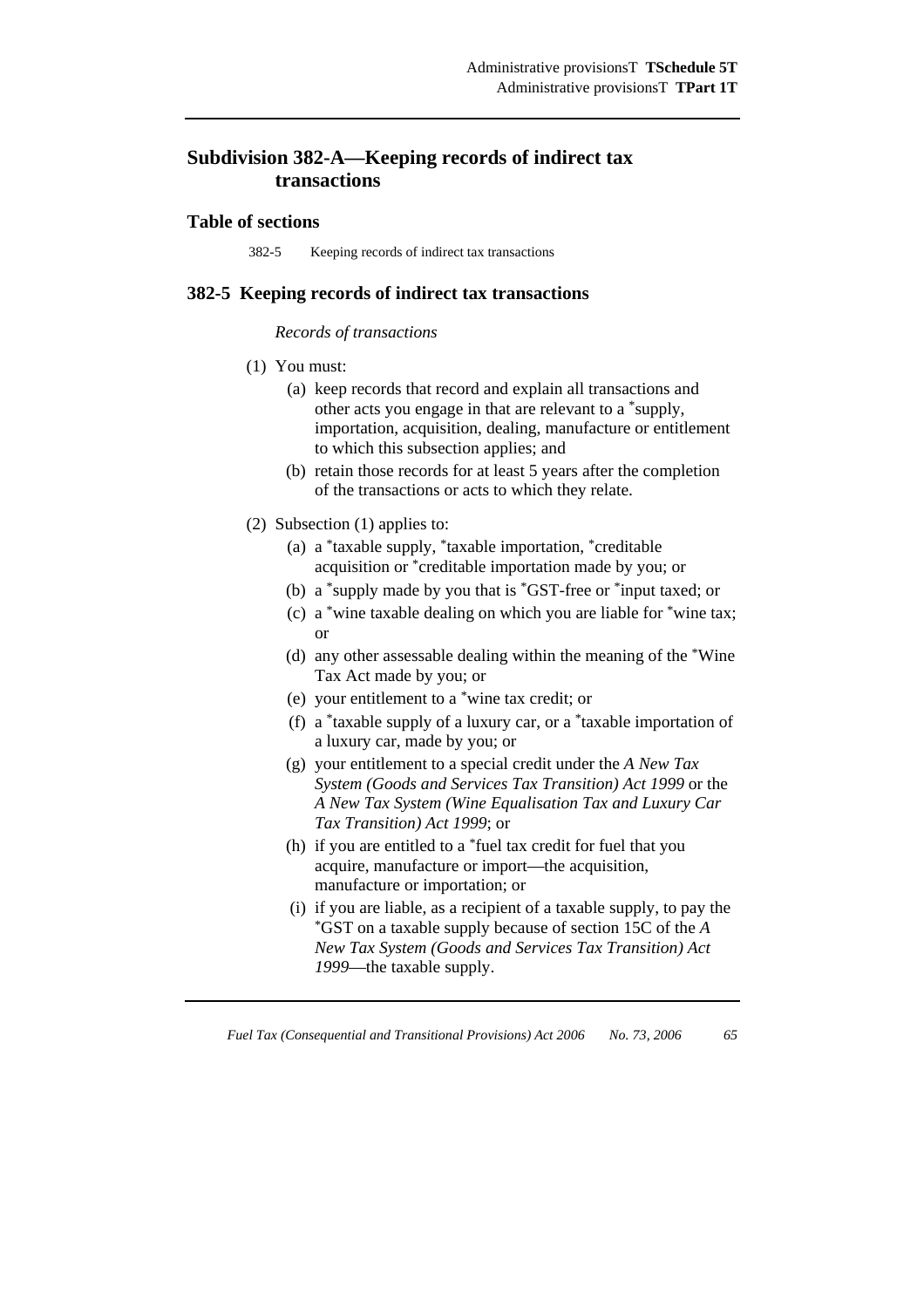- (3) If you give the Commissioner a return that takes into account:
	- (a) an \*input tax credit that is attributable to a \*tax period under subsection 29-10(4) of the \*GST Act; or
	- (b) a \*fuel tax credit that is attributable to a tax period or \*fuel tax return period under subsection 65-5(4) of the *Fuel Tax Act 2006*;

you must:

- (c) keep records that record and explain all transactions and other acts you engage in that are relevant to the acquisition or importation in question; and
- (d) retain those records for at least 5 years after the return was given to the Commissioner.

*Records of elections, choices, estimates, determinations and calculations* 

- (4) If you make any election, choice, estimate, determination or calculation under an \*indirect tax law, you must:
	- (a) keep records containing particulars of:
		- (i) the election, choice, estimate, determination or calculation; and
		- (ii) in the case of an estimate, determination or calculation—the basis on which, and the method by which, the estimate, determination or calculation was made; and
	- (b) retain those records:
		- (i) if the indirect tax law specifies circumstances in which the election, choice, estimate, determination or calculation ceases to have effect—for at least 5 years after the election, choice, estimate, determination or calculation ceased to have effect; or
		- (ii) in any other case—for at least 5 years after the election, choice, estimate, determination or calculation was made.
- (5) This section requires a record of an \*arrangement entered into under section 153-50 of the \*GST Act to be kept and retained by the party entering into the arrangement as principal. It does not require such a record to be kept or retained by the party entering into the arrangement as agent.
- *66 Fuel Tax (Consequential and Transitional Provisions) Act 2006 No. 73, 2006*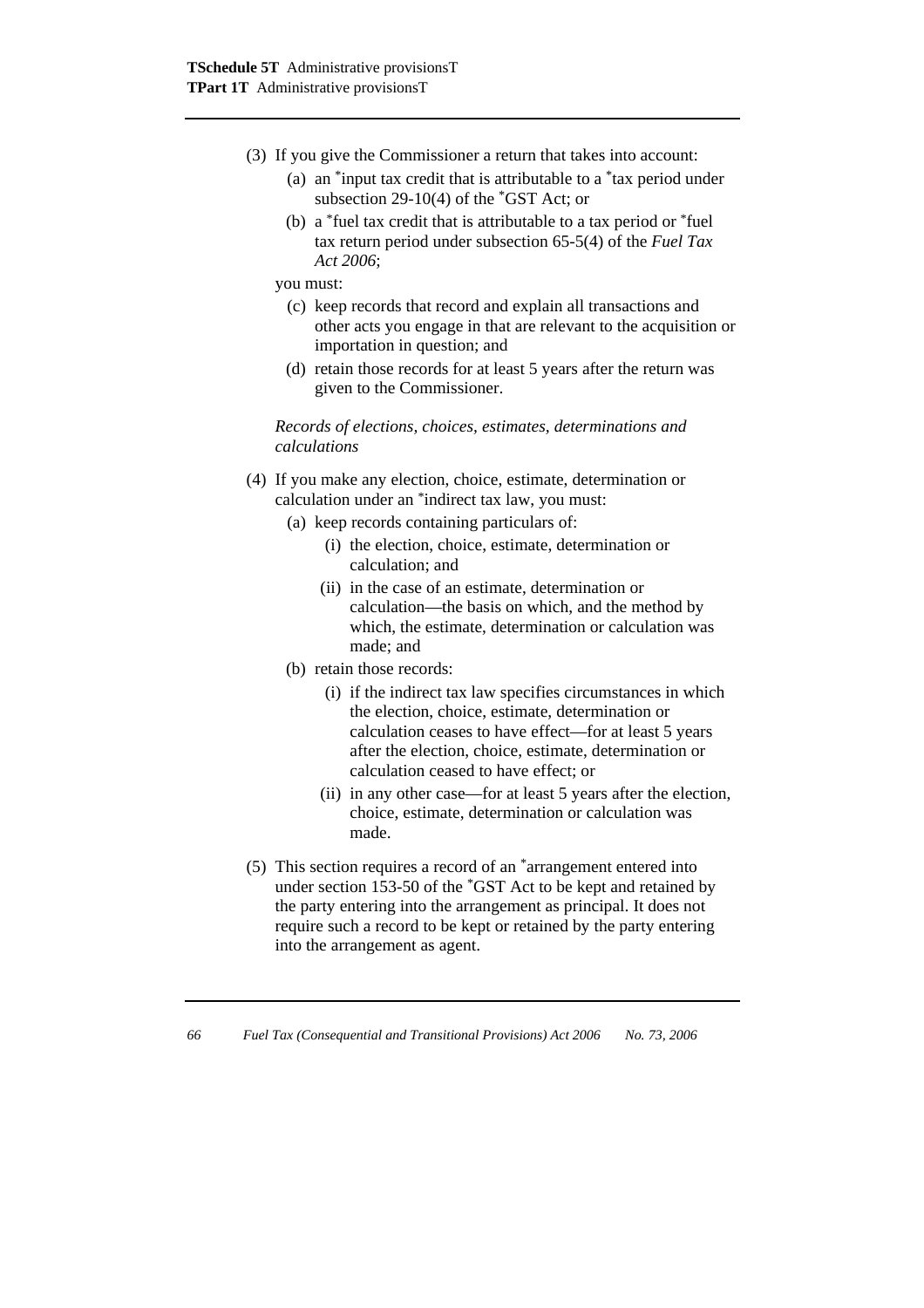- (6) This section requires records of a notice given under subsection 153-65(2) of the \*GST Act to be kept and retained by both the entity giving the notice and the entity receiving it.
- (7) Without limiting subsection (4), if you choose to apply Division 63 (non-profit sub-entities) of the \*GST Act, you must:
	- (a) keep records that record:
		- (i) your choice to apply that Division; and
		- (ii) each branch that is treated as a separate entity for the purposes of the \*GST law; and
		- (iii) each branch that has ceased to be treated as a separate entity for the purposes of the GST law; and
	- (b) retain those records for at least 5 years after you revoke the choice.

#### *Requirements of records*

- (8) The records must be:
	- (a) in English, or readily accessible and easily convertible into English; and
	- (b) such as to enable your liabilities and entitlements under an \*indirect tax law to be readily ascertained.

#### *Offence*

- (9) An entity commits an offence if:
	- (a) the entity is required to keep or retain a record under this section; and
	- (b) the entity does not keep or retain the record in accordance with this section.
	- Penalty: 30 penalty units.
	- Note 1: Chapter 2 of the *Criminal Code* sets out the general principles of criminal responsibility.
	- Note 2: See section 4AA of the *Crimes Act 1914* for the current value of a penalty unit.
	- Note 3: Section 288-25 imposes an administrative penalty if an entity does not keep or retain records as required by this section.
- (10) Subsection (9) is an offence of strict liability.
	- Note: For strict liability, see section 6.1 of the *Criminal Code*.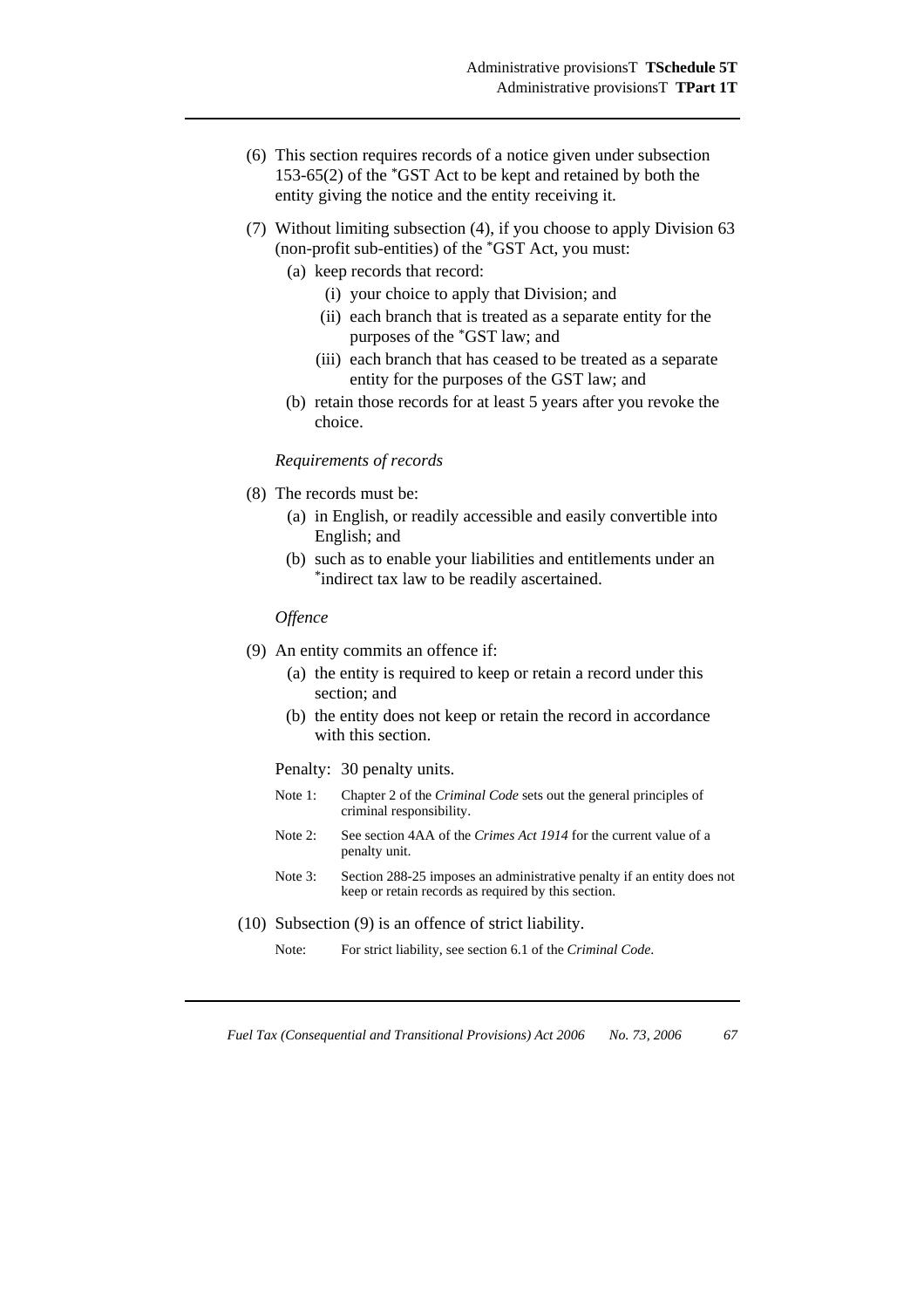#### *Defence*

- (11) Subsection (9) does not apply if:
	- (a) the Commissioner notifies the entity that the entity does not need to retain the record; or
	- (b) the entity is a company that has been finally dissolved.
	- Note: A defendant bears an evidential burden in relation to the matters in subsection (10): see subsection 13.3(3) of the *Criminal Code*.
- (12) For the purposes of section 288-25, this section does not require an entity to retain a record if:
	- (a) the Commissioner notifies the entity that the entity does not need to retain the record; or
	- (b) the entity is a company that has been finally dissolved.
	- Note: Section 288-25 imposes an administrative penalty if an entity does not keep or retain records as required by this section.

# **52 Division 444 in Schedule 1**

Repeal the Division, substitute:

# **Division 444—Obligations of entities on behalf of other entities**

# **Table of Subdivisions**

Guide to Division 444

- 444-A Unincorporated associations and bodies and companies
- 444-B Partnerships
- 444-C Superannuation funds
- 444-D Incapacitated entities
- 444-E Indirect tax specific entities

# **Guide to Division 444**

#### **444-1 What this Division is about**

This Division imposes onto other entities the liabilities of unincorporated associations or bodies, companies, partnerships,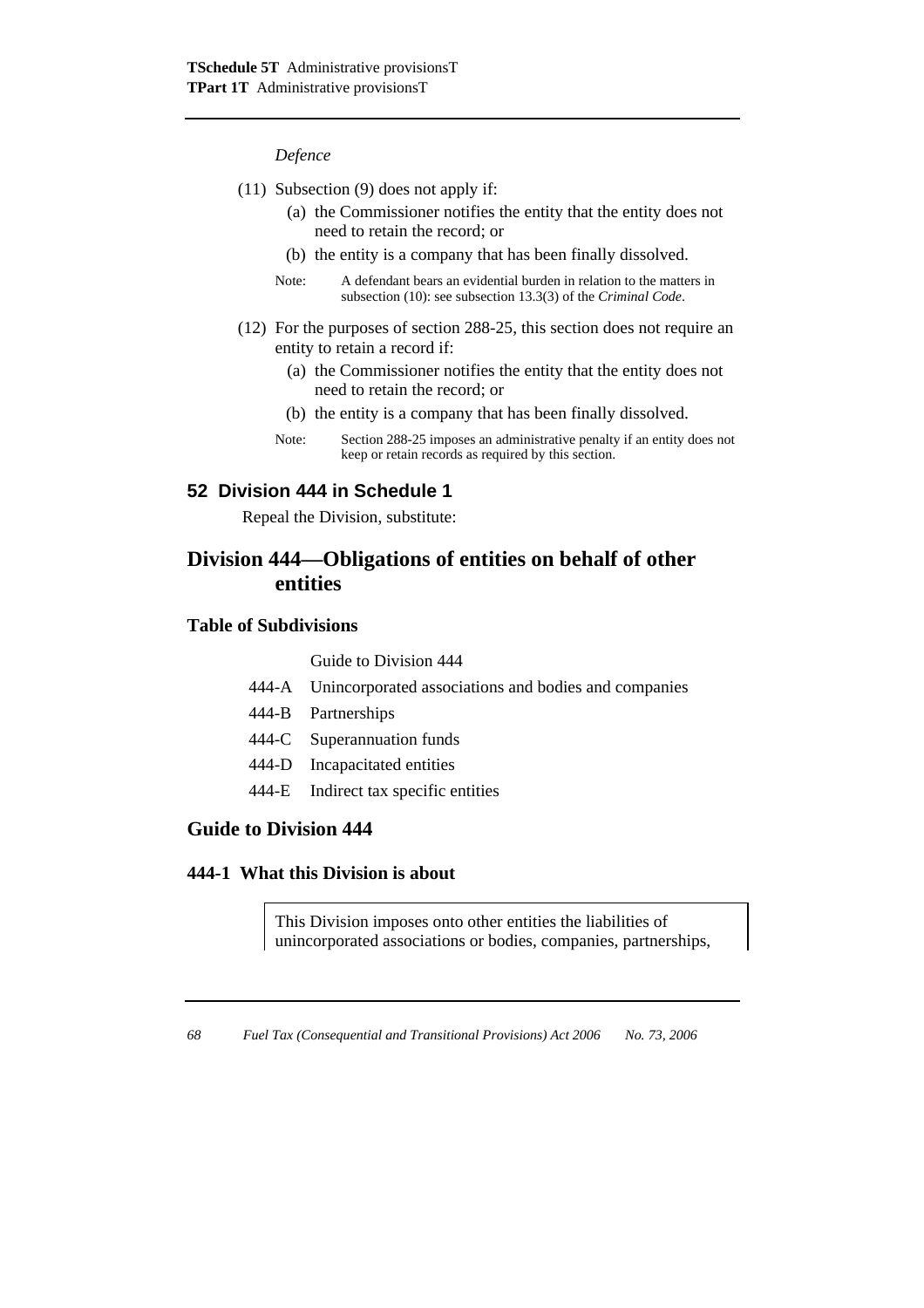superannuation funds, incapacitated entities and various indirect tax specific entities.

# **Subdivision 444-A—Unincorporated associations and bodies and companies**

### **Table of sections**

- 444-5 Unincorporated associations and bodies
- 444-10 Public officers of companies
- 444-15 Liability of directors and officers of a company

#### **444-5 Unincorporated associations and bodies**

- (1) Obligations that would be imposed under this Schedule or an \*indirect tax law on an unincorporated association or body of entities are imposed on each member of the committee of management of the association or body, but may be discharged by any of those members.
- (2) Any offence against this Schedule or an \*indirect tax law that is committed by the association or body is taken to have been committed by each member of its committee of management.
- (3) In a prosecution of an entity for an offence that the entity is taken to have committed because of subsection (2), it is a defence if the entity proves that the entity:
	- (a) did not aid, abet, counsel or procure the relevant act or omission; and
	- (b) was not in any way knowingly concerned in, or party to, the relevant act or omission (whether directly or indirectly and whether by any act or omission of the entity).
	- Note 1: The defence in subsection (3) does not apply in relation to offences under Part 2.4 of the *Criminal Code*.
	- Note 2: A defendant bears a legal burden in relation to the matters in subsection (3): see section 13.4 of the *Criminal Code*.

#### **444-10 Public officers of companies**

 (1) The individual who is the public officer of a company for the purposes of the *Income Tax Assessment Act 1936* is also the public officer of the company for the purposes of an \*indirect tax law. The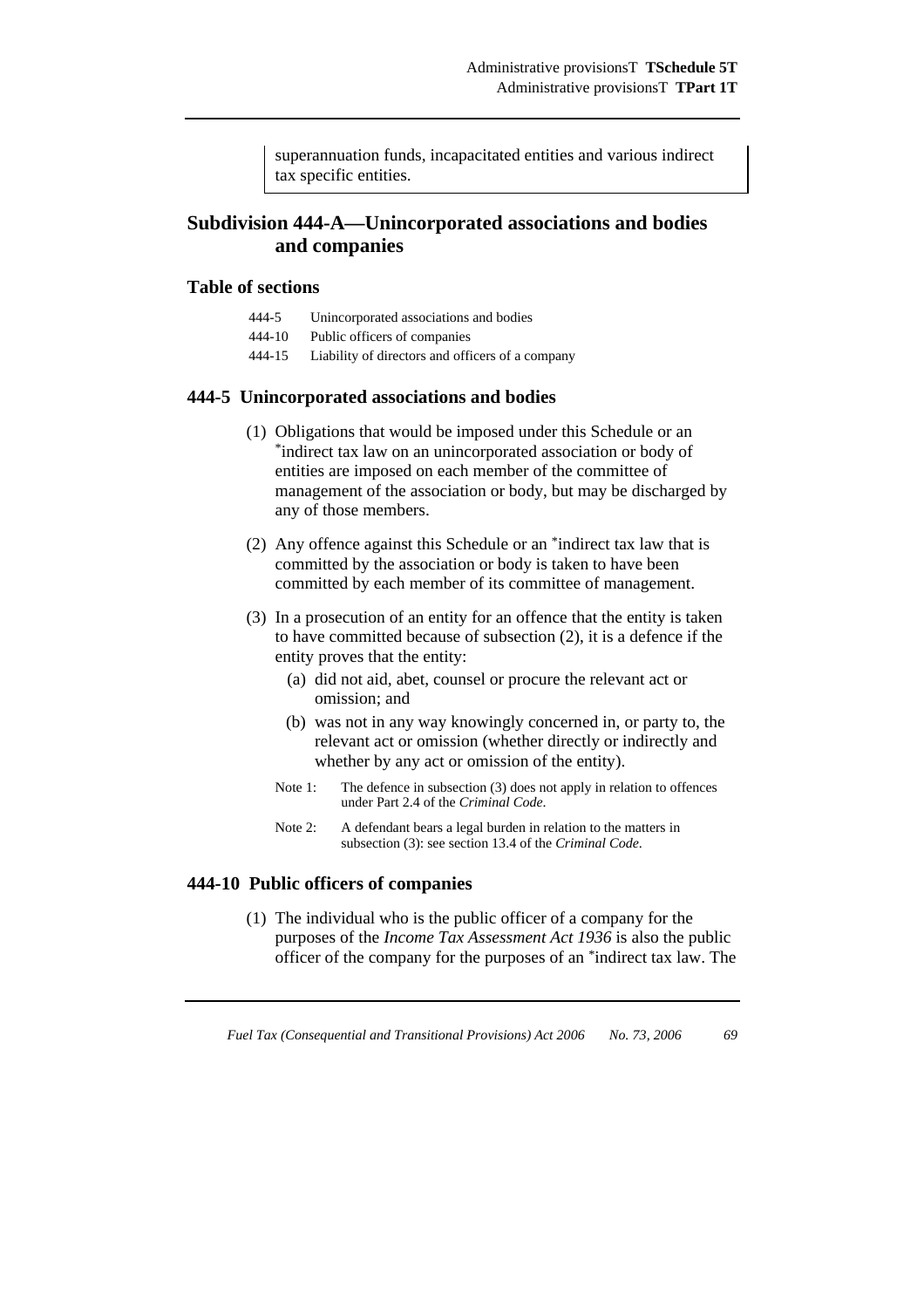public officer's address for service under that Act is also the public officer's address for service for the same purposes.

- (2) The public officer is answerable for doing everything required to be done by the company under an \*indirect tax law, and in case of default is liable to the same penalties.
- (3) A proceeding under an \*indirect tax law that is brought against the public officer is taken to have been brought against the company, and the company is liable jointly with the public officer for any penalty imposed on the public officer.
- (4) Everything done by the public officer that the public officer is required to do in that capacity is taken to have been done by the company.
- (5) Service of a notice or other document on the public officer or at the public officer's address for service is sufficient service on the company for the purposes of an \*indirect tax law. If at any time there is no public officer, service on an individual who is acting or appears to be acting in the business of the company is sufficient.
- (6) This section does not, by implication, reduce any of the obligations or liabilities of the company.

### **444-15 Liability of directors and officers of a company**

- (1) Any notice, process or proceeding that may be given to, served on or taken against a company or its public officer under an \*indirect tax law may, if the Commissioner considers it appropriate, be given to, served on, or taken against an entity (the *representative*) who is:
	- (a) a director, secretary or other officer of the company; or
	- (b) an attorney or agent of the company.
- (2) The representative has the same liability in respect of the notice, process or proceeding as the company or public officer would have had if it had been given to, served on or taken against the company or public officer.
- (3) This section does not, by implication, reduce any of the obligations or liabilities of the company or public officer.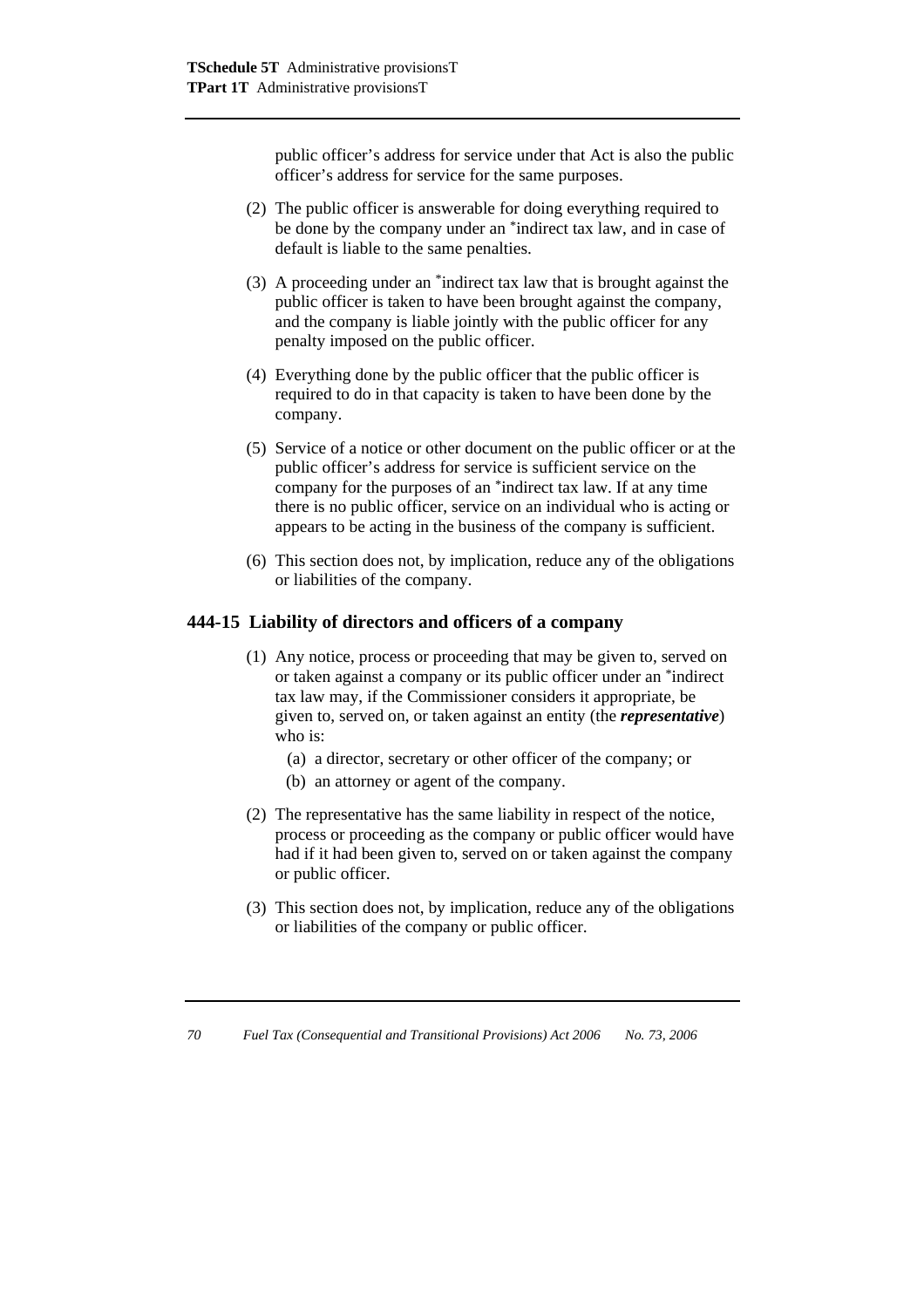# **Subdivision 444-B—Partnerships**

#### **Table of sections**

444-30 Partnerships

#### **444-30 Partnerships**

- (1) Obligations that are imposed under this Schedule or an \*indirect tax law on a partnership are imposed on each partner, but may be discharged by any of the partners.
- (2) The partners are jointly and severally liable to pay any amount that is payable under this Schedule or an \*indirect tax law by the partnership.
- (3) Any offence against this Schedule or an \*indirect tax law that is committed by a partnership is taken to have been committed by each of the partners.
- (4) In a prosecution of an entity for an offence that the entity is taken to have committed because of subsection (3), it is a defence if the entity proves that the entity:
	- (a) did not aid, abet, counsel or procure the relevant act or omission; and
	- (b) was not in any way knowingly concerned in, or party to, the relevant act or omission (whether directly or indirectly and whether by any act or omission of the entity).
	- Note 1: The defence in subsection (4) does not apply in relation to offences under Part 2.4 of the *Criminal Code*.
	- Note 2: A defendant bears a legal burden in relation to the matters in subsection (4): see section 13.4 of the *Criminal Code*.

# **Subdivision 444-C—Superannuation funds**

#### **Table of sections**

444-50 Superannuation funds

#### **444-50 Superannuation funds**

 If a superannuation fund does not have a trustee of the fund, this Schedule applies to the fund as if: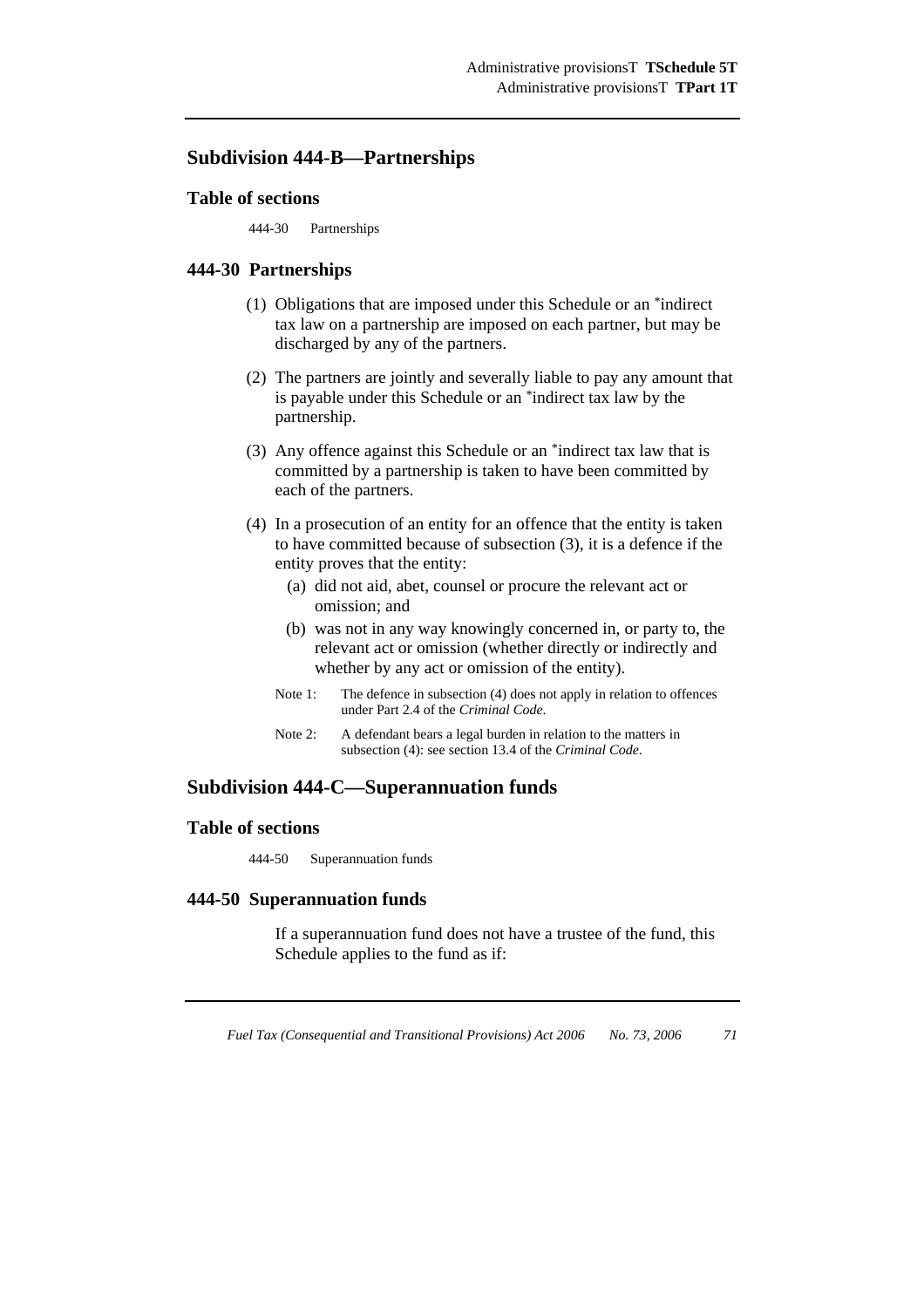- (a) the entity that manages the fund were the trustee of the fund; or
- (b) each of the entities that manage the fund were a trustee of the fund.
- Note: The trustee of a superannuation fund is taken to be an entity: see subsection 960-100(2) of the *Income Tax Assessment Act 1997*.

# **Subdivision 444-D—Incapacitated entities**

### **Table of sections**

444-70 Representatives of incapacitated entities

#### **444-70 Representatives of incapacitated entities**

- (1) If there are 2 or more \*representatives of the same \*incapacitated entity, the representatives are jointly and severally liable to pay any amount that is payable under an \*indirect tax law by any of the representatives in relation to that same incapacitated entity.
- (2) If there are 2 or more \*representatives of the same \*incapacitated entity, any offence against an \*indirect tax law that is committed by one of the representatives is taken to have been committed by each of the representatives.
- (3) In a prosecution of an entity for an offence that the entity is taken to have committed because of subsection (2), it is a defence if the entity proves that the entity:
	- (a) did not aid, abet, counsel or procure the relevant act or omission; and
	- (b) was not in any way knowingly concerned in, or party to, the relevant act or omission (whether directly or indirectly and whether by any act or omission of the entity).
	- Note 1: The defence in subsection (3) does not apply in relation to offences under Part 2.4 of the *Criminal Code*.
	- Note 2: A defendant bears a legal burden in relation to the matters in subsection (3): see section 13.4 of the *Criminal Code*.

# **Subdivision 444-E—Indirect tax specific entities**

#### **Table of sections**

444-80 GST joint ventures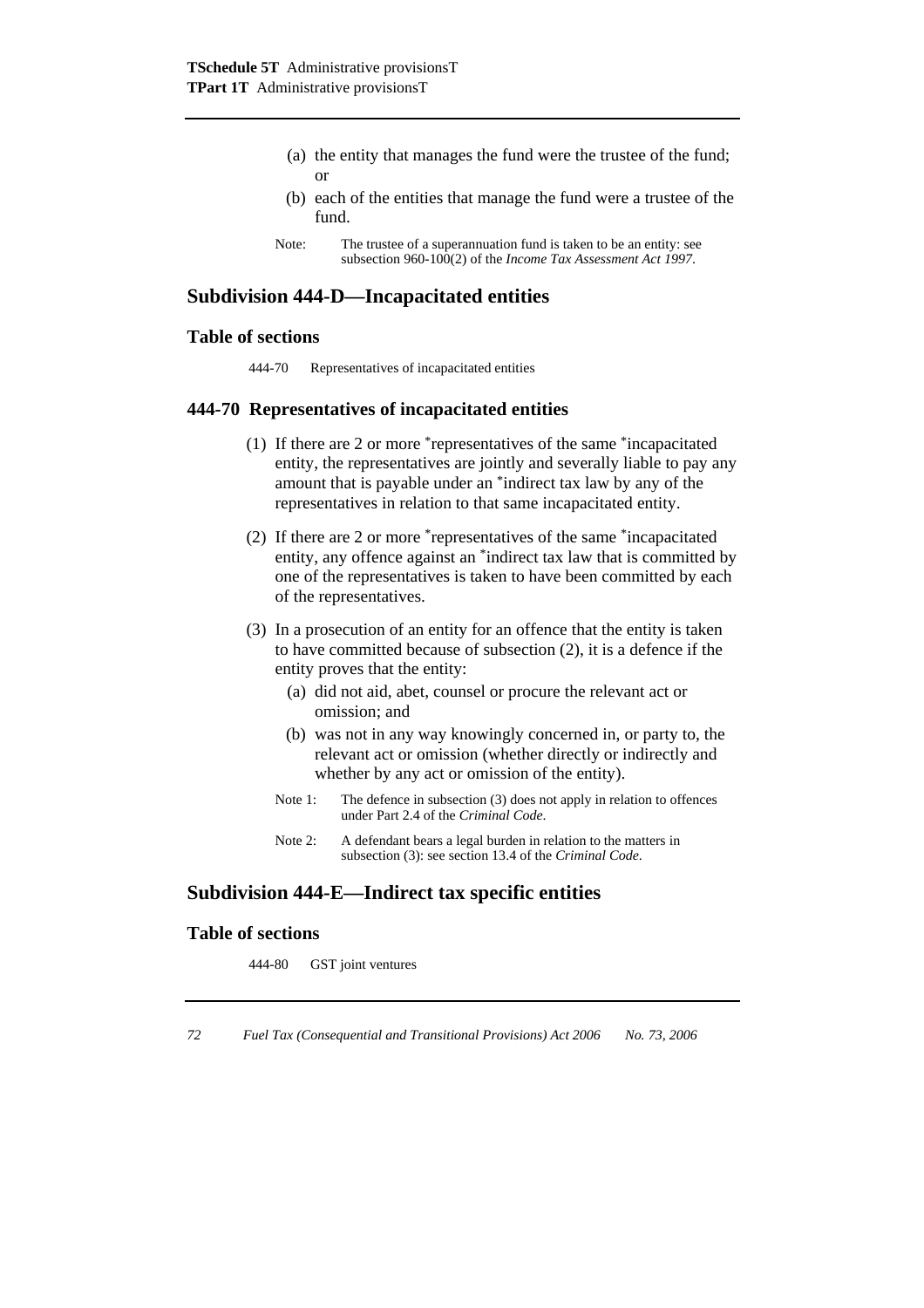| 444-85 | Non-profit sub-entities |
|--------|-------------------------|
|--------|-------------------------|

| 444-90 | GST groups |
|--------|------------|
|--------|------------|

#### **444-80 GST joint ventures**

- (1) The \*participants in a \*GST joint venture are jointly and severally liable to pay any amount that is payable under an \*indirect tax law by the \*joint venture operator for the joint venture, to the extent that the amount relates to the joint venture.
- (2) Any offence against an \*indirect tax law that:
	- (a) is committed by the \*joint venture operator for a \*GST joint venture; and
	- (b) relates to the joint venture;

is taken to have been committed by each of the \*participants in the joint venture.

- (3) In a prosecution of an entity for an offence that the entity is taken to have committed because of subsection (2), it is a defence if the entity proves that the entity:
	- (a) did not aid, abet, counsel or procure the relevant act or omission; and
	- (b) was not in any way knowingly concerned in, or party to, the relevant act or omission (whether directly or indirectly and whether by any act or omission of the entity).
	- Note 1: The defence in subsection (3) does not apply in relation to offences under Part 2.4 of the *Criminal Code*.
	- Note 2: A defendant bears a legal burden in relation to the matters in subsection (3): see section 13.4 of the *Criminal Code*.

#### **444-85 Non-profit sub-entities**

- (1) Obligations that would be imposed under the \*GST law or the \*fuel tax law on a \*non-profit sub-entity are imposed on each entity who is responsible, to entities or bodies outside the sub-entity, for the management of the sub-entity, but may be discharged by any entity who is so responsible.
- (2) The entities who are so responsible in respect of the sub-entity are jointly and severally liable to pay any amount that is payable under the \*GST law or the \*fuel tax law by the sub-entity.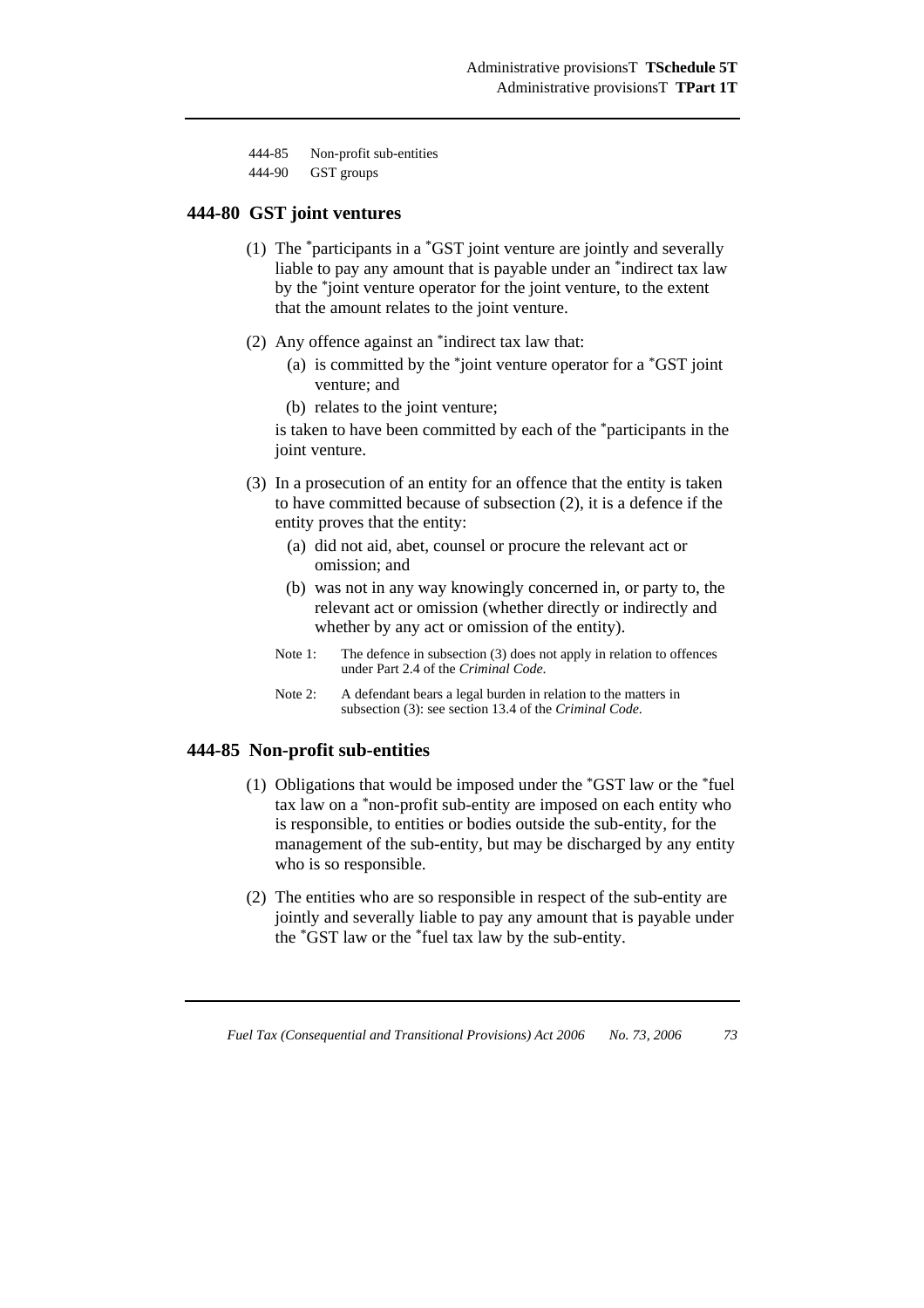- (3) Any offence against the \*GST law or the \*fuel tax law that is committed by the sub-entity is taken to have been committed by each entity who is responsible, to entities or bodies outside the sub-entity, for the management of the sub-entity.
- (4) In a prosecution of an entity for an offence that the entity is taken to have committed because of subsection (3), it is a defence if the entity proves that the entity:
	- (a) did not aid, abet, counsel or procure the relevant act or omission; and
	- (b) was not in any way knowingly concerned in, or party to, the relevant act or omission (whether directly or indirectly and whether by any act or omission of the entity).
	- Note 1: The defence in subsection (4) does not apply in relation to offences under Part 2.4 of the *Criminal Code*.
	- Note 2: A defendant bears a legal burden in relation to the matters in subsection (4): see section 13.4 of the *Criminal Code*.

### **444-90 GST groups**

- (1) The \*members of a \*GST group are jointly and severally liable to pay any amount that is payable under an \*indirect tax law by the \*representative member for the group.
- (2) Subsection (1) does not apply to a \*member of a \*GST group if an \*Australian law has the effect of prohibiting the member from entering into any \*arrangement under which the member becomes subject to the liability referred to in that subsection.
- (3) However, a \*member to which subsection (2) applies remains liable for any amount payable under an \*indirect tax law by the \*representative member for the group, to the extent that the liability arises from an act or omission of the member to which subsection (2) applies.
- (4) Any offence against an  $*$ indirect tax law that is committed by the  $*$ representative member for a  $*$ GST group is taken to have been committed by each of the \*members of the group.
- (5) In a prosecution of an entity for an offence that the entity is taken to have committed because of subsection (4), it is a defence if the entity proves that the entity:

*74 Fuel Tax (Consequential and Transitional Provisions) Act 2006 No. 73, 2006*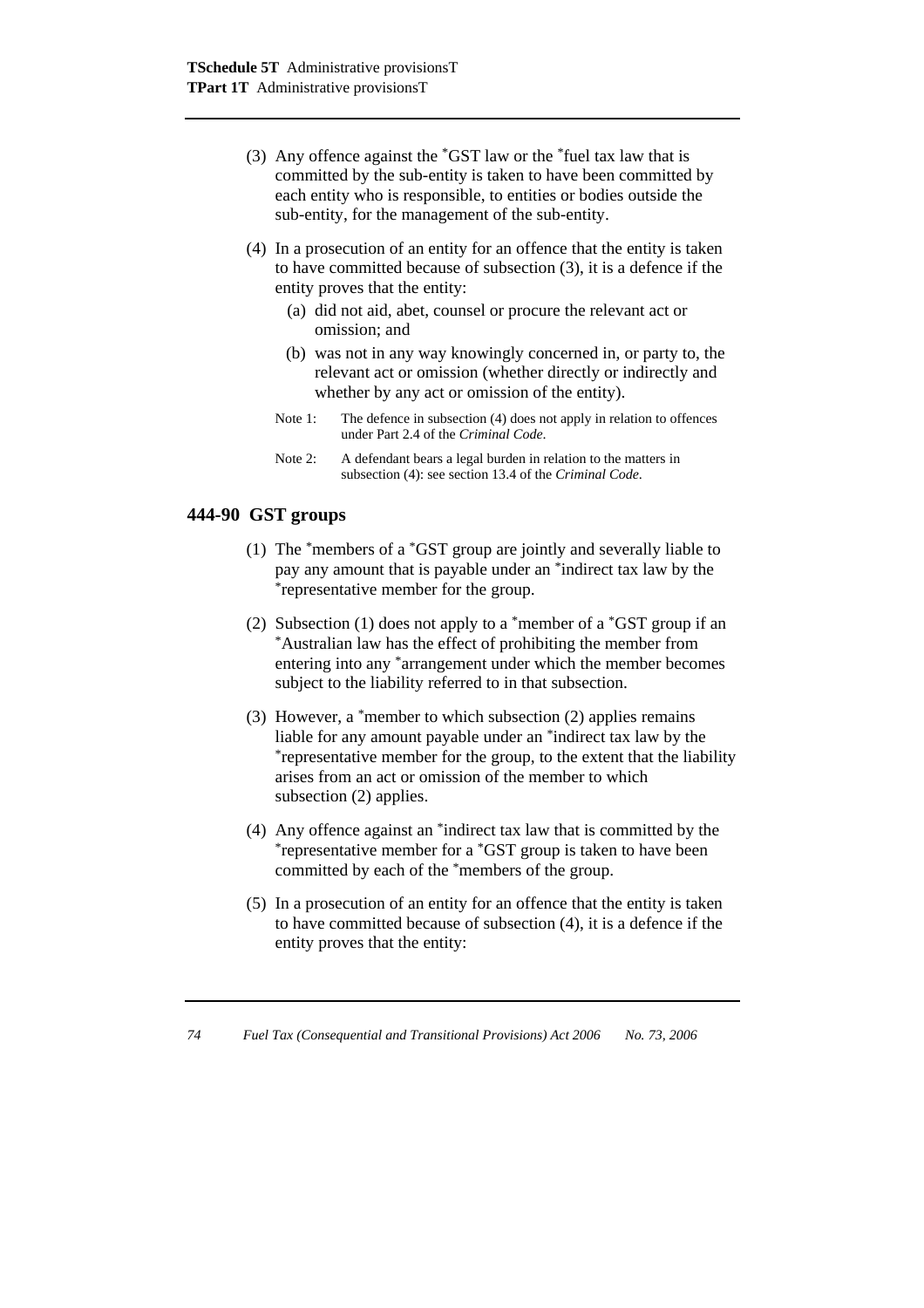- (a) did not aid, abet, counsel or procure the relevant act or omission; and
- (b) was not in any way knowingly concerned in, or party to, the relevant act or omission (whether directly or indirectly and whether by any act or omission of the entity).
- Note 1: The defence in subsection (5) does not apply in relation to offences under Part 2.4 of the *Criminal Code*.
- Note 2: A defendant bears a legal burden in relation to the matters in subsection (5): see section 13.4 of the *Criminal Code*.

# **53 Transitional—rulings about Part VI of the** *Taxation Administration Act 1953*

- If:
- (a) immediately before the commencement of this item, a ruling (within the meaning of section 37 of the *Taxation Administration Act 1953*) about a provision (the *old law*) of Part VI of the *Taxation Administration Act 1953* is in force; and
- (b) the provision is re-enacted or remade by this Schedule (with or without modifications);

the ruling is, on the commencement of this item, taken also to be a ruling about the provision as re-enacted or remade (the *new law*), but only so far as the new law expresses the same ideas as the old law.

Note: Ideas in the *Taxation Administration Act 1953* are not necessarily different just because different forms of words are used: see section 15AC of the *Acts Interpretation Act 1901*.

# **54 Transitional—section 40 of the** *Taxation Administration Act 1953*

- (1) This item applies if, immediately before the commencement of this item, a person is liable, under section 40 of the *Taxation Administration Act 1953*, to pay the general interest charge on an unpaid amount (the *liability*) of any indirect tax.
- (2) On the commencement of this item, that section ceases to apply to the liability.
- (3) From the commencement of this item, section 105-80 in Schedule 1 to that Act applies to the liability as if:
	- (a) the liability remains unpaid at that time; and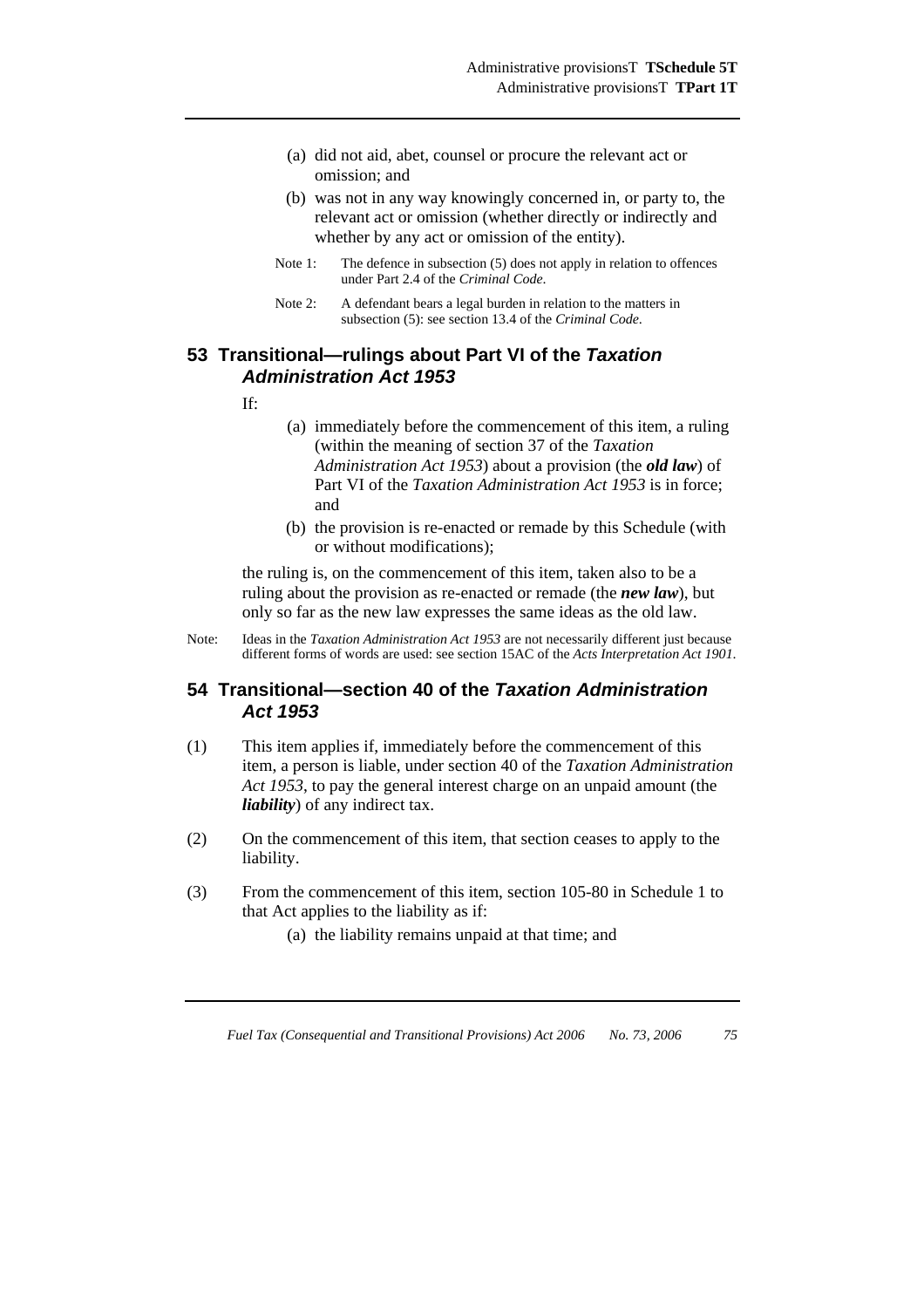(b) so much of the charge under section 40 of that Act as remains unpaid at that time had been imposed under section 105-80 in that Schedule and remains unpaid at that time.

# **55 Transitional—section 62 of the** *Taxation Administration Act 1953*

If:

- (a) an application has been made for the review of a decision that was:
	- (i) a reviewable GST decision; or
	- (ii) a reviewable wine tax decision; or
	- (iii) a reviewable indirect tax decision; or
	- (iv) a reviewable GST transitional decision;

 (within the meaning of section 62 of the *Taxation Administration Act 1953* as in force immediately before the commencement of this item); and

(b) the review has not been completed before the commencement of this item;

the review may continue to be dealt with, on and after the commencement of this item, as if it had been sought under Part 3-10 in Schedule 1 to the *Taxation Administration Act 1953* as amended by this Part.

# **56 Transitional—section 70 of the** *Taxation Administration Act 1953*

If, immediately before the commencement of this item, you must keep and retain a record under section 70 of the *Taxation Administration Act 1953*:

- (a) despite the repeal of that section by this Schedule, that section continues to apply to the record; and
- (b) section 382-5 in Schedule 1 to that Act does not apply to the record.

# **57 Application—sections 105-40, 110-50 and 111-50 in Schedule 1 to the** *Taxation Administration Act 1953*

(1) Section 105-40 in Schedule 1 to the *Taxation Administration Act 1953* applies to: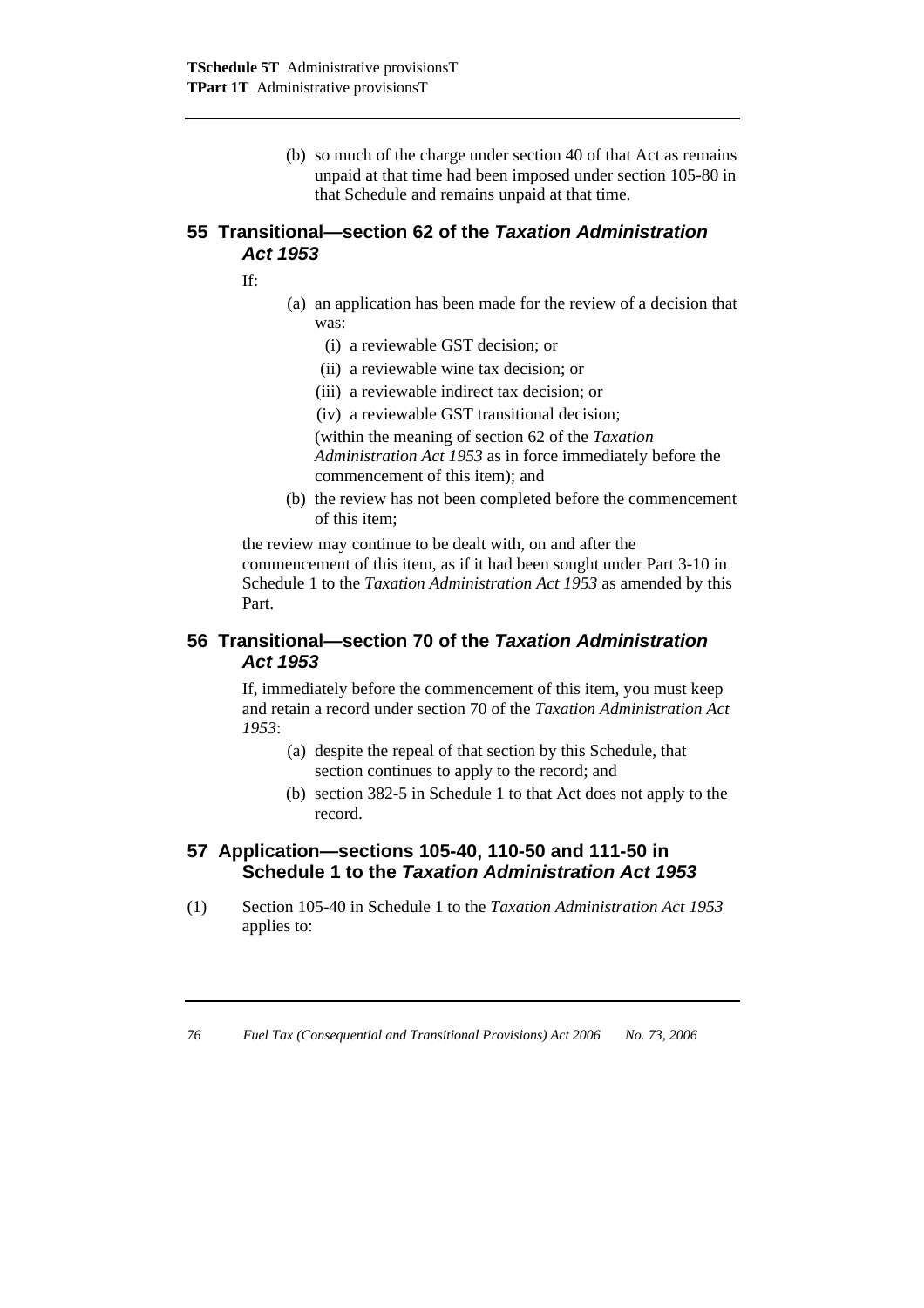- (a) a reviewable indirect tax decision (within the meaning of section 62 of the *Taxation Administration Act 1953* as in force immediately before the commencement of this item) if an application for the review of the decision had not been made before the commencement of this item; or
- (b) a reviewable indirect tax decision (within the meaning of section 105-40 in that Schedule) made after the commencement of this item.
- (2) Sections 110-50 and 111-50 in Schedule 1 to the *Taxation Administration Act 1953* apply to a decision made before or after the commencement of this item.

### **58 Transitional—instruments**

| Instruments in force immediately before commencement |                                                                                                       |                                                                                               |  |
|------------------------------------------------------|-------------------------------------------------------------------------------------------------------|-----------------------------------------------------------------------------------------------|--|
| <b>Item</b>                                          | If, immediately before the<br>commencement of this subitem, the<br>following instrument, made for the | the instrument is, on the<br>commencement of this subitem,<br>taken to have been made for the |  |

|                | following instrument, made for the<br>purposes of the specified provision<br>of the Taxation Administration Act<br>1953, was in force         | taken to have been made for the<br>purposes of the following<br>provision of that Act |
|----------------|-----------------------------------------------------------------------------------------------------------------------------------------------|---------------------------------------------------------------------------------------|
|                | an instrument approving a form for the<br>purposes of subsection 23(1)                                                                        | subsection $105-10(1)$ in<br>Schedule 1.                                              |
| $\mathfrak{D}$ | an instrument allowing a further<br>period for the purposes of paragraph<br>23(2)(b)                                                          | paragraph $105-10(2)(b)$ in<br>Schedule 1.                                            |
| 3              | a notice for the purposes of paragraph<br>35(a)                                                                                               | paragraph $105-50(a)$ in<br>Schedule 1.                                               |
| 4              | a notice, other than a notice of<br>assessment, for the purposes of<br>paragraph 36(1)(f)                                                     | paragraph $105-55(1)(b)$ in<br>Schedule 1.                                            |
| 5              | a determination covering an<br>acquisition for the purposes of<br>paragraph 62B(1)(a)                                                         | paragraph $105-120(1)(b)$ in<br>Schedule 1.                                           |
| 6              | a determination covering a visiting<br>force, a member of a visiting force or<br>another person, for the purposes of<br>paragraph $62B(1)(a)$ | paragraph $105-120(1)(c)$ in<br>Schedule 1.                                           |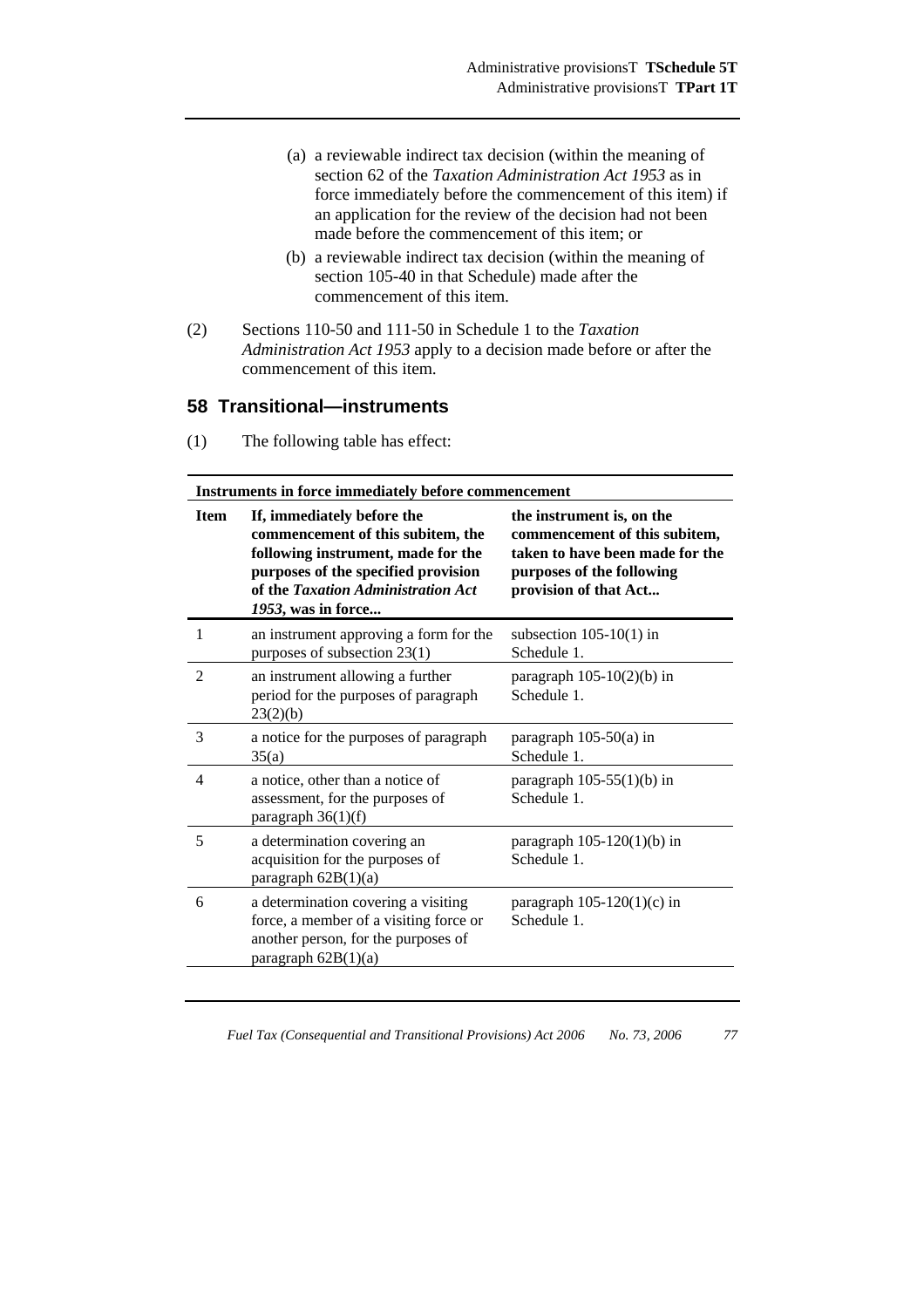| Instruments in force immediately before commencement |                                                                                                                                                                                                          |                                                                                                                                                     |  |
|------------------------------------------------------|----------------------------------------------------------------------------------------------------------------------------------------------------------------------------------------------------------|-----------------------------------------------------------------------------------------------------------------------------------------------------|--|
| <b>Item</b>                                          | If, immediately before the<br>commencement of this subitem, the<br>following instrument, made for the<br>purposes of the specified provision<br>of the Taxation Administration Act<br>1953, was in force | the instrument is, on the<br>commencement of this subitem,<br>taken to have been made for the<br>purposes of the following<br>provision of that Act |  |
| 7                                                    | a determination covering a use for the<br>purposes of paragraph 62B(1)(b)                                                                                                                                | paragraph $105-120(1)(d)$ in<br>Schedule 1.                                                                                                         |  |
| 8                                                    | a determination of a class of persons<br>for the purposes of subsection $62B(1)$                                                                                                                         | paragraph $105-120(1)(a)$ in<br>Schedule 1.                                                                                                         |  |
| 9                                                    | an instrument approving a form for the<br>purposes of subsection 62B(3)                                                                                                                                  | paragraph $105-120(1)(e)$ in<br>Schedule 1.                                                                                                         |  |
| 10                                                   | a determination for the purposes of<br>subsection $62B(4)$                                                                                                                                               | subsection $105-120(2)$ in<br>Schedule 1.                                                                                                           |  |
| 11                                                   | regulations specifying a kind of entity<br>for the purposes of subsection $62C(1)$                                                                                                                       | paragraph $105-125(1)(a)$ in<br>Schedule 1.                                                                                                         |  |
| 12                                                   | regulations specifying a kind of<br>acquisition for the purposes of<br>subsection $62C(1)$                                                                                                               | paragraph $105-125(1)(b)$ in<br>Schedule 1.                                                                                                         |  |
| 13                                                   | a determination of a class of persons<br>for the purposes of subsection $62C(1)$                                                                                                                         | subsection $105-125(1)$ in<br>Schedule 1.                                                                                                           |  |
| 14                                                   | an instrument approving a form for the<br>purposes of subsection 62C(3)                                                                                                                                  | paragraph $105-125(1)(c)$ in<br>Schedule 1.                                                                                                         |  |
| 15                                                   | regulations for the purposes of<br>subsection $62C(4)$                                                                                                                                                   | subsection $105-125(2)$ in<br>Schedule 1.                                                                                                           |  |
| 16                                                   | a direction for the purposes of<br>subsection $65(1)$                                                                                                                                                    | subsection $353-10(1)$ in<br>Schedule 1                                                                                                             |  |
| 17                                                   | an authorisation for the purposes of<br>paragraph 65(1)(b)                                                                                                                                               | paragraph $353-10(1)(b)$ in<br>Schedule 1                                                                                                           |  |
| 18                                                   | an authorisation for the purposes of<br>section 66                                                                                                                                                       | section 353-15 in Schedule 1.                                                                                                                       |  |
| 19                                                   | an authorisation for the purposes of<br>paragraph $68(3)(d)$ or (e)                                                                                                                                      | subparagraph $355-5(5)(a)(iii)$ in<br>Schedule 1.                                                                                                   |  |
| 20                                                   | regulations prescribing an office for<br>the purposes of the definition of State<br>or Territory officer in subsection<br>68(6)                                                                          | item 7 in the table in subsection<br>355-5(5) in Schedule 1.                                                                                        |  |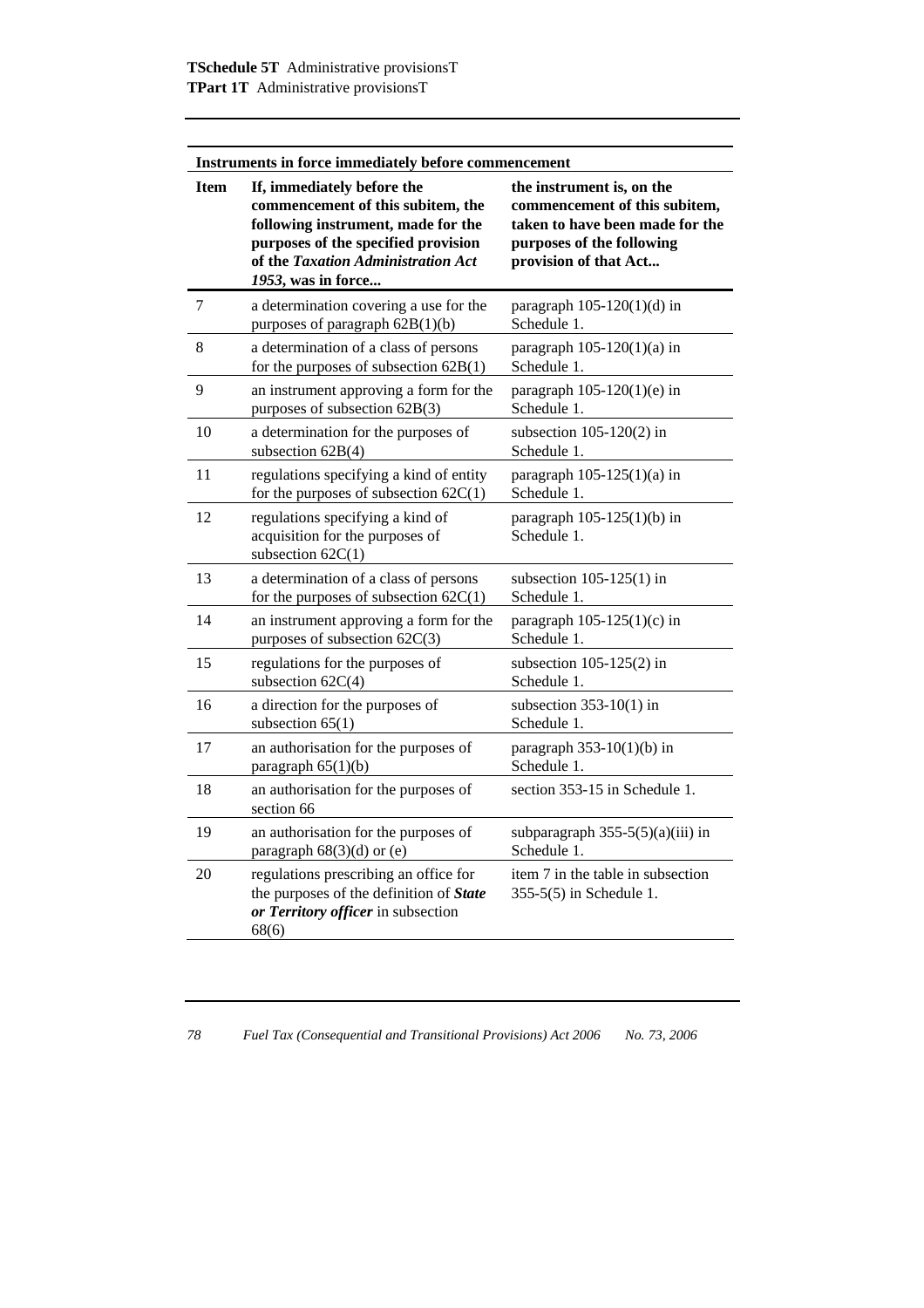| Instruments in force immediately before commencement |                                                                                                                                                                                                          |                                                                                                                                                     |  |
|------------------------------------------------------|----------------------------------------------------------------------------------------------------------------------------------------------------------------------------------------------------------|-----------------------------------------------------------------------------------------------------------------------------------------------------|--|
| <b>Item</b>                                          | If, immediately before the<br>commencement of this subitem, the<br>following instrument, made for the<br>purposes of the specified provision<br>of the Taxation Administration Act<br>1953, was in force | the instrument is, on the<br>commencement of this subitem,<br>taken to have been made for the<br>purposes of the following<br>provision of that Act |  |
| 21                                                   | a notice for the purposes of paragraph<br>70(3)(a)                                                                                                                                                       | paragraphs $382-5(11)(a)$ and<br>$(12)(a)$ in Schedule 1.                                                                                           |  |
| 22                                                   | an authorisation for the purposes of<br>paragraph $353-10(1)(b)$ in Schedule 1                                                                                                                           | paragraph $353-10(1)(b)$ in<br>Schedule 1.                                                                                                          |  |
| 23                                                   | regulations prescribing a scale of<br>expenses for the purposes of<br>subsection 353-10(3) in Schedule 1                                                                                                 | subsection $353-10(3)$ in<br>Schedule 1.                                                                                                            |  |

(2) The following table has effect:

| <b>Actions before commencement</b> |                                                                            |                                                                                                                    |                                                                                                                                                       |
|------------------------------------|----------------------------------------------------------------------------|--------------------------------------------------------------------------------------------------------------------|-------------------------------------------------------------------------------------------------------------------------------------------------------|
| Item                               | If, before the<br>commencement of<br>this subitem, the<br>following action | was done for the<br>purposes of the<br>following provision of<br>the Taxation<br><b>Administration Act</b><br>1953 | the action is, on the<br>commencement of this<br>subitem, taken to have<br>been done for the<br>purposes of the<br>following provision of<br>that Act |
|                                    | making an<br>assessment                                                    | Division 2 of Part VI                                                                                              | Subdivision 105-A in<br>Schedule 1.                                                                                                                   |
| $\mathfrak{D}$                     | requesting an<br>assessment                                                | subsection $23(1)$                                                                                                 | subsection $105-10(1)$ in<br>Schedule 1.                                                                                                              |
| 3                                  | notifying                                                                  | paragraph $36(1)(e)$                                                                                               | paragraph $105-55(1)(a)$ in<br>Schedule 1.                                                                                                            |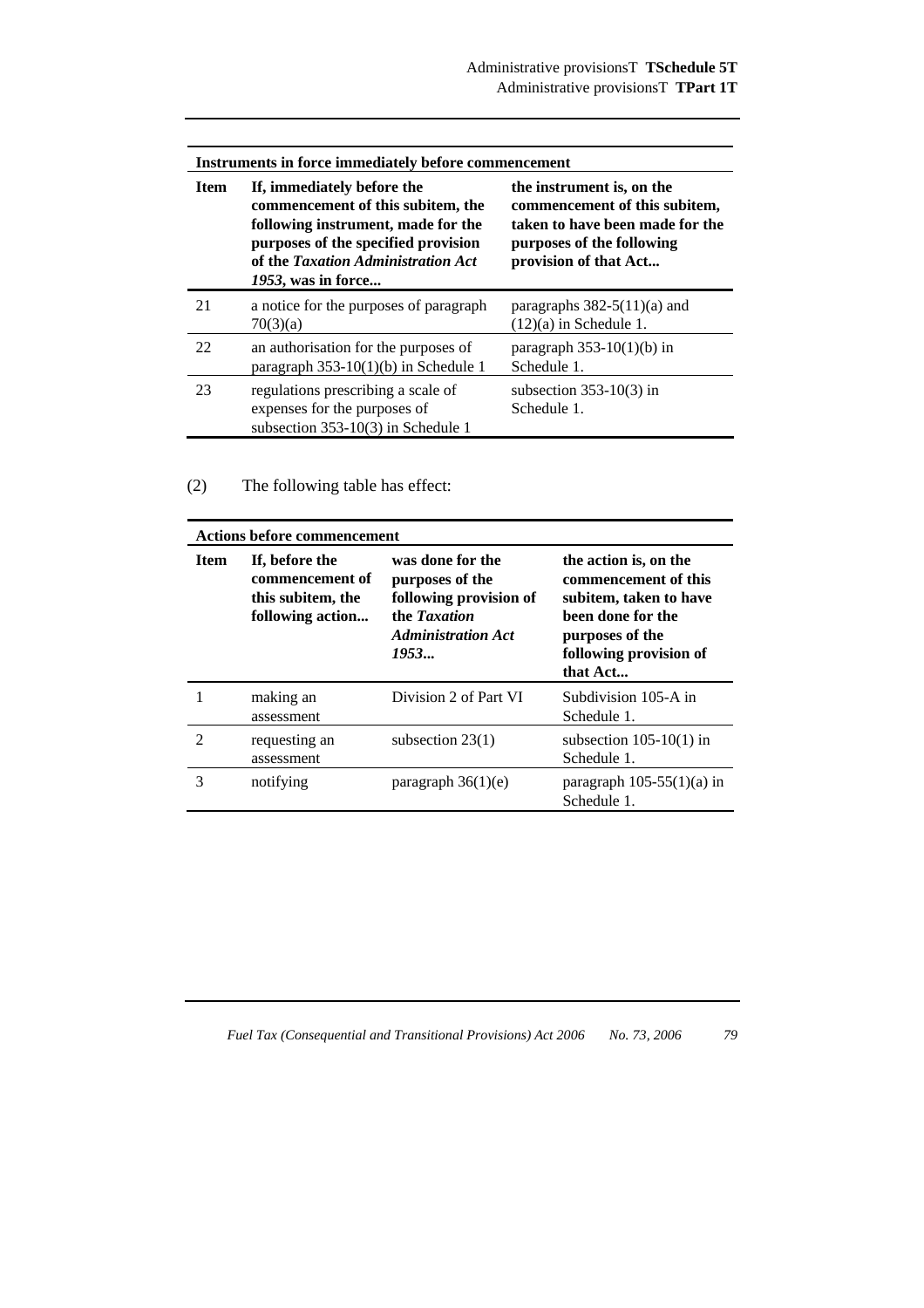# **Part 2—Amendments conditional on the Tax Laws Amendment (2005 Measures No. 4) Act 2005**

# *Taxation Administration Act 1953*

# **59 Subsection 111-50(2) in Schedule 1**

Repeal the subsection, substitute:

(2) Each of the following decisions is a *reviewable wine tax decision*:

| <b>Reviewable wine tax decisions</b> |                                                                                            |                                                                                  |  |
|--------------------------------------|--------------------------------------------------------------------------------------------|----------------------------------------------------------------------------------|--|
| <b>Item</b>                          | <b>Decision</b>                                                                            | <b>Provision of</b><br><b>Wine Tax Act</b><br>under which<br>decision is<br>made |  |
|                                      | disallowing the whole or a part of your claim for<br>a *wine tax credit                    | section 17-45                                                                    |  |
| $\mathfrak{D}$                       | deciding the date of effect of your approval as a<br>New Zealand participant               | section 19-7                                                                     |  |
| 3                                    | refusing to approve you as a New Zealand<br>participant                                    | section 19-7                                                                     |  |
| 4                                    | revoking your approval as a New Zealand<br>participant                                     | section 19-8                                                                     |  |
| 5                                    | deciding the date of effect of revocation of your<br>approval as a New Zealand participant | section 19-8                                                                     |  |

# **60 Transitional—subsection 111-50(2) in Schedule 1 to the**  *Taxation Administration Act 1953*

If:

- (a) an application has been made for the review of a decision that was a reviewable wine tax decision within the meaning of subsection 111-50(2) in Schedule 1 to the *Taxation Administration Act 1953* as in force immediately before the commencement of this item; and
- (b) the review has not been completed before the commencement of this item;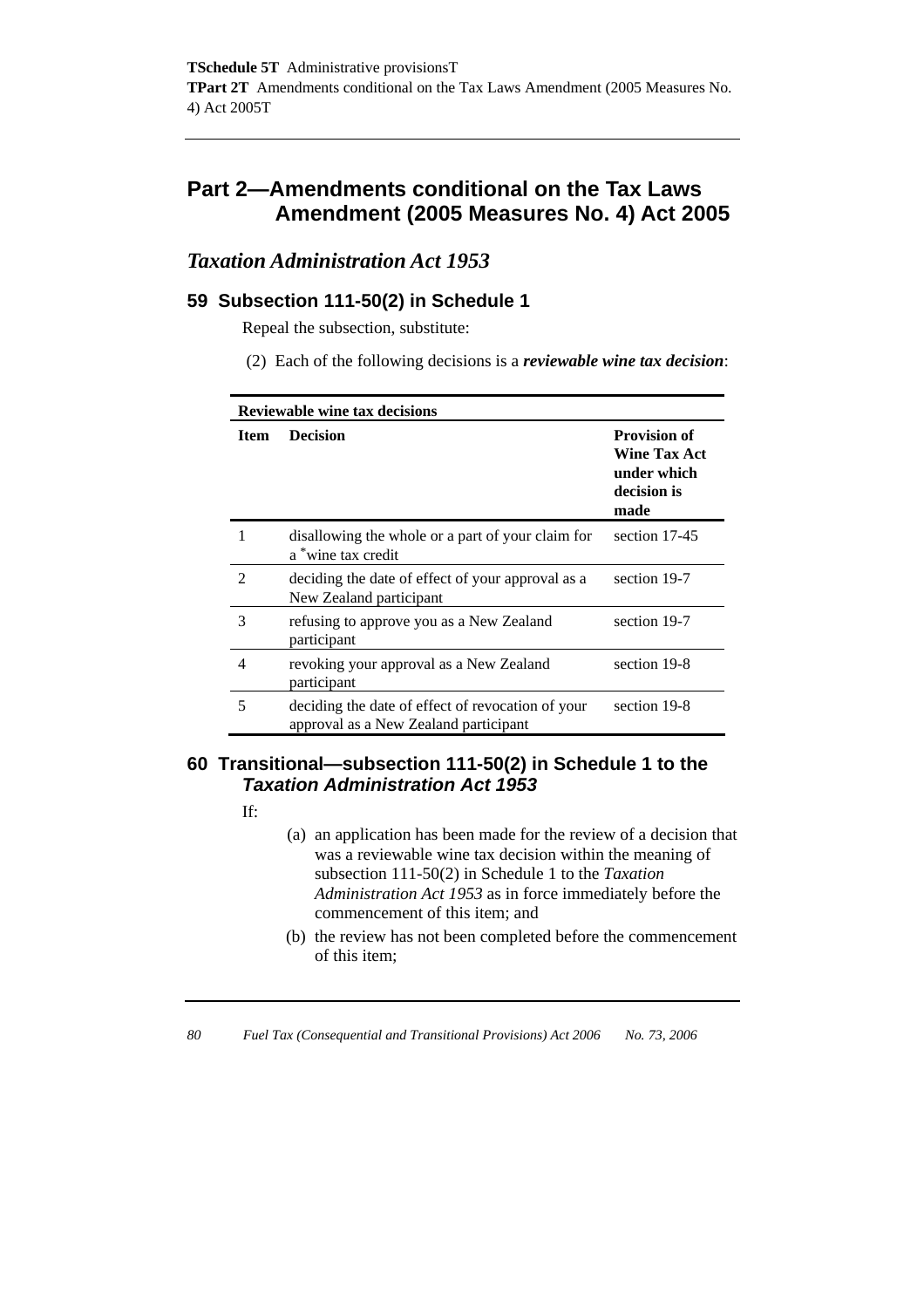the review may continue to be dealt with, on and after the commencement of this item, as if it had been sought under subsection 111-50(2) in Schedule 1 to the *Taxation Administration Act 1953* as amended by this Part.

# *Tax Laws Amendment (2005 Measures No. 4) Act 2005*

# **61 Part 1 of Schedule 4 (heading)**

Repeal the heading.

# **62 Part 2 of Schedule 4**

Repeal the Part.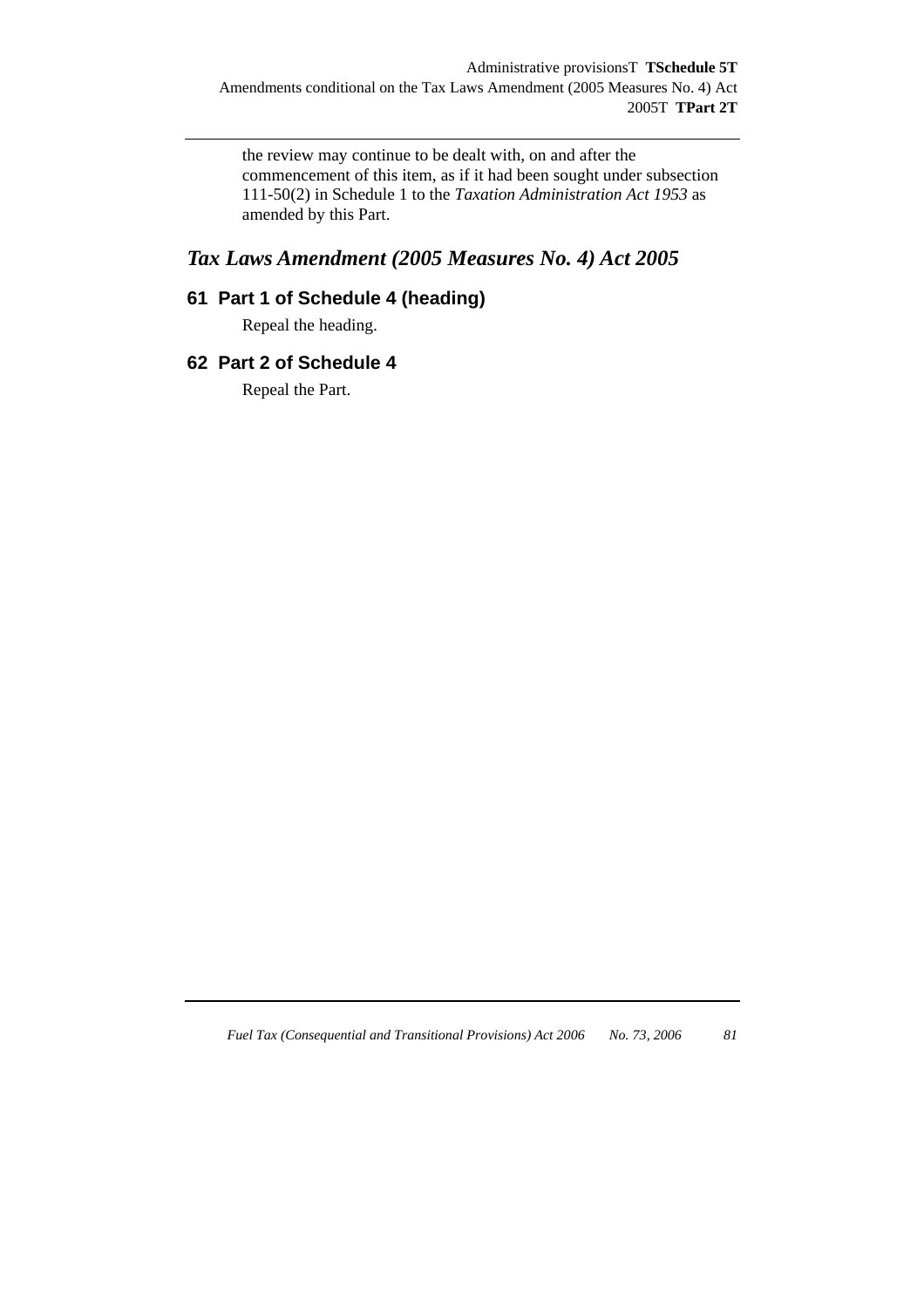# **Part 3—Consequential amendments**

# *Administrative Decisions (Judicial Review) Act 1977*

# **63 Paragraph (e) of Schedule 1**

Omit "Part VI of", substitute "Part 3-10 in Schedule 1 to".

# *A New Tax System (Commonwealth-State Financial Arrangements) Act 1999*

# **64 At the end of subsection 10(1)**

Add:

Note: Paragraph B3(ii) of Appendix B to the agreement, as set out in Schedule 2, refers to section 39 of the *Taxation Administration Act 1953*. That section has been remade as section 105-65 in Schedule 1 to that Act.

# *A New Tax System (Goods and Services Tax) Act 1999*

# **65 Section 2-30 (heading)**

Repeal the heading, substitute:

# **2-30 Administration, collection and recovery provisions in the**  *Taxation Administration Act 1953*

# **66 Section 2-30**

Omit "Part VI of the *Taxation Administration Act 1953* contains", substitute "Parts 3-10 and 4-15 in Schedule 1 to the *Taxation Administration Act 1953* contain".

# **67 Subsection 25-5(1) (note)**

Omit "Division 7 of Part VI of", substitute "Subdivision 110-F in Schedule 1 to".

# **68 Subsection 25-5(2) (note)**

Omit "Division 7 of Part VI of", substitute "Subdivision 110-F in Schedule 1 to".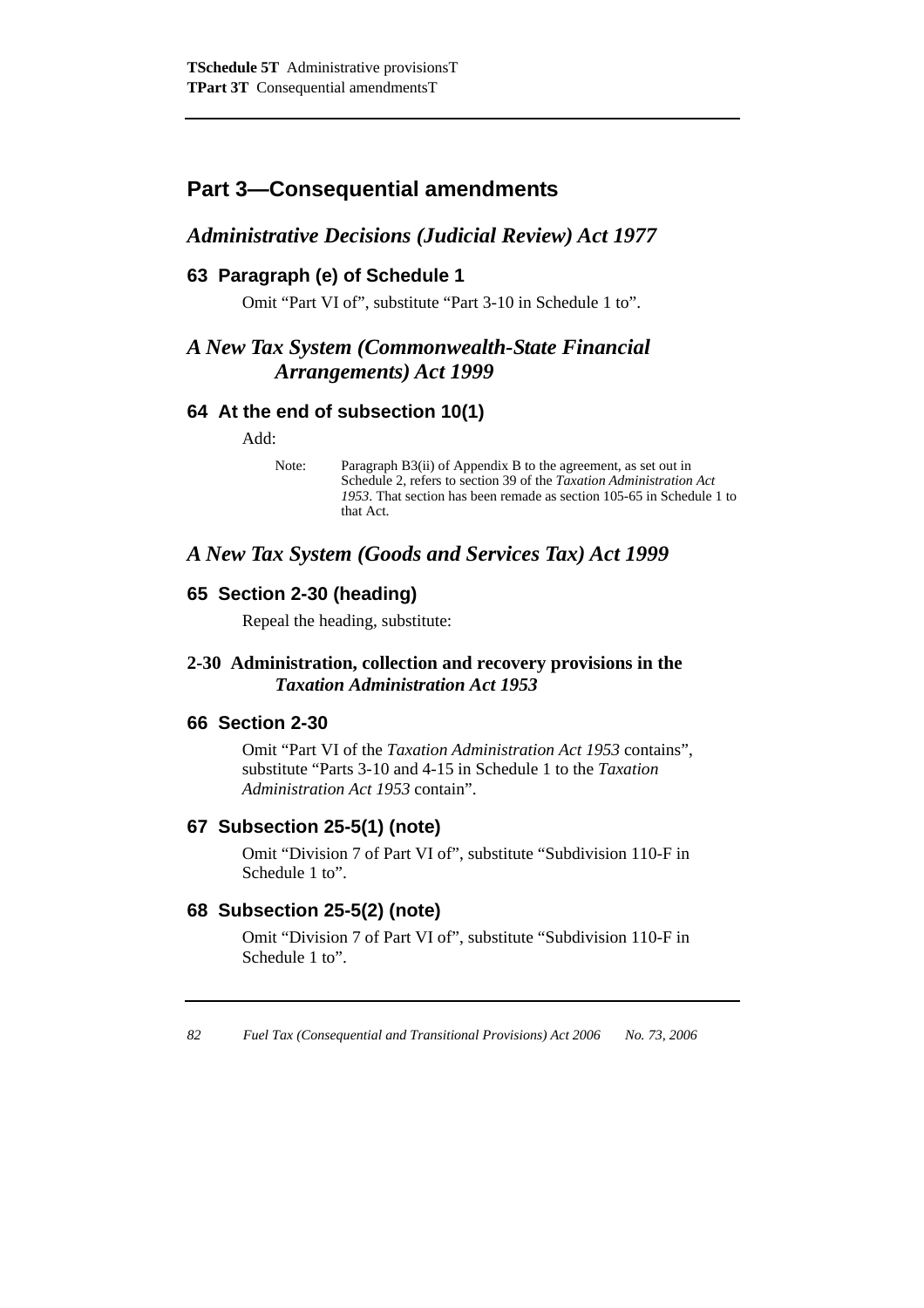# **69 Subsection 25-10(1) (note)**

Omit "Division 7 of Part VI of", substitute "Subdivision 110-F in Schedule 1 to".

### **70 Subsection 25-55(1) (note)**

Omit "Division 7 of Part VI of", substitute "Subdivision 110-F in Schedule 1 to".

# **71 Subsection 25-55(2) (note)**

Omit "Division 7 of Part VI of", substitute "Subdivision 110-F in Schedule 1 to".

# **72 Subsection 25-57(1) (note)**

Omit "Division 7 of Part VI of", substitute "Subdivision 110-F in Schedule 1 to".

# **73 Subsection 25-60(1) (note)**

Omit "Division 7 of Part VI of", substitute "Subdivision 110-F in Schedule 1 to".

# **74 Subsection 27-15(1) (note)**

Omit "Division 7 of Part VI of", substitute "Subdivision 110-F in Schedule 1 to".

### **75 Subsection 27-15(2) (note)**

Omit "Division 7 of Part VI of", substitute "Subdivision 110-F in Schedule 1 to".

# **76 Subsection 27-22(1) (note)**

Omit "Division 7 of Part VI of", substitute "Subdivision 110-F in Schedule 1 to".

#### **77 Subsection 27-22(3) (note)**

Omit "Division 7 of Part VI of", substitute "Subdivision 110-F in Schedule 1 to".

# **78 Subsection 27-25(1) (note)**

Omit "Division 7 of Part VI of", substitute "Subdivision 110-F in Schedule 1 to".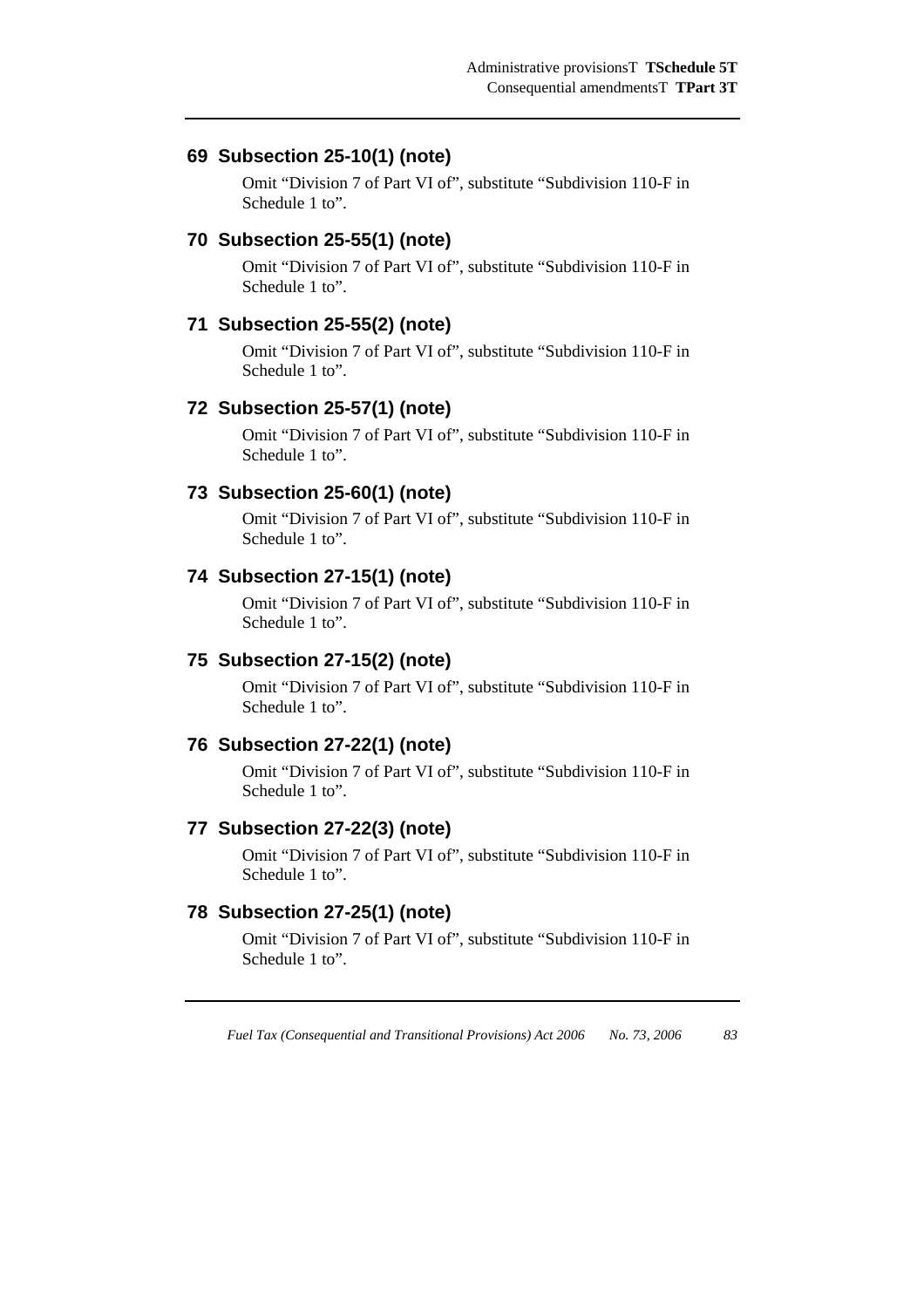# **79 Subsection 27-25(2) (note)**

Omit "Division 7 of Part VI of", substitute "Subdivision 110-F in Schedule 1 to".

# **80 Subsection 27-30(1) (note)**

Omit "Division 7 of Part VI of", substitute "Subdivision 110-F in Schedule 1 to".

# **81 Subsection 27-37(1) (note)**

Omit "Division 7 of Part VI of", substitute "Subdivision 110-F in Schedule 1 to".

# **82 Subsection 27-38(1) (note)**

Omit "Division 7 of Part VI of", substitute "Subdivision 110-F in Schedule 1 to".

# **83 Subsection 27-38(2) (note)**

Omit "Division 7 of Part VI of", substitute "Subdivision 110-F in Schedule 1 to".

# **84 Subsection 29-45(1) (note)**

Omit "Division 7 of Part VI of", substitute "Subdivision 110-F in Schedule 1 to".

# **85 Subsection 29-45(2) (note)**

Omit "Division 7 of Part VI of", substitute "Subdivision 110-F in Schedule 1 to".

# **86 Subsection 29-50(3) (note)**

Omit "Division 7 of Part VI of", substitute "Subdivision 110-F in Schedule 1 to".

# **87 Subsection 29-50(4) (note)**

Omit "Division 7 of Part VI of", substitute "Subdivision 110-F in Schedule 1 to".

# **88 Section 33-1 (notes)**

Repeal the notes, substitute: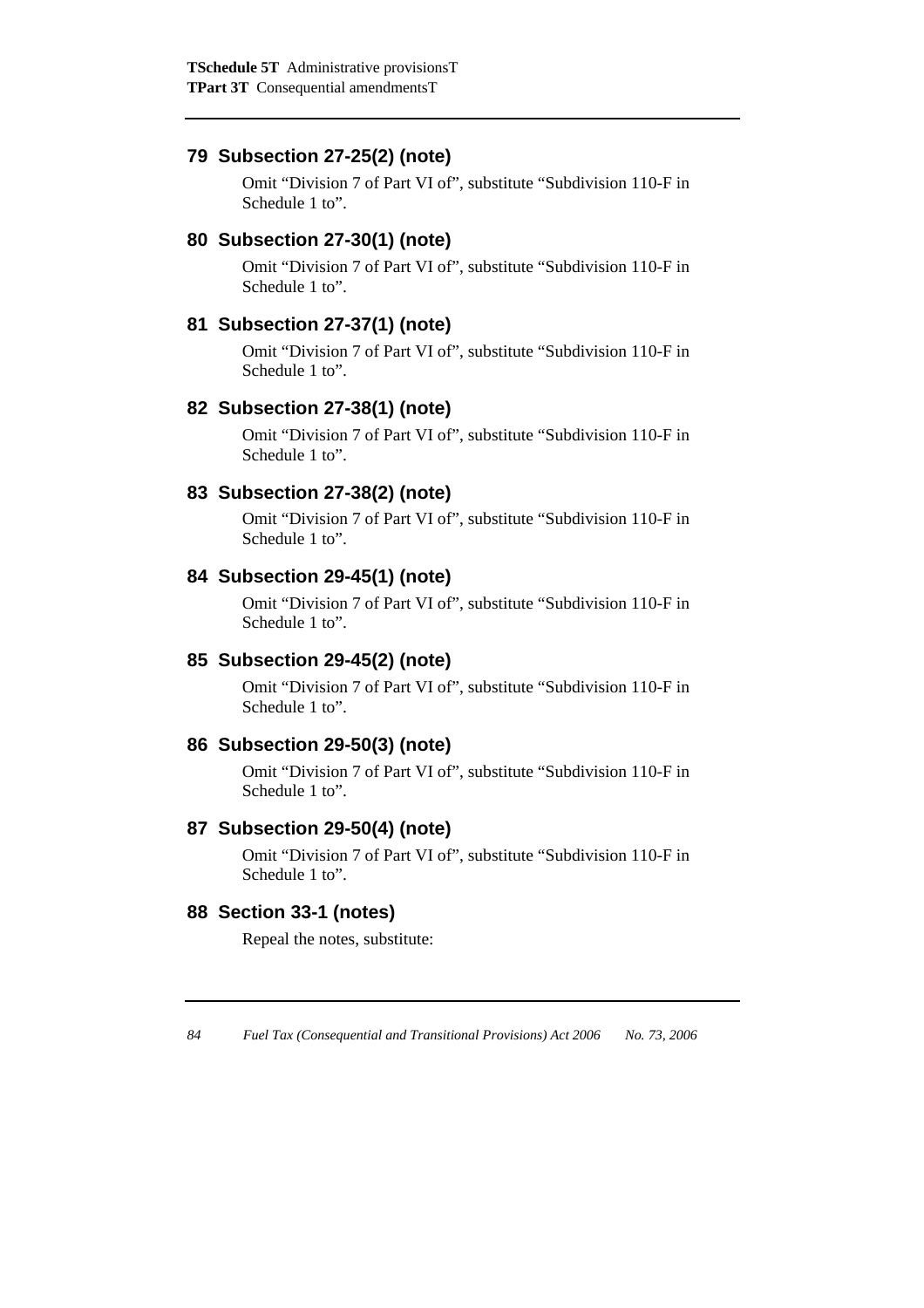- Note 1: For the penalties for failing to comply with these obligations, see the *Taxation Administration Act 1953*.
- Note 2: For provisions about collection and recovery of GST, see Subdivision 105-C, and Part 4-15, in Schedule 1 to the *Taxation Administration Act 1953*.
- Note 3: Payments of GST on importations of goods are dealt with separately in section 33-15 of this Act.

# **89 Section 35-5 (note 1)**

Omit "and section 39 of", substitute "of, and section 105-65 in Schedule 1 to.".

#### **90 Section 35-99 (note)**

Omit "Section 39 of", substitute "Section 105-65 in Schedule 1 to".

#### **91 Subsection 40-165(1) (note)**

Omit "Division 7 of Part VI of", substitute "Subdivision 110-F in Schedule 1 to".

#### **92 Section 48-5 (note)**

Omit "Division 7 of Part VI of", substitute "Subdivision 110-F in Schedule 1 to".

#### **93 Subsection 48-70(1) (note)**

Omit "Division 7 of Part VI of", substitute "Subdivision 110-F in Schedule 1 to".

#### **94 Subsection 48-70(2) (note)**

Omit "Division 7 of Part VI of", substitute "Subdivision 110-F in Schedule 1 to".

#### **95 Subsection 48-75(1) (note)**

Omit "Division 7 of Part VI of", substitute "Subdivision 110-F in Schedule 1 to".

#### **96 Subsection 48-75(2) (note)**

Omit "Division 7 of Part VI of", substitute "Subdivision 110-F in Schedule 1 to".

# **97 Section 48-85 (note)**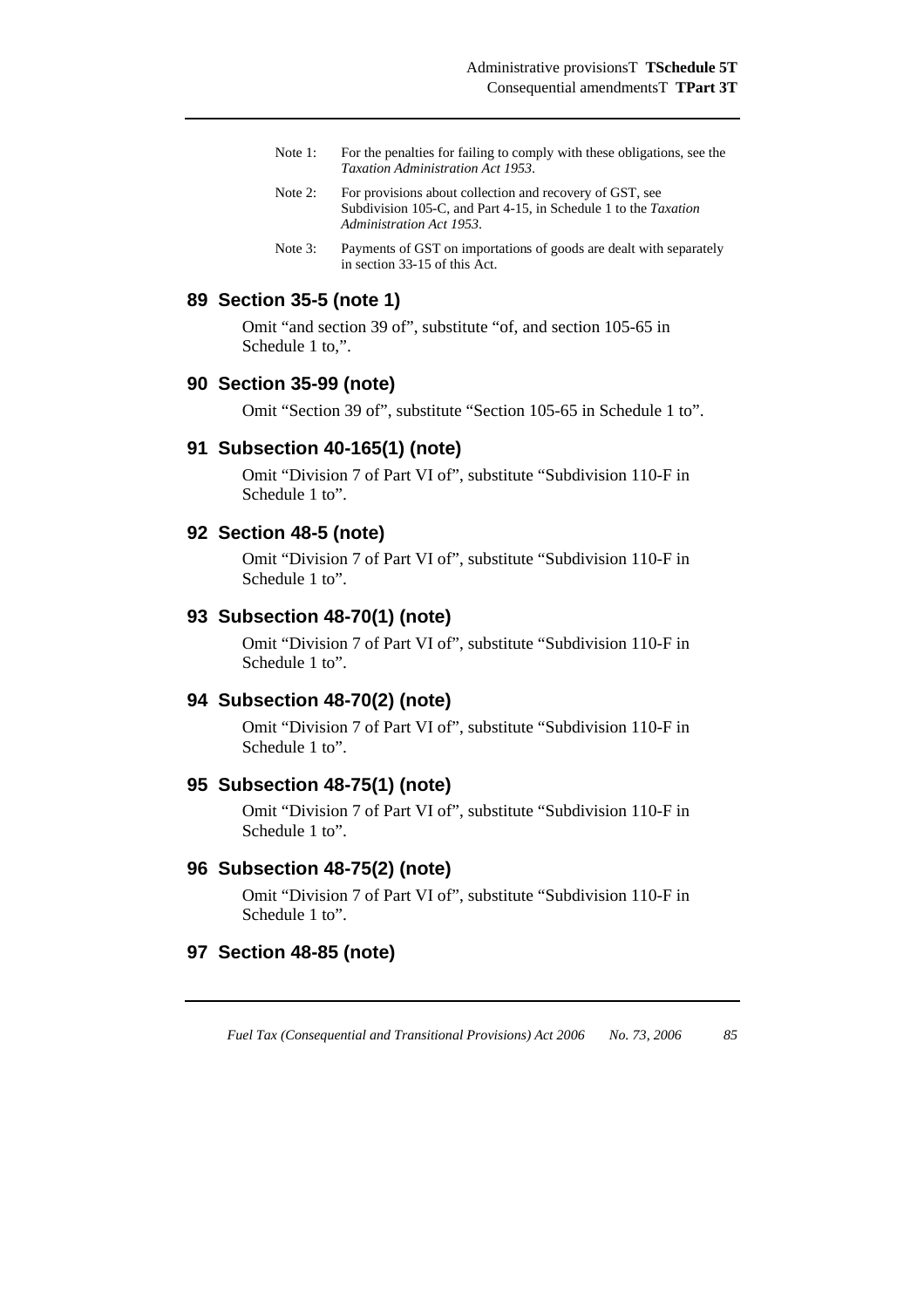Omit "Division 7 of Part VI of", substitute "Subdivision 110-F in Schedule 1 to".

# **98 Section 49-5 (note)**

Omit "Division 7 of Part VI of", substitute "Subdivision 110-F in Schedule 1 to".

# **99 Subsection 49-70(1) (note)**

Omit "Division 7 of Part VI of", substitute "Subdivision 110-F in Schedule 1 to".

### **100 Subsection 49-70(2) (note)**

Omit "Division 7 of Part VI of", substitute "Subdivision 110-F in Schedule 1 to".

### **101 Subsection 49-75(1) (note)**

Omit "Division 7 of Part VI of", substitute "Subdivision 110-F in Schedule 1 to".

### **102 Subsection 49-75(2) (note)**

Omit "Division 7 of Part VI of", substitute "Subdivision 110-F in Schedule 1 to".

### **103 Section 49-85 (note)**

Omit "Division 7 of Part VI of", substitute "Subdivision 110-F in Schedule 1 to".

# **104 Section 51-5 (note)**

Omit "Division 7 of Part VI of", substitute "Subdivision 110-F in Schedule 1 to".

### **105 Subsection 51-52(5) (note)**

Omit "Division 7 of Part VI of", substitute "Subdivision 110-F in Schedule 1 to".

### **106 Section 51-60 (note 1)**

Omit "and section 39 of", substitute "of, and section 105-65 in Schedule 1 to,".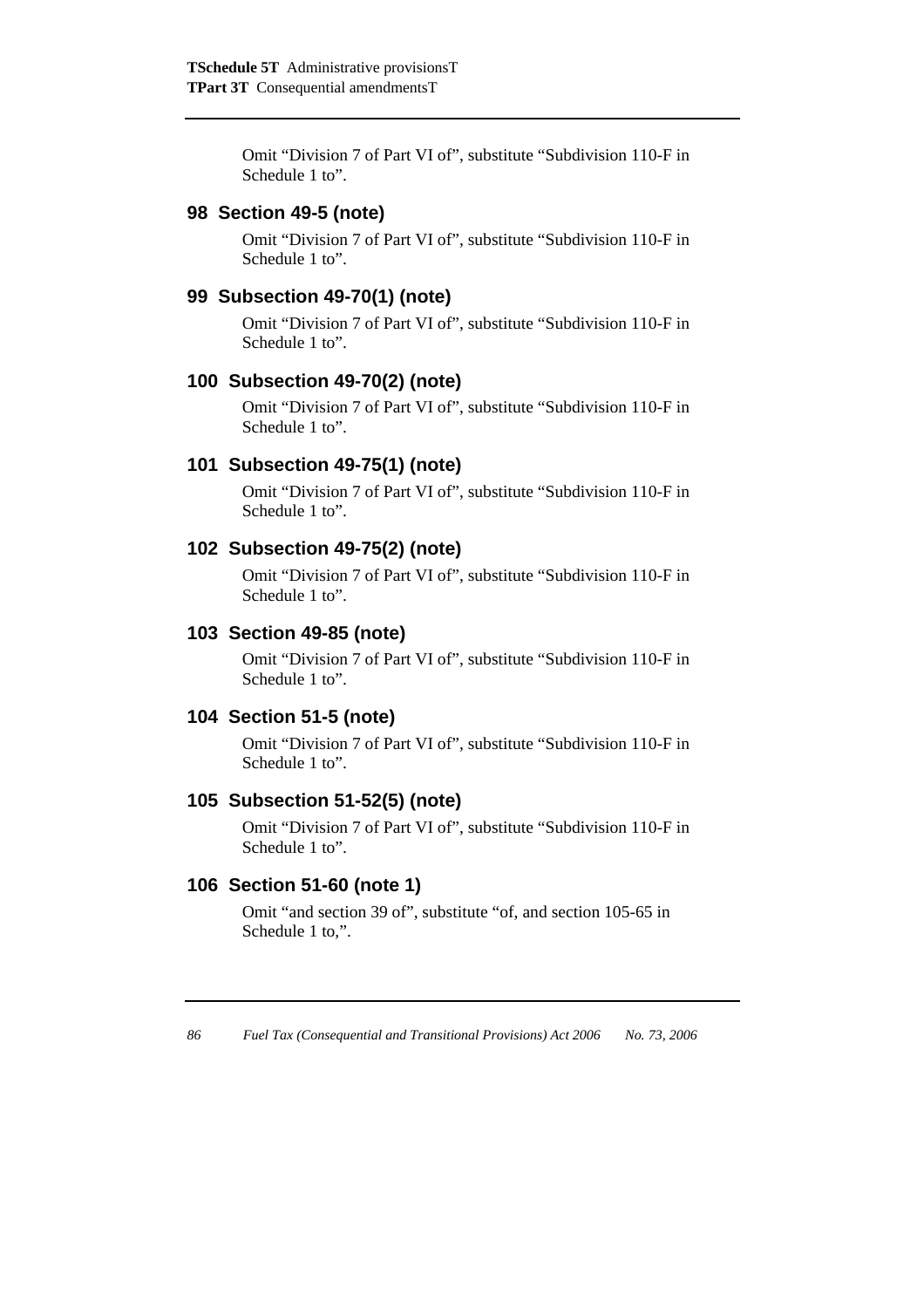# **107 Subsection 51-70(1) (note)**

Omit "Division 7 of Part VI of", substitute "Subdivision 110-F in Schedule 1 to".

### **108 Subsection 51-70(2) (note)**

Omit "Division 7 of Part VI of", substitute "Subdivision 110-F in Schedule 1 to".

### **109 Subsection 51-75(1) (note)**

Omit "Division 7 of Part VI of", substitute "Subdivision 110-F in Schedule 1 to".

# **110 Subsection 51-75(2) (note)**

Omit "Division 7 of Part VI of", substitute "Subdivision 110-F in Schedule 1 to".

### **111 Section 51-85 (note)**

Omit "Division 7 of Part VI of", substitute "Subdivision 110-F in Schedule 1 to".

### **112 Section 54-5 (note)**

Omit "Division 7 of Part VI of", substitute "Subdivision 110-F in Schedule 1 to".

### **113 Section 54-10 (note)**

Omit "Division 7 of Part VI of", substitute "Subdivision 110-F in Schedule 1 to".

### **114 Section 54-65 (note 1)**

Omit "and section 39 of", substitute "of, and section 105-65 in Schedule 1 to,".

# **115 Subsection 54-75(1) (note)**

Omit "Division 7 of Part VI of", substitute "Subdivision 110-F in Schedule 1 to".

# **116 Subsection 54-75(2) (note)**

Omit "Division 7 of Part VI of", substitute "Subdivision 110-F in Schedule 1 to".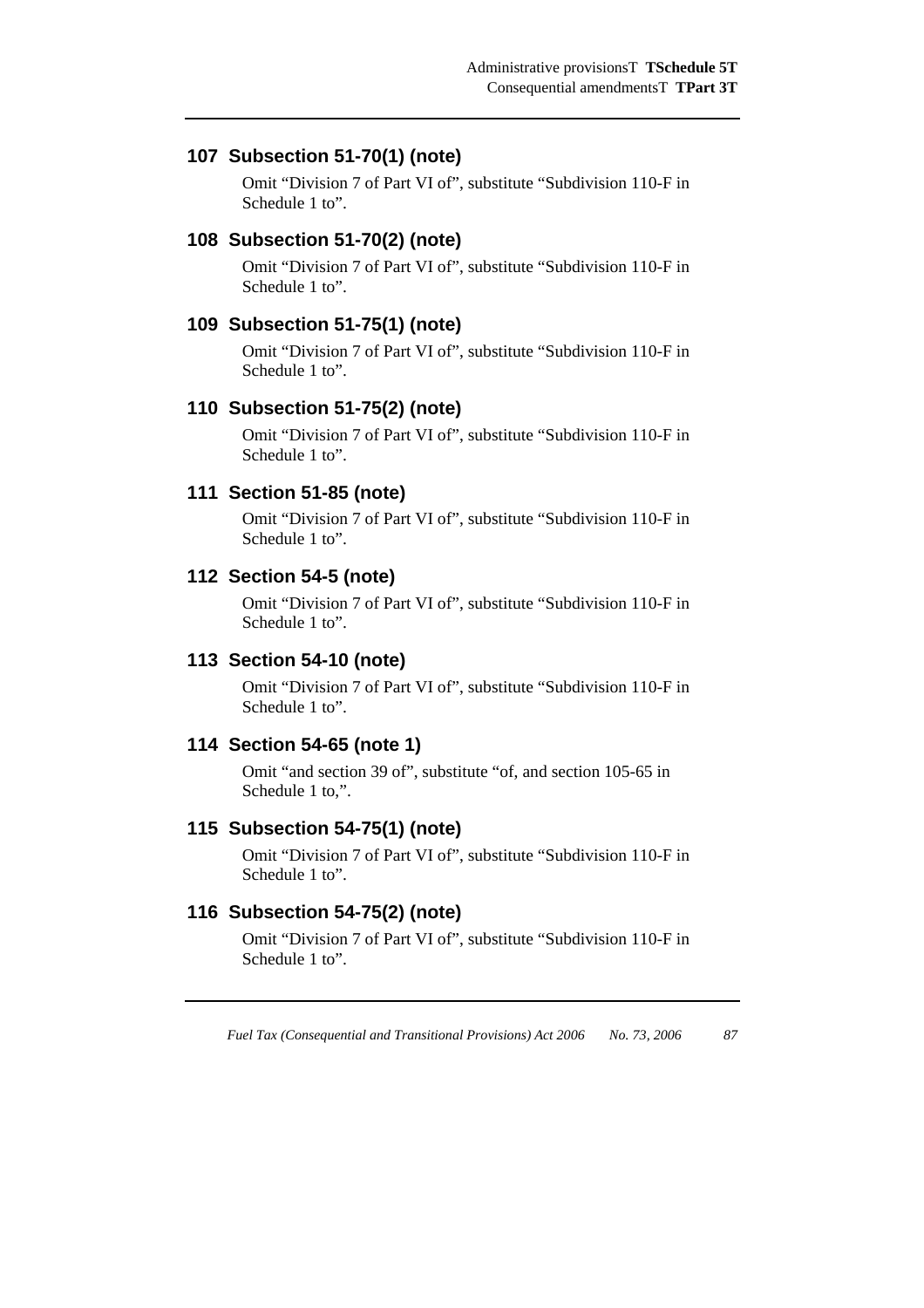# **117 Section 54-80 (note)**

Omit "Division 7 of Part VI of", substitute "Subdivision 110-F in Schedule 1 to".

### **118 Subsection 57-25(1) (note)**

Omit "Division 7 of Part VI of", substitute "Subdivision 110-F in Schedule 1 to".

# **119 Subsection 57-35(1) (note)**

Omit "Division 7 of Part VI of", substitute "Subdivision 110-F in Schedule 1 to".

# **120 Subsection 57-35(2) (note)**

Omit "Division 7 of Part VI of", substitute "Subdivision 110-F in Schedule 1 to".

# **121 Subsection 63-35(1) (note)**

Omit "Division 7 of Part VI of", substitute "Subdivision 110-F in Schedule 1 to".

# **122 Subsection 75-5(1A) (note)**

Omit "Division 7 of Part VI of", substitute "Subdivision 110-F in Schedule 1 to".

### **123 Subsection 131-10(2) (note)**

Omit "Division 7 of Part VI of", substitute "Subdivision 110-F in Schedule 1 to".

### **124 Subsection 131-20(3) (note)**

Omit "Division 7 of Part VI of", substitute "Subdivision 110-F in Schedule 1 to".

# **125 Subsection 147-10(1) (note)**

Omit "Division 7 of Part VI of", substitute "Subdivision 110-F in Schedule 1 to".

# **126 Subsection 151-10(2) (note)**

Omit "Division 7 of Part VI of", substitute "Subdivision 110-F in Schedule 1 to".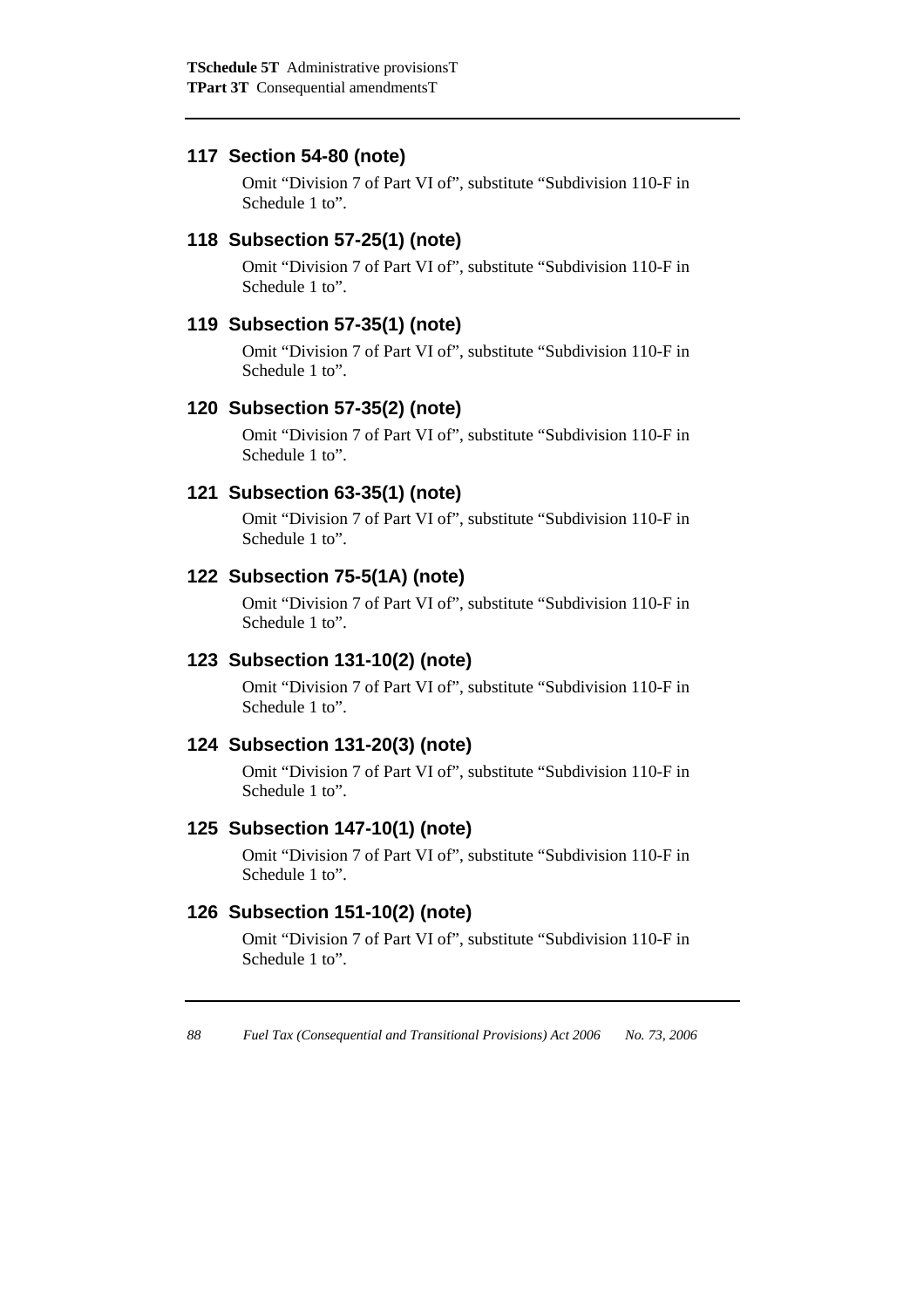### **127 Subsection 151-20(3) (note)**

Omit "Division 7 of Part VI of", substitute "Subdivision 110-F in Schedule 1 to".

### **128 Subsection 151-25(3) (note)**

Omit "Division 7 of Part VI of", substitute "Subdivision 110-F in Schedule 1 to".

#### **129 Subsection 162-15(2) (note)**

Omit "Division 7 of Part VI of", substitute "Subdivision 110-F in Schedule 1 to".

#### **130 Subsection 162-25(3) (note)**

Omit "Division 7 of Part VI of", substitute "Subdivision 110-F in Schedule 1 to".

#### **131 Subsection 162-30(3) (note)**

Omit "Division 7 of Part VI of", substitute "Subdivision 110-F in Schedule 1 to".

#### **132 Section 165-40 (note)**

Omit "Division 7 of Part VI of", substitute "Subdivision 110-F in Schedule 1 to".

#### **133 Subsection 165-45(3) (note)**

Omit "Division 7 of Part VI of", substitute "Subdivision 110-F in Schedule 1 to".

#### **134 Subsection 165-45(5) (note)**

Omit "Division 7 of Part VI of", substitute "Subdivision 110-F in Schedule 1 to".

#### **135 Subsection 184-5(1) (note)**

Omit "Section 50 of", substitute "Section 444-30 in Schedule 1 to".

#### **136 Subsection 184-5(2) (note)**

Omit "Section 52 of", substitute "Section 444-5 in Schedule 1 to".

### **137 Section 195-1 (definition of** *reviewable GST decision***)**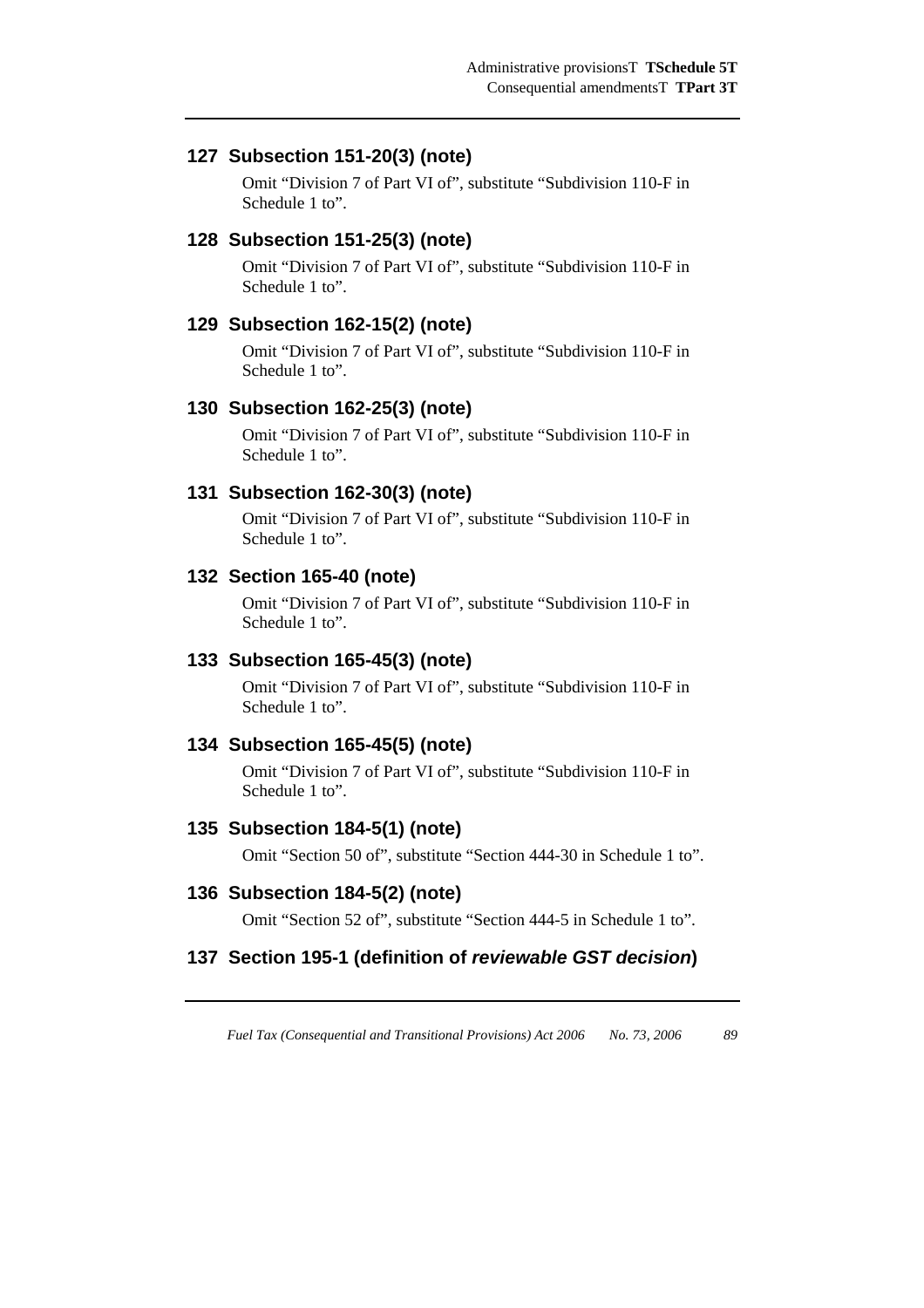Omit "Division 7 of Part VI of", substitute "Subdivision 110-F in Schedule 1 to".

# *A New Tax System (Goods and Services Tax Transition) Act 1999*

### **138 Section 15IA**

Omit "Subsection 36(1) of", substitute "Section 105-55 in Schedule 1 to".

Note: The heading to section 15IA is altered by omitting "**section 36 of**" and substituting "**section 105-55 in Schedule 1 to**".

#### **139 Subsection 24B(5) (note)**

Omit "Division 7 of Part VI of", substitute "Subdivision 110-F in Schedule 1 to".

# *A New Tax System (Luxury Car Tax) Act 1999*

# **140 Section 2-25 (heading)**

Repeal the heading, substitute:

### **2-25 Administration, collection and recovery provisions in the**  *Taxation Administration Act 1953*

#### **141 Section 2-25**

Omit "Part VI of the *Taxation Administration Act 1953* contains", substitute "Parts 3-10 and 4-15 in Schedule 1 to the *Taxation Administration Act 1953* contain".

# **142 Subsection 13-20(1) (note 2)**

Omit "Part 4-15 in Schedule 1 to the *Taxation Administration Act 1953* and Division 3 of Part VI of that Act", substitute "Subdivision 105-C, and Part 4-15, in Schedule 1 to the *Taxation Administration Act 1953*".

# *A New Tax System (Wine Equalisation Tax) Act 1999*

#### **143 Section 2-35 (heading)**

Repeal the heading, substitute: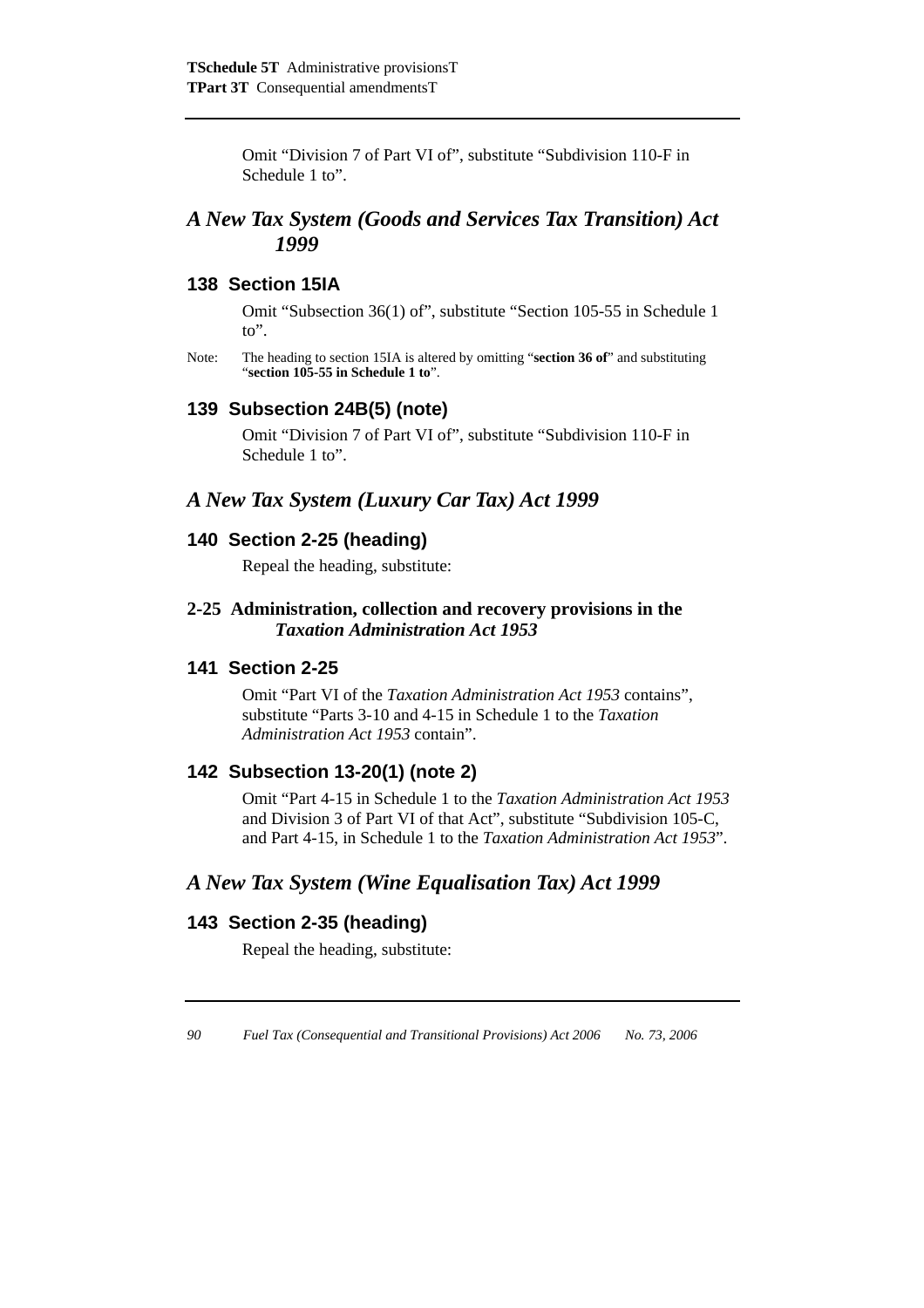### **2-33 Administration, collection and recovery provisions in the**  *Taxation Administration Act 1953*

## **144 Section 2-35**

Omit "Part VI of the *Taxation Administration Act 1953* contains", substitute "Parts 3-10 and 4-15 in Schedule 1 to the *Taxation Administration Act 1953* contain".

# **145 Section 17-25 (note)**

Omit "Part VI of", substitute "Part 3-10 in Schedule 1 to".

#### **146 Subsection 17-30(3) (note)**

Omit "Part VI of", substitute "Part 3-10 in Schedule 1 to".

#### **147 Subsection 17-35(3) (note)**

Omit "Part VI of", substitute "Part 3-10 in Schedule 1 to".

#### **148 Subsection 17-37(2) (note)**

Omit "Part VI of", substitute "Part 3-10 in Schedule 1 to".

#### **149 Section 17-45 (note)**

Omit "Division 7 of Part VI of", substitute "Subdivision 111-C in Schedule 1 to".

### **150 Subsection 19-25(4) (note)**

Omit "Part VI of", substitute "Part 3-10 in Schedule 1 to".

### **151 Subsection 23-5(1) (note 2)**

Omit "Part 4-15 in Schedule 1 to the *Taxation Administration Act 1953* and Division 3 of Part VI of that Act", substitute "Subdivision 105-C, and Part 4-15, in Schedule 1 to the *Taxation Administration Act 1953*".

# *Crimes (Taxation Offences) Act 1980*

### **152 Subsection 4(5)**

Omit "Section 68 of", substitute "Section 355-5 in Schedule 1 to".

# *Freedom of Information Act 1982*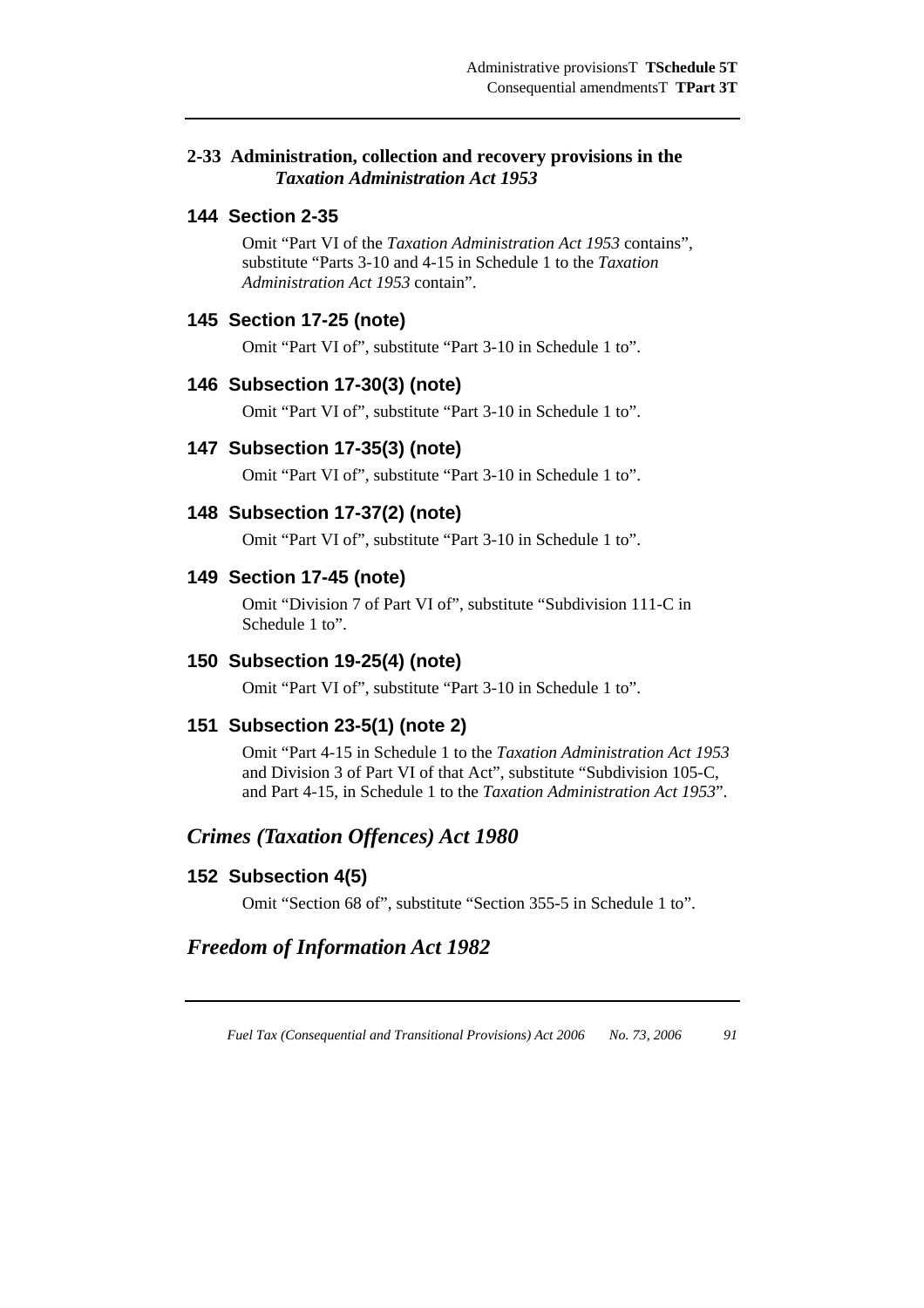# **153 Schedule 3**

Omit "*Taxation Administration Act 1953*, section 68", substitute "*Taxation Administration Act 1953*, section 355-5 in Schedule 1".

# *Income Tax Assessment Act 1936*

# **154 Subsection 98A(2) (note)**

Omit "and section 39 of", substitute "of, and section 105-65 in Schedule 1 to,".

# **155 Paragraph 251L(6)(d)**

Omit "Part VI of the *Taxation Administration Act 1953*", substitute "subsection 995-1(1) of the *Income Tax Assessment Act 1997*".

# *Income Tax Assessment Act 1997*

# **156 Paragraph 27-15(2)(a)**

Omit "*A New Tax System (Wine Equalisation Tax) Act 1999*", substitute "\*Wine Tax Act".

# **157 Paragraph 27-15(2)(b)**

Omit "*A New Tax System (Luxury Car Tax) Act 1999*", substitute "\*Luxury Car Tax Act".

# **158 Paragraph 27-15(2)(c)**

Omit "*A New Tax System (Luxury Car Tax) Act 1999*", substitute "Luxury Car Tax Act".

# **159 Subsection 995-1(1) (paragraph (b) of the definition of**  *BAS provisions***)**

Repeal the paragraph, substitute:

(b) the \*indirect tax law; and

# *Taxation Administration Act 1953*

# **160 Subsection 3C(9) (definition of** *this Act***)**

Omit "Part VI", substitute "Part 3-10, and Divisions 355 and 382, in Schedule 1".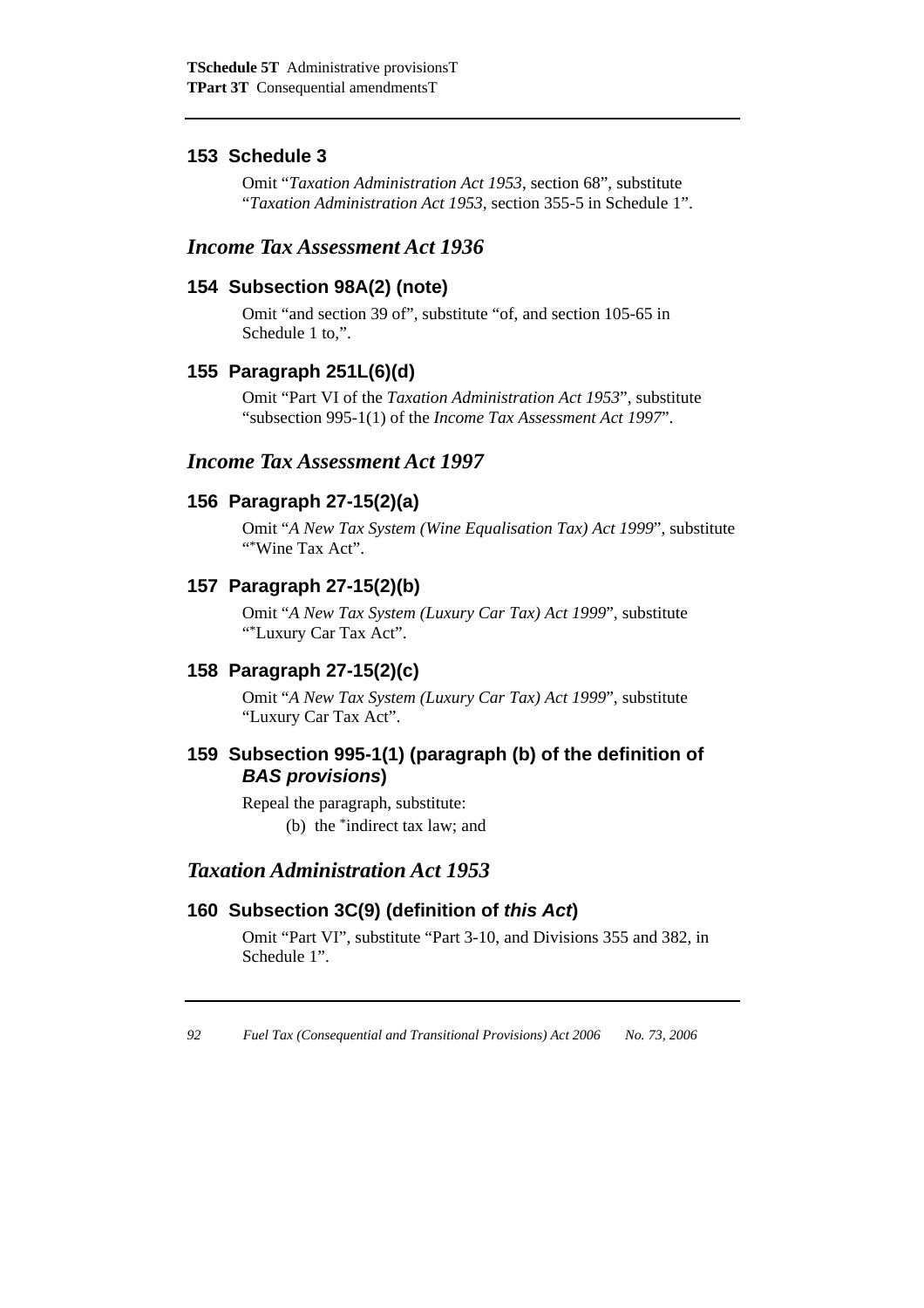# **161 Subsection 8AAB(5) (table item 17AA)**

Repeal the item.

### **162 Subsection 8AAB(5) (after table item 17J)**

Insert:

17K 105-80 in Schedule 1 *Taxation Administration Act 1953*

### **163 Paragraph 8J(2)(pa)**

Repeal the paragraph, substitute: (pa) paragraph  $353-10(1)(c)$  in Schedule 1 to this Act; or

#### **164 Subsection 14ZW(1AAA)**

Omit "decision mentioned in item 1 of the table in subsection 62(3) of this Act", substitute "reviewable indirect tax decision (within the meaning of section 105-40 in Schedule 1)".

### **165 Subparagraph 284-145(1)(b)(ii) in Schedule 1**

Omit "*A New Tax System (Goods and Services Tax) Act 1999*", substitute "\*GST Act or Division 75 of the *Fuel Tax Act 2006*".

# *Taxation (Interest on Overpayments and Early Payments) Act 1983*

# **166 Subsection 3(1) (paragraph (q) of the definition of**  *relevant tax***)**

Omit "subsection 20(1) of the *Taxation Administration Act 1953*", substitute "subsection 995-1(1) of the *Income Tax Assessment Act 1997*".

# **167 Subsection 3(1) (paragraph (r) of the definition of**  *relevant tax***)**

Omit "Division 4 of Part VI of", substitute "Subdivision 105-D in Schedule 1 to".

# *Tax Laws Amendment (Retirement Villages) Act 2004*

# **168 Paragraph 15(3)(b) of Schedule 1**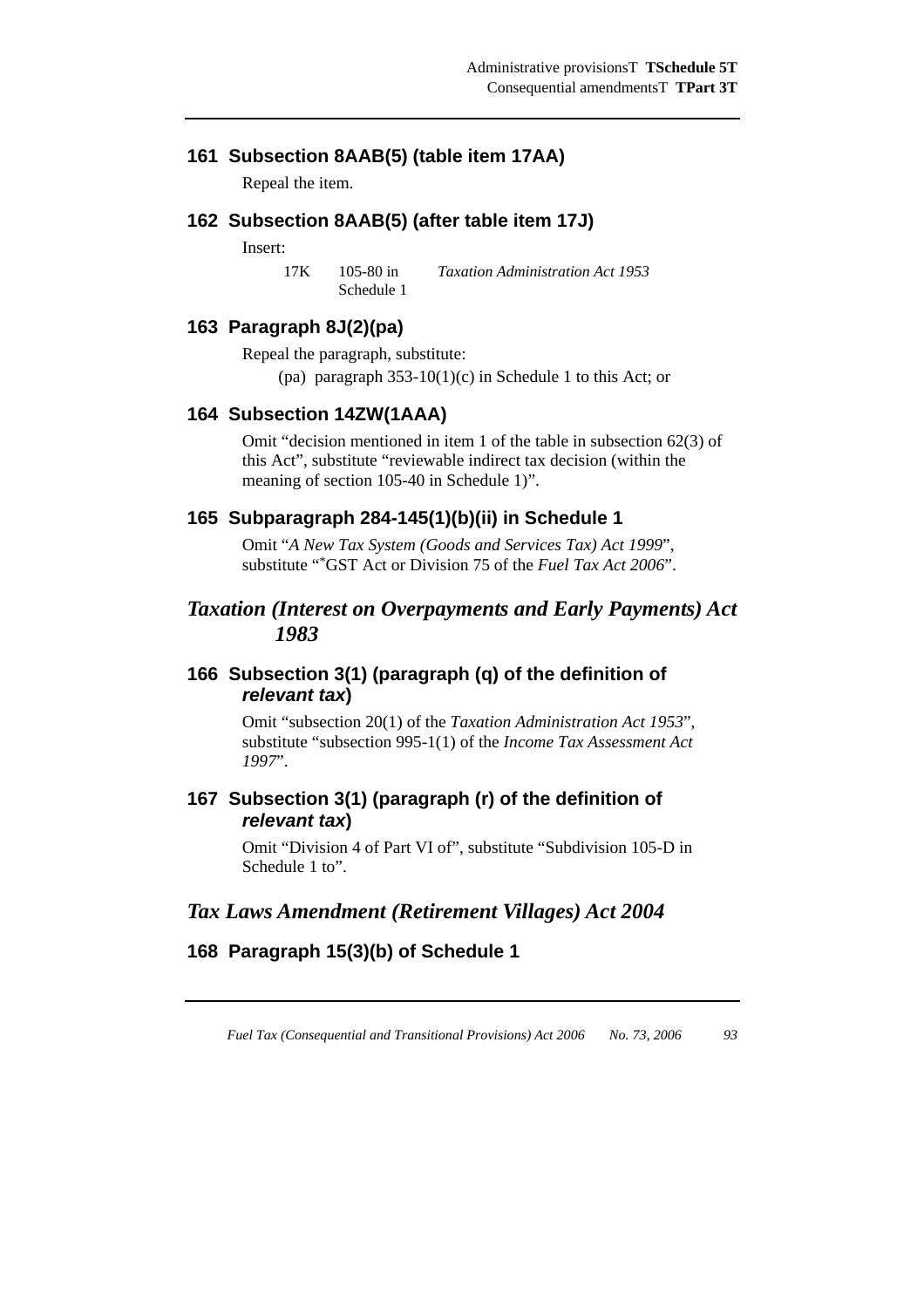Repeal the paragraph, substitute:

(b) section 105-55 in Schedule 1 to the *Taxation Administration Act 1953* (which is about the time limit on refunds and credits).

# **169 Item 16 of Schedule 1**

Omit "Section 36 of", substitute "Section 105-55 in Schedule 1 to".

Note: The heading to item 16 of Schedule 1 is altered by omitting "**section 36 of**" and substituting "**section 105-55 in Schedule 1 to**".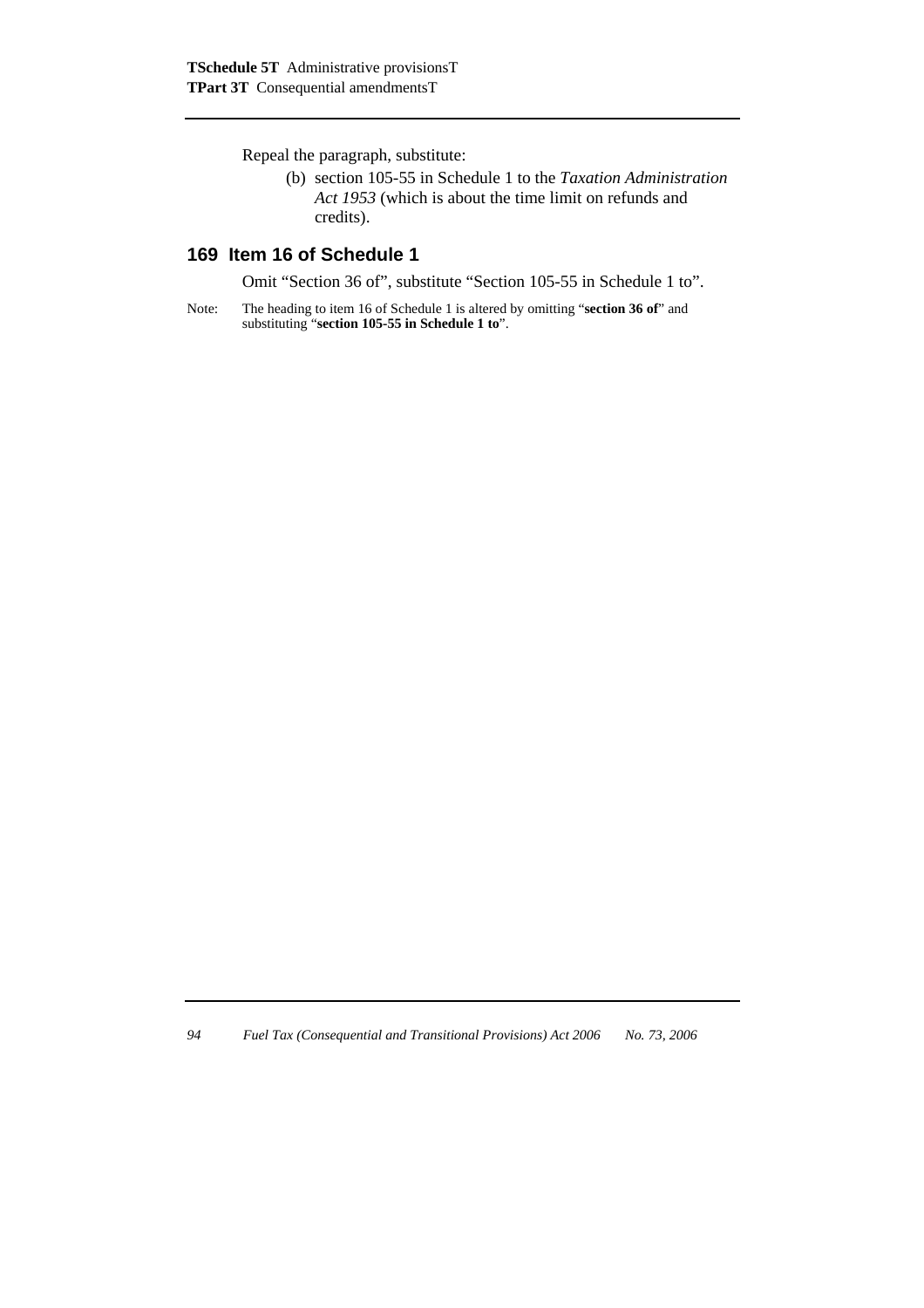# **Part 4—Consequential amendments conditional on the Tax Laws Amendment (2005 Measures No. 4) Act 2005**

# *A New Tax System (Wine Equalisation Tax) Act 1999*

# **170 Subsection 19-7(4) (note)**

Omit "Division 7 of Part VI of", substitute "Subdivision 111-C in Schedule 1 to".

# **171 Subsection 19-7(6) (note)**

Omit "Division 7 of Part VI of", substitute "Subdivision 111-C in Schedule 1 to".

# **172 Subsection 19-8(1) (note)**

Omit "Division 7 of Part VI of", substitute "Subdivision 111-C in Schedule 1 to".

# **173 Subsection 19-8(2) (note)**

Omit "Division 7 of Part VI of", substitute "Subdivision 111-C in Schedule 1 to".

# **174 Subsection 19-25(5)**

Omit "Part VI of", substitute "Part 3-10 in Schedule 1 to".